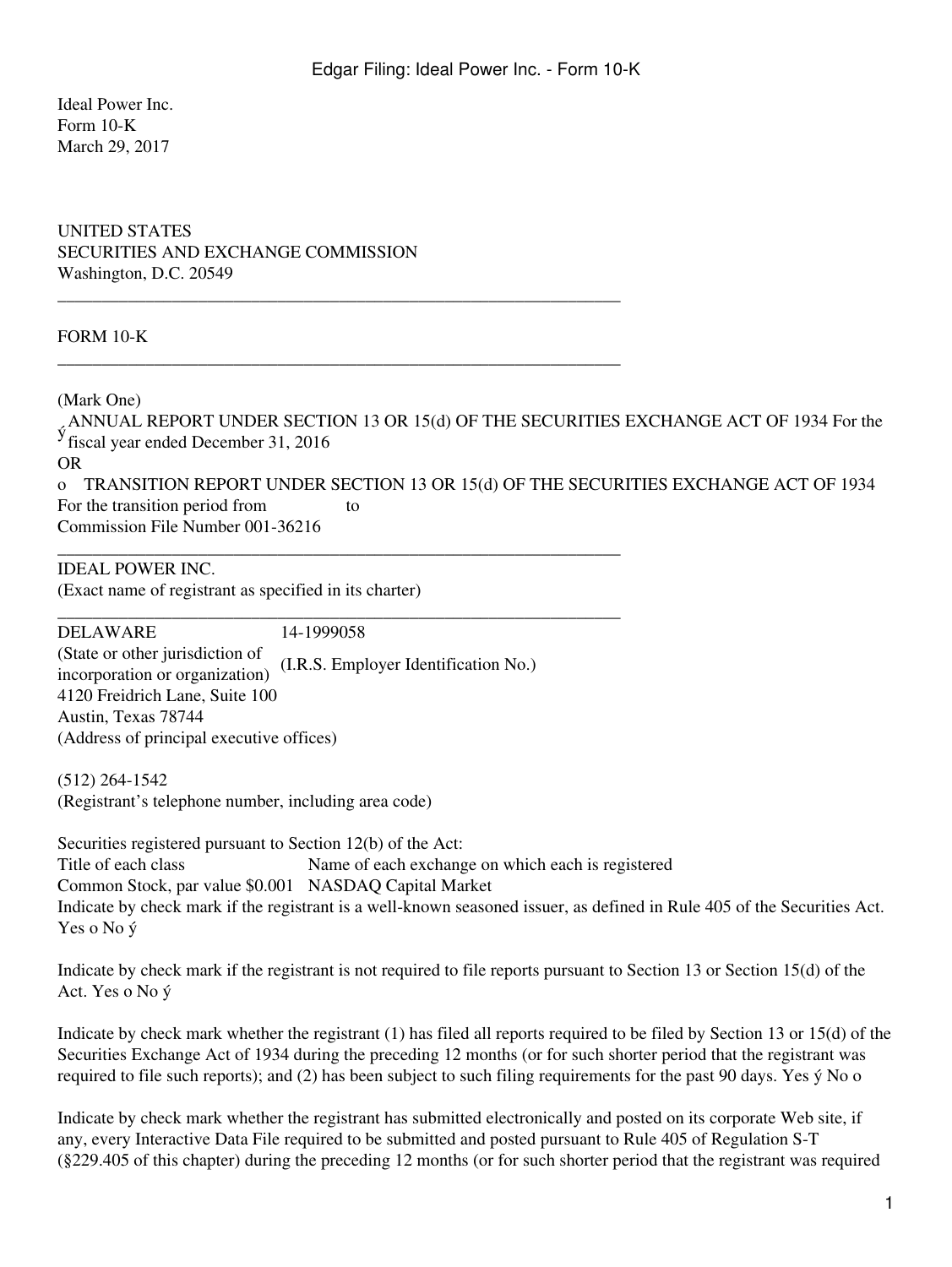to submit and post such files). Yes ý No o

Indicate by check mark if disclosure of delinquent filers pursuant to Item 405 of Regulation S-K is not contained herein, and will not be contained, to the best of registrant's knowledge, in definitive proxy or information statements incorporated by reference in Part III of this Form 10-K or any amendment to this Form 10-K. ý

Indicate by check mark whether the registrant is a large accelerated filer, an accelerated filer, a non-accelerated filer, or a smaller reporting company.

Large accelerated filer o Accelerated filer o Non-accelerated filer o Smaller reporting company ý (Do not check if a smaller reporting company)

Indicate by check mark whether the issuer is a shell company (as defined in Rule 12b-2 of the Exchange Act). Yes o No ý

State the aggregate market value of the voting and non-voting common equity held by non-affiliates computed by reference to the price at which the common equity was last sold, or the average bid and asked price of such common equity, as of the last business day of the registrant's most recently completed second fiscal quarter.

As of June 30, 2016, the aggregate market value of the voting and non-voting common equity held by non-affiliates computed by reference to the last sale price of the common equity was \$35,944,832. As of March 20, 2017 the issuer has 13,996,782 shares of common stock, par value \$0.001, outstanding.

### DOCUMENTS INCORPORATED BY REFERENCE

The information required by Part III of this Report, to the extent not set forth herein, is incorporated herein by reference from the Proxy Statement relating to the registrant's 2017 annual meeting of stockholders, which shall be filed with the Securities and Exchange Commission within 120 days after the end of the fiscal year to which this Report relates.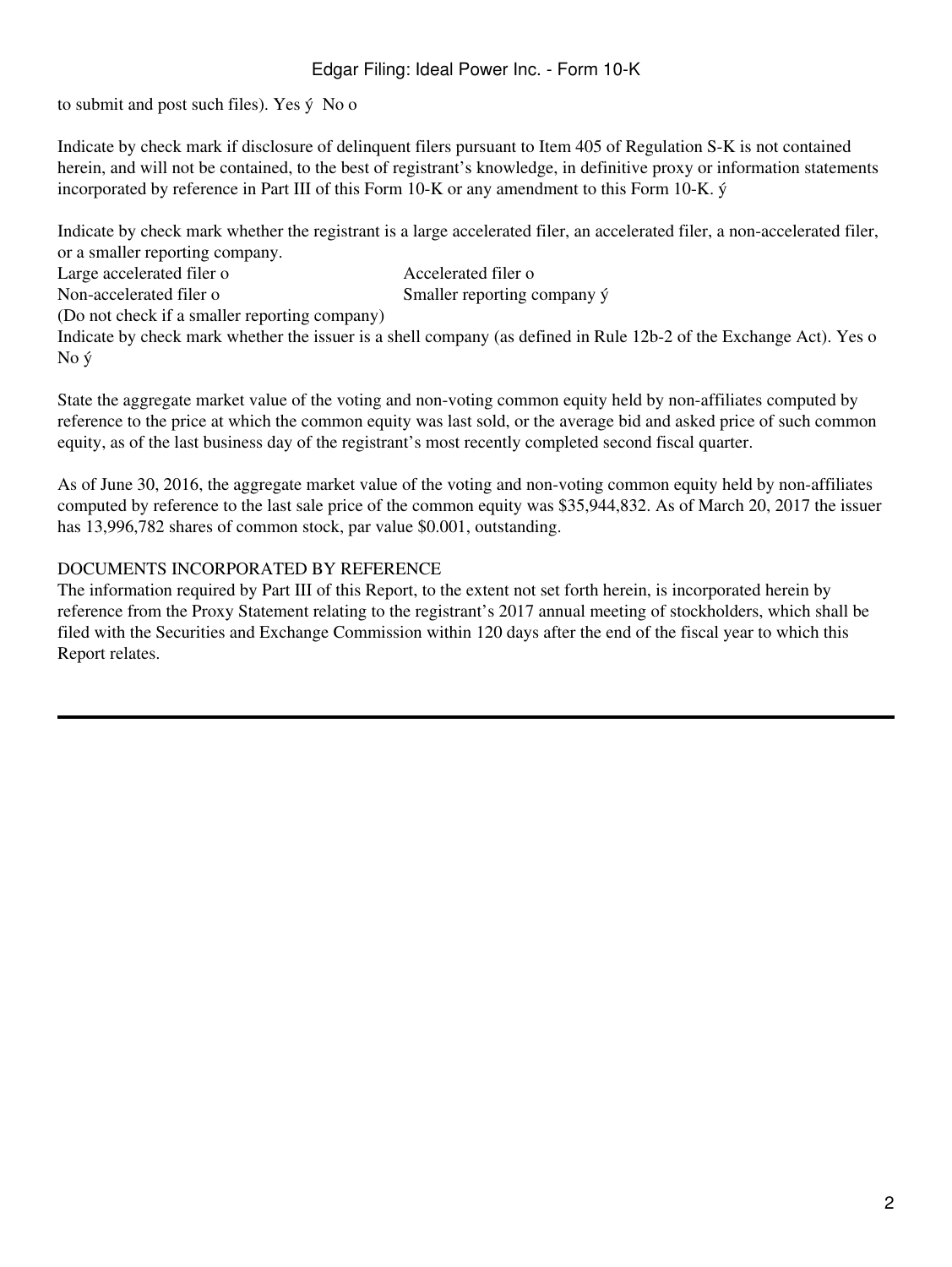TABLE OF CONTENTS

| SPECIAL NOTE REGARDING FORWARD-LOOKING STATEMENTS AND OTHER INFORMATION<br><b>CONTAINED IN THIS REPORT</b><br>PART I.                                                                                                                                                                                                                                                                                                                                                                                                                                                                                                   | $\overline{3}$                                                         |
|-------------------------------------------------------------------------------------------------------------------------------------------------------------------------------------------------------------------------------------------------------------------------------------------------------------------------------------------------------------------------------------------------------------------------------------------------------------------------------------------------------------------------------------------------------------------------------------------------------------------------|------------------------------------------------------------------------|
| <b>ITEM 1: BUSINESS</b><br><b>ITEM 1A: RISK FACTORS</b><br><b>ITEM 1B: UNRESOLVED STAFF COMMENTS</b><br><b>ITEM 2: PROPERTIES</b><br><b>ITEM 3: LEGAL PROCEEDINGS</b><br>ITEM 4: MINE SAFETY DISCLOSURES                                                                                                                                                                                                                                                                                                                                                                                                                | $\overline{4}$<br>13<br>22<br>22<br>$\overline{22}$<br>$\overline{23}$ |
| PART II.<br>ITEM 5: MARKET FOR REGISTRANT'S COMMON EQUITY, RELATED STOCKHOLDER MATTERS AND<br><b>ISSUER PURCHASES OF EQUITY SECURITIES</b><br>ITEM 6: SELECTED FINANCIAL DATA.<br>ITEM 7: MANAGEMENT'S DISCUSSION AND ANALYSIS OF FINANCIAL CONDITION AND RESULTS<br>OF OPERATIONS<br>ITEM 7A: OUANTITATIVE AND OUALITATIVE DISCLOSURES ABOUT MARKET RISK<br>ITEM 8: FINANCIAL STATEMENTS AND SUPPLEMENTARY DATA<br>ITEM 9: CHANGES IN AND DISAGREEMENTS WITH ACCOUNTANTS ON ACCOUNTING AND<br><b>FINANCIAL DISCLOSURE</b><br><b>ITEM 9A: CONTROLS AND PROCEDURES</b><br><b>ITEM 9B: OTHER INFORMATION</b><br>PART III. | 23<br>24<br>24<br>28<br>29<br>46<br>46<br>47                           |
| ITEM 10: DIRECTORS, EXECUTIVE OFFICERS AND CORPORATE GOVERNANCE<br><b>ITEM 11: EXECUTIVE COMPENSATION</b><br>ITEM 12: SECURITY OWNERSHIP OF CERTAIN BENEFICIAL OWNERS AND MANAGEMENT<br>ITEM 13: CERTAIN RELATIONSHIPS AND RELATED TRANSACTIONS, AND DIRECTOR<br><b>INDEPENDENCE</b><br>ITEM 14: PRINCIPAL ACCOUNTING FEES AND SERVICES<br>PART IV.                                                                                                                                                                                                                                                                     | 47<br>47<br>47<br>48<br>48                                             |
| <b>ITEM 15: EXHIBITS</b><br>Signatures                                                                                                                                                                                                                                                                                                                                                                                                                                                                                                                                                                                  | <u>48</u><br>49                                                        |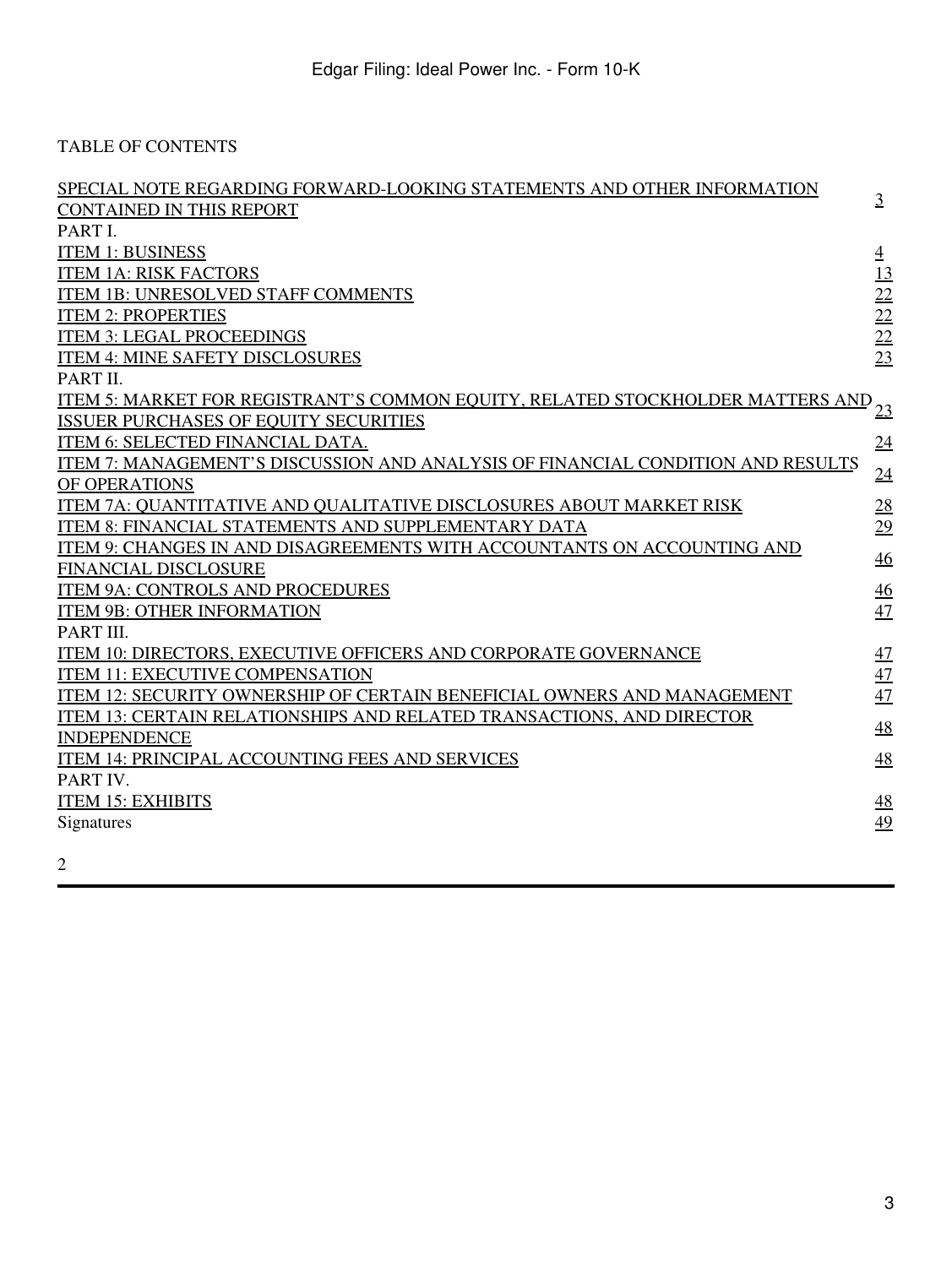## <span id="page-3-0"></span>SPECIAL NOTE REGARDING FORWARD-LOOKING STATEMENTS AND OTHER INFORMATION CONTAINED IN THIS REPORT

This report contains forward-looking statements within the meaning of the Private Securities Litigation Reform Act of 1995 and the provisions of Section 27A of the Securities Act of 1933, as amended, and Section 21E of the Securities Exchange Act of 1934, as amended. Forward-looking statements give our current expectations or forecasts of future events. You can identify these statements by the fact that they do not relate strictly to historical or current facts. You can find many (but not all) of these statements by looking for words such as "approximates," "believes," "hopes," "expects," "anticipates," "estimates," "projects," "intends," "plans," "would," "should," "could," "may" or other similar expressions in this report. In particular, these include statements relating to future actions, prospective products, applications, customers, technologies, future performance or results of anticipated products, expenses, and financial results. These forward-looking statements are subject to certain risks and uncertainties that could cause actual results to differ materially from our historical experience and our present expectations or projections. Factors that could cause actual results to differ from those discussed in the forward-looking statements include, but are not limited to: •our history of losses;

•our ability to achieve profitability;

•our limited operating history;

•our ability to successfully market and sell our products;

•the size and growth of markets for our current and future products;

•our expectations regarding the growth and expansion of our customer base;

•regulatory developments that may affect our business;

B-TRAN<sup>TM</sup>; our ability to successfully develop new technologies, including our bi-directional bipolar junction transistor, or

- our expectations regarding the completion of testing of new products under development and the timing of the introduction of those new products;
- •the expected performance of new products incorporating our B-TRAN™;

•the performance of third-party manufacturers who supply and manufacture our products;

• situations; our ability to cost effectively manage product life cycles, inclusive of product launches and end of product life

•the rate and degree of market acceptance for our current and future products;

• **of any necessary certifications**; our ability to successfully obtain certification for our products, including in new markets, and the timing of the receipt

our ability to successfully license our technology;

• products; our ability to obtain, maintain, defend and enforce intellectual property rights protecting our current and future

•our expectations regarding the decline in prices of battery energy storage systems;

•general economic conditions and events and the impact they may have on us and our potential customers;

•our ability to obtain adequate financing in the future, as and when we need it;

•our success at managing the risks involved in the foregoing items; and

•other factors discussed in this report.

The forward-looking statements are based upon management's beliefs and assumptions and are made as of the date of this report. We undertake no obligation to publicly update or revise any forward-looking statements included in this report. You should not place undue reliance on these forward-looking statements.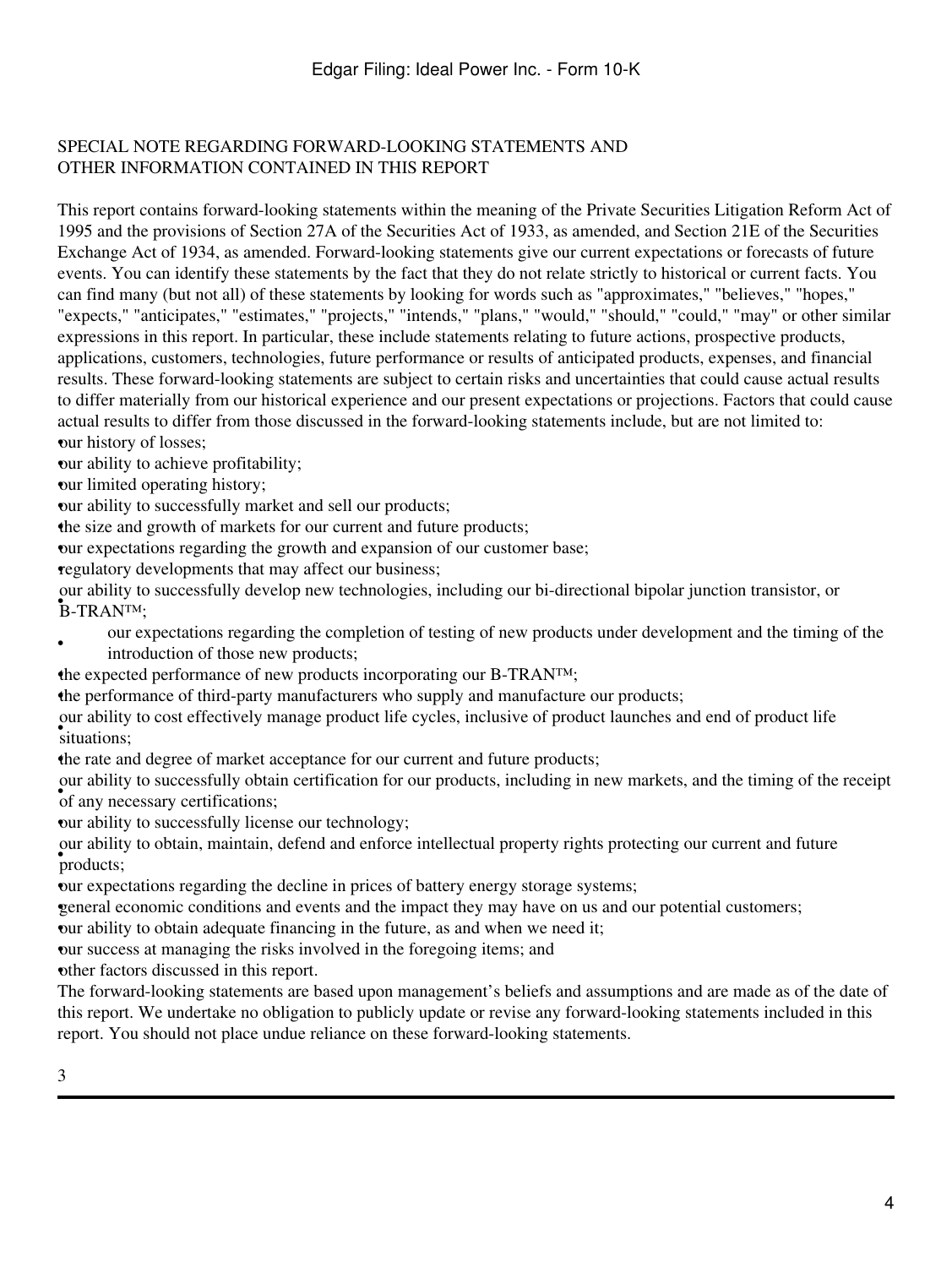# PART I

### <span id="page-4-0"></span>ITEM 1: BUSINESS

#### Our Company

Ideal Power Inc. was formed in Texas on May 17, 2007 and converted to a Delaware corporation on July 15, 2013. Unless otherwise stated or the context otherwise requires, the terms "Ideal Power," "we," "us," "our" and the "Company" refer to Ideal Power Inc.

We design, market and sell electrical power conversion products using our proprietary technology called Power Packet Switching Architecture™, or PPSA™. PPSA™ is a power conversion technology that improves upon existing power conversion technologies in key product metrics, such as size and weight while providing built-in isolation and bi-directional and multi-port capabilities. PPSA™ utilizes standardized hardware with application specific embedded software. Our advanced technology is important to our business and we make significant investments in research and development and protection of our intellectual property. At December 31, 2016, we have been granted 32 US patents and six foreign patents related to PPSA™.

We sell our products primarily to systems integrators for inclusion in larger turn-key systems which enable end users to manage their electricity consumption by reducing demand charges or fossil fuel consumption, integrating renewable energy sources and forming their own microgrid. Our products are made by contract manufacturers to our specifications, enabling us to scale production to meet demand on a cost-effective basis without requiring significant expenditures on manufacturing facilities and equipment. As our products establish a foothold in key power conversion markets, we may begin to focus on licensing our proprietary PPSA™-based product designs to OEMs to reach more markets and customers. We may seek to build a portfolio of relationships that generate license fees and royalties from OEMs for sales of their products which integrate PPSA™.

#### Industry Background

Utility power grids are built using alternating current, or AC, generation, transmission, and distribution resources. This method of power transmission and distribution has been proven over time to be reliable and safe. The outlets in a typical home or business are AC but many electrical devices, such as computers, televisions, and other appliances operate on direct current, or DC, power. Batteries and photovoltaic, or PV, solar panels produce DC power as well. In order to connect DC devices to an AC power grid, a power conversion device is necessary.

We believe that significant changes in the supply of and demand for electrical power are driving demand for new energy infrastructure products and supporting technologies. In a traditional utility model, electrical power is generated from central stations and transmitted over long distance high-voltage transmission lines to substations where the voltage is reduced for distribution to consumers. Utility power grids are built to manage the flow of power in one direction, from generation to use, where sophisticated tools have been developed to match the amount of power being generated with the amount being consumed. Utilities ramp power plants up or down to closely match generation with load.

The rapid growth in worldwide renewable energy generation, such as wind and solar power, has added a new level of complexity to the task of matching power generation with consumption. These intermittent resources cannot be dispatched at will or relied upon to meet the peak power demands of the grid. Renewable energy sources tend to ramp up and down quickly. For example, a single cloud over a PV farm can cause electrical output to change dramatically in a matter of seconds. These new challenges make it increasingly difficult for utilities to accurately forecast and meet peak power demands.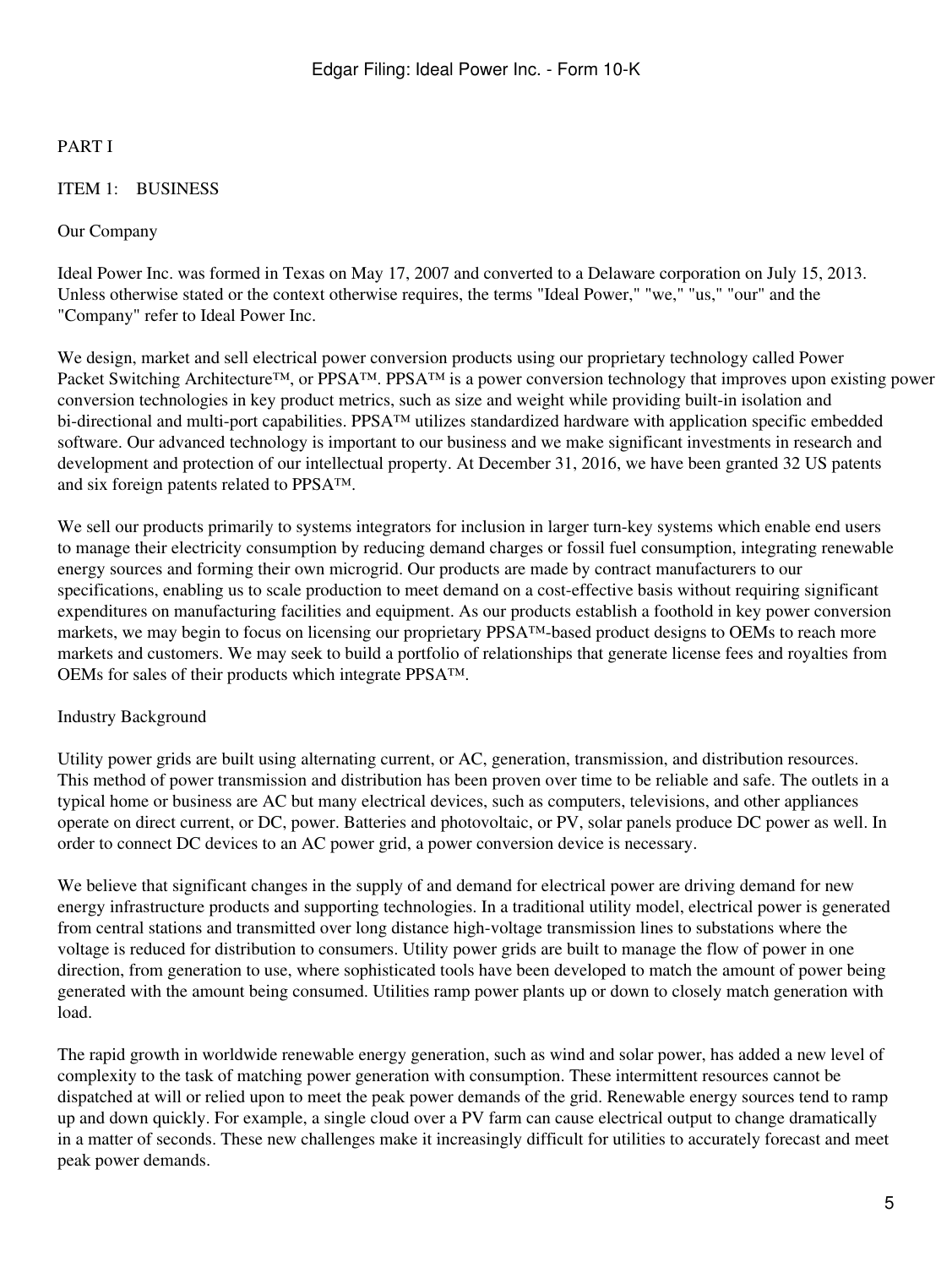Increased peak demand for power also has exposed weaknesses in the existing power grid. In high-cost, high-demand states, such as California, public utilities have instituted peak demand charges as a way to ration power during periods of peak demand and to incentivize customers to shift their power consumption to off-peak times. At the same time, both the Federal and certain state governments have created incentive programs to encourage the development and implementation of alternative energy sources, such as solar and wind power, which has the adverse consequence of making peak demand more difficult to forecast and satisfy. Strains on the electric grid have resulted in significant brown-outs and black-outs that have heightened awareness of the vulnerabilities of the existing system. As a result, power consumers are turning to new technologies to manage their energy consumption, lower costs and assure a reliable source of supply. We believe that distributed generation with advanced power conversion systems, such as our PPSA™ products, is becoming an increasingly important element of this new infrastructure.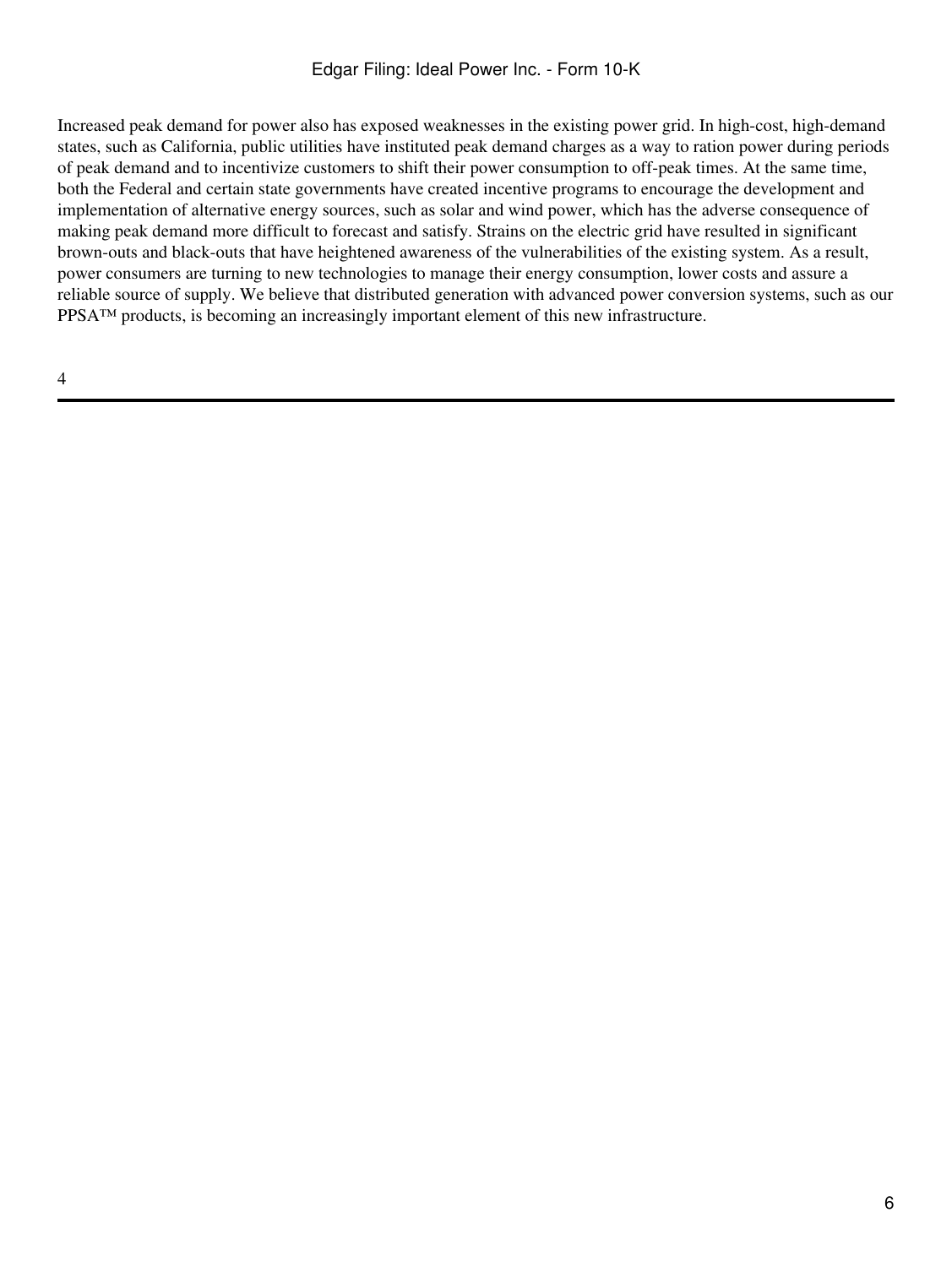In response to these changes in the market for electrical power, a number of technologies have been developed to enable users to more effectively manage their consumption and, one of these technologies, energy storage systems, has emerged as the best way to mitigate the instabilities and market inefficiencies caused by these emerging power grid realities. For example, a commercial business can shift energy usage from peak to non-peak times by installing a battery energy storage system, or BESS. The commercial business can use electricity generated during off-peak hours to charge the BESS and then use the stored power to satisfy all or part of its demand during peak hours. Similarly, a commercial business can install a solar power system to generate power for use either immediately upon generation or for storage in a BESS for later use.

Battery energy storage systems and many alternative energy sources provide power on a DC basis. However, the electric power grid and most electrical equipment operates on an AC basis. Consequently, power conversion systems are required to convert power from DC to AC or from AC or DC as necessary to make the various components of the system function together. In addition to converting power, power conversion systems enable customers to regulate current, voltage and frequency while optimizing system resources such as batteries, PV and the utility power grid to reduce energy costs. Systems incorporating advanced power converters may also manage distributed grid energy storage and be used to create stand-alone microgrids to bring power to a business or residence if the main electrical grid, if one is present, is unavailable.

## Our Technology

PPSA™ uses indirect power flow in which power flows through input switches and is temporarily stored in our proprietary AC link inductor. Our proprietary fast switching algorithms enable the transfer of quantum packets of power between ports in our system. As the AC link becomes charged, it disconnects from its input switches, resonates without being connected to either the input or output switches, and then reconnects to its output switches when it reaches the correct voltage and frequency for the application.

Figure 1: Schematic of PPSA™ Process

Traditional power conversion systems use continuous power flow that relies on relatively heavy and expensive magnetic components and bulk capacitors. Many of these traditional systems have custom hardware for specific applications and are not readily adaptable or customizable. Because they are relatively inefficient, these systems generate excess heat that causes electrical and thermal stresses resulting in drive component failures and losses. By contrast, our conversion technology eliminates the majority of the passive components of traditional power conversion systems, including the separate isolation transformer and most of the inductors and bulk capacitors.

We believe PPSA™ offers several key advantages over traditional technologies, such as: **• PPSATM-based power converter could be used to both charge and discharge batteries.** Bi-directional: PPSA™ is inherently bi-directional enabling power flow in both directions. For example, one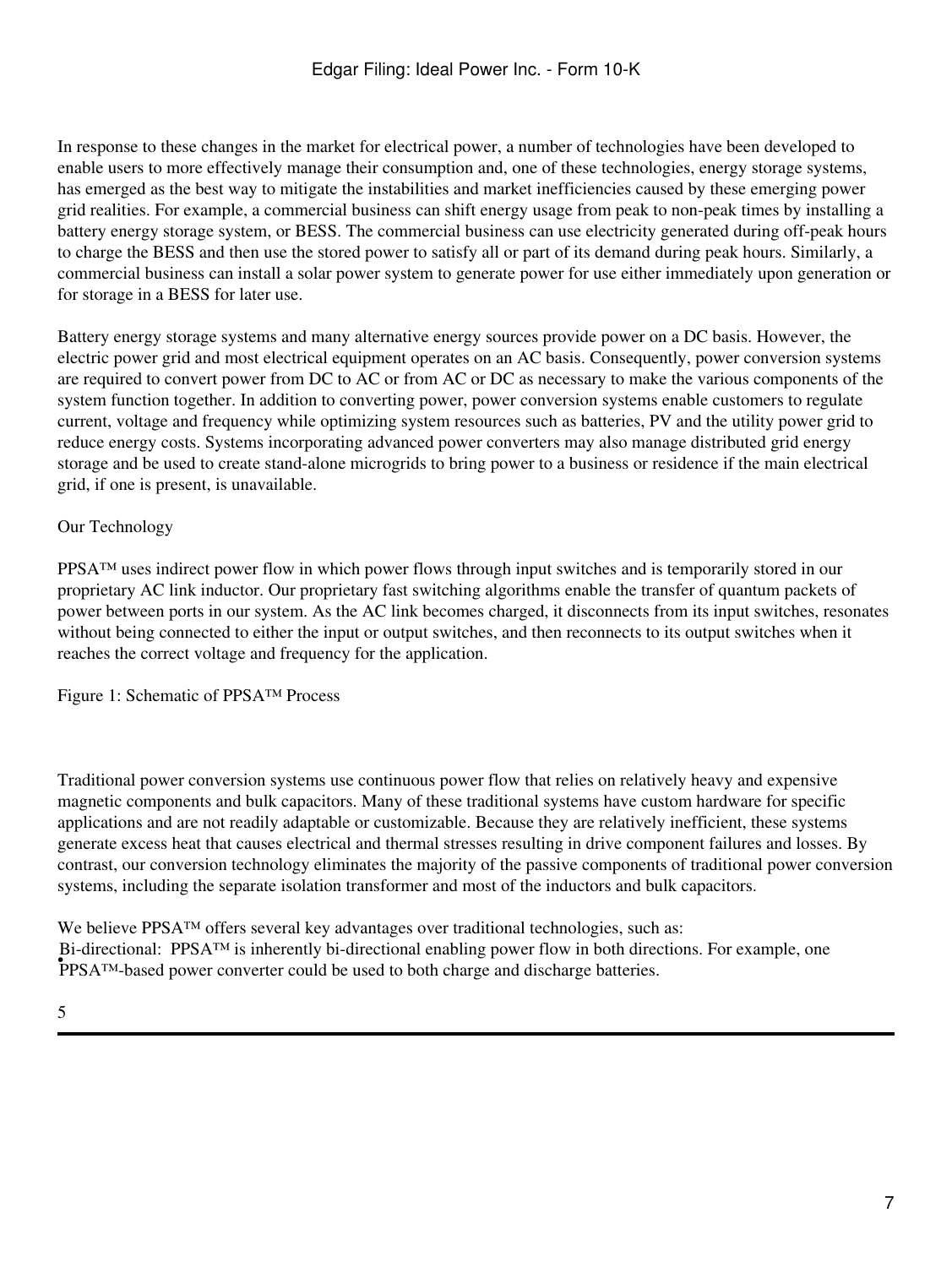Fund in isolation. Then was a power conveniers have ound in isolation and thus do not require an isolation transformer which adds cost, size and weight and reduces the efficiency of battery energy storage systems. Built-in Isolation: PPSA™-based power converters have built-in isolation and thus do not require an isolation • together in one power converter, minimizing total system cost for tying together, for example, DC solar PV and DC Multi-Port Capabilities: PPSA™ architecture enables multiple AC and/or DC sources and uses to be connected batteries to the AC grid.

and providing more scalability that entities rapid development eyeres for new products and new approacholist. This Scalability/Flexibility: PPSA<sup>™</sup> is made from standard industry components, is battery agnostic and software driven, thus providing more scalability that enables rapid development cycles for new products and new applications. This 50Hz and 60Hz AC environments.

newest, fully isolated 30kW power conversion system weight less than 150 pounds. By contrast, similar Size and Weight: PPSA<sup>™</sup> reduces size and weight by eliminating passive components such as isolation transformers, inductors and bulk capacitors. Reduced sized and weight result in lower transportation and installation costs. Our transformer-based 30kW power conversion systems typically weigh over 600 pounds.

## Products

We have developed products commercializing PPSA™ and make these products available for sale both directly to customers and through distributors. We currently sell several power conversion systems, or PCS, utilizing our patented PPSA™ technology. These products are described as follows:

field upgradable through the addition of a drop-in second DC port to connect batteries to a solar PV array. The The 30kW SunDial™ and the 30kW SunDial Plus™, which are UL-1741 certified and are intended to be used for the commercial and industrial grid-tied solar and solar plus storage market. The SunDial™ is a PV string inverter which is SunDial Plus™ includes the PV inverter and the second DC battery port in one package. These products both include a built-in 6 string PV combiner and DC disconnects and are grid-tied, AC export only.

• They are bi-directional and operate in both grid-tied and grid-forming modes with near seamless transfer between The 30kW Stabiliti™ series has two product offerings, two-port (AC-DC) and multi-port (AC-DC-DC) models, which are both UL-1741 certified. These products are intended to be used in the stand-alone storage and microgrid markets. operating modes. Grid-forming mode provides customers the ability to form and manage a microgrid. The products operate in both 50Hz and 60Hz environments and will be introduced in markets other than North America in 2017.

• 30kW product and is also able to convert in both 50Hz and 60Hz AC environments and form and manage a microgrid. 125kW Grid-Resilient AC-DC PCS, which is certified for UL1741 conformance, has over four times the power of the This product is intended for use in higher power stand-alone storage and microgrid applications.

Future Innovations

# Bi-Directional Switches

Our existing products incorporate multiple insulated gate bipolar transistors ("IGBTs"), which are power switches used in the process to convert power from one current form to another. IGBTs switch power in only one direction (DC to AC or AC to DC) and require the use of a blocking diode to prevent power from flowing back through the system. To enable our existing products to perform bi-directional power conversion, for each IGBT and diode used in our products, we must include a second IGBT and diode. These additional components have slight voltage drops that affect the electrical efficiency of our products and generate excess heat that must be dissipated. We have patented and are developing a new, highly efficient silicon switch called a bi-directional bipolar transistor, or B-TRAN™, that we believe will allow us to substitute one B-TRAN<sup>™</sup> for two pairs of IGBTs and diodes used in our current products and is also a potential replacement for conventional power switches in the broader power semiconductor market.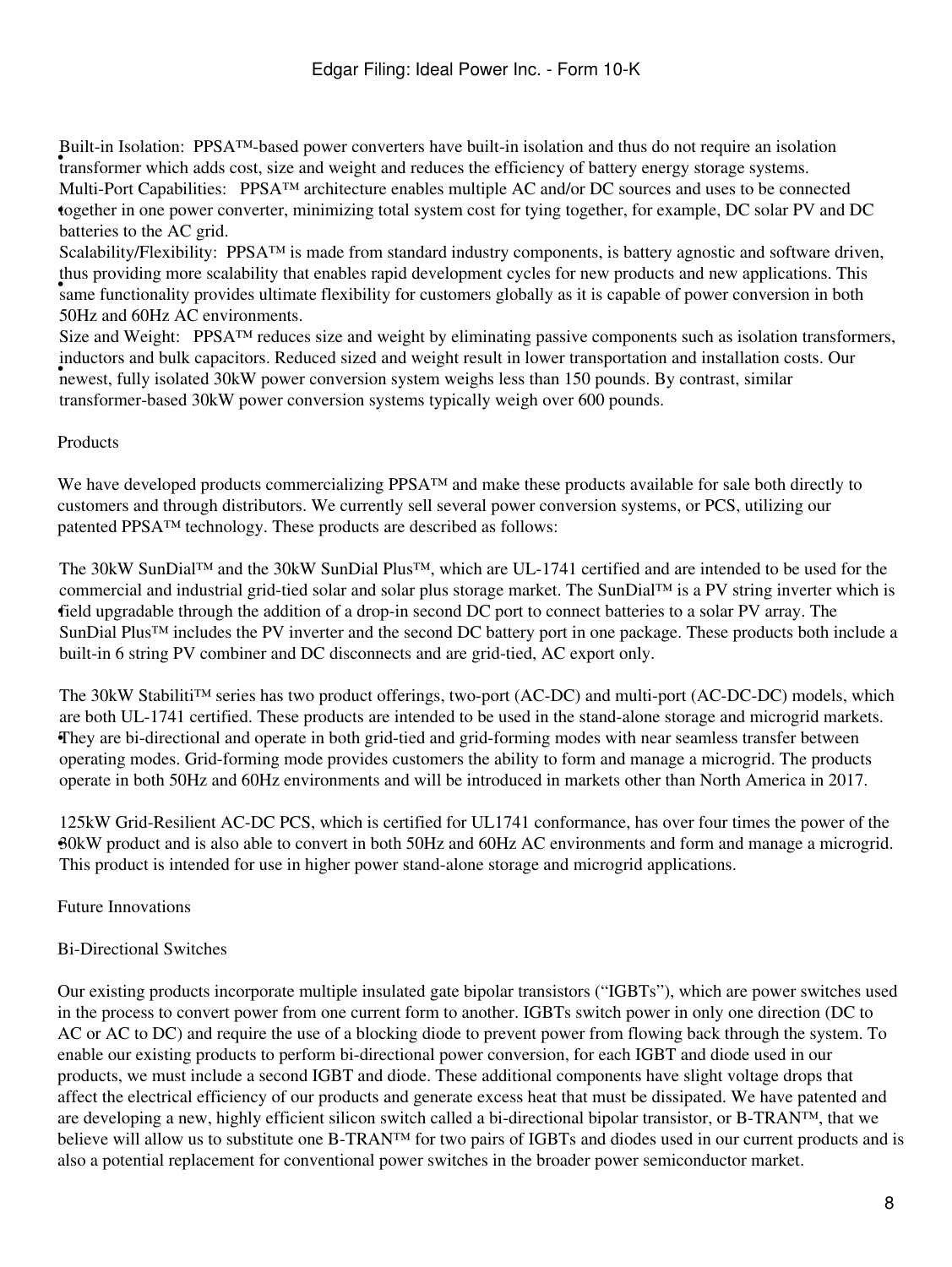Based on third party device software simulations, we believe that the B-TRANs™ can significantly improve electrical efficiency in our power converters. The higher efficiency would substantially reduce the heat generated by the operation of our products. As a result, products incorporating B-TRANs™ will require less space for heat dissipation which would allow us to increase power density, or power per pound, and reduce material costs.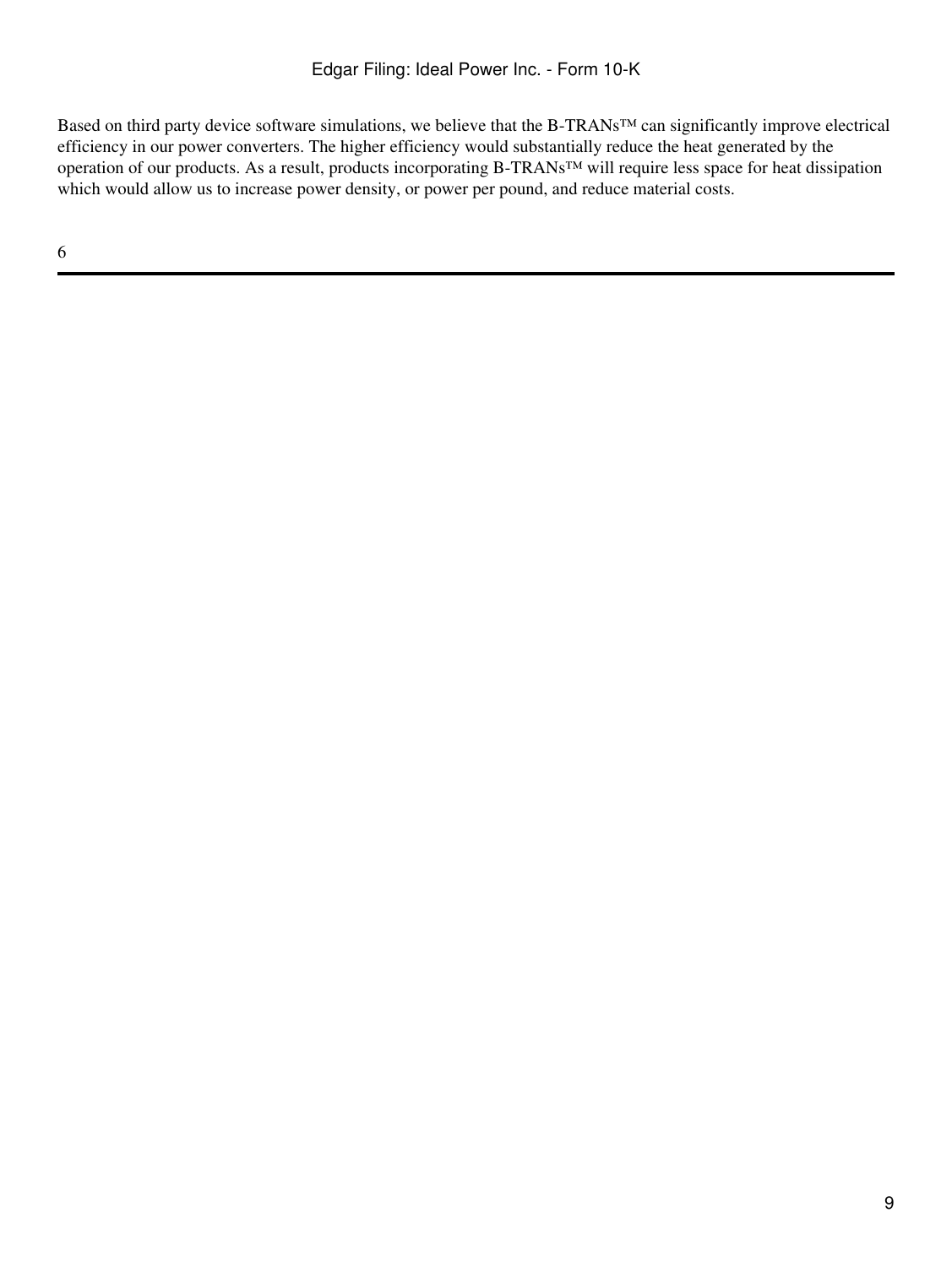In April 2016, we announced one of our semiconductor fabricators successfully tested B-TRAN™ silicon dies and the results were consistent with third party simulations that predict significant performance and efficiency improvements over conventional power switches such as SCRs, IGBTs and MOSFETs. In October 2016, we announced one of our semiconductor fabricators successfully completed the fabrication of prototype B-TRAN™ devices. The next major milestone towards commercializing the B-TRAN™ will be to begin testing a fully-packaged device in the first half of 2017.

We plan to first utilize the B-TRAN™ in our own power conversion products and then introduce it into the rapidly growing power semiconductor market, estimated to be \$19 billion in 2017 according to research firm IHS Technology, or IHS, utilizing a licensing model. We believe our new B-TRAN™ technology can potentially address a significant portion of the power semiconductor market that currently relies on power semiconductor devices such as technologies such as IGBTs. Potential addressable markets for B-TRAN™-based products include very low loss solid-state DC and AC contactors, electric vehicle drivetrains, variable frequency drives, solar PV inverters, bi-directional energy storage and microgrid power conversion systems, matrix converters and other power conversion products. At December 31, 2016, we have 18 US and five foreign issued patents covering the operation, control and manufacturing of the B-TRAN™ device.

## EV Fast Chargers

Electric vehicles, or EVs, are emerging as a fast growth area of the overall automotive sector in the US and abroad. As EVs become a more significant section of the automotive market, the infrastructure to support them will need to be developed. Our PPSA™ technology is a natural power conversion choice for system integrators looking for a highly efficient and compact system for an DC EV fast charger. In 2017, we expect to begin the development of products based on our existing product family to directly target this fast-growing market segment.

# Business Strategy

Our business strategy is to promote and expand the uses of PPSA™ initially through product development and product sales. To bring our products to market, we will seek out best-in-class partners who will distribute, white-label or integrate our innovative products into higher value systems resulting in multiple strategic sales channels for our PPSA™-based products and product designs. Although our primary market is the United States, we will increasingly target markets outside the United States. As our products gain broader acceptance in the power conversion market, we intend to license our proprietary PPSA™-based product designs to OEMs within our target markets, as well as license our technologies for other markets which we do not plan to enter directly. The basis for this approach is the belief that OEMs may achieve higher product margins and gain more market share by providing PPSA™-based products, which are differentiated from the traditional product offerings in the industry, to their customers. We believe such strategic relationships with key OEM licensees would enable us to reap the benefits of PPSA™ and gain market share more quickly than by strictly manufacturing and distributing our products.

### Target Markets

Currently, our primary markets are stand-alone storage, which represented a majority of our sales in the year ended December 31, 2016, and PV + storage.

### Stand-Alone Storage Market

Based on market studies and forecasts by IHS, as shown in Figure 2, the global stand-alone storage market is forecasted to grow to \$13 billion cumulatively from 2017 through 2020. Based on our estimate that power conversion systems represent approximately 10% to 15% of the system cost, power conversion systems, such as ours, would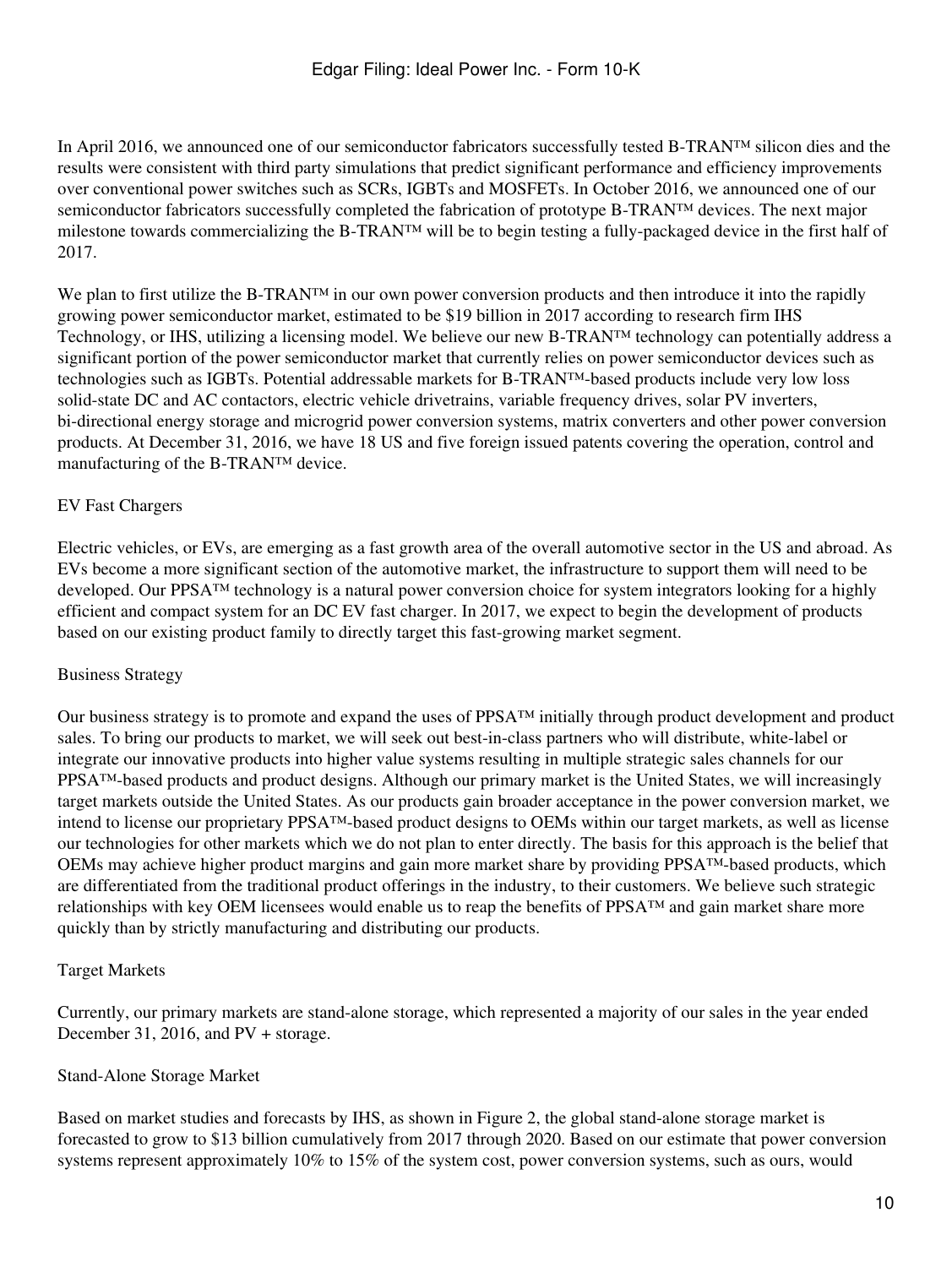account for approximately \$2 billion of this market.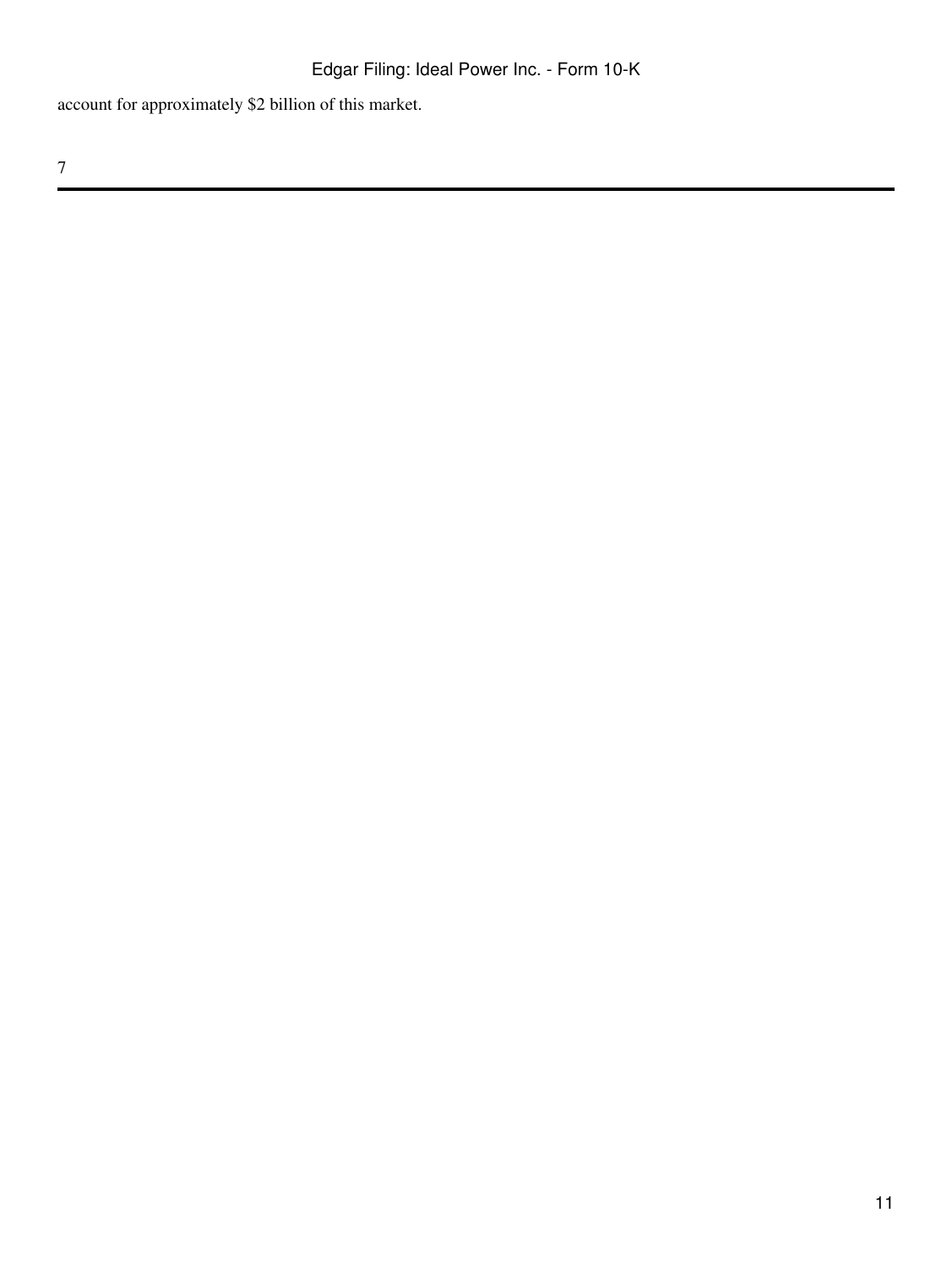### Figure 2: Stand-Alone Storage Market Forecast

The stand-alone storage market is served by BESS. BESS are racks of batteries coupled with a system controller and a power conversion system, such as those manufactured by us, to enable electric power to be captured, stored, and used in conjunction with electric power grids. These systems can be large, megawatt-scale systems operated by utilities to better manage their system resources, or smaller kilowatt-scale systems used by businesses and designed to enable these businesses to manage their power use and mitigate utility imposed "peak demand charges", which are charges utilities levy on their business customers for delivery of power at peak usage times of the day, such as mid-afternoons in the summer. The growth of peak demand charges has been substantial over the past decade and now can make up 50% or more of a commercial utility bill in certain markets. This is a trend that is likely to continue as more intermittent resources are added to the utility power grid causing grid instability. Utilities and aggregators of distributed generation resources are also expected to adopt BESS due to the proliferation of renewables and to take advantage of additional value streams such as energy arbitrage, frequency regulation and ancillary services, infrastructure upgrade deferral and locational capacity.

There are strong economic incentives available to commercial and industrial consumers in major US markets such as California and New York in the form of reduced demand charges for installing a BESS and reducing peak consumption. There is also strong regulatory support for such systems. For example, California has issued a mandate for over 1,000 megawatts of new energy storage to be installed by 2020. Our 30kW and 125kW power conversion systems enable these BESS to connect to the utility power grid and, when paired with batteries, offer these customers a substantial cost saving opportunity on their monthly electric bill. This market is still in its early years, but we have established a strong brand and position in this market with our customers having many systems installed and operating today. We believe this market offers a compelling value proposition today for our products.

We believe, as early as the second half of 2017, this market will begin to grow beyond pilot installations to higher volume installations driven by the underlying economics of BESS to commercial and industrial customers. A good indicator of this is the availability of third party financing for BESS. Several of our customers have signed, announced or are in negotiation for financing deals for their BESS products.

We expect the cost of commercial and industrial BESS to continue to decline due primarily to lower battery costs and, as a result, expect significant expansion in the addressable market for these systems. We also believe the combination of lower BESS costs, third-party financing, increases in utility demand charges, and the continued entrance of large, established companies to the BESS space will all contribute to accelerating market growth for stand-alone storage.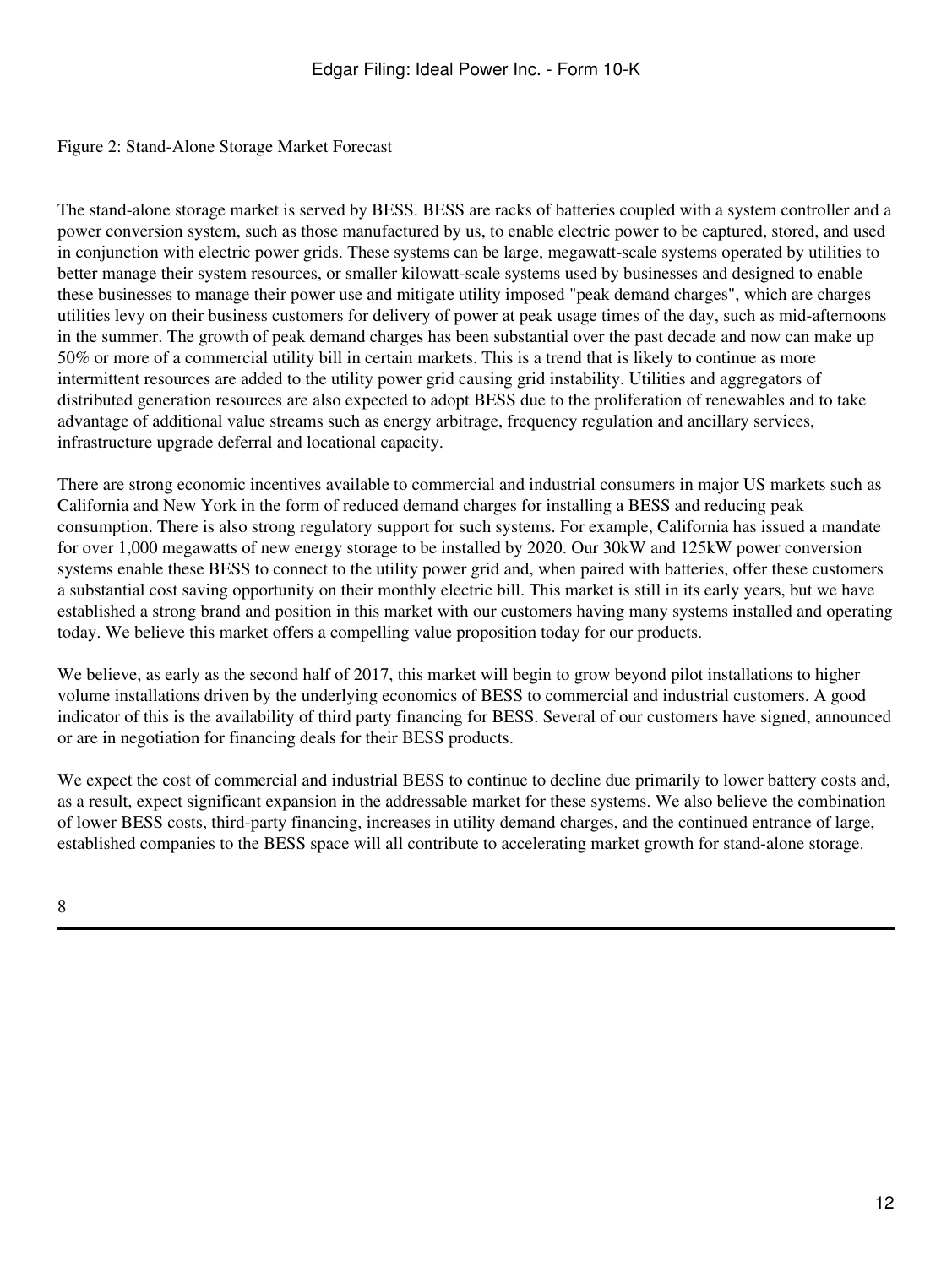## PV + Storage Market

The global solar PV + storage market is forecast by IHS to grow to over 4,000 mega-watts of PV, or  $MW_{PV}$  annually by 2020. Utilizing our estimate of \$0.18 per watt, this translates to approximately \$2 billion Solar PV + Storage power conversion market over the next four years. See Figure 3 below.

#### Figure 3: PV + Storage Market Forecast

PV has one of the lowest levelized costs of energy for new electrical generation capacity and this is expected to remain true in the near term. We expect distributed PV to continue to be a high growth business as system costs have fallen dramatically over the past several years. As such, the economics of generating PV for local consumption is expected to remain strong for several more years, especially given the investment tax credit, or ITC, extension passed by Congress and signed into law in 2015 for solar energy production. Our new Sundial™ products were launched in 2016 to directly address this market.

One shortcoming of distributed, behind-the-meter PV systems is that they require connection to the utility power grid in order to operate. For example, a business with PV on its roof will not, in most cases, benefit from the ability to generate power should the utility power grid go down. Another shortcoming of distributed PV systems is the instability they cause on the local power lines. Utility power grids were not designed to manage power inflow from the end of the lines. As such, distributed generation sources can lead to wide swings in line voltages when clouds pass and power output falls off, requiring the utility to ramp up its central power stations to make up for the shortfall in solar. We believe the proliferation of PV, its intermittency and the elimination of net metering in many states will drive significant growth in the PV + storage market.

Our power conversion products help resolve these shortcomings. For example, when a distributed PV system is connected to a BESS that includes one of our Stabiliti™ multi-port PCS, the business will benefit from the ability to form and manage a local microgrid powered by the PV system and BESS even when the utility power grid is down. This capability is attractive to electricity consumers who need to power critical loads even in a blackout. Our Stabiliti<sup>™</sup> PCS are also equipped to meet evolving utility requirements for low voltage ride-through and other key operating parameters, enabling the PV and BESS it connects to the grid to help stabilize the utility power grid when voltage or frequency fluctuates due to imbalances in load and supply.

Commercial and industrial BESS are able to generate value far beyond peak demand reduction. We believe our products will become increasingly attractive to co-locate BESS with distributed PV. IHS, which has strong renewable industry focus,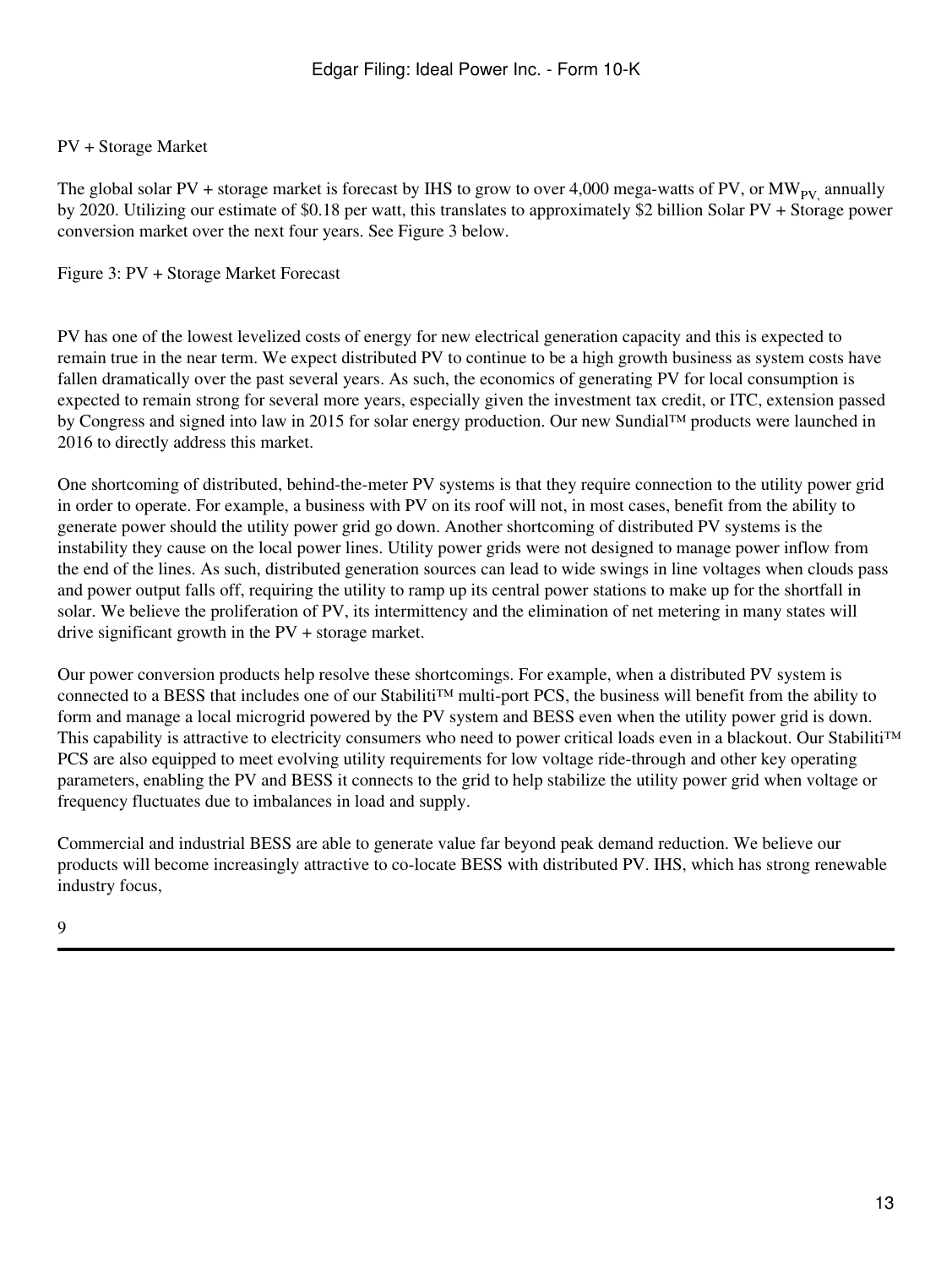forecasts that global installations of grid-tied commercial BESS coupled with PV will grow to over 1,500 MW of commercial PV + storage systems being installed annually by 2020.

According to their research, IHS believes that systems will be deployed in two principal configurations. The present configuration is to have separate BESS and PV systems tied together through the AC wiring, which is supported by all of our current products. A second, emerging configuration will be to place the BESS and the PV system behind a single PCS with two DC inputs. This configuration is forecast to improve efficiency, reduce costs, and allow PV harvesting when operating without a utility power grid present in microgrid mode. Our Sundial Plus™ was designed specifically to enable this lower cost and more efficient second configuration.

Also according to IHS, the global commercial PV industry is projected to grow to over 33GW annually by 2020. IHS further forecasts that these commercial systems will have a 2% storage attachment rate by 2020, providing for a nearly 700MW annual commercial PV + storage market. These new PV + storage markets include providing backup power during blackouts, improving grid stability in high penetration PV areas and reducing fossil fuel consumption in remote and off-grid microgrids.

### Other Markets

Although our technology may be suitable for other vertical markets within the global power conversion market landscape, we do not currently offer products for sale directly to other power conversion markets such as the VFD, uninterruptible power supply, rail, wind or EV traction drive markets.

In addition to the markets discussed above, we also have opportunities for market expansion into fast electric vehicle chargers in certain applications where our products' compact size and multi-port capabilities can unlock value for the system integrator particularly in locations where battery storage is coupled with the charging system to eliminate demand charges or expand the charging systems response capabilities. We have provided PCS to multiple EV charging system integrators who have deployed initial projects using our products coupled with batteries at EV charging stations to prove out these concepts. As these initial installations begin to operate, the value propositions of these new opportunities will become clearer.

We plan to continue to monitor all power conversion markets for opportunities to create solutions for customers and unlock the broader value of our patented technology.

### Intellectual Property

We rely on a combination of patents, laws that protect intellectual property, confidentiality procedures, and contractual restrictions with our employees and others, to establish and protect our intellectual property rights. In addition, the software that is shipped with our products is encrypted. As of December 31, 2016, we have 50 US and 11 foreign issued patents. We also had approximately 100 additional pending U.S. and international patent applications. We expect to continue to build our patent estate for both our core power conversion technology, our bi-directional switch technology and other technological developments that broaden the scope of our technology platform.

### **Customers**

Although we are expanding our customer base and channels to market, we have historically been reliant on a small number of customers. For the year ended December 31, 2016, Sonnen Inc. and Gexpro accounted for 44% of net revenues. For the year ended December 31, 2015, Sharp Corporation, Gexpro, Green Charge Networks, LLC, and Coda Energy LLC, accounted for 66% of net revenues.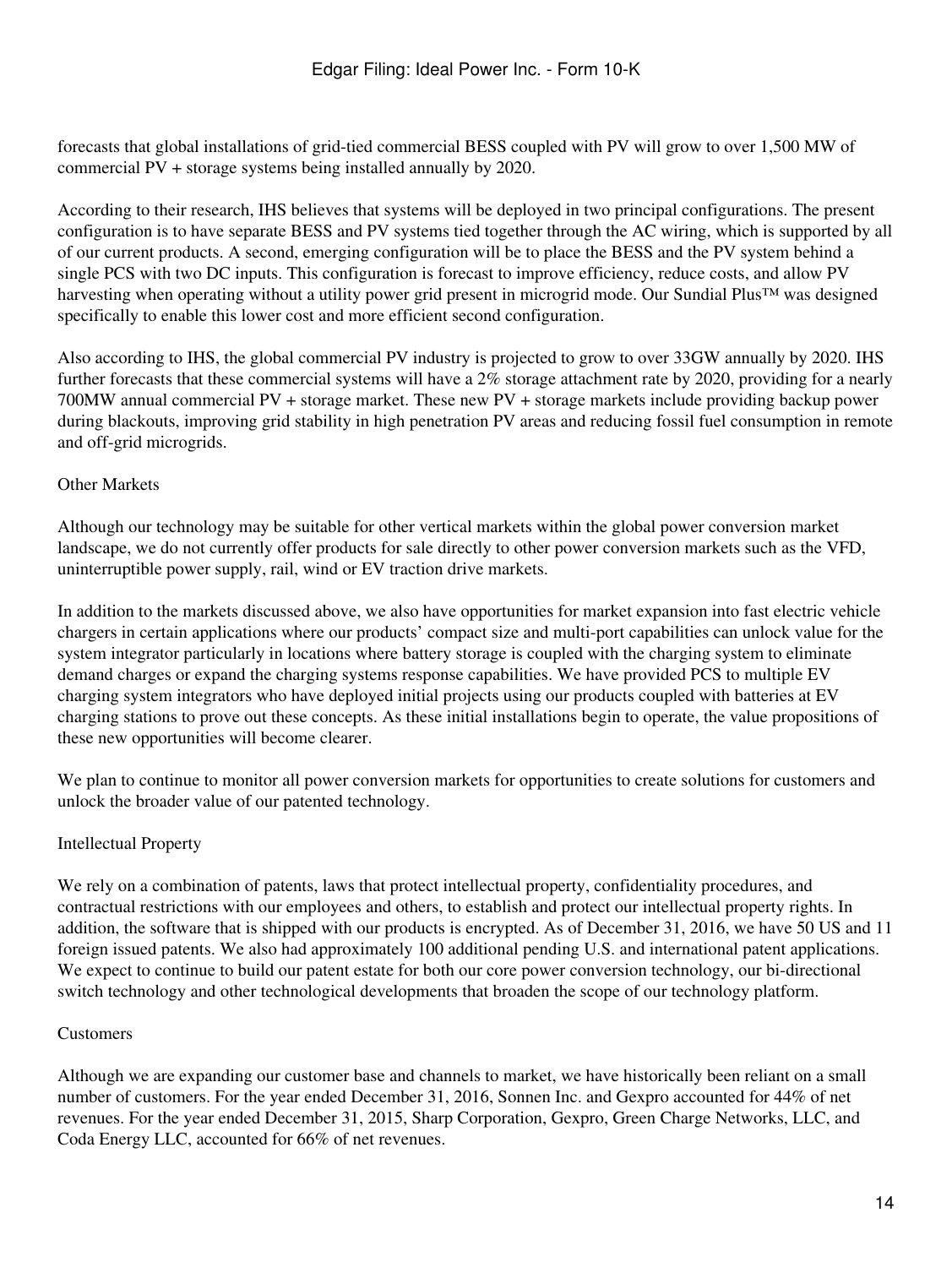### Sales and Marketing

We sell our products primarily to systems integrators for installation as part of a larger turn-key system providing end users with a complete solution for managing their energy consumption. Our products are also sold through distribution channel partners. Before a system integrator agrees to specify our products in their systems, the integrator engages in a lengthy and time-consuming process of testing and evaluating our equipment for use, which typically takes from a few months to as long as a year.

For certain geographic markets and applications, we may seek to enter into licensing agreements that would enable licensees to build our products for sale in local markets or we may license product designs to global brands for specific applications. In 2016, we entered into our first licensing agreement for our Sundial™ with Flex Ltd. (Nasdaq: Flex).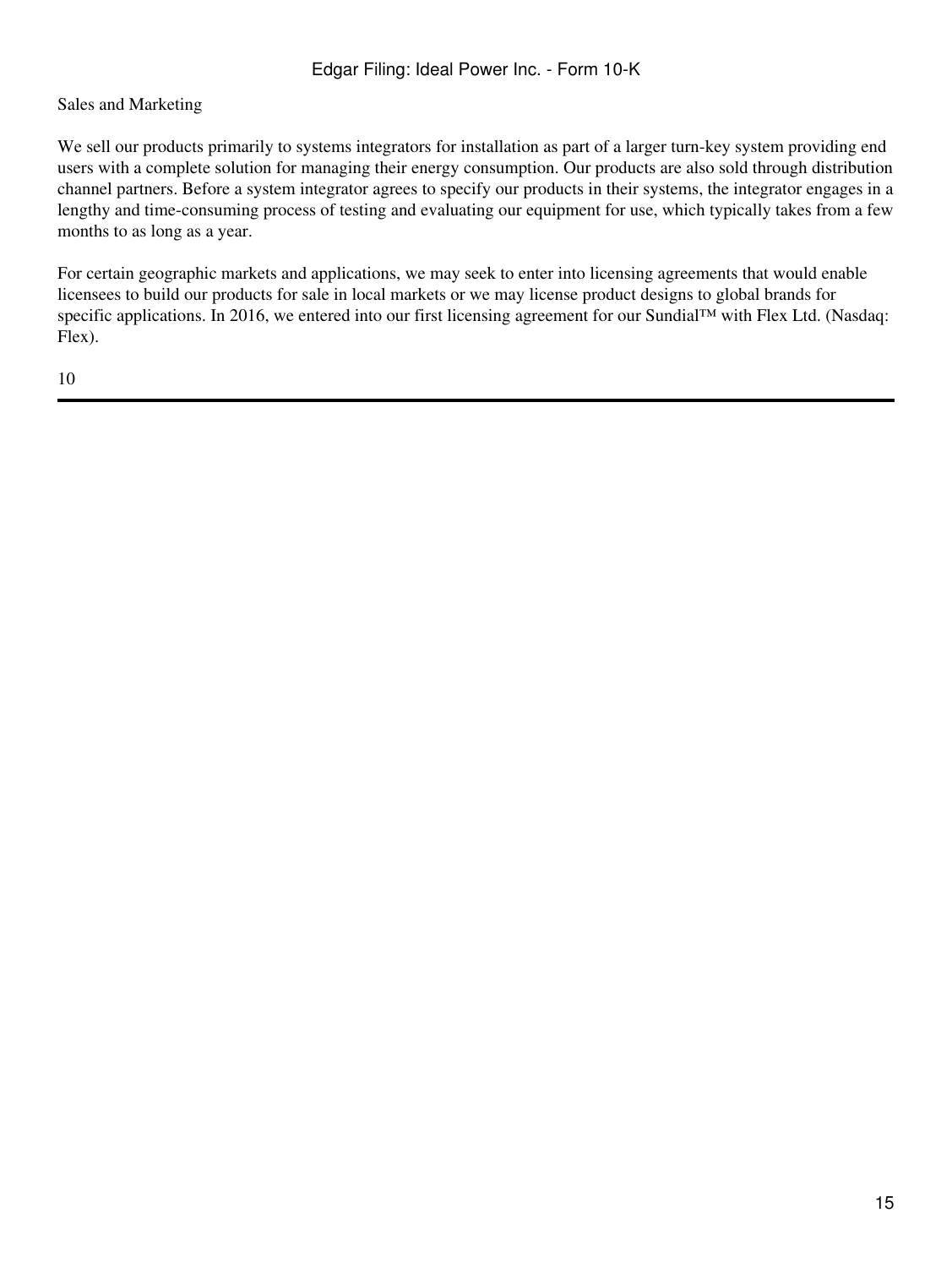NEXTracker Inc., a Flex company, will sell the Sundial™ as part of its newly launched NX Fusion Plus solar plus storage tracker.

### Manufacturing and Supply

We use contract manufacturers to manufacture our products to our specifications. We have an agreement with one of our contract manufacturers pursuant to which we provide it with a rolling forecast of our expected demand. Finished products are produced based on upon our forecast, and we have the ability to delay shipments for up to 18 months from the date of the purchase order. The initial three-year term of the agreement expires in October 2017 and renews annually thereafter unless terminated. We intend to finalize an agreement with a second contract manufacturer in the first quarter of 2017. We believe there are many contract manufacturers that are qualified to manufacture our products to our specifications.

Typically, our contract manufacturers are responsible for the sourcing of components and materials. We qualify sources for our components and materials. Our strategy is to have multiple suppliers for all of our components and materials. Currently, we have multiple sources for most of our components. A very limited number of components are single-sourced and the process of identifying and qualifying alternative sources for these components is underway.

### Backlog

Our backlog was approximately \$5.5 million at December 31, 2016 compared to \$5.2 million at December 31, 2015. The Company defines backlog as consisting of accepted orders from customers for which a product delivery schedule has been specified. The purchased orders comprising backlog are not cancelable in most cases and such orders do not typically provide price protection. Nevertheless, deliveries against received purchase orders may be rescheduled within negotiated parameters and our backlog may therefore not be indicative of the level of future sales.

### Competition

We will compete against well-established incumbent power conversion technology providers as these competitors enter the commercial and industrial markets. For our target markets, we believe that PPSA™ may provide significant competitive advantages compared to the traditional power conversion solutions sold by well-established power conversion technology providers.

Traditional Power Conversion: Traditional power conversion systems are the conservative choice, as they are proven and have been commercially available longer than any other type of power conversion system. They provide isolation, but are big, heavy, and relatively inefficient. There have been improvements in the efficiency of transformer-based power conversion systems over the years, but we believe further improvements are limited due to the physical characteristics of transformers themselves. Major suppliers in this market include ABB, Eaton and Schneider Electric.

Transformerless PV Inverters: Transformerless PV solar inverters are a special class of power conversion system applicable only to PV arrays. They have become a popular choice in the market for PV applications, as they are lighter and more efficient than transformer based inverters. These transformerless inverters are one-way (DC to AC) inverters, and provide no electrical isolation. PV systems are not required to be electrically isolated in most electrical code jurisdictions. These PV inverters have no applicability to markets that require electrical isolation. Key providers of transformerless PV inverters include companies such as SMA and SolarEdge.

Research and Development Costs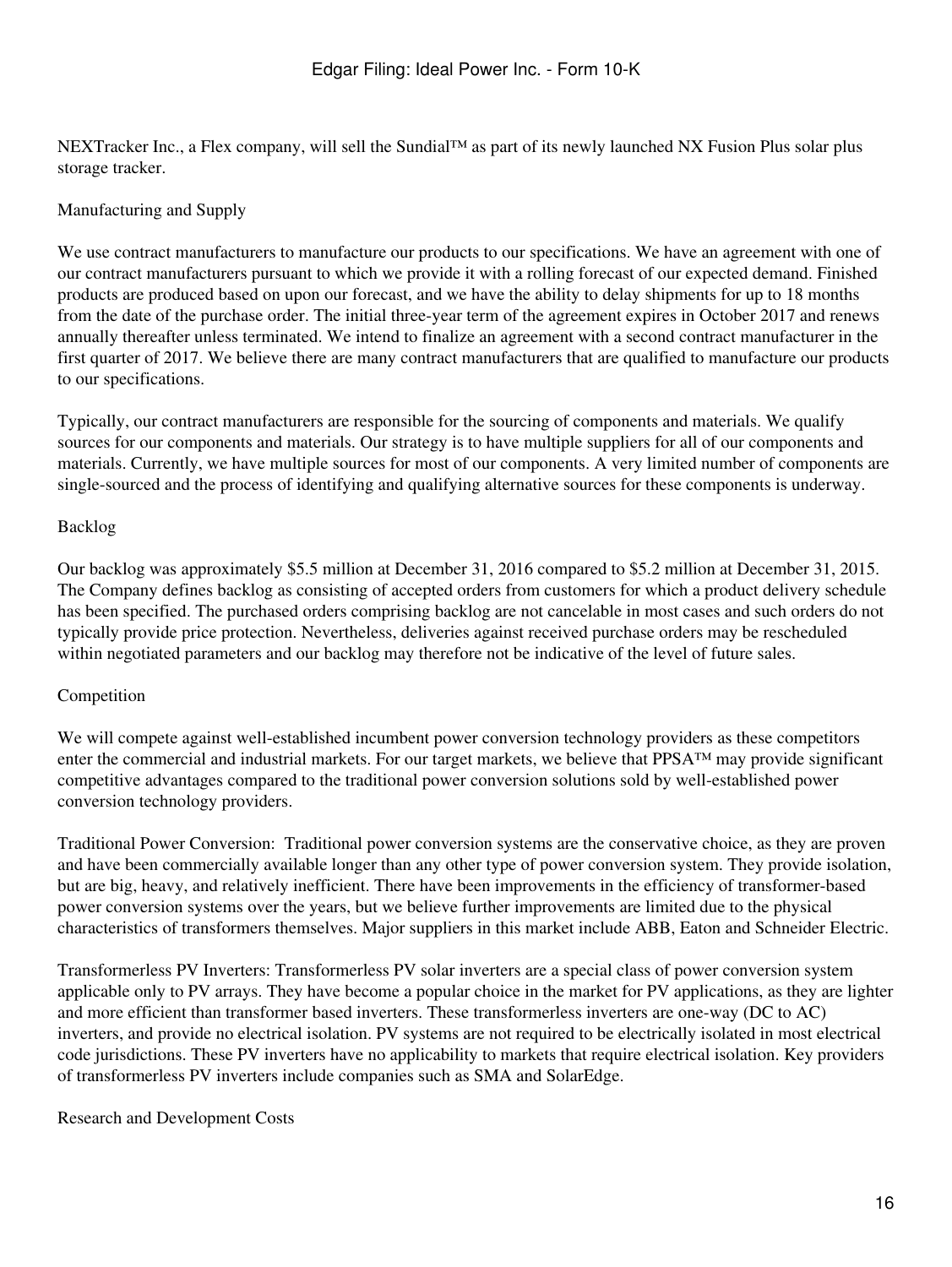Research and development costs are presented as a line item under operating expenses and are expensed as incurred. Total research and development costs incurred during the years ended December 31, 2016 and 2015 amounted to \$5,224,992 and \$5,521,390, respectively.

Employees

As of February 28, 2017, we have 30 employees, all of whom are full-time employees. None of these employees are covered by a collective bargaining agreement, and we believe our relationship with our employees is good.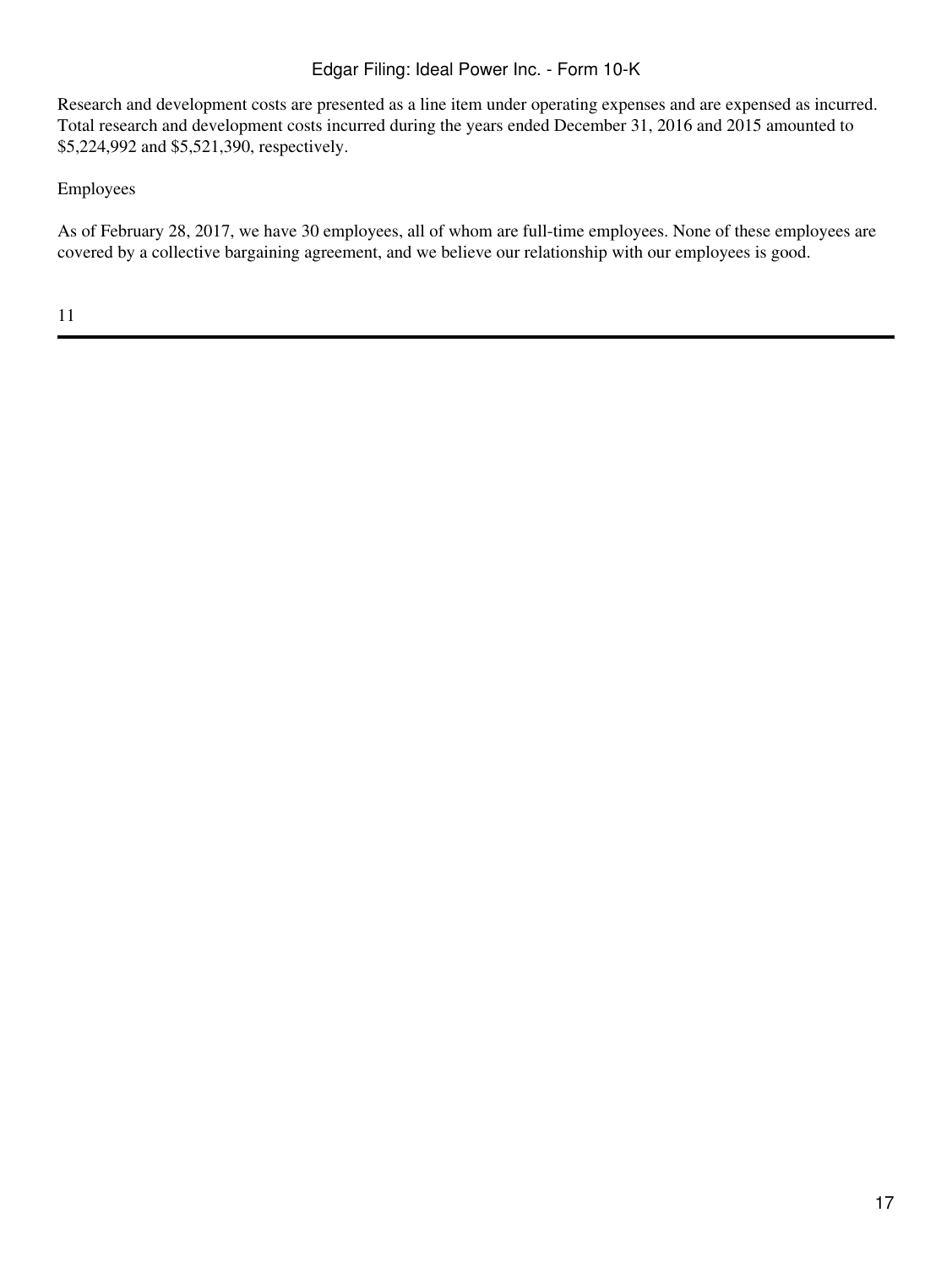# Industry Certifications

Industry certifications are generally required for our products. The main certification requirement is conformance to UL1741, which specifies standards for grid and product safety for grid-connected generation equipment, including the power conversion systems made by us. A National Recognized Testing Laboratory, or NRTL, must certify our products for conformance to UL1741 before our customers may install and use our products in grid-tied applications in the United States. We utilize both Underwriters Laboratories, or UL, and Intertek, or ETL, for our certification requirements.

The European Union, or EU, Japan and other major jurisdictions have different certification test procedures, but generally test for similar safety and performance capabilities. Local certifications are likely to be required to sell our products outside of the United States for many applications. To date, we have not received any international certifications on our products but have deployed products in a few instances in foreign countries as demonstrations, test projects in laboratories or microgrid applications which may be exempt from the certification requirements. We expect to start the certification process in one or more international markets in 2017.

### Government Regulation

Government approval is not required for us to sell our products. However, government support for renewable energy, grid storage, electric vehicle charging infrastructure and improved grid resiliency, including incentives and mandates, may impact the size and growth rate of our target markets. Utility regulations and support may also impact these end markets. In the near term, government and utility support for many of these markets is generally required for these markets to grow and therefore changes in policy by governments or utilities may limit the near-term market opportunities for our products.

### Available Information

Our Internet address is www.idealpower.com and our investor relations website is located at ir.idealpower.com. We make available free of charge on our investor relations website under the heading "SEC Filings" our Annual Reports on Form 10-K, Quarterly Reports on Form 10-Q, Current Reports on Form 8-K and amendments to those reports as soon as reasonably practicable after such materials are electronically filed with (or furnished to) the SEC. We also make available on our website, our corporate governance documents, including our code of conduct and ethics. Information contained on our website is not incorporated by reference into this Annual Report on Form 10-K. In addition, the public may read and copy materials we file with the SEC at the SEC's Public Reference Room at 100 F Street, NE, Washington, DC 20549. The public may obtain information on the operation of the Public Reference Room by calling the SEC at 1-800-SEC-0330. In addition, the SEC maintains an Internet site, www.sec.gov, that includes filings of and information about issuers that file electronically with the SEC.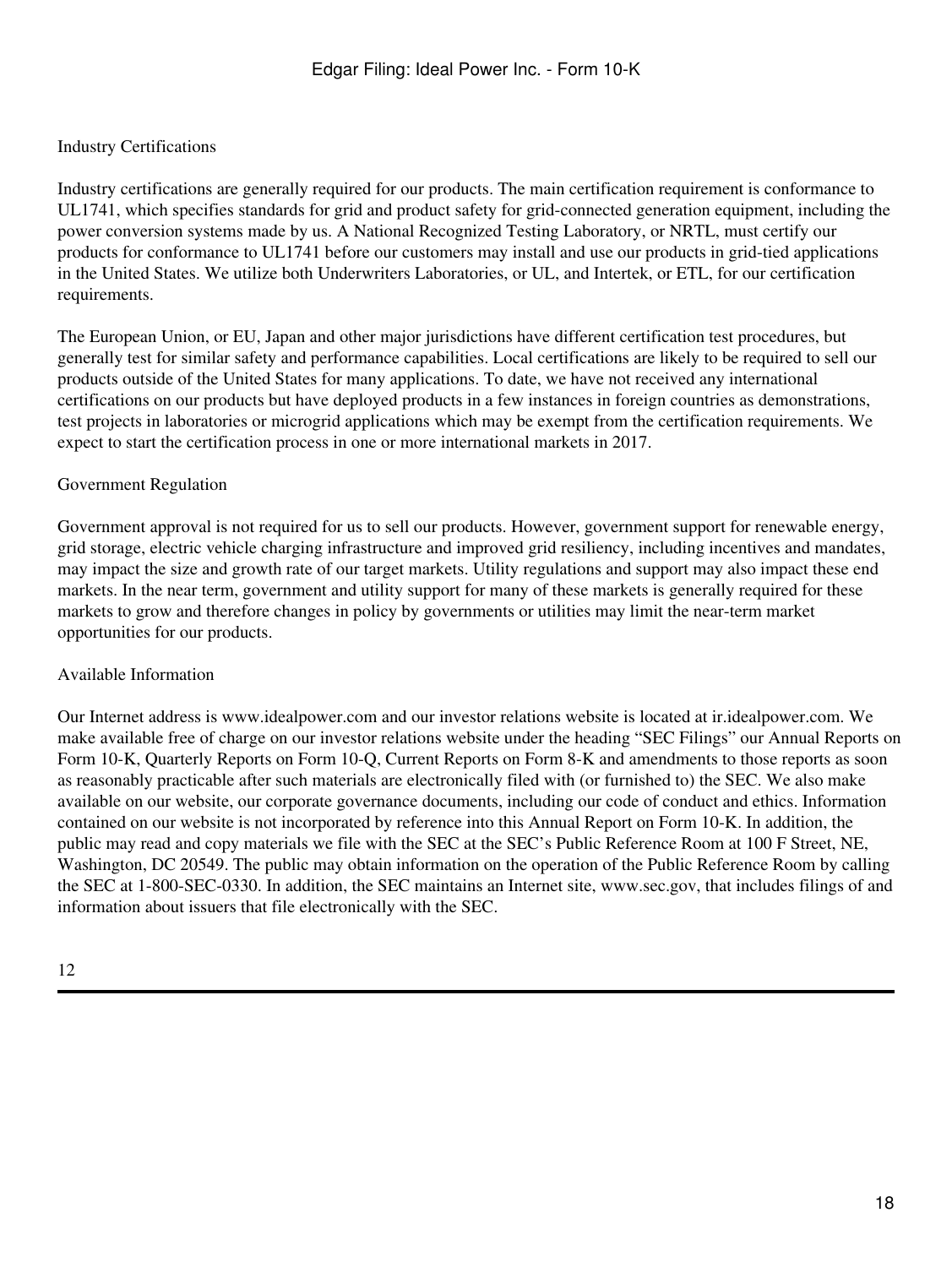## <span id="page-18-0"></span>ITEM 1A: RISK FACTORS

We are subject to various risks that may materially harm our business, prospects, financial condition and results of operations. An investment in our common stock is speculative and involves a high degree of risk. In evaluating an investment in shares of our common stock, you should carefully consider the risks described below, together with the other information included in this report.

The risks described below are not the only risks we face. If any of the events described in the following risk factors actually occurs, or if additional risks and uncertainties later materialize, that are not currently known to us or that we currently deem immaterial, then our business, prospects, results of operations and financial condition could be materially adversely affected. In that event, the trading price of our common stock could decline, and you may lose all or part of your investment in our shares. The risks discussed below include forward-looking statements, and our actual results may differ substantially from those discussed in these forward-looking statements.

#### Risks Related to the Company

We lack an established operating history on which to evaluate our business and determine if we will be able to execute our business plan. We have also incurred losses in prior periods, expect to incur losses in the future and we can give no assurance that our operations will result in profits.

We were formed in Texas on May 17, 2007 and converted to a Delaware corporation on July 15, 2013. We have a limited operating history that makes it difficult to evaluate our business. Historical sales of our products have been in low volume, and we cannot say with certainty when we will begin to achieve profitability, if ever.

Since inception, we have sustained approximately \$45 million in net losses and we had a net loss for the year ended December 31, 2016 of approximately \$11 million. We expect to have operating losses at least until such time as we have developed a substantial and stable revenue base. We cannot assure you that we can develop a substantial and stable revenue base or achieve or sustain profitability on a quarterly or annual basis in the future.

As sales of our products have generated limited operating revenues, we have been funding operations primarily through the sale of common stock and, prior to our initial public offering, the issuance of convertible debt. If we are unable to execute our business plan, generate sustainable revenue and achieve profitable operations with our existing capital we would need to raise funds through equity or debt offerings and there can be no assurance that we will be able to do so.

Our future success is difficult to predict because we operate in emerging and evolving markets, and the industries in which we compete are subject to volatile and unpredictable cycles.

The stand-alone storage, solar combined with storage, microgrid and related industries are emerging and evolving markets which may make it difficult to evaluate our future prospects and which may lead to period to period variability in our operating results. Our products are based on unique technology which we believe offers significant advantages to our customers, but the markets we serve are in a relatively early stage of development and it is uncertain how rapidly they will develop. It is also uncertain whether our products will achieve high levels of demand and acceptance as these markets grow. If companies in the industries we serve do not perceive or value the benefits of our technologies and products, or if they are unwilling to adopt our products as alternatives to traditional power conversion solutions, the market for our products may not develop or may develop more slowly than we expect, which could significantly and adversely impact our operating results.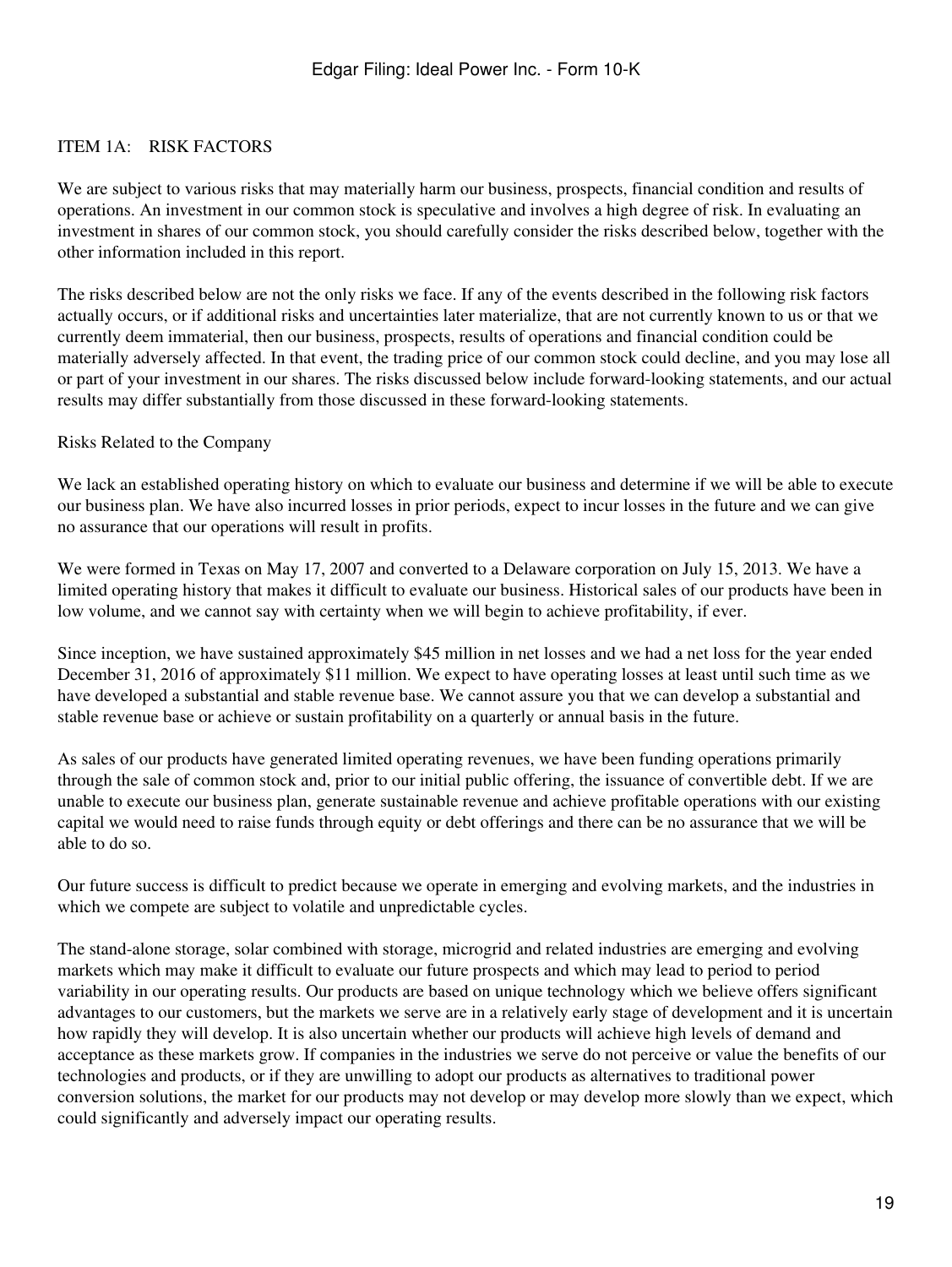We may also be subject to business cycles. The timing, length, and volatility of these business cycles may be difficult to predict. These markets may be cyclical because of sudden changes in customers' manufacturing capacity requirements and spending, which depend in part on capacity utilization, demand for customers' products, the availability and amount of government incentive programs, inventory levels relative to demand, and access to affordable capital. These changes may affect the timing and amounts of customers' purchases and investments in technology, and materially affect our orders, net sales, operating expenses, and net income. For example, during 2016, we experienced a significant decline in revenues compared to 2015 as a result of delays in awards under California's Self-Generation Incentive Program, or SGIP, which provides economic incentives for energy storage projects. The California Public Utility Commission, or CPUC, delayed announcing the 2016 awards as it examined and ultimately revised the award solicitation process and other aspects of the SGIP. The revised SGIP was not finalized until July 1, 2016, which delayed the determination of project winners and the processing of the related awards. These delays caused a temporary disruption in the market that impacted 2016 and likely, at least, part of 2017 as awarded projects may not be commissioned and installed until many months after the award is granted. If delays occur in the future under the SGIP or other governmental incentives, our revenues may be reduced.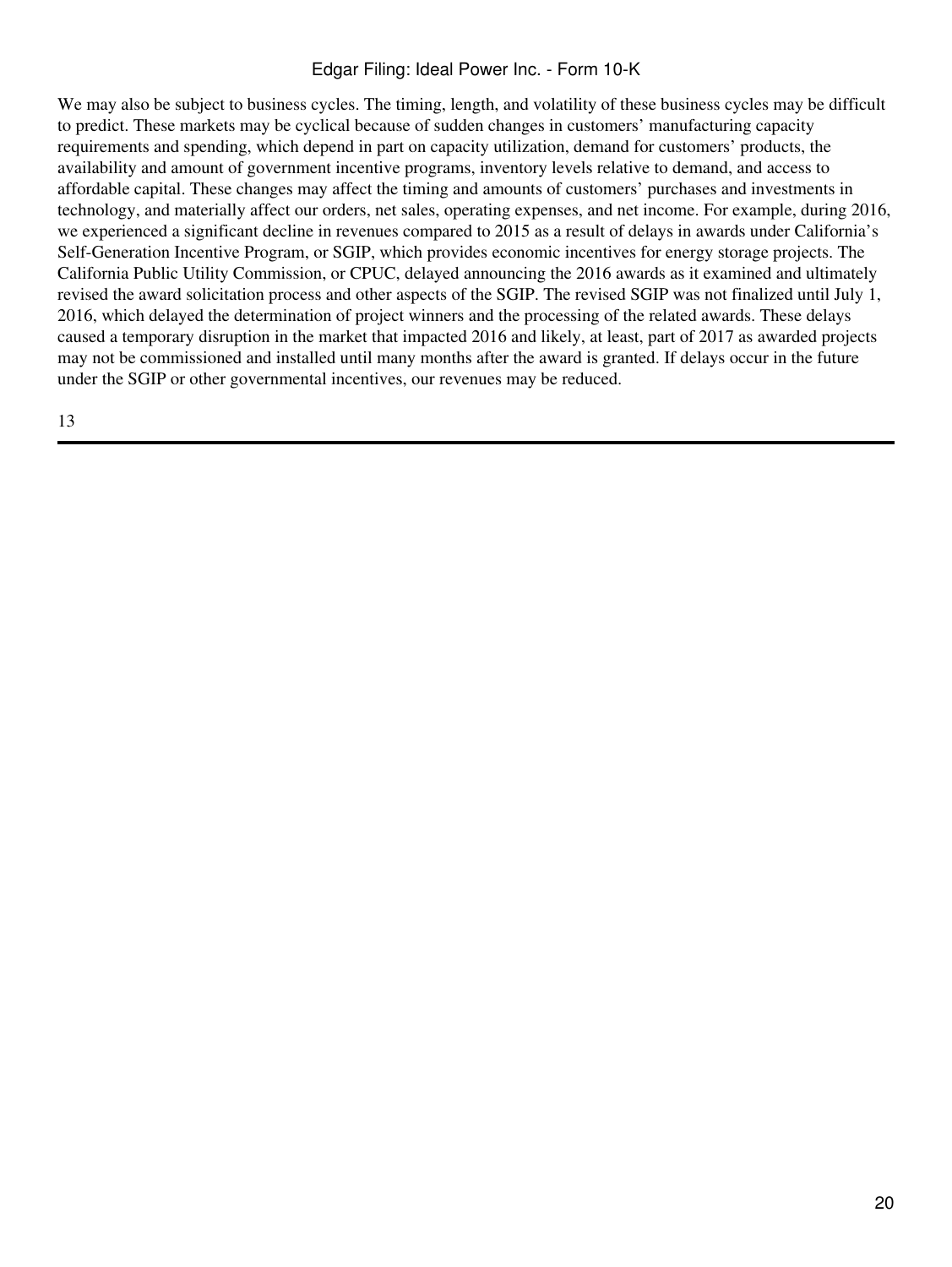To meet rapidly changing demand in each of the markets we serve, we must effectively manage our resources and production capacity. During periods of decreasing demand for our products, we must be able to appropriately align our cost structure with prevailing market conditions, effectively manage our supply chain, and motivate and retain key employees. During periods of increasing demand, we must have sufficient manufacturing capacity and inventory to fulfill customer orders, effectively manage our supply chain, and attract, retain, and motivate a sufficient number of qualified individuals. If we are not able to timely and appropriately adapt to changes in our business environment or to accurately assess where we are positioned within a business cycle, our business, financial condition, or results of operations may be materially and adversely affected.

Obsolete inventory as a result of changes in demand for our products, changes in life cycle of our products or regulatory changes could adversely affect our business, operating results and financial condition. The life cycles of our products depend upon the rapidly evolving industries for which our products are designed. Products with short life cycles require us to closely manage our production and inventory levels. Inventory may also become obsolete because of adverse changes in market demand. We may in the future be adversely affected by obsolete or excess inventories, which may result from unanticipated changes in the estimated total demand for our products or shorter than anticipated product life cycles due to changes in product designs necessitated by market factors or changes to regulatory standards and/or requirements. In addition, certain customers in early markets may change their strategy, exit our target markets and/or go out of business; therefore, some of our product inventory may become obsolete and, thus, adversely affect our business, operating results and financial condition. As an example, in 2016, we recorded a charge of \$334,889 for excess and obsolete inventory in connection with the end-of-life, or EOL, of our IBC-30 battery converter. In 2017, we intend to EOL our second generation 30kW and first generation 125kW products. Challenges in managing EOL situations or lower than expected sales prior to the EOL of our products could result in material charges related to excess and obsolete inventory and our business, financial condition, or results of operations may be materially and adversely affected.

To date we have had a limited number of customers. We cannot assure you that our customer base will increase.

We had revenue from two customers that accounted for 44% of net revenue for the year ended December 31, 2016. The Company had an accounts receivable balance from two customers that accounted for 78% of trade receivables at December 31, 2016. As we sell our products to a limited number of customers, we cannot assure you that our customer base will expand or that any decline in net revenue attributable to customer losses will be replaced in a timely manner.

Product development is an inherently uncertain process, and we may encounter unanticipated development challenges and may not be able to meet our product development and commercialization milestones.

Product development and testing may be subject to unanticipated and significant delays, expenses and technical or other problems. We cannot guarantee that we will successfully achieve our milestones within our planned timeframe or ever. We commonly develop prototypes of planned products prior to the full commercialization of these products. We cannot predict whether prototypes of future products will achieve results consistent with our expectations. A prototype could cost significantly more than expected or the prototype design and construction process could uncover problems that are not consistent with our expectations. Prototypes of emerging products are a material part of our business plan, and if they are not proven to be successful, our business and prospects could be harmed.

More generally, the commercialization of our products may also be adversely affected by many factors not within our control, including:

are winnightess of market participants to try new products and the percent safety, reliability, functionality and cost effectiveness of our products; the willingness of market participants to try new products and the perceptions of these market participants of the

•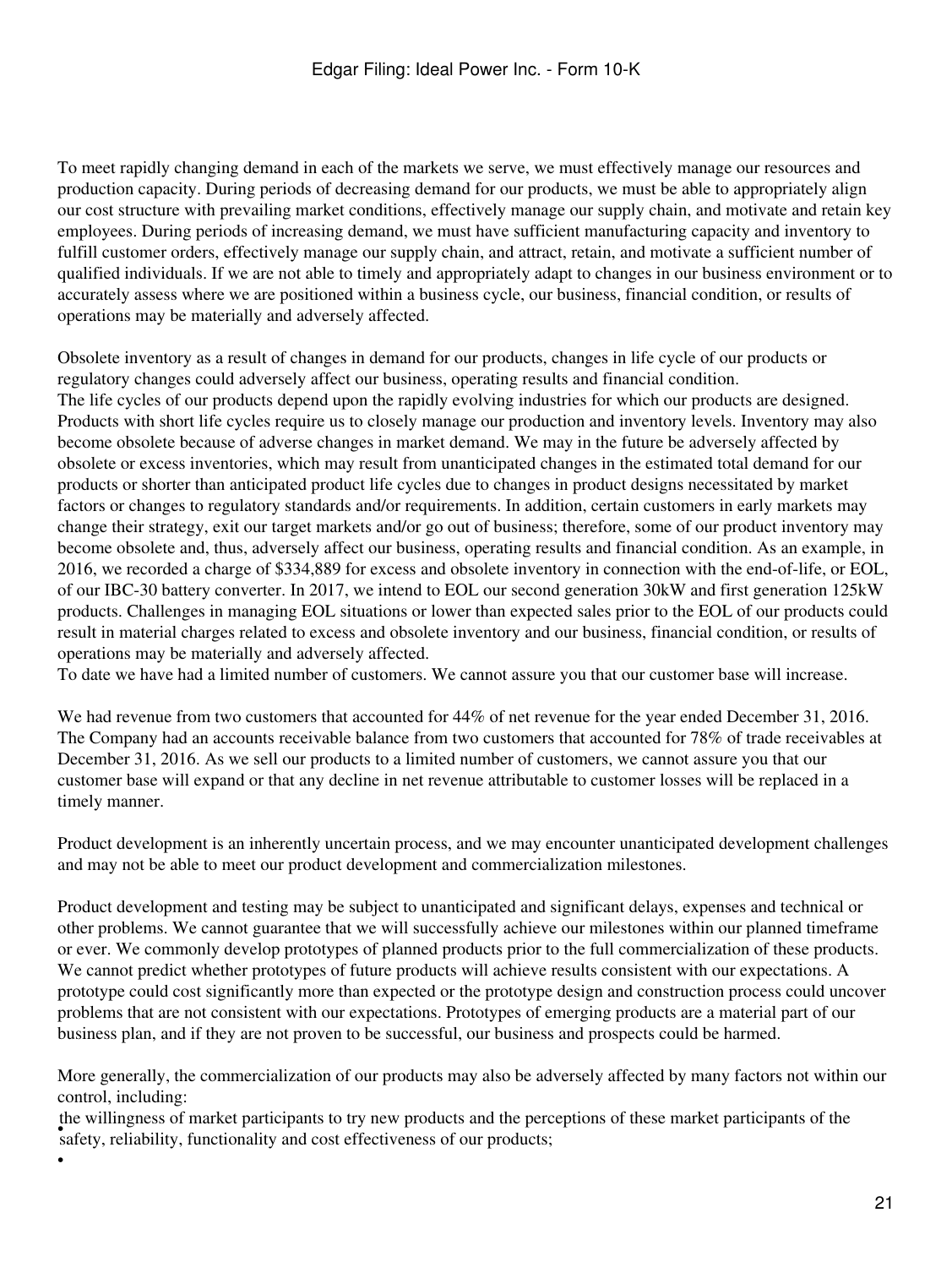policy changes and the availability of governmental incentives at both the state and federal level for our target markets;

the emergence of newer, possibly more effective technologies;

•the future cost and availability of the raw materials and components needed to manufacture and use our products; and •the adoption of new regulatory or industry standards that may adversely affect the use or cost of our products. Accordingly, we cannot predict that our products will be accepted on a scale sufficient to support development of mass markets for them.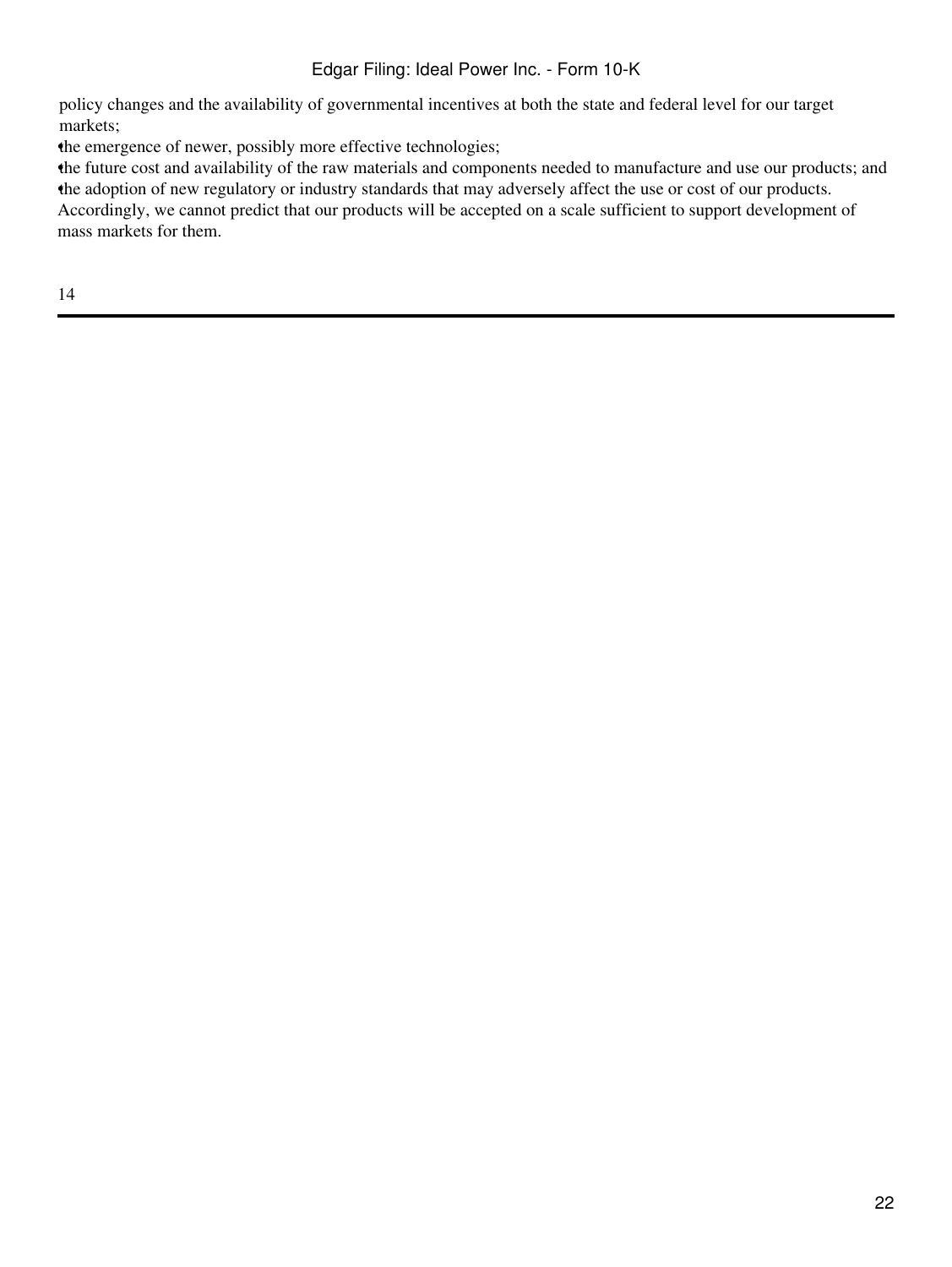We must achieve design wins to retain our existing customers and to obtain new customers, although design wins achieved do not necessarily result in substantial sales.

Our products are typically integrated into systems by our customers. We must work with these manufacturers early in their design cycles to modify our equipment or design new equipment to meet the requirements of their systems. Manufacturers typically choose one or two vendors to provide the components for use in their systems. Selection as one of these vendors is called a design win. It is critical that we achieve these design wins in order to retain existing customers and to obtain new customers.

We believe that equipment manufacturers often select their suppliers based on factors including long-term relationships and end user demand. Accordingly, we may have difficulty achieving design wins from equipment manufacturers who are not currently our customers. In addition, we must compete for design wins for new systems and products of our existing customers, including those with whom we have had long-term relationships. Our efforts to achieve design wins are time consuming and expensive and may not be successful. If we are not successful in achieving design wins, or if we do achieve design wins but our customers' systems that utilize our products are not successful, our business, financial condition, and results of operations could be materially and adversely impacted.

Once a manufacturer chooses a component for use in a particular system, it is likely to retain that component for the life of that system. Our sales and growth could experience material and prolonged adverse effects if we fail to achieve design wins. However, design wins do not always result in substantial sales, as sales of our products are dependent upon our customers' sales of their products.

We will be subject to applicable third-party certification to ensure compliance with applicable codes and standards of the countries in which we sell products, which are costly and may prevent or delay us from marketing our products in those countries.

In addition to third-party certification to ensure compliance with applicable codes and standards in the United States, we are subject to the third-party certification of our products to ensure compliance with applicable codes and standards for each foreign country to which we export our products. For example, in the EU, third-party certification requires compliance with Conformité Européene, or CE, standards and is evidenced by a CE mark. The CE mark is the manufacturer's declaration that the product complies with the essential requirements of the relevant European health, safety and environmental protection legislation. Additionally, to sell a product in any specific country in the EU, the product must meet the International Electrotechnical Commission, or IEC, codes specified for products in the specific country. The applicable codes vary from country to country. It generally takes several months to obtain the relevant CE and IEC certifications. Any changes in codes and standards and related third-party compliance testing and listing may cause us to incur additional costs. We may not be able to obtain US or foreign third-party certification on a timely basis, if at all, and any failure to do so may cause us to incur additional costs or prevent us from marketing or selling our products in US or foreign countries, which may have a material adverse effect on our business, financial condition and results of operations.

We have received grant funds from the United States for the development of a bi-directional switch. In certain instances, the United States may obtain title to inventions related to this effort. If we were to lose title to those inventions, we may have to pay to license them from the United States in order to manufacture the inventions. If we were unable to license those inventions from the United States, it could slow down our product development.

In conjunction with the Advanced Research Projects Agency-Energy, or ARPA-E, grant we received from the Department of Energy, we granted to the United States a non-exclusive, nontransferable, irrevocable, paid-up license to practice or have practiced for or on behalf of the United States inventions related to the bi-directional switch and made within the scope of the grant. If we fail to disclose to the Department of Energy an invention made with grant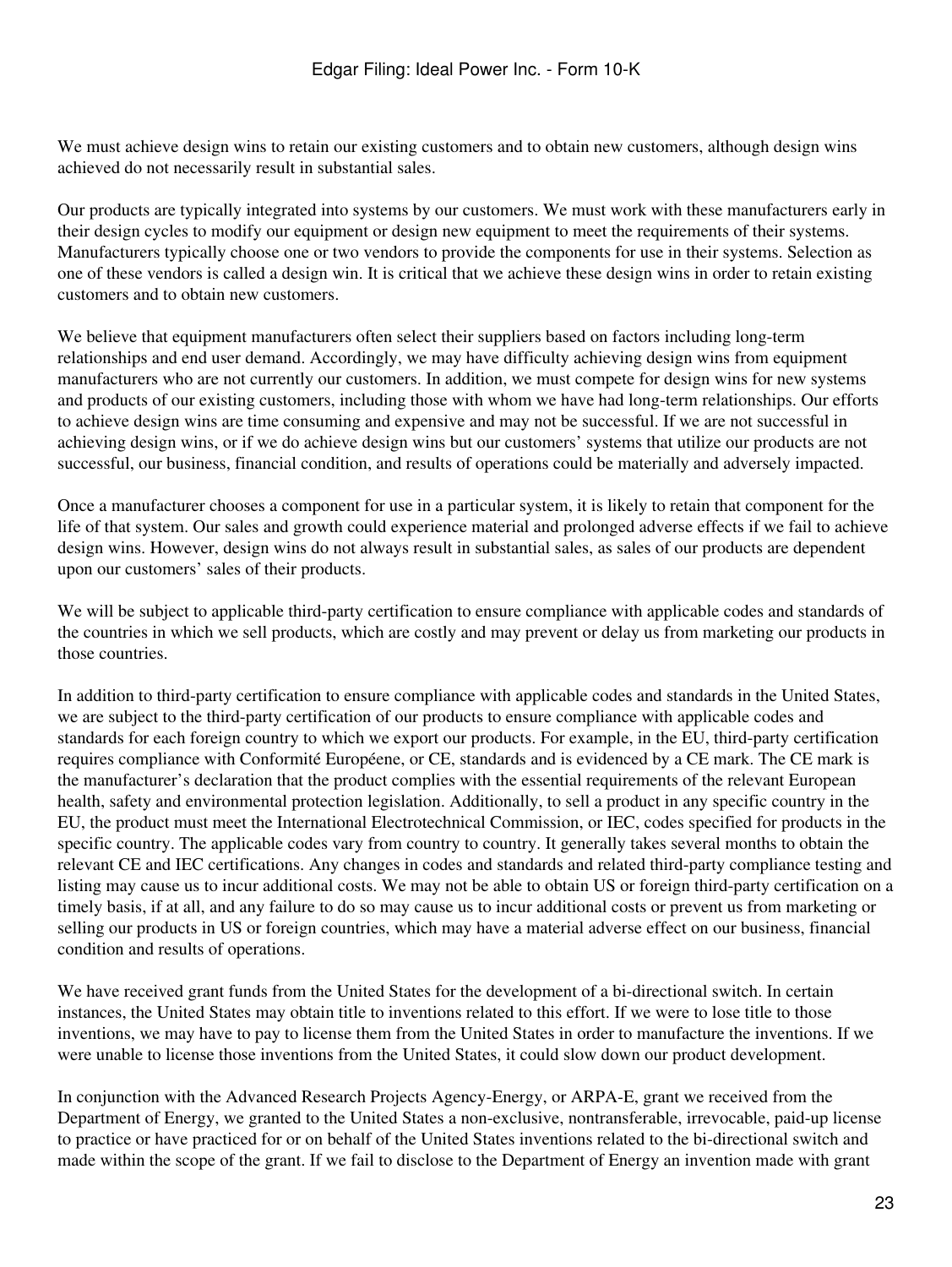funds that we disclose to patent counsel or for publication, or if we elect not to retain title to the invention, the United States may request that title to the subject invention be transferred to it.

We also granted "march-in-rights" to the United States in connection with any bi-directional switch inventions in which we choose not to retain title, if those inventions are made under the ARPA-E grant. Pursuant to the march-in-rights, the United States has the right to require us, any person to whom we have assigned our rights, or any exclusive licensee to grant a non-exclusive, partially exclusive, or exclusive license in any field of use to a responsible applicant upon terms that are reasonable. If the license is not granted as requested, the United States has the right to grant the license if it determines that we have not achieved practical application of the invention in the field of use, the action is necessary to alleviate health or safety needs, the action is necessary to meet requirements for public use specified by Federal regulations and such requirements have not been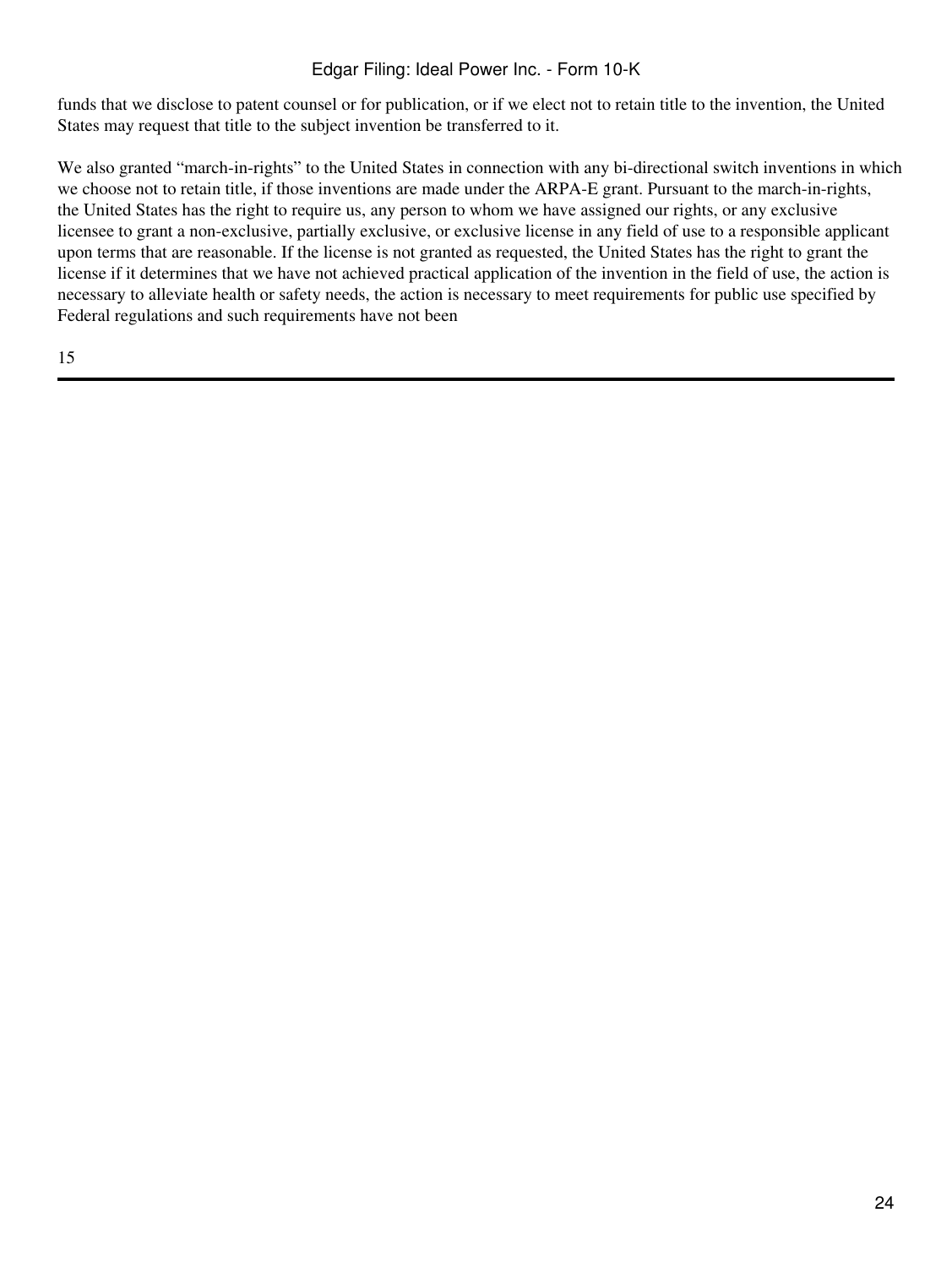satisfied, or the action is necessary because an agreement to manufacture the invention in the United States has not been obtained or waived or because any such agreement has been breached.

If we lost title to the United States as a result of any of these events, we would have to pay to license the inventions, if needed, to manufacture the bi-directional switch from the United States. If we were unable to license those inventions from the United States, it could slow down our product development.

As we continue to grow and to develop our intellectual property, we could attract threats from patent monetization firms or competitors alleging infringement. We may incur substantial costs as a result of litigation or other proceedings relating to patent and other intellectual property rights.

As we continue to grow and to develop our intellectual property, we could attract threats from patent monetization firms or competitors alleging infringement of intellectual property rights.

In addition, some of our competitors may be able to sustain the costs of complex patent litigation more effectively than we can because they have substantially greater resources. If we do not prevail in this type of litigation, we may be required to: pay monetary damages; stop commercial activities relating to our product; obtain one or more licenses in order to secure the rights to continue manufacturing or marketing certain products; or attempt to compete in the market with substantially similar products. Uncertainties resulting from the initiation and continuation of any litigation could limit our ability to continue some of our operations.

We expect to license our technology in the future; however the terms of these agreements may not prove to be advantageous to us. If the license agreements we enter into do not prove to be advantageous to us, our business and results of operations will be adversely affected.

During 2016, we entered into our first licensing agreement and we expect to license the manufacture of our product designs for certain markets as well as license our technology for certain potential applications which we choose not to pursue directly through the sale of products in the future. However, we may not be able to secure license agreements with customers on terms that are advantageous to us. Furthermore, the timing and volume of revenue earned from license agreements is and will be outside of our control. If the license agreements we have, or enter into in the future, do not prove to be advantageous to us, our business and results of operations will be adversely affected.

Until recently, we have not devoted significant resources towards the marketing and sale of our products and we continue to rely on the marketing and sales efforts of third parties whom we do not control.

We expect that the marketing and sale of our products to end user customers will continue to be conducted primarily by a combination of system integrators, third-party strategic partners, distributors, and original equipment manufacturers, or OEMs. Consequently, commercial success of our products will depend, to a great extent, on the efforts of others. We may not be able to identify, maintain or establish additional and/or appropriate relationships in the future. We can give no assurance that these third parties will focus adequate resources on selling our products or will be successful in selling them. In addition, these third-parties have or may require us to provide volume price discounts and other allowances, customize our products or provide other concessions that could reduce the potential profitability of these relationships. Failure to develop sufficient customer, distribution and marketing relationships in our target markets will adversely affect our commercialization schedule and to the extent we have entered or enter into such relationships, the failure of our distributors and other third parties to assist us with the marketing and distribution of our products, or to meet their monetary obligations to us, may adversely affect our financial condition and results of operations.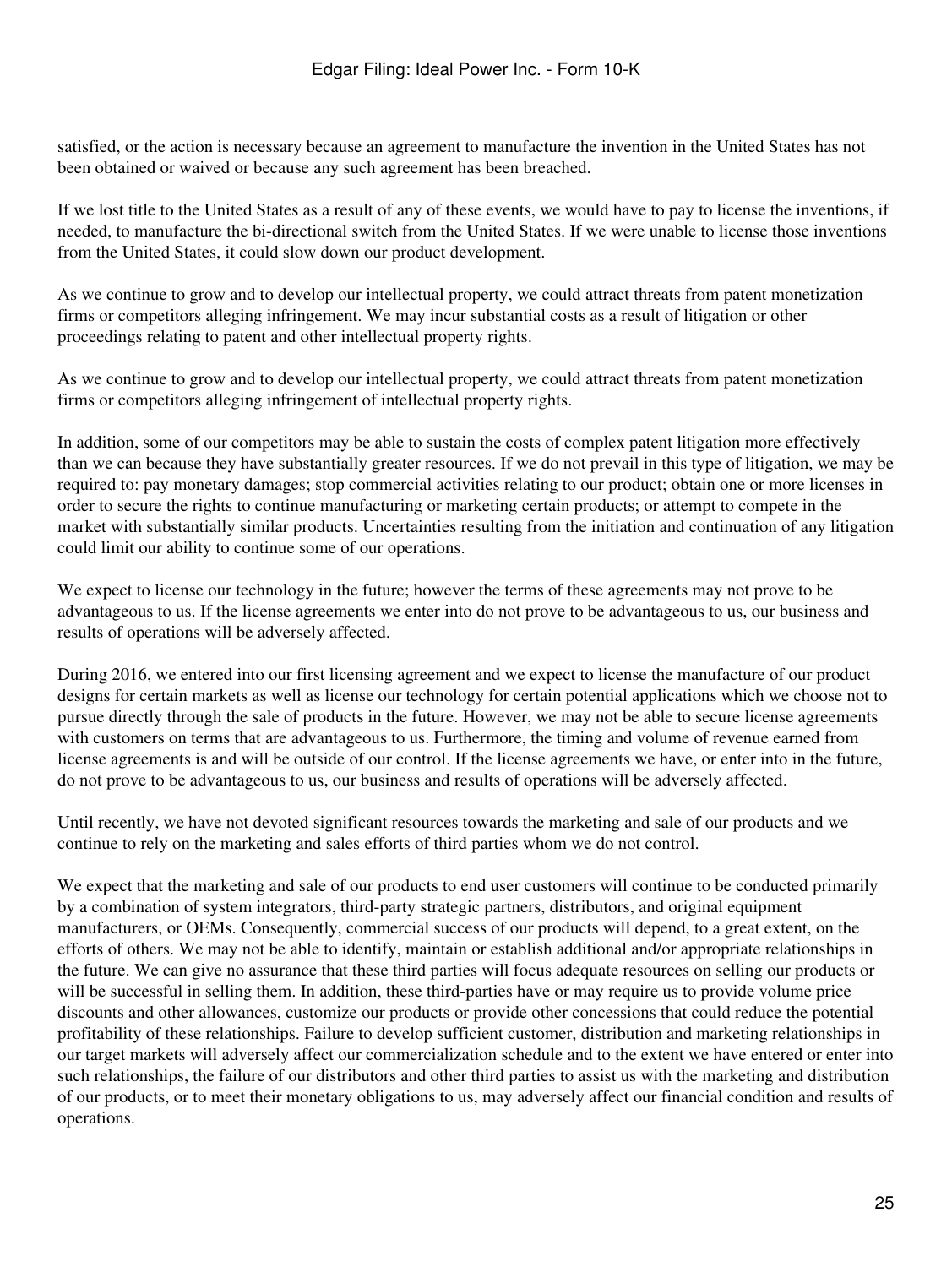A material part of our success depends on our ability to manage our suppliers and contract manufacturers. Our failure to manage our suppliers and contract manufacturers could materially and adversely affect our results of operations and relations with our customers.

We rely upon suppliers to provide the components necessary to build our products and on contract manufacturers to procure components and assemble our products. There can be no assurance that key suppliers and contract manufacturers will provide components or products in a timely and cost efficient manner, provide quality components or manufacturing and assembly services or otherwise meet our needs and expectations. Our ability to manage such relationships and timely replace suppliers and contract manufacturers, if necessary, is critical to our success. Our failure to timely replace our contract manufacturers and suppliers, should that become necessary, could materially and adversely affect our results of operations and relations with our customers.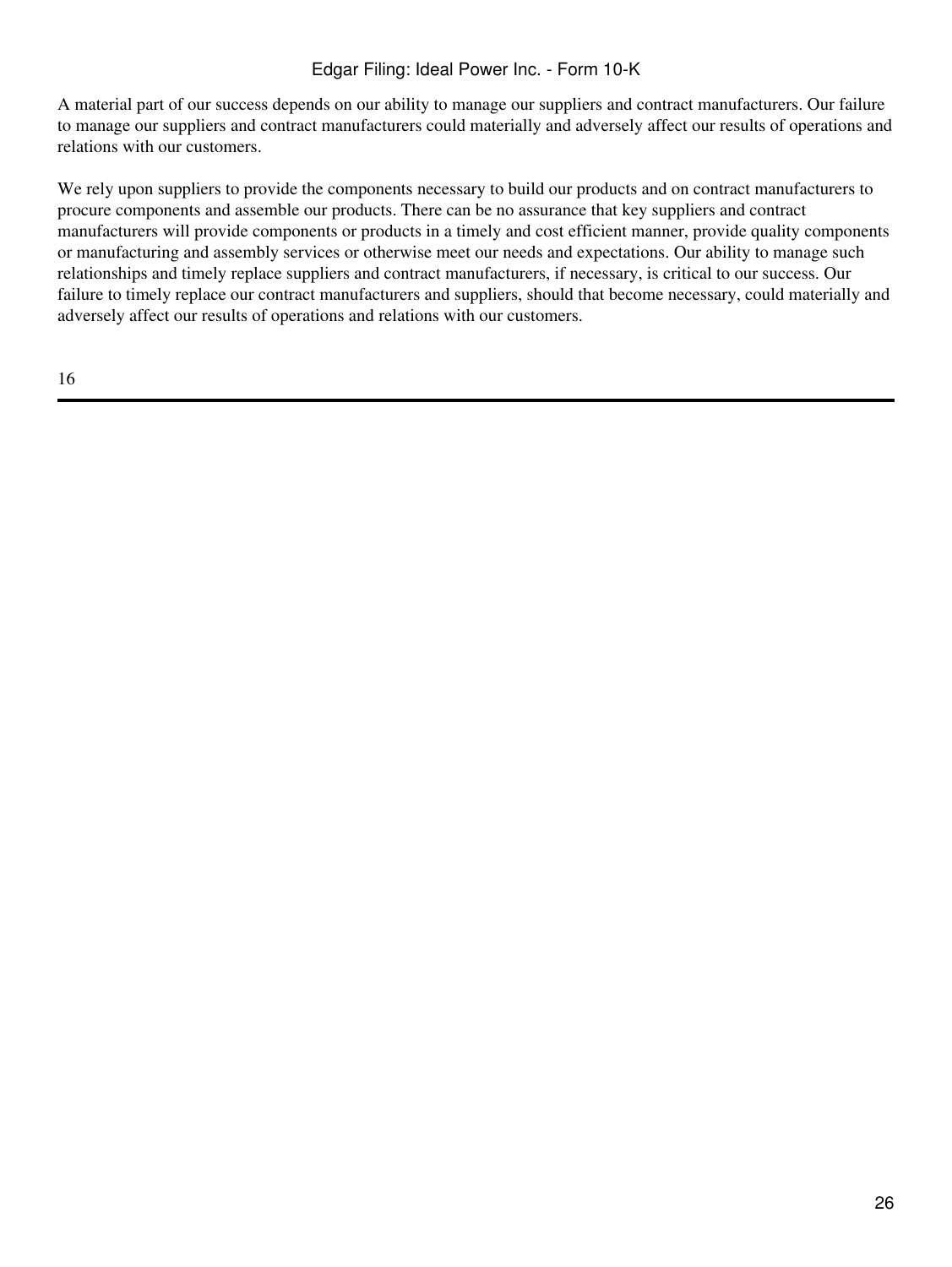We may need additional financing to execute our business plan and fund operations, which additional financing may not be available on commercially reasonable terms or not at all.

We believe that our current cash and working capital resources, together with the estimated net proceeds of approximately \$13.6 million from our March 2017 private placement, will be sufficient to fund our operations for at least the next twelve months. If we are unable to generate sufficient cash flow from our operations to fund our future working capital needs, we will be required to obtain additional financing to continue our operations and execute our business plan. We may not be able to obtain such financing on commercially reasonable terms or at all. If we are unable to obtain such financing when needed, our business could fail.

 The macro-economic environment in the United States and abroad has adversely affected, and may in the future adversely affect, our ability to raise capital, which may potentially impact our ability to continue our operations.

As a company with limited revenues to date, we have relied on raising funds from investors to support our future research and development activities and our operations. Macro-economic conditions in the United States and abroad may result in a tightening of the credit markets and/or less capital available for small public companies, which may make it more difficult to raise capital. If we are unable to raise funds as and when we need them, we may be forced to curtail our operations or even cease operating altogether.

We are subject to credit risks.

Some of our customers may experience financial difficulties and/or may fail to meet their financial obligations to us. As a result, we may incur charges for bad debt provisions related to some trade receivables. In addition, in connection with the growth of the renewable energy market and other markets for our products, we are gaining new customers, some of which have relatively short histories of operations, are located outside the United States or are newly formed companies. As a result, it is difficult to ascertain financial information in order to appropriately extend credit to these customers. Further, the volatility in the renewable energy market may put additional pressure on our customers' financial positions, as they may be required to respond to large swings in revenue. The renewable energy industry has also, from time to time, seen an increasing amount of bankruptcies and reorganizations as the availability of financing has diminished. In 2016, one of our customers, SunEdison Inc., filed for bankruptcy.

If customers fail to meet their financial obligations to us, or if the assumptions underlying our recorded bad debt provisions with respect to receivables obligations do not accurately reflect our customers' financial condition and payment levels, we could incur write-offs of receivables in excess of our provisions, which could have a material adverse effect on our cash flow and operating results.

If our products have component malfunctions or design defects, we may be exposed to lawsuits and/or other claims and we may not be able to control our warranty exposure, which could increase our expenses, harm our reputation and prevent us from growing our business.

We currently offer, and expect to continue to offer, a warranty with respect to our products and a design warranty with respect to licensing agreements. Due to our limited long-term history of operating data, our warranty reserve is estimated based on engineering judgment and third party assessments of our product reliability. If our products have component malfunctions or design defects, the accumulated cost of warranty claims could be significant. If the cost of warranty claims exceeds any reserves we may establish for such claims, our results of operations and financial condition could be adversely affected. In 2016, we recorded incremental charges of \$116,448 to increase our reserves for warranty claims and may have other potentially material incremental charges in the future.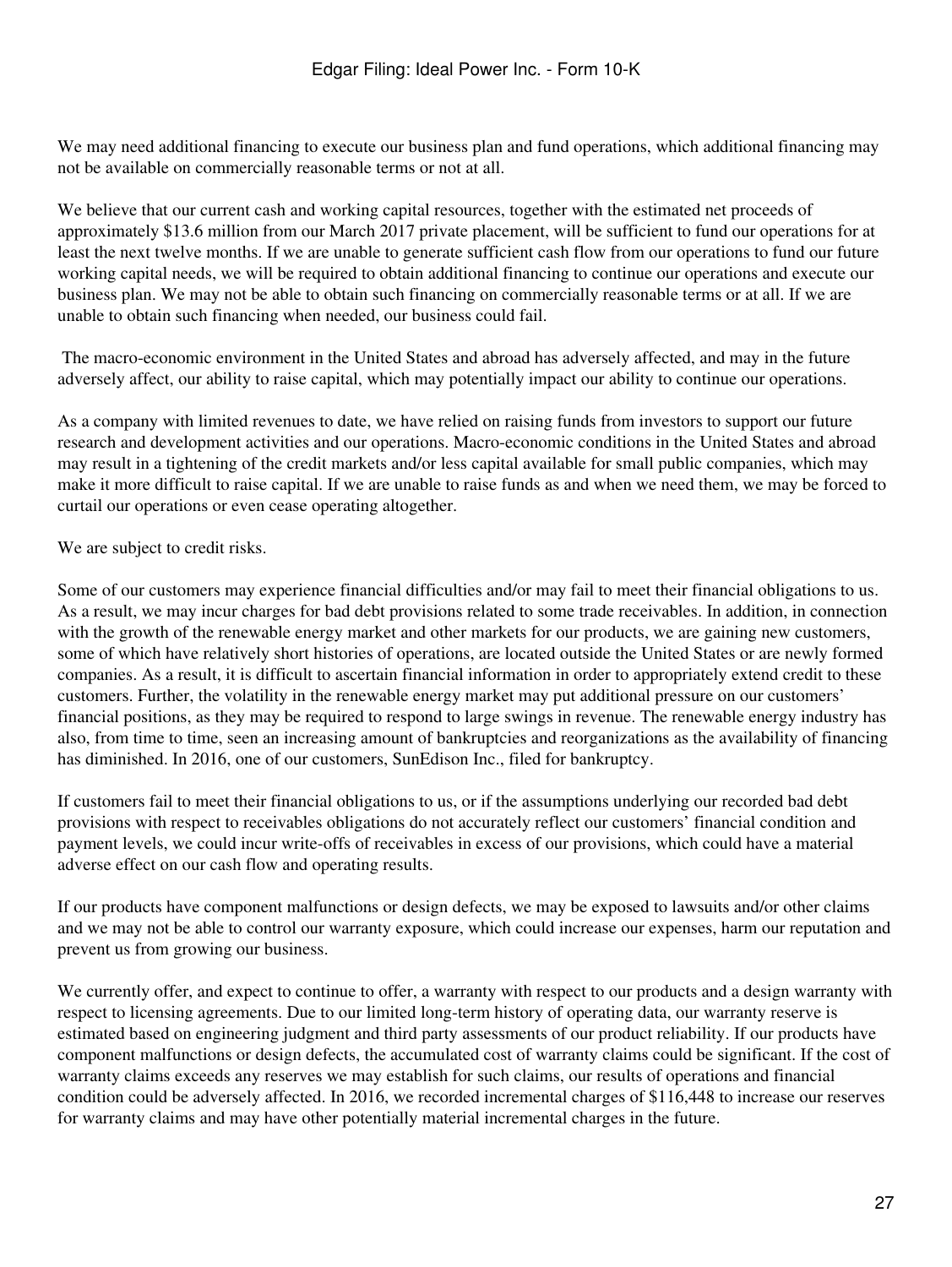In addition, potential customers may rely on our products for critical needs and a malfunction of our products could result in warranty claims or other product liability. A well-publicized actual or perceived problem could adversely affect the market's perception of our products. This could result in a decline in demand for our products, which would reduce revenue and harm our business. Further, since our products are used in systems that are made by other manufacturers, we may be subject to product liability claims or negative market perception of our products even if our products do not malfunction.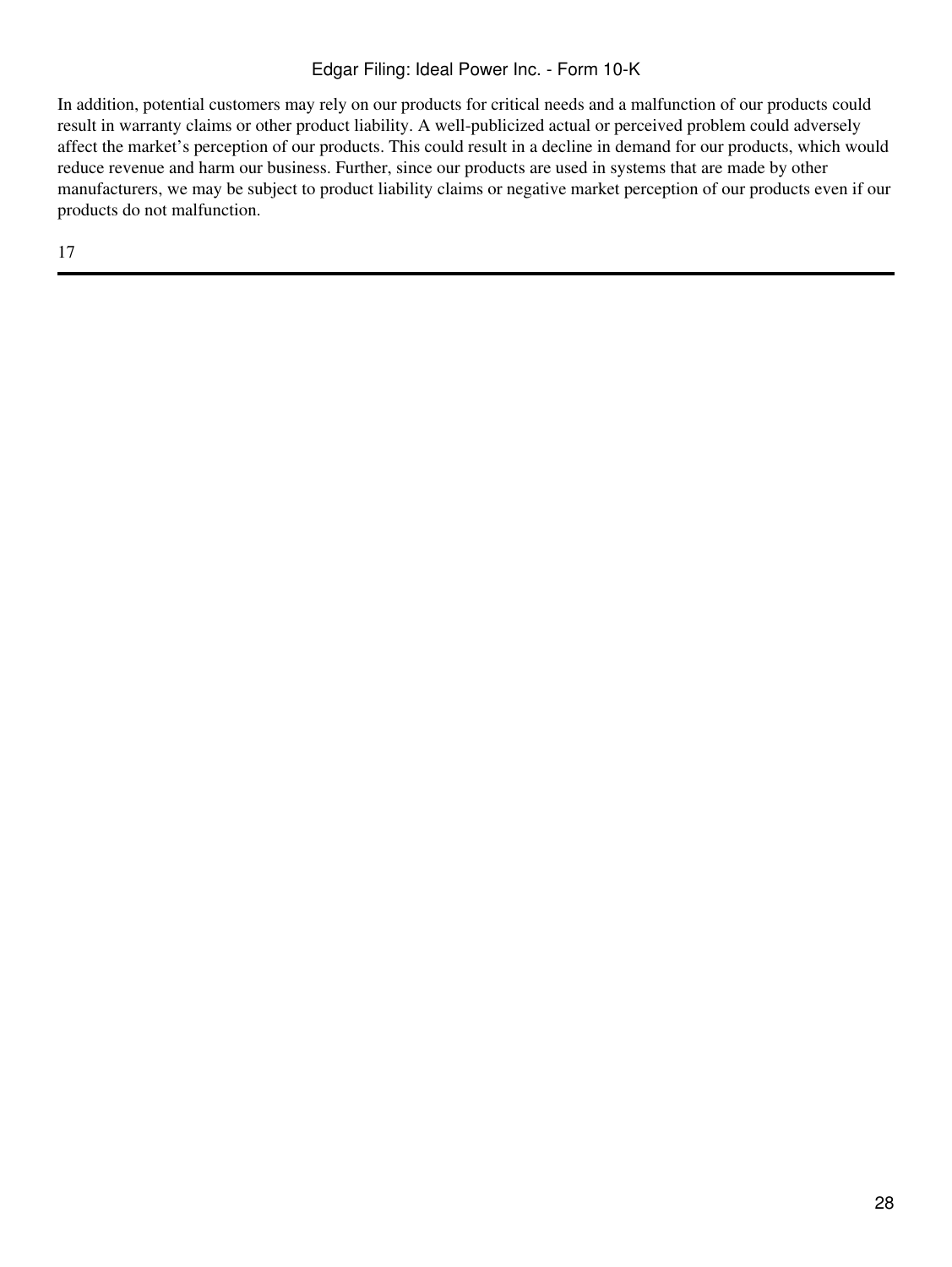We are highly dependent on the services of R. Daniel Brdar and William Alexander, as well as other key members of our executive management team. Our inability to retain these individuals could impede our business plan and growth strategies, which could have a negative impact on our business and the value of your investment.

Our ability to implement our business plan depends, to a critical extent, on the continued efforts and services of R. Daniel Brdar, our Chief Executive Officer and President, William Alexander, our founder and Chief Technology Officer, and other members of our executive management team. If we lose the services of any of these persons during this important time in our development, the loss may result in a delay in the implementation of our business plan and plan of operations. We can give no assurance that we could find satisfactory replacements for these individuals on terms that would not be unduly expensive or burdensome to us. We do not currently carry a key-man life insurance policy that would assist us in recouping our costs in the event of the death or disability of any of these persons.

Any failure by management to properly manage our expected rapid growth could have a material adverse effect on our business, operating results and financial condition.

If our business develops as expected, we anticipate that we will grow rapidly in the near future. Our failure to manage properly our expected rapid growth could have a material adverse effect on our ability to retain key personnel. Our expansion could also place significant demands on our management, operations, systems, accounting, internal controls and financial resources. If we experience difficulties in any of these areas, we may not be able to expand our business successfully or effectively manage our growth. Any failure by management to manage growth and to respond to changes in our business could have a material adverse effect on our business, financial condition and results of operations.

Backlog may not result in revenue.

Our backlog was approximately \$5.5 million at December 31, 2016. We define backlog as consisting of accepted orders from customers for which an expected product delivery schedule has been specified. The purchase orders comprising backlog are not cancelable in most cases and such orders generally do not provide price protection. Nevertheless, deliveries against received purchase orders may be rescheduled within negotiated parameters or canceled in certain limited instances and our backlog may, therefore, not be indicative of revenues in any given period. Our backlog is highly concentrated with a limited number of customers. If any of these customers change their strategy, exit our target markets and/or go out of business, our backlog would be materially adversely impacted.

### Risks Relating to the Industry

The electric power conversion industry is competitive, has a number of well-financed incumbents and may see a significant number of new market entrants. We cannot guarantee that we can compete successfully.

We may compete against providers of PCS that are well established and have substantially greater assets, including manufacturing, marketing, and financial assets. These incumbents also have strong market share and name brand recognition in the industry. Potential competitors include ABB, Ltd., Eaton Corporation plc, Huawei Technologies Co., Ltd., SMA Solar Technology AG, and Schneider Electric SE. Pricing and servicing, as well as the general quality, efficiency and reliability of products, are significant competitive criteria in this industry. New market entrants may offer competitive new technologies and products, and will contribute to significant price competition.

Our ability to successfully compete on each of these criteria is material to the acceptance of our products and their future profitability. In addition, the industry may resist new technology and products from suppliers that are not well capitalized with long track records of performance. Our competitors use their balance sheet and brand recognition to their competitive advantage. Should our products become commercially successful, competitors may seek to drive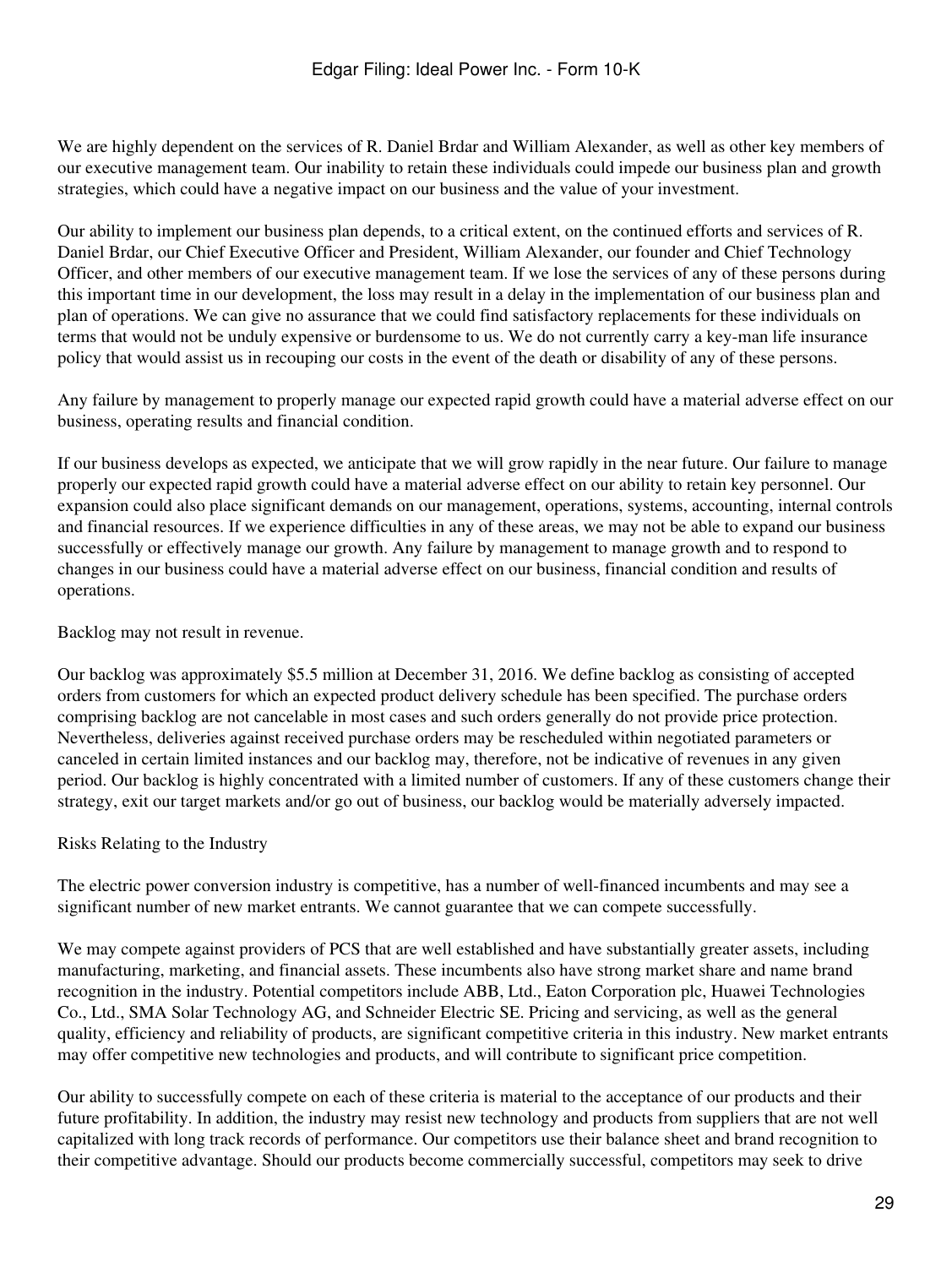their own innovation and adopt or copy ideas, designs and features to regain their competitive positions. Incumbent or new competitors may develop or offer technologies and products that may be more effective or popular than our products and these competitors may be more successful in marketing their products than we are in marketing our products.

Our ability to achieve our cost reduction goals now and in the future and maintain pricing at or near the level of our competitors is critical to our long-term success and the viability of our business as, over the long-term, price is likely the key competitive criteria in the power electronics industry. Additionally, price competition may result in lower than expected margins for our products which would adversely affect our business prospects, financial condition and operating results.

We expect to compete on the basis of our products' technological innovation, flexibility, features and smaller footprint at a market competitive price. Unrelated technological advances in alternative energy products or other power conversion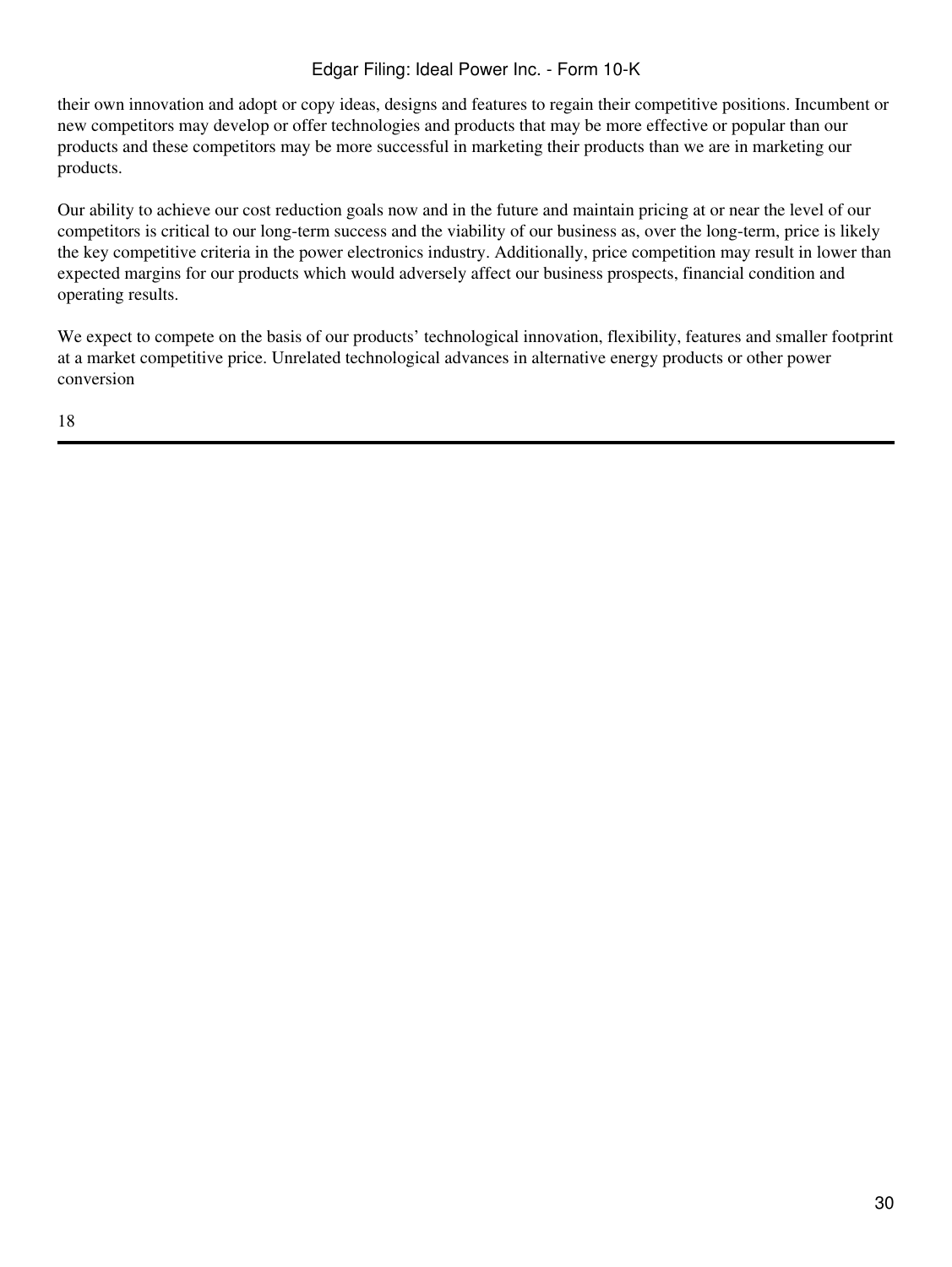technologies may negatively impact the development of our products or make our products uncompetitive or obsolete at any time. We cannot guarantee that we will be able to compete successfully in the electric power conversion industry.

Our business is and we expect will continue to be substantially dependent on utility rate structures and government incentive programs that encourage the use of alternative energy sources. The reduction or elimination of government subsidies and economic incentives for energy-related technologies would harm our business.

The current market for, and we believe that near-term growth of energy-related technologies, including power conversion technology, relies and will continue to rely on the availability and size of government and economic incentives and grants (including, but not limited to, the U.S. ITC and various state and local incentive programs). These incentive programs could be challenged by utility companies, or for other reasons found to be unconstitutional, and/or could be reduced or discontinued for other reasons. The reduction, elimination, or expiration of government subsidies and economic incentives would harm our business.

A combination of utility rate structures and government subsidies that encourage the use of alternative energy sources is a primary driver of demand for our products. For example, public utilities are often allowed to collect demand charges on commercial and industrial customers in addition to traditional usage charges. In addition, the federal government and many states encourage the use of alternative energy sources through a combination of direct subsidies and tariff incentives such as net metering for users that use alternative energy sources such as solar power. California also encourages alternative energy technology through its SGIP which offers rebates for businesses and consumers who adopt certain new technologies. As a result of these incentives, we believe that a substantial portion of the products we have sold have been for use by end customers in California. Other states have similar incentives and mandates which encourage the adoption of alternative energy sources. Notwithstanding the adoption of other incentive programs, we expect that California will be the most significant market for the sale of our products in the near term for stand-alone storage applications. Should California or another state in which we derive a substantial portion of our product revenues in the future change its utility rate structure or delay, eliminate or significantly reduce its incentive programs, demand for our products could be substantially affected, which would adversely affect our business prospects, financial condition and operating results.

For example, in 2016, we experienced a material decline in revenues compared to 2015 as a result of delays in awards under California's SGIP, which provides economic incentives for energy storage projects. Awards under the SGIP were delayed as the California Public Utility Commission, or CPUC, examined and ultimately revised the award solicitation process and other aspects of the SGIP. The revised SGIP was not finalized until July 2016, which delayed the determination of project winners and the processing of the related awards. Political changes, disruptions or gridlock, or reviews or revisions of previously announced incentive programs or procedures for making awards or administering such programs could have a material adverse impact on our financial results and future prospects.

Changes to the National Electrical Codes could adversely affect our technology and products.

Our products are installed by system integrators that must meet the National Electrical Codes, or NEC, standards, including using equipment that meets industry standards such as UL1741. The NEC standards address the safety of these systems. The NEC standards, along with the UL1741 and IEEE1547 requirements, continue to evolve and are subject to change. If we respond to these changing standards and requirements more slowly than our competitors, or if we are unable to meet new standards and requirements, our products will be less competitive.

Some of the components of energy storage products pose potential safety risks which could create negative public perception regarding the energy storage markets.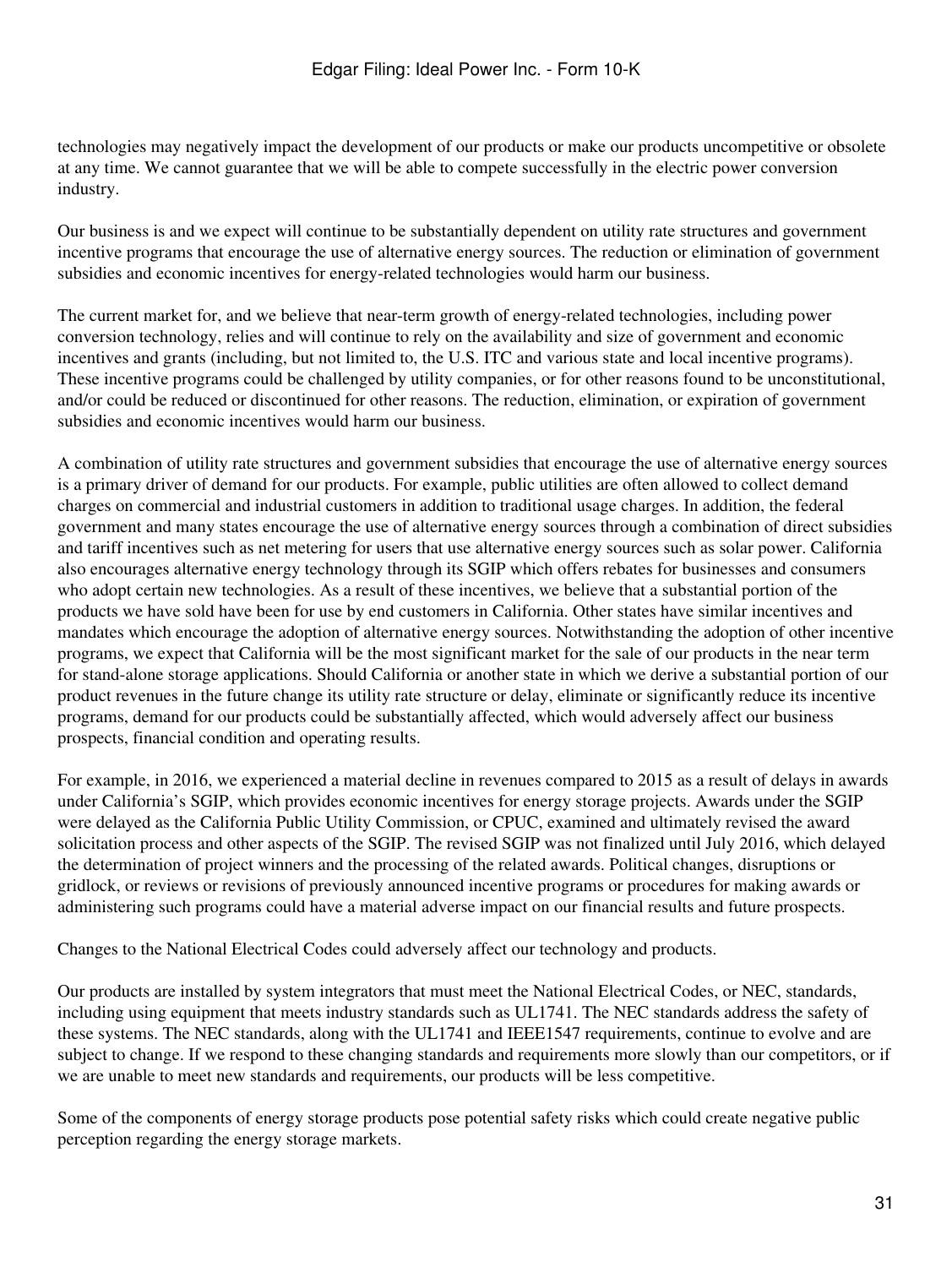Many energy storage products make use of lithium-ion batteries, which have been observed in certain applications, such as automotive applications, to catch fire or vent smoke and flame. Such events have raised concerns, and future events may lead to additional concerns, about the safety of lithium-ion batteries. Negative public perceptions regarding the suitability of lithium-ion batteries for energy storage applications or any future incident involving lithium-ion batteries, even if such incident does not involve our power conversion systems or relates to an application other than energy storage, could negatively impact the continued adoption of energy storage products and have a material adverse impact on our sales and our business.

Growth in our target markets largely depends on the continued decline in battery prices

Our initial target markets of stand-alone storage and PV + storage are all early stage markets. Growth in these markets is highly dependent on a continued decline in battery prices as batteries represent the largest component of system cost. Any disruption in the supply of batteries resulting in higher than expected battery pricing or stagnation in the level of price declines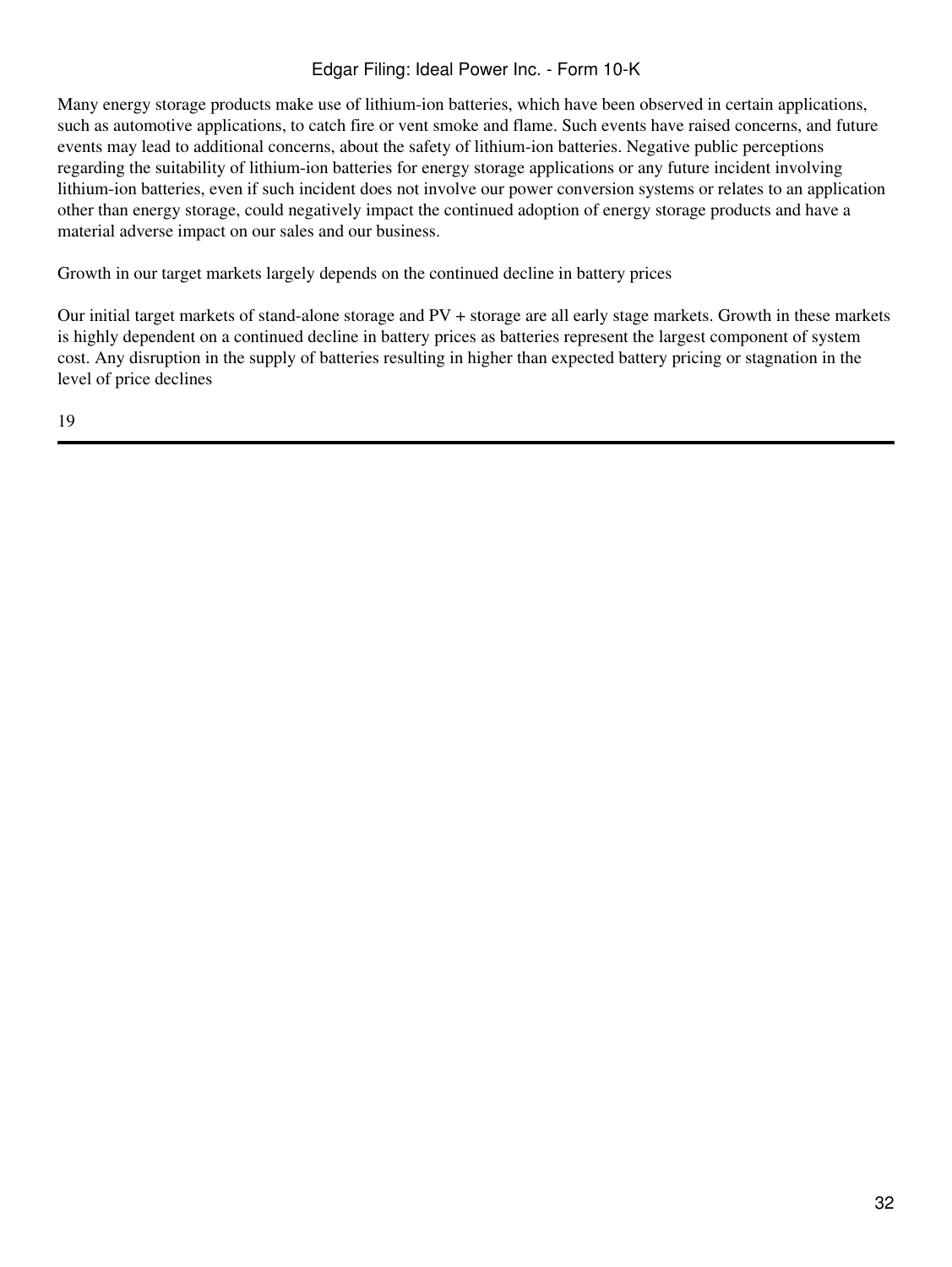for batteries could result in slower than expected growth in our target markets and, as a result, could have a material adverse effect on our sales and our business.

New technologies in the alternative energy industry may supplant our current products and technology in this market, which would harm our business and operations.

The alternative energy industry is subject to rapid technological change. Our future success will depend on the cutting edge relevance of our technology, and thereafter on our ability to appropriately respond to changing technologies and changes in function of products and quality. If new technologies supplant our power conversion technology, our business would be adversely affected and we will have to revise our plan of operation.

Businesses, consumers, and utilities might not adopt alternative energy solutions as a means for providing or obtaining their electricity and power needs.

On-site distributed power generation solutions that utilize our products provide an alternative means for obtaining electricity and are relatively new methods of obtaining electrical power. There is a risk that businesses, consumers, and utilities may not adopt these new methods at levels sufficient to grow our business. Traditional electricity distribution is based on the regulated industry model whereby businesses and consumers obtain their electricity from a government regulated utility. For alternative methods of distributed power to succeed, businesses, consumers and utilities must adopt new purchasing practices and must be willing to rely upon less traditional means of providing and purchasing electricity. As larger solar projects come online, utilities are becoming increasingly concerned with grid stability, power management and the predictable loading of such power onto the grid.

We cannot be certain that businesses, consumers, and utilities will choose to utilize on-site distributed power at levels sufficient to sustain our business. The development of a mass market for our products may be impacted by many factors which are out of our control, including:

market acceptance of systems that incorporate our products;

•the cost competitiveness of these systems;

•regulatory requirements and government incentives; and

•the emergence of newer, more competitive technologies and products.

If a mass market fails to develop or develops more slowly than we anticipate, we may be unable to recover the costs we will have incurred to develop these products.

Our sales cycle is lengthy and variable, which makes it difficult for us to accurately forecast revenue and which may affect our quarterly results.

The sales cycle for our products is typically lengthy and unpredictable, which makes it difficult for us to accurately forecast revenues in a given period, and may cause revenue and operating results to vary significantly from period to period. We currently sell our products primarily to system integrators that integrate our products into larger "turn-key" solutions for their customers. Before system integrators agree to specify our products in their systems, the integrators engage in a lengthy and time-consuming process of testing and evaluating our equipment. This process can take from a few months to as long as a year. Even if our products are approved for use by a system integrator, the system integrator may not place an order for our equipment until the system integrator has entered into a contract with the end user for the design and installation of the system. In many cases, the system integrator is required to respond to a detailed request for proposal or to submit a proposal before a contract for the system is executed. As a result, there may be a significant period of time between the time our products are approved for use by a particular system integrator and the time we record revenue from the sale of our products. As a result of potentially lengthy sales cycles, we may have difficulty in accurately predicting our operating results for any given period, and may experience significant unanticipated fluctuations in our revenues from period to period. Any failure to achieve anticipated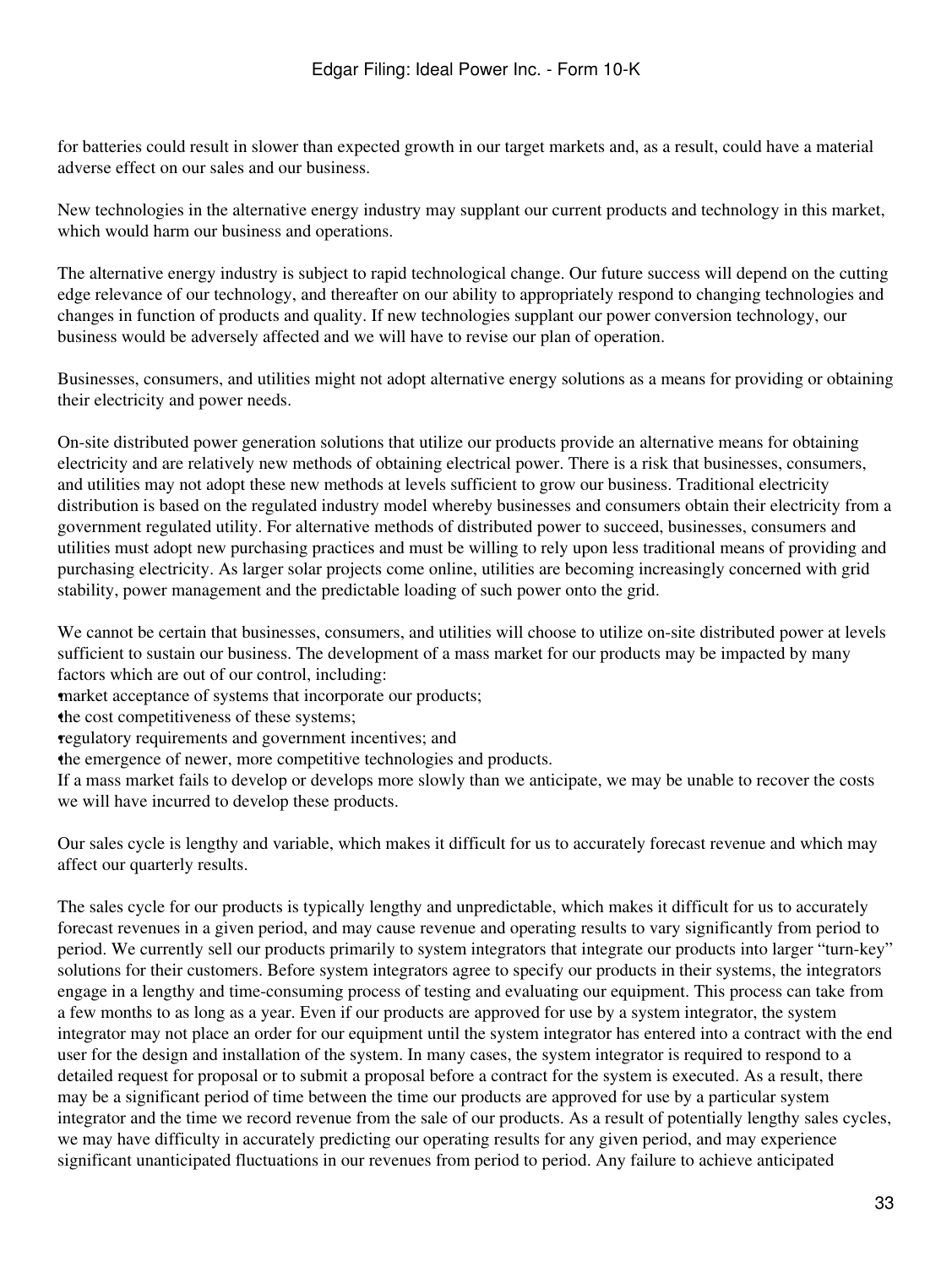revenues for a period could adversely affect our operating results and the market price of our common stock.

Our revenue and operating results for any quarterly reporting period may fluctuate significantly depending on the timing of the delivery of our products.

Our revenue from product sales has resulted from the sale of a relatively low volume of units to a limited number of customers. As a result, a change in the expected delivery date for a particular customer order could have a significant impact on our quarterly revenues and operating results. Although we maintain a small finished goods inventory, in most cases products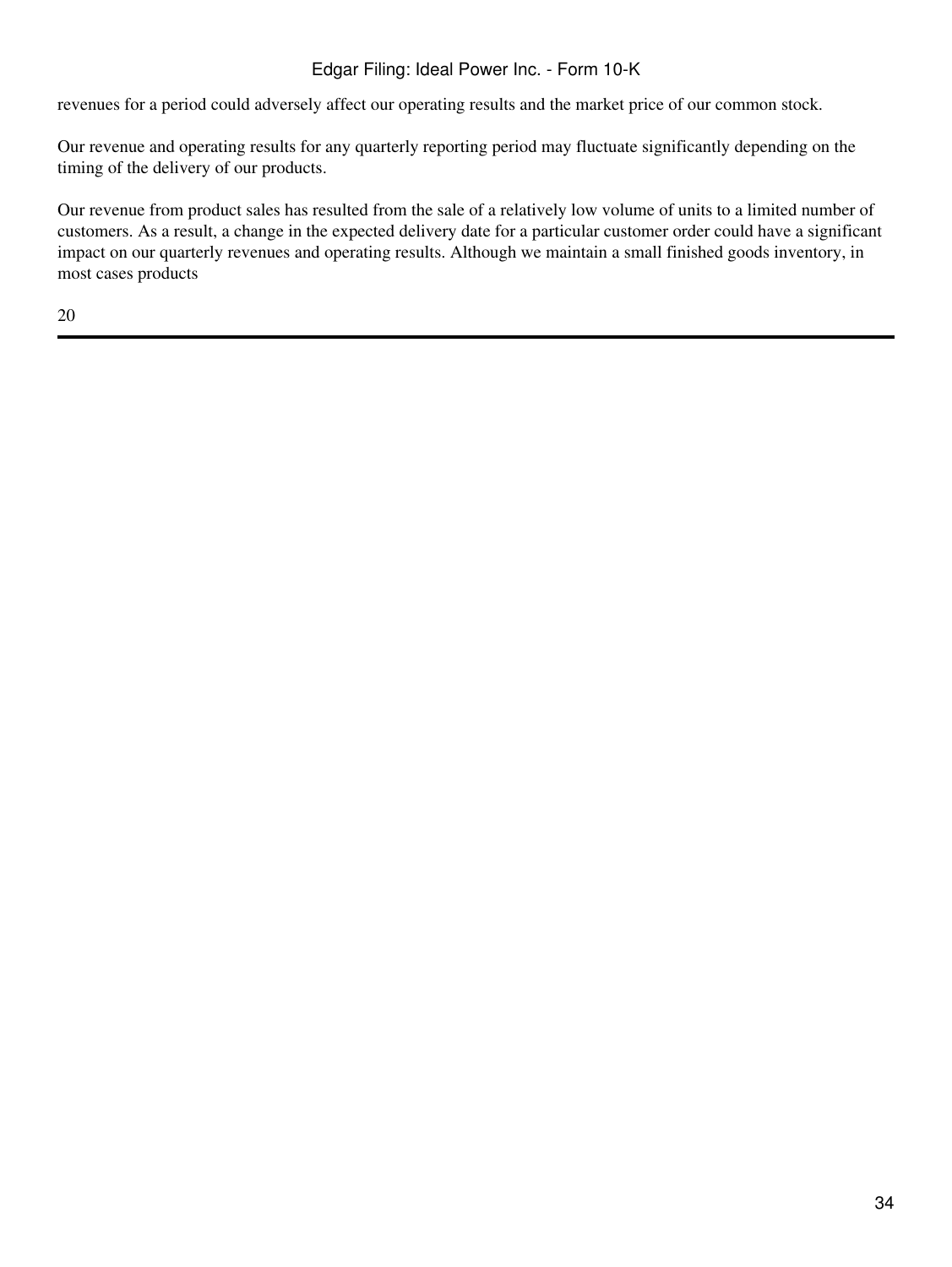are produced for us by our contract manufacturer in response to a particular customer order. Because of our varying sales cycles, our manufacturing lead times and the limited to moderate flexibility in rescheduling delivery dates we provide to our customers, we may not be able to accurately predict the timing of the delivery of a particular order. Significant unanticipated fluctuations in our revenues from period to period could adversely affect our operating results and the market price for our common stock.

### Risks Related to Owning Our Common Stock

The public market for our common stock may be volatile. This may affect the ability of our investors to sell their shares as well as the price at which they sell their shares.

The market price for the shares may be significantly affected by factors such as variations in the volume of trading activity, quarterly and yearly operating results, general trends in the alternative energy industry or other markets we serve, and changes in state or federal regulations affecting us and our industry. Furthermore, in recent years the stock market has experienced extreme price and volume fluctuations that are unrelated or disproportionate to the operating performance of the affected companies. Such broad market fluctuations may adversely affect the market price of our common stock.

We have the right to issue shares of preferred stock. If we were to issue preferred stock, it is likely to have rights, preferences and privileges that may adversely affect the common stock.

We are authorized to issue 10,000,000 shares of "blank check" preferred stock, with such rights, preferences and privileges as may be determined from time-to-time by our board of directors. Our board of directors is empowered, without stockholder approval, to issue preferred stock in one or more series, and to fix for any series the dividend rights, dissolution or liquidation preferences, redemption prices, conversion rights, voting rights, and other rights, preferences and privileges for the preferred stock. The issuance of shares of preferred stock, depending on the rights, preferences and privileges attributable to the preferred stock, could reduce the voting rights and powers of the common stock and the portion of our assets allocated for distribution to common stockholders in a liquidation event, and could also result in dilution in the book value per share of the common stock we are offering. The preferred stock could also be utilized, under certain circumstances, as a method for raising additional capital or discouraging, delaying or preventing a change in control of the Company, to the detriment of the investors in the common stock offered hereby. We cannot assure you that we will not, under certain circumstances, issue shares of our preferred stock. In March 2017, we issued 708,430 non-voting shares of preferred stock to certain investors pursuant to a private placement of common stock, preferred stock and warrants to purchase common stock.

We have not paid dividends in the past and have no immediate plans to pay dividends.

We plan to reinvest all of our earnings, to the extent we have earnings, in order to market our products and to cover operating costs and to otherwise become and remain competitive. We do not plan to pay any cash dividends with respect to our securities in the foreseeable future. We cannot assure you that we would, at any time, generate sufficient surplus cash that would be available for distribution to the holders of our common stock as a dividend. Therefore, you should not expect to receive cash dividends on our common stock.

We incur significant costs as a result of being a public company that reports to the Securities and Exchange Commission and our management is required to devote substantial time to meet compliance obligations.

As a public company reporting to the Securities and Exchange Commission, we incur significant legal, accounting and other expenses. We are subject to reporting requirements of the Exchange Act and the Sarbanes-Oxley Act, as well as rules subsequently implemented by the Securities and Exchange Commission that impose significant requirements on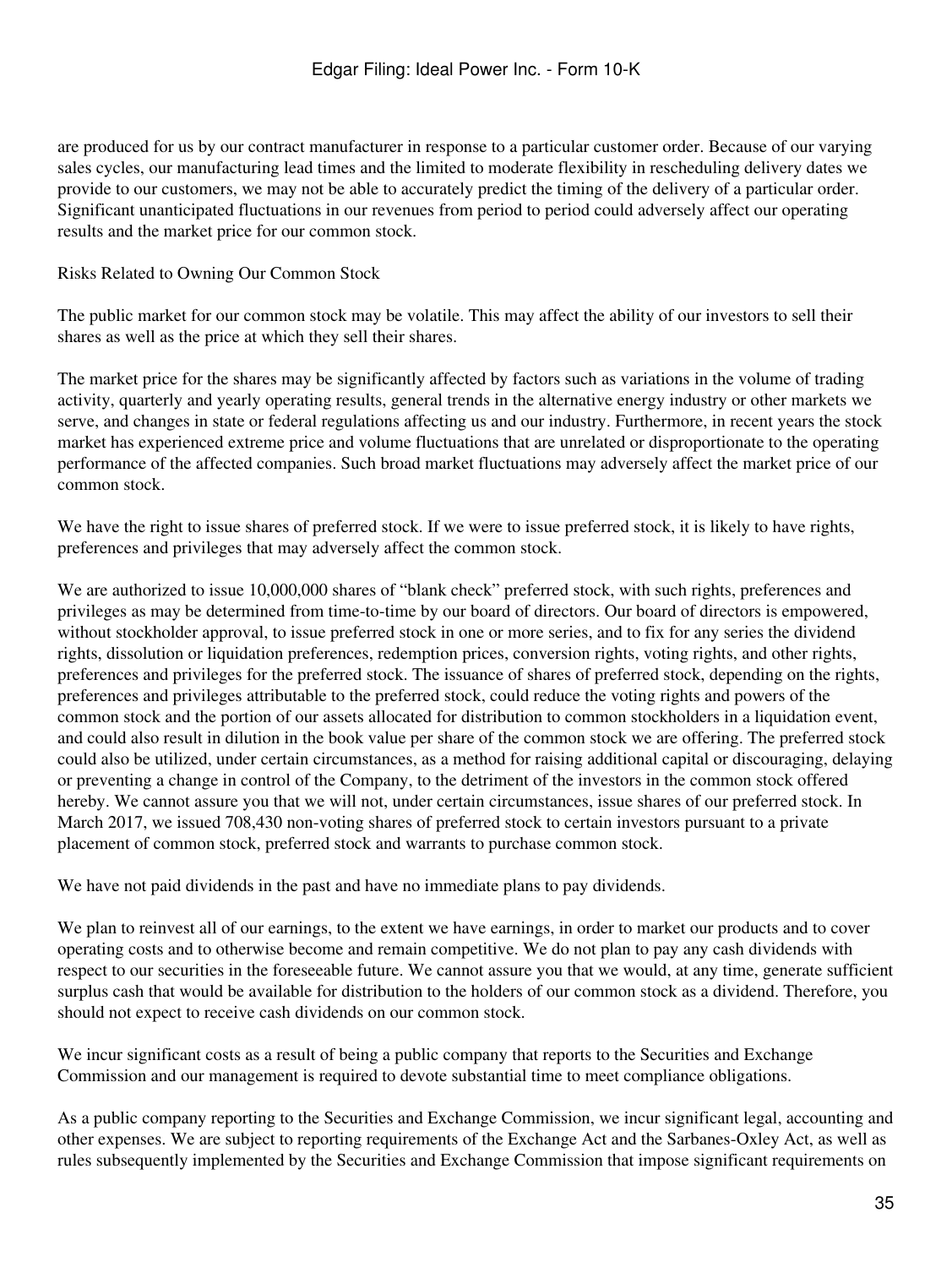public companies, including requiring establishment and maintenance of effective disclosure and financial controls and changes in corporate governance practices. Our management and other personnel are required to devote a substantial amount of time to these and other new compliance initiatives. In addition, we believe these rules and regulations may make it more costly for us to obtain director and officer liability insurance, and we may be required to accept reduced policy limits and coverage or incur substantially higher costs to obtain the same or similar coverage in the future. As a result, it may be more difficult for us to attract and retain qualified people to serve on our board of directors, on our board committees or as executive officers.

Shares eligible for future sale may adversely affect the market for our common stock.

Sales of substantial amounts of our common stock in the public market, or the perception that these sales could occur, could cause the market price of our common stock to decline. These sales could also make it more difficult for us to sell equity or equity-related securities in the future at a time and price that we deem appropriate.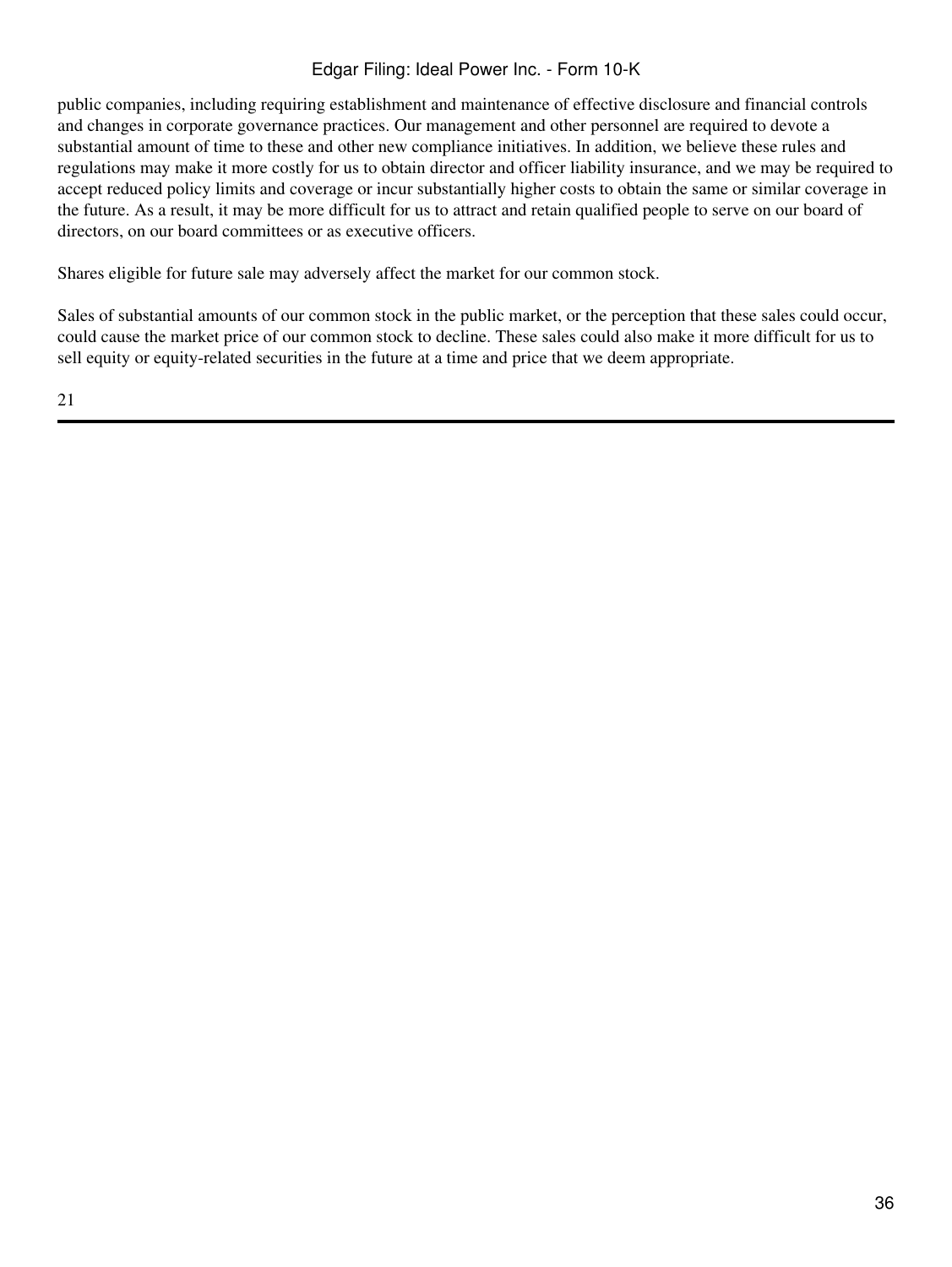At December 31, 2016, we had 9,559,213 shares of common stock outstanding. Shares beneficially owned by our affiliates and employees are subject to volume and other restrictions under Rules 144 and 701 under the Securities Act of 1933, as amended, or the Securities Act, various vesting agreements, our insider trading policy and/or any applicable 10b5-1 trading plan. Shares that are not beneficially owned by our affiliates and employees generally can be freely sold in the public market, subject in some cases to restrictions under Rule 144.

At December 31, 2016, we had 3,006,357 potentially dilutive shares outstanding and we may grant additional options, stock-based awards and/or warrants in the future. If our stock price rises, the holders of vested options, stock-based awards or warrants may exercise their options, stock-based awards and/or warrants and sell a large number of shares. Any sale of a substantial number of shares of our common stock may have a material adverse effect on the market price of our common stock.

Our charter documents and Delaware law may inhibit a takeover that stockholders consider favorable.

Our Certificate of Incorporation, or Certificate, and bylaws and applicable provisions of Delaware law may delay or discourage transactions involving an actual or potential change in control or change in our management, including transactions in which stockholders might otherwise receive a premium for their shares, or transactions that our stockholders might otherwise deem to be in their best interests. The provisions in our Certificate and bylaws: • preferences and privileges of each class; if issued, such preferred stock would increase the number of outstanding authorize our board of directors to issue preferred stock without stockholder approval and to designate the rights, shares of our capital stock and could include terms that may deter an acquisition of us;

**i** imit who may call stockholder meetings;

•do not permit stockholders to act by written consent;

•do not provide for cumulative voting rights; and

• than a quorum. provide that all vacancies may be filled by the affirmative vote of a majority of directors then in office, even if less

In addition, Section 203 of the Delaware General Corporation Law may limit our ability to engage in any business combination with a person who beneficially owns 15% or more of our outstanding voting stock unless certain conditions are satisfied. This restriction lasts for a period of three years following the share acquisition. These provisions may have the effect of entrenching our management team and may deprive you of the opportunity to sell your shares to potential acquirers at a premium over prevailing prices. This potential inability to obtain a control premium could reduce the price of our common stock. See "Anti-Takeover Effects of Certain Provisions of Delaware Law and Our Charter Documents" for additional information.

If securities or industry analysts do not publish or do not continue to publish research or reports about our business, or if they issue an adverse or misleading opinion regarding our stock, our stock price and trading volume could decline.

The trading market for our common stock is influenced by the research and reports that industry or securities analysts publish about us or our business. Presently, a number of securities analysts publish reports on us on a regular basis. If any of the analysts who cover us now or in the future issue an adverse opinion regarding our stock, our stock price would likely decline. If one or more of these analysts ceases coverage of our company or fail to publish reports on us regularly, we could lose visibility in the financial markets, which in turn could cause our stock price or trading volume to decline.

### ITEM 1B: UNRESOLVED STAFF COMMENTS

None.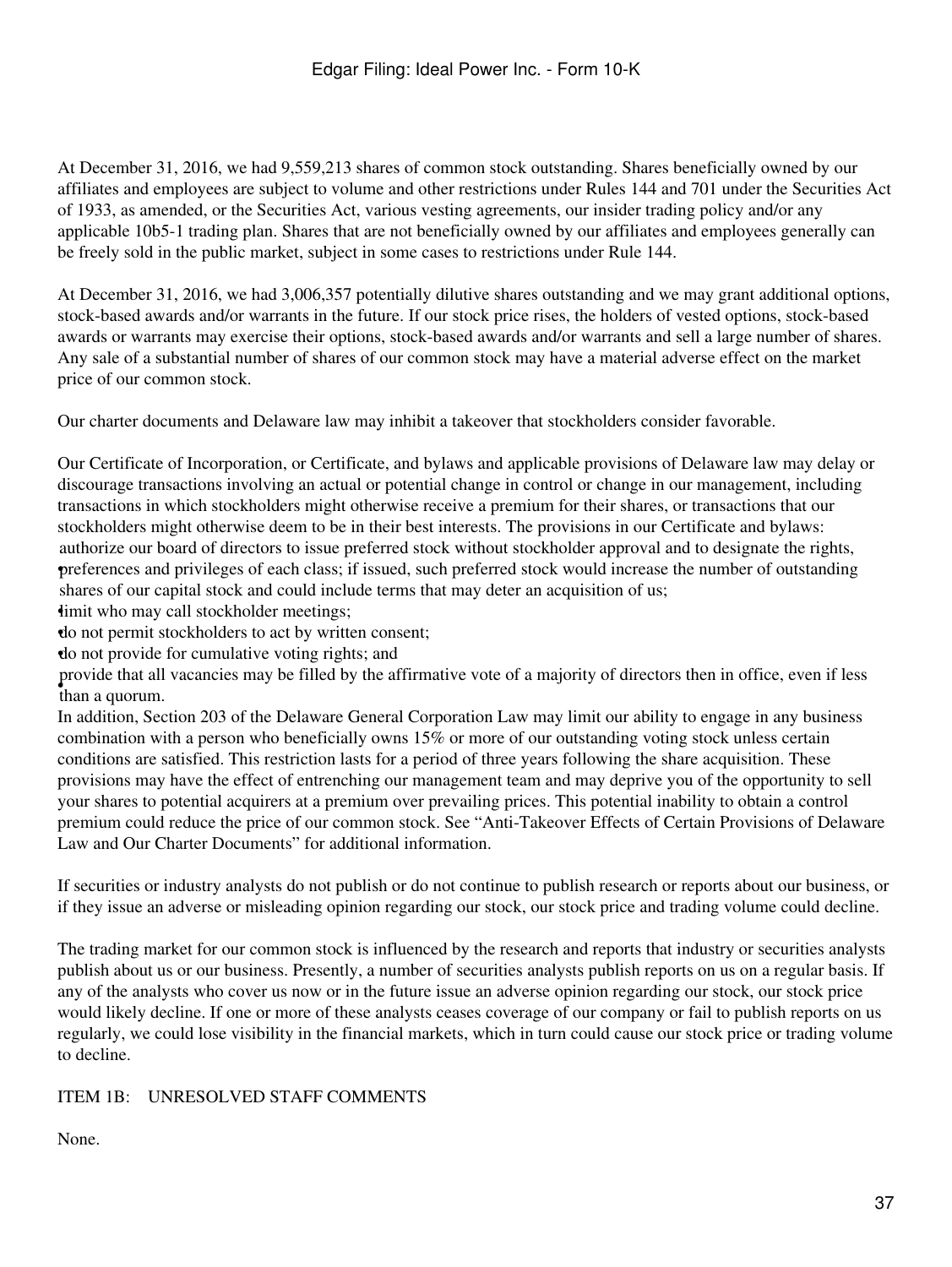### ITEM 2: PROPERTIES

Our principal office is located at 4120 Freidrich Lane, Suite 100, Austin, Texas 78744. We lease 14,782 square feet of office and laboratory space under a triple net lease. The lease commenced on June 1, 2014 and has a term of 48 months.

### ITEM 3: LEGAL PROCEEDINGS

We are not a party to any pending legal proceedings.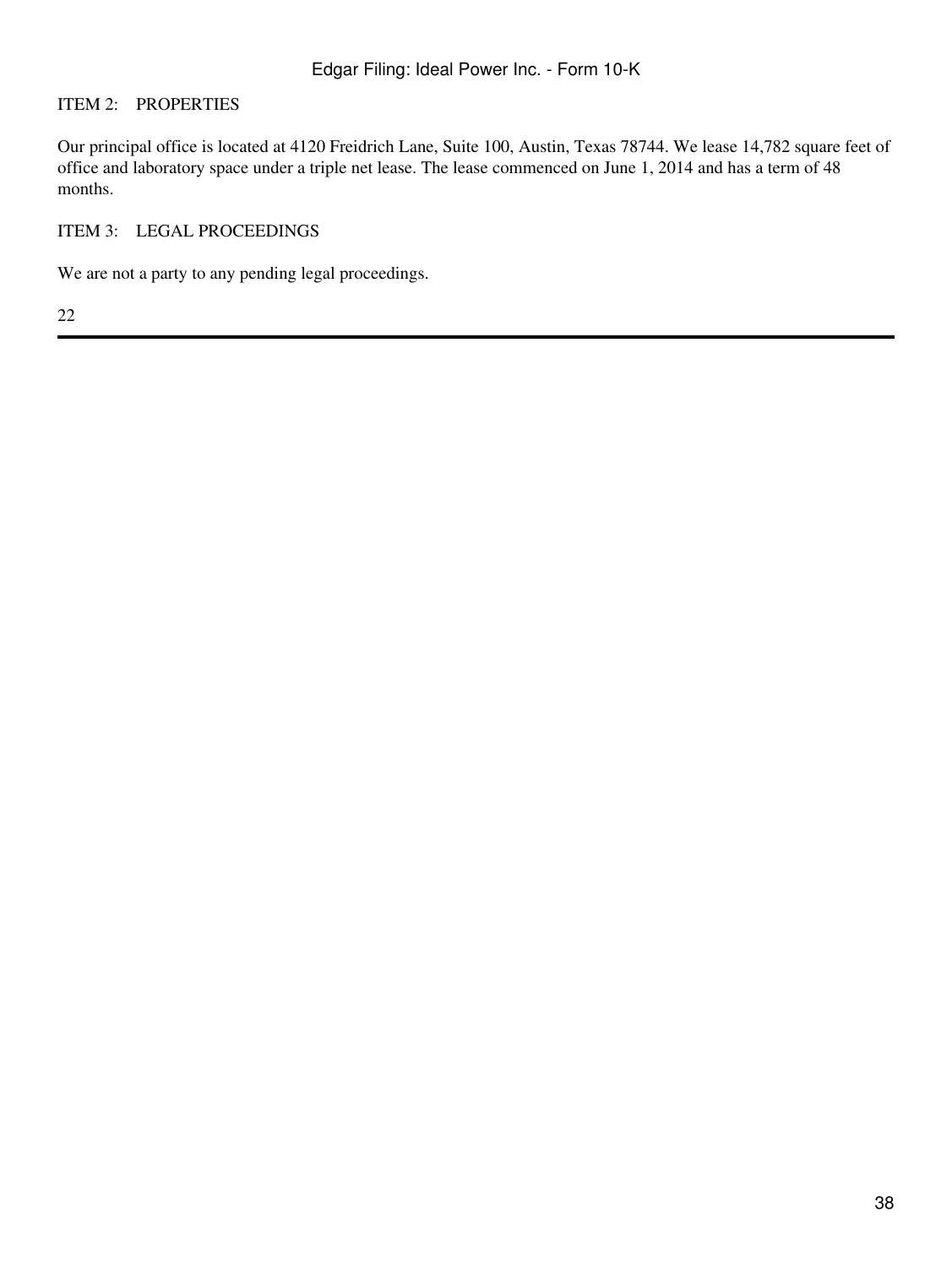### ITEM 4: MINE SAFETY DISCLOSURES

Not applicable.

PART II

### ITEM 5: MARKET FOR REGISTRANT'S COMMON EQUITY, RELATED STOCKHOLDER MATTERS AND ISSUER PURCHASES OF EQUITY SECURITIES

Our common stock is quoted under the symbol IPWR on the NASDAQ Capital Market. The table below presents the range of high and low sales prices of our common stock for the years ended December 31, 2016 and 2015.

High and low sales prices

|                                     | High           | Low    |
|-------------------------------------|----------------|--------|
| Fiscal year ended December 31, 2016 |                |        |
| First quarter                       | \$8.13         | \$3.90 |
| Second quarter                      | \$6.63         | \$3.73 |
| Third quarter                       | \$5.60         | \$4.48 |
| Fourth quarter                      | \$5.60         | \$2.97 |
| Fiscal year ended December 31, 2015 |                |        |
| First quarter                       | \$10.21 \$5.93 |        |
| Second quarter                      | \$11.53 \$7.75 |        |
| Third quarter                       | \$8.55 \$6.10  |        |
| Fourth quarter                      | \$9.65 \$6.45  |        |
|                                     |                |        |

As of March 20, 2017 we had approximately 220 shareholders of record. The name, address and telephone number of our stock transfer agent is Corporate Stock Transfer, Inc., 3200 Cherry Creek South Drive, Suite 430, Denver, Colorado 80209, (303) 282-4800.

### Dividends

We have not paid any cash dividends on our common stock since our inception and do not anticipate paying any cash dividends in the foreseeable future. We plan to retain our earnings, if any, to provide funds for the expansion of our business.

Securities Authorized for Issuance under Equity Compensation Plans

The table below provides information, as of December 31, 2016, regarding our 2013 Equity Incentive Plan, or the Plan, under which our equity securities are authorized for issuance to officers, directors, employees, consultants, independent contractors and advisors.

Plan category

| Number of     | Weighted-average Number of      |              |
|---------------|---------------------------------|--------------|
| securities to | exercise price of securities    |              |
| be issued     | outstanding                     | remaining    |
| upon          | options, warrants available for |              |
| exercise of   | and rights                      | future       |
| outstanding   | (b)                             | issuance     |
| options,      |                                 | under equity |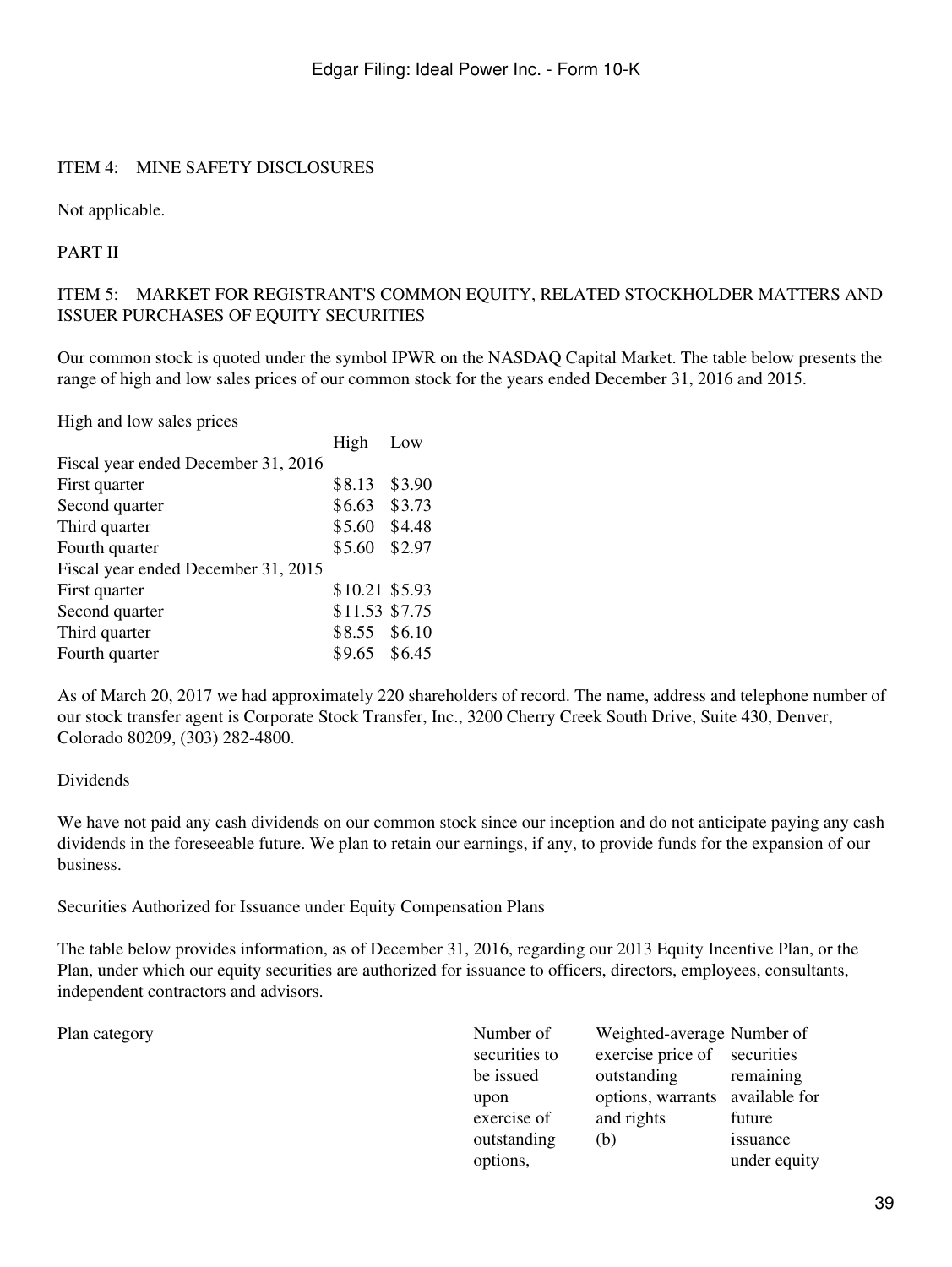# Edgar Filing: Ideal Power Inc. - Form 10-K

|                                                                               | warrants<br>and rights<br>(a) |  | compensation<br>plans<br>(excluding)<br>securities<br>reflected in<br>column (a)) |     |
|-------------------------------------------------------------------------------|-------------------------------|--|-----------------------------------------------------------------------------------|-----|
| Equity compensation plans approved by security holders $1,277,566$ (1) \$7.16 |                               |  | (c)<br>655,127                                                                    | (2) |
|                                                                               |                               |  |                                                                                   |     |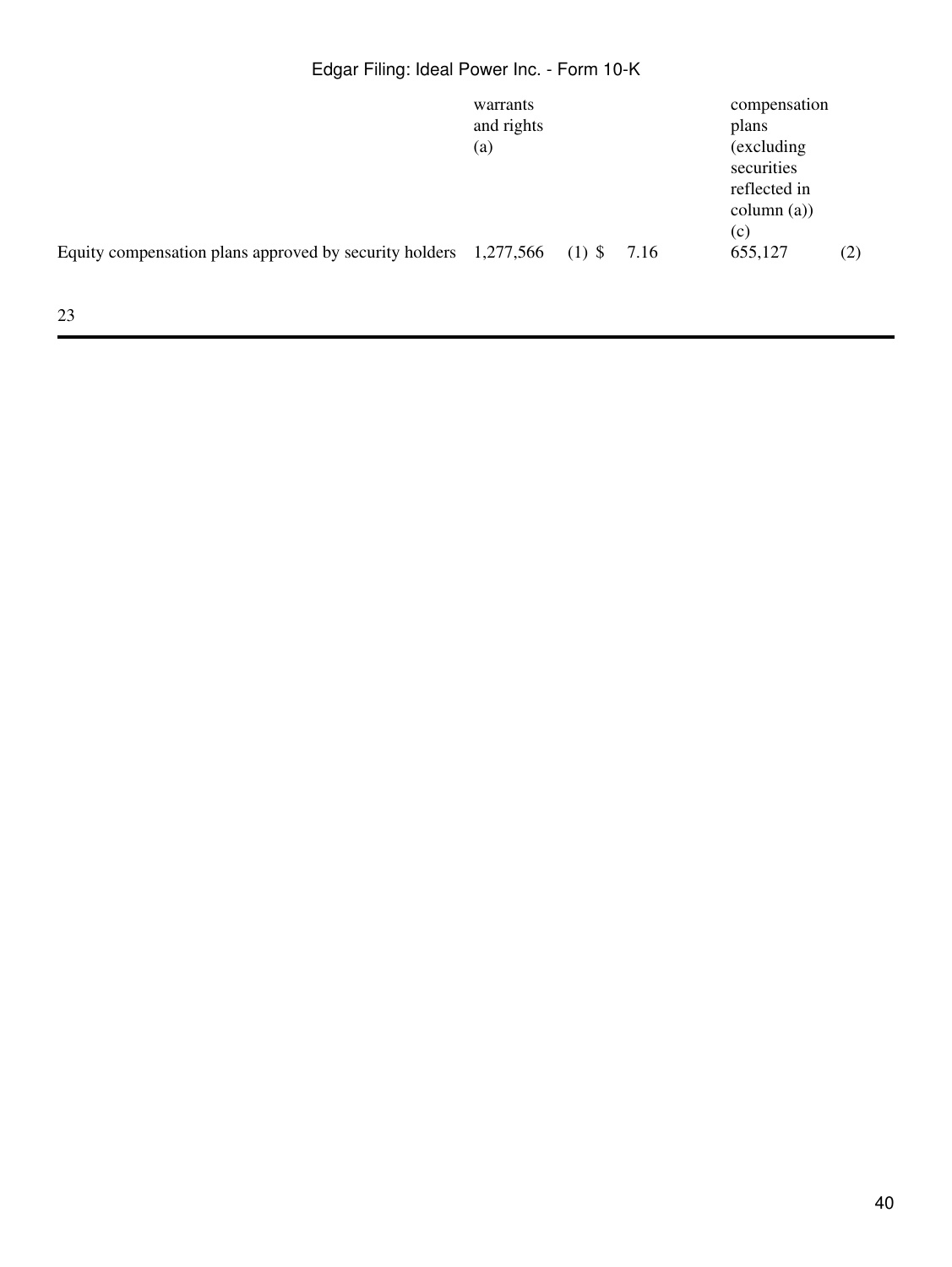- (1)This amount includes performance stock units, or PSUs, granted to employees.
- (2)This amount will not be subject to future increases, absent shareholder approval of an increase in the securities authorized for issuance under the Plan.
- 

### Recent Issuances of Unregistered Securities

On February 1, 2016, we issued 3,596 shares of common stock to a warrant holder in connection with the exercise of a warrant. The per share exercise price was \$3.47626, for a total of \$12,501. The Company relied on the exemption provided by Section 4(a)(2) of the Securities Act of 1933 to issue the common stock inasmuch as the warrant holder was an accredited investor and there was no form of general solicitation or general advertising relating to the offer.

On October 26, 2016, we issued 2,149 shares of common stock to a warrant holder in connection with the exercise of a warrant. The per share exercise price was \$3.47626 and the warrant was exercised on a cashless basis. The Company relied on the exemption provided by Section 3(a)(9) of the Securities Act of 1933 to issue the common stock.

### Use of Proceeds

In 2015, we closed an underwritten follow-on offering of 2,225,825 shares, inclusive of the underwriter's overallotment of 290,325 shares, of our common stock at a price of \$7.75, before underwriting discounts and commissions. The offer and sale of all shares in the follow-on offering were registered under the Securities Act of 1933, as amended pursuant to a registration statement on Form S-3 (registration number 333-200661), and raised approximately \$15.9 million in net cash proceeds after expenses.

In March 2017, we completed a private placement for an aggregate 5,220,826 shares of common stock and 708,430 shares of preferred stock together with warrants to purchase 5,929,256 shares of common stock at a price of \$2.535 per unit. A unit is comprised of either one share of common stock and related warrant or one share of preferred stock and related warrant. The aggregate gross proceeds were approximately \$15 million and estimated net cash proceeds were approximately \$13.6 million after offering fees and expenses, including the placement agent fee of approximately \$1.1 million. We will file a Registration Statement on Form S-3 and expect to utilize net proceeds from the offering for working capital and general corporate purposes.

### ITEM 6: SELECTED FINANCIAL DATA

As a smaller reporting company we are not required to provide this information.

## ITEM 7: MANAGEMENT'S DISCUSSION AND ANALYSIS OF FINANCIAL CONDITION AND RESULTS OF OPERATIONS

The following discussion and analysis of our financial condition and results of operations should be read in conjunction with the audited financial statements and related notes included elsewhere in this Annual Report on Form 10-K. In addition to historical information, this discussion and analysis here and throughout this Form 10-K contains forward-looking statements that involve risks, uncertainties and assumptions. Our actual results may differ materially from those anticipated in these forward-looking statements.

### **Overview**

Ideal Power is located in Austin, Texas. We design, market and sell electrical power conversion products using our proprietary technology called Power Packet Switching Architecture™, or PPSA™. PPSA™ is a power conversion technology that improves upon existing power conversion technologies in key product metrics, such as size and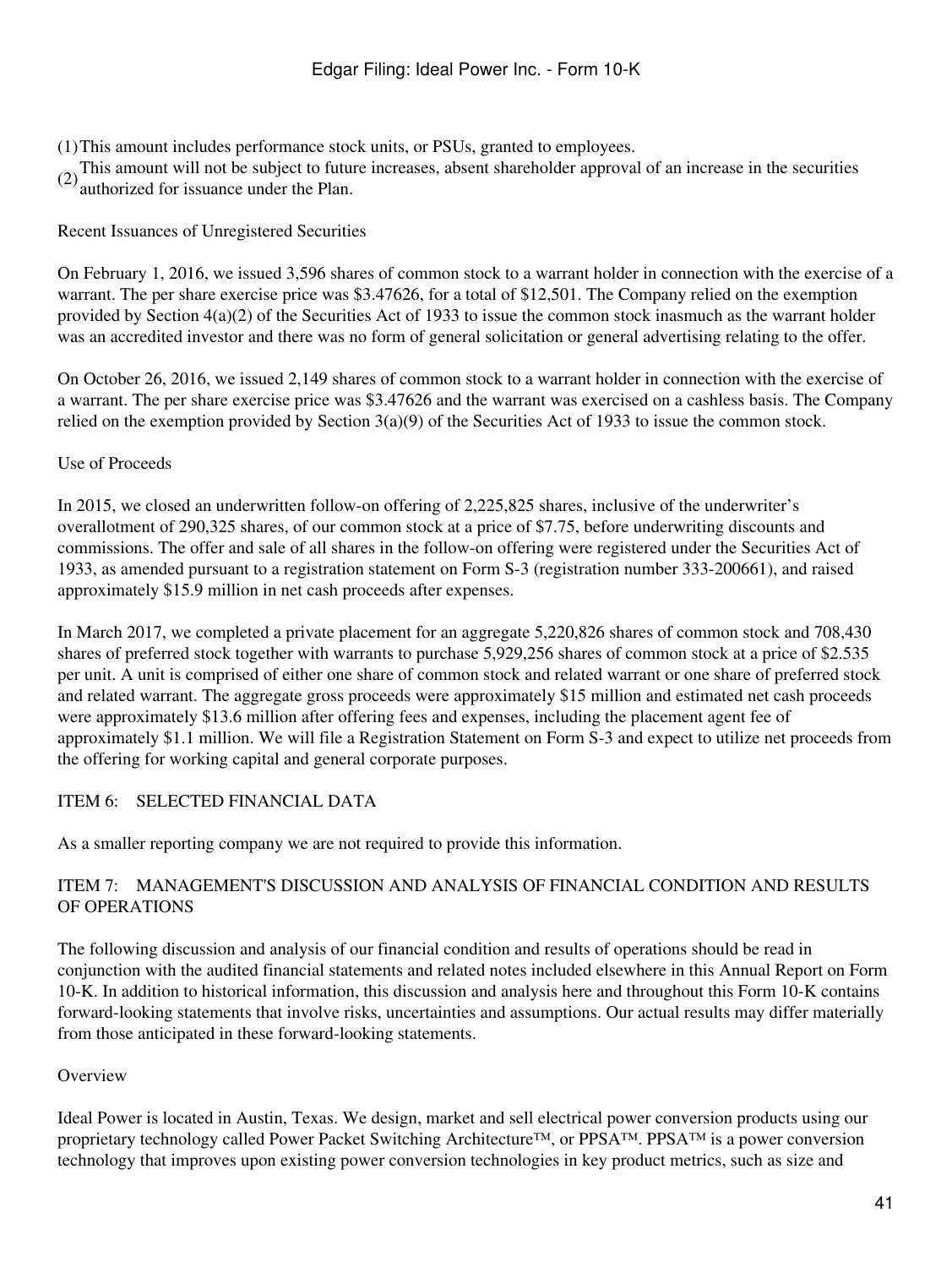## Edgar Filing: Ideal Power Inc. - Form 10-K

weight while providing built-in isolation and bi-directional and multi-port capabilities. PPSA™ utilizes standardized hardware with application specific embedded software. Our products are designed to be used in both on-grid and off-grid applications. Our advanced technology is important to our business and we make significant investments in research and development and protection of our intellectual property. Our PPSA™ and bi-directional switch technologies are protected by a patent portfolio of 50 US and 11 foreign issued patents at December 31, 2016.

We sell our products primarily to systems integrators as part of a larger turn-key system which enable end users to manage their electricity consumption, by reducing demand charges or fossil fuel consumption, integrating renewable energy sources and forming their own microgrid. Our products are made by contract manufacturers to our specifications, enabling us to scale production to meet demand on a cost-effective basis without requiring significant expenditures on manufacturing facilities and equipment. As our products establish a foothold in key power conversion markets, we may begin to focus on licensing our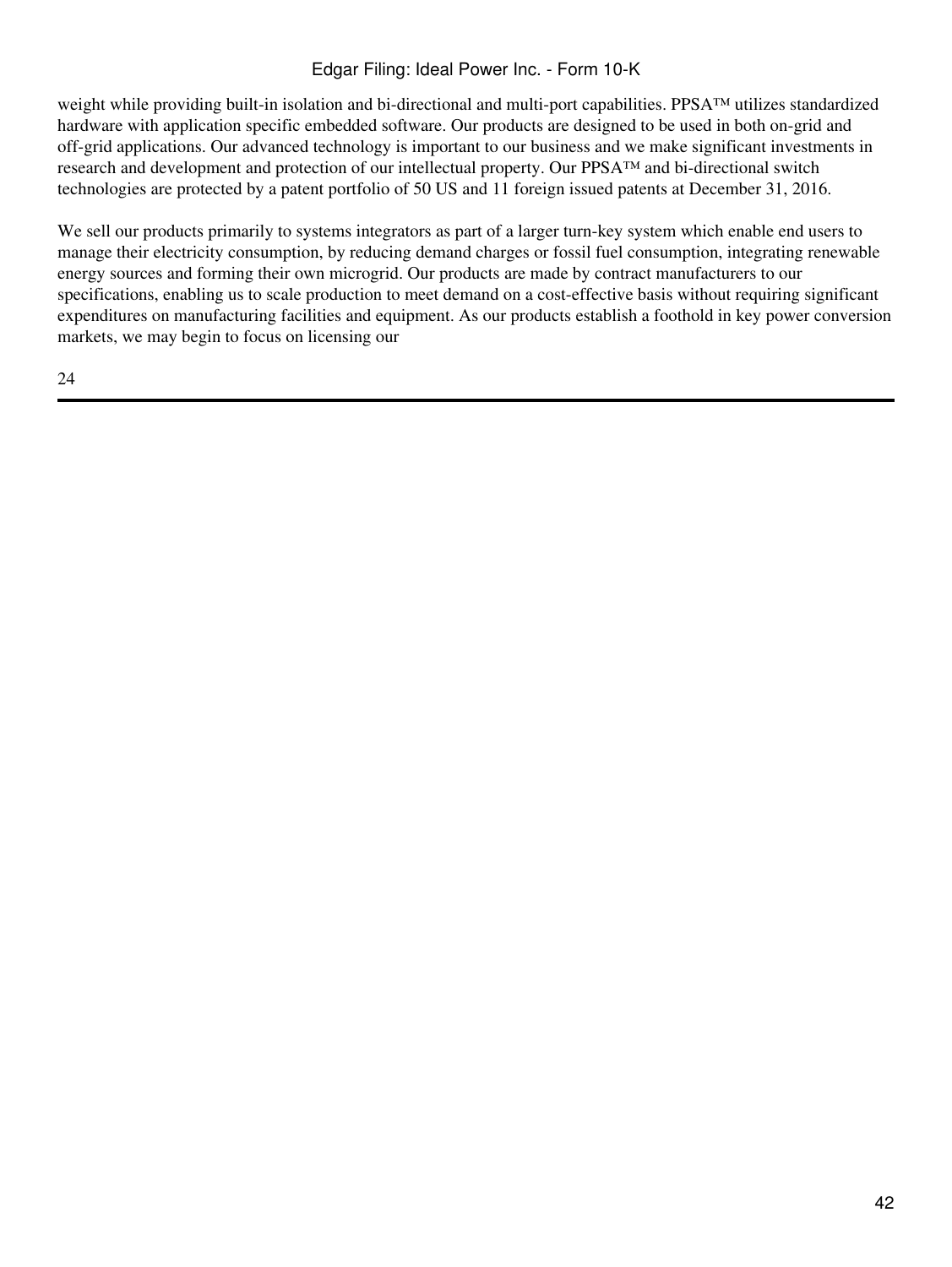proprietary PPSA™-based product designs to OEMs to reach more markets and customers. We may seek to build a portfolio of relationships that generate license fees and royalties from OEMs for sales of their products which integrate PPSA™.

We were founded on May 17, 2007. To date, operations have been funded primarily through the sale of common stock and, prior to our initial public offering, the issuance of convertible debt. Total revenue generated from inception to date as of December 31, 2016 amounted to \$11,965,845 with approximately a quarter of that revenue coming from government grants. We may continue to pursue research and development grants, if and when available, for the purpose of developing new products and improving current products.

### Critical Accounting Policies

The following discussion and analysis of financial condition and results of operations is based upon our financial statements, which have been prepared in conformity with accounting principles generally accepted in the United States of America. Certain accounting policies and estimates are particularly important to the understanding of our financial position and results of operations and require the application of significant judgment by our management or can be materially affected by changes from period to period in economic factors or conditions that are outside of our control. As a result, they are subject to an inherent degree of uncertainty. In applying these policies, we use our judgment to determine the appropriate assumptions to be used in the determination of certain estimates. Those estimates are based on our historical operations, our future business plans and projected financial results, the terms of existing contracts, our observance of trends in the industry, information provided by our customers and information available from other outside sources, as appropriate. Please see Footnote 2 to our financial statements for a more complete description of our critical accounting policies.

Revenue Recognition. Revenue from product sales is recognized when the risks of loss and title pass to the customer, as specified in (1) the respective sales agreements and (2) other revenue recognition criteria as prescribed by Staff Accounting Bulletin ("SAB") No. 101, "Revenue Recognition in Financial Statements", as amended by SAB No. 104, "Revenue Recognition". We generally sell our products free-on-board shipping and recognize revenue when products are shipped.

Research and Development. Research and development costs are presented as a line item under operating expenses and are expensed as incurred.

Intangible Assets. Our intangible assets are primarily related to patents. We capitalize legal costs and filing fees, if any, associated with obtaining patents on our new inventions or other intangible assets. Once the asset have been issued or placed in service, we amortize these costs over the shorter of the legal life (generally a maximum of 20 years) or its estimated economic life using the straight-line method.

Income Taxes. We account for income taxes using an asset and liability approach that allows for the recognition and measurement of deferred tax assets based upon the likelihood of realization of tax benefits in future years. Under the asset and liability approach, deferred taxes are provided for the net tax effects of temporary differences between the carrying amounts of assets and liabilities for financial reporting purposes and the amounts used for income tax purposes. A valuation allowance is provided for deferred tax assets if it is more likely than not these items will either expire before we are able to realize their benefits, or that future deductibility is uncertain. Tax benefits from an uncertain tax position are recognized only if it is more likely than not that the tax position will be sustained on examination by the taxing authorities, based on the technical merits of the position.

Stock-Based Compensation. We apply Financial Accounting Standards Board ("FASB") Accounting Standards Codification ("ASC") 718, "Stock Compensation," when recording stock based compensation. The fair value of each stock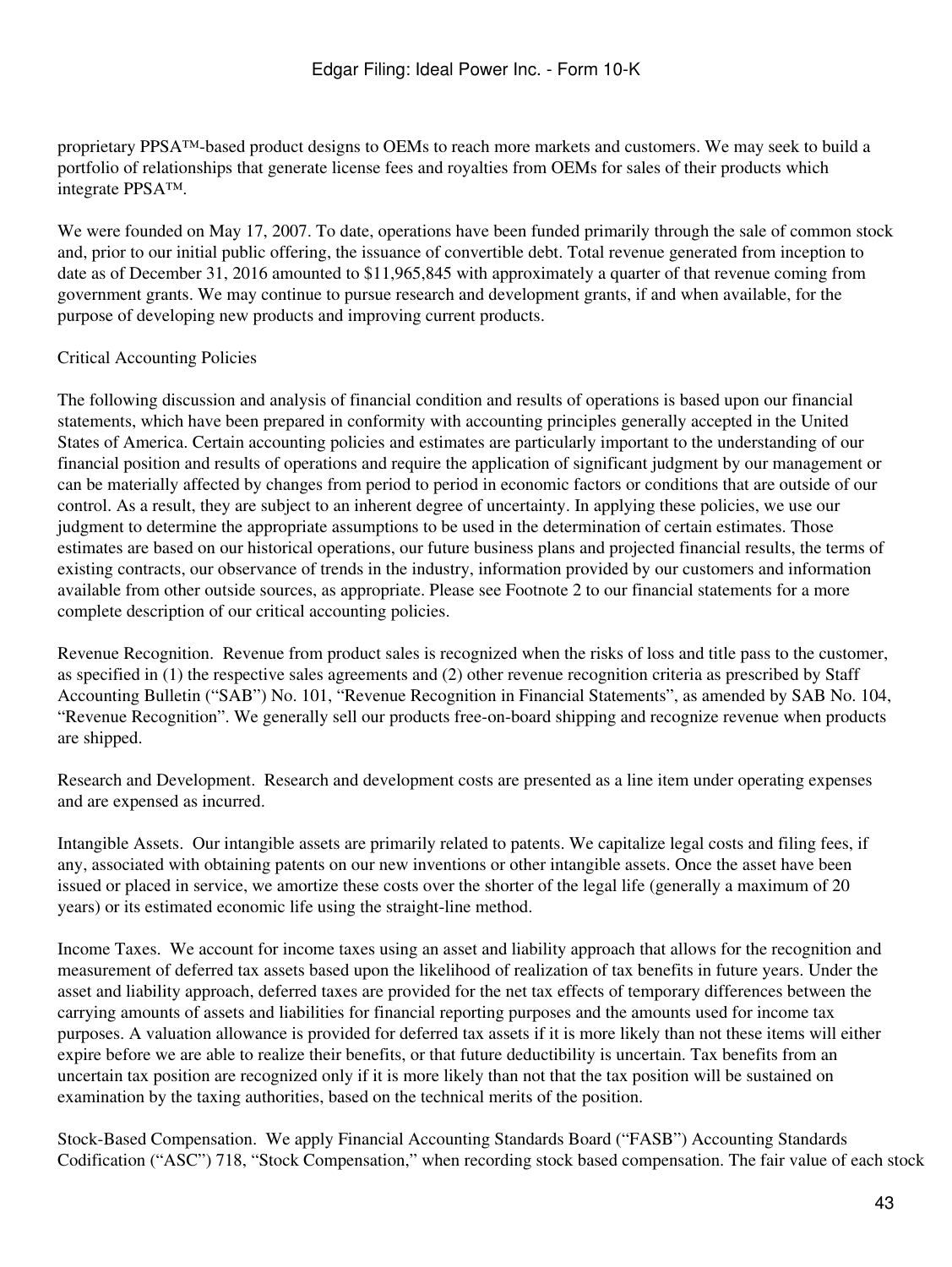## Edgar Filing: Ideal Power Inc. - Form 10-K

option award is estimated on the date of grant using the commonly used Black-Scholes option valuation model. The assumptions used in the Black-Scholes model are as follows:

Grant Price — The grant price is determined based on the closing share price on the date of grant.

Risk-free interest rate — The risk free interest rate is based on the implied yield available on US Treasury securities at the time of grant with an equivalent term of the expected life of the award.

Expected lives — As permitted by SAB 107, due to our insufficient history of option activity, we utilize the simplified approach to estimate the options' expected term, calculated as the midpoint between the vesting period and the contractual life of the award.

Expected volatility — Volatility is estimated based on the historical volatilities of comparable companies.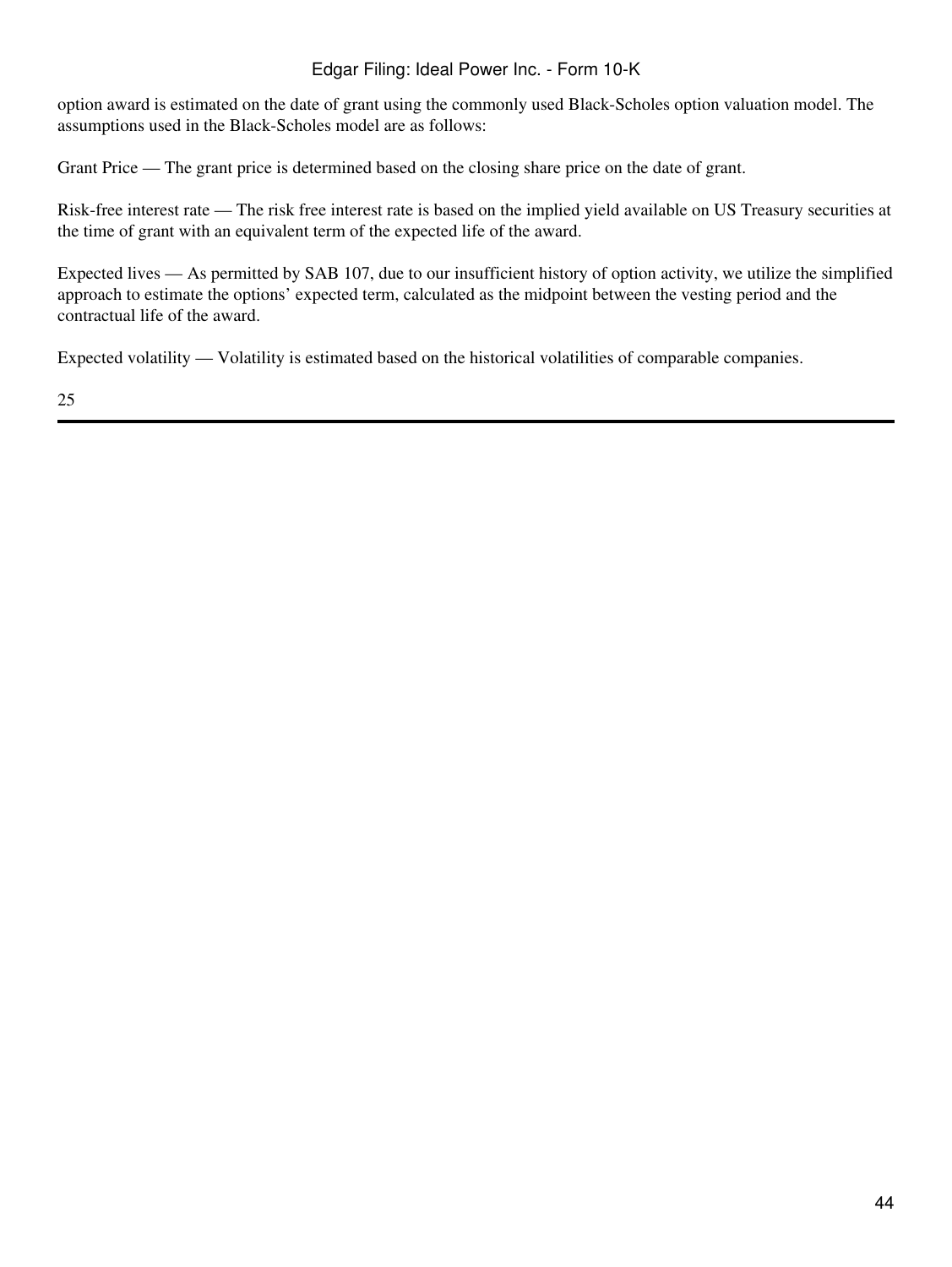Expected dividend yield — Dividend yield is based on current yield at the grant date or the average dividend yield over the historical period. We have never declared or paid dividends and have no plans to do so in the foreseeable future.

We use a Monte Carlo simulation pricing model to determine the fair value of performance stock units ("PSUs"). A typical Monte Carlo exercise simulates a distribution of stock prices to yield an expected distribution of stock prices during and at the end of the performance period. The simulations are repeated many times in order to derive a probabilistic assessment of stock performance. The stock-paths are simulated using assumptions which include expected stock price volatility and risk-free interest rate.

We account for stock issued to non-employees in accordance with the provisions of FASB ASC 505-50 "Equity Based" Payments to Non-Employees." FASB ASC 505-50 states that equity instruments that are issued in exchange for the receipt of goods or services should be measured at the fair value of the consideration received or the fair value of the equity instruments issued, whichever is more reliably measurable. The measurement date occurs as of the earlier of (a) the date at which a performance commitment is reached or (b) absent a performance commitment, the date at which the performance necessary to earn the equity instruments is complete (that is, the vesting date).

## Results of Operations

Comparison of the year ended December 31, 2016 to the year ended December 31, 2015

Revenues. Revenues for the year ended December 31, 2016 of \$1,628,740 were \$2,631,169, or 62%, lower than the \$4,259,909 we earned in revenues for the year ended December 31, 2015. The decrease in revenue was driven by disruption in the market for stand-alone storage. The significant decline in revenues was a result of delays in awards under California's SGIP, which provides economic incentives for energy storage projects. The CPUC delayed announcing the 2016 awards as it examined and ultimately revised the award solicitation process and other aspects of the SGIP. The revised SGIP was not finalized until July 1, 2016, which delayed the determination of project winners and the processing of the related awards. These delays caused a temporary disruption in the market that impacted 2016 and likely, at least, part of 2017 as awarded projects may not be commissioned and installed until many months after the award is granted.

Cost of Revenues. Cost of revenues for the year ended December 31, 2016 of \$1,939,712 was \$1,932,960, or 50%, lower than the \$3,872,672 cost of revenues for the year ended December 31, 2015 due to lower unit sales volumes and, to a lesser extent, production overhead, partially offset by charges of \$334,889 associated with excess and obsolete, or E&O, inventory in connection with the end-of-life of our IBC-30 battery converter and \$116,448 to increase our warranty reserve related primarily to our IBC-30 battery converter. We expect to sell-through existing inventory and not manufacture additional units of this product.

Gross Profit (Loss). Gross loss for the year ended December 31, 2016 was \$310,972 compared to a gross profit of \$387,237 for the year ended December 31, 2015. Gross loss for the year ended December 31, 2016 was primarily due to the IBC-30 E&O charge and additional warranty accrual recognized in the year ended December 31, 2016, as well as lower product sales compared to the year ended December 31, 2015.

Research and Development Expenses. Research and development expenses decreased by \$296,398, or 5%, to \$5,224,992 in the year ended December 31, 2016 from \$5,521,390 in the year ended December 31, 2015. The decrease was primarily due to lower costs associated with bi-directional power switch development costs of \$764,459 and external product development costs of \$273,989, partially offset by higher personnel costs of \$712,766 as we added both firmware and hardware engineering resources, compared to the year ended December 31, 2015.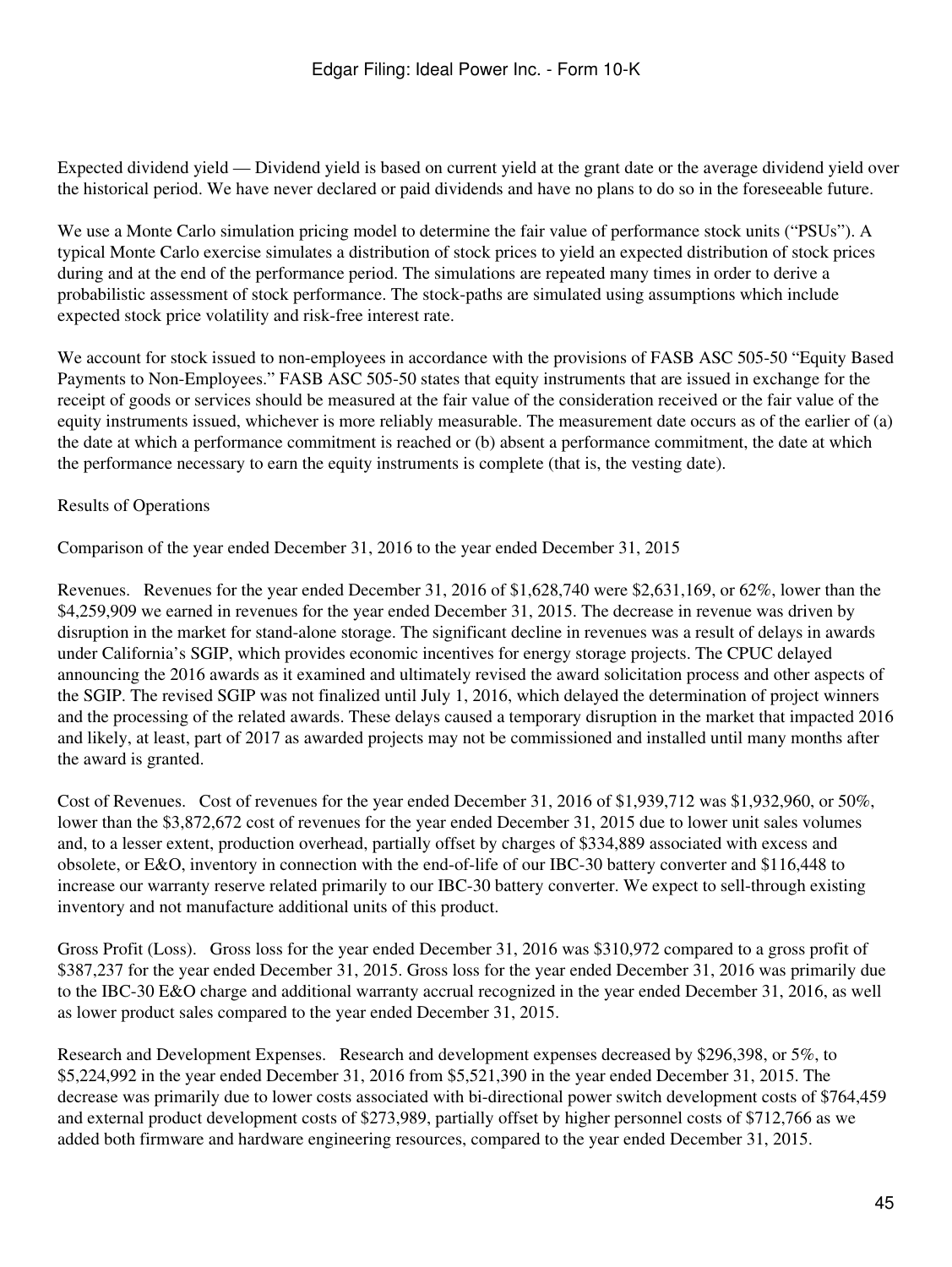## Edgar Filing: Ideal Power Inc. - Form 10-K

General and Administrative Expenses. General and administrative expenses increased by \$50,490, or 1%, to \$3,743,940 in the year ended December 31, 2016 from \$3,693,450 in the year ended December 31, 2015.

Sales and Marketing Expenses. Sales and marketing expenses increased by \$92,721, or 6%, to \$1,737,233 in the year ended December 31, 2016 from \$1,644,512 in the year ended December 31, 2015. The increase was due primarily to higher consulting costs of \$67,022 and trade show costs of \$36,045 compared to the year ended December 31, 2015.

Loss from Operations. Due to the decrease in our gross profit, our loss from operations for the year ended December 31, 2016 was \$11,017,137 or 5% higher than the \$10,472,115 loss from operations for year ended December 31, 2015.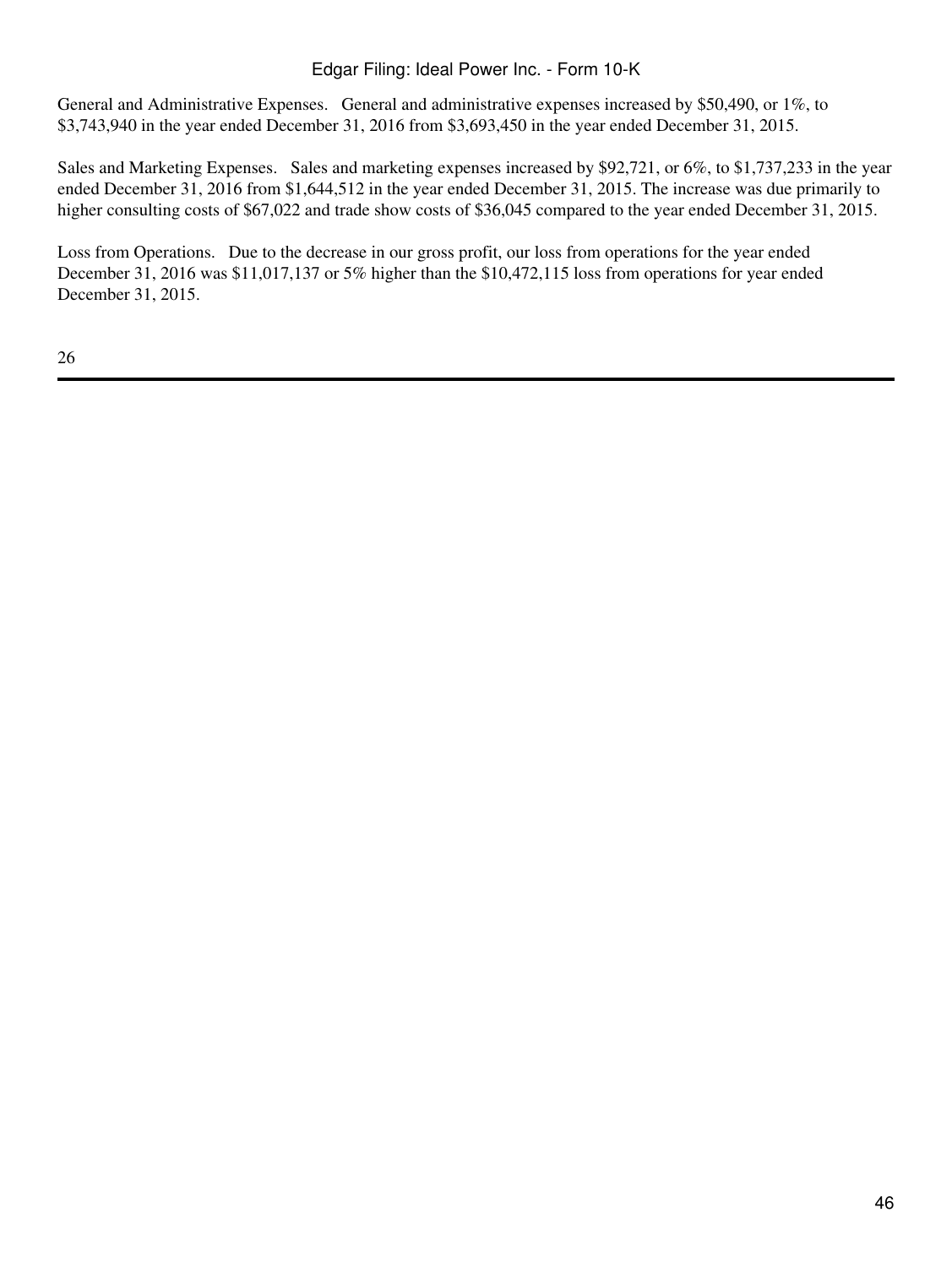Interest Income. Interest income increased to \$36,046 for the year ended December 31, 2016 compared to \$31,472 for the year ended December 31, 2015.

Net Loss. As a result of the increase in our loss from operations, our net loss for the year ended December 31, 2016, was \$10,981,091 as compared to a net loss of \$10,440,643 for the year ended December 31, 2015, an increase of \$540,448.

## Liquidity and Capital Resources

We currently do not generate enough revenue to sustain our operations. Our revenues in the year ended December 31, 2016 were solely generated from sales of our products. We have primarily funded our operations through the sale of common stock and, prior to our initial public offering, the issuance of convertible debt.

As of December 31, 2016 and 2015, we had cash and cash equivalents of \$4,204,916 and \$15,022,286, respectively. Our net working capital decreased to \$4,645,418 as of December 31, 2016 from \$14,260,603 as of December 31, 2015 due primarily to cash used in operations.

Operating activities in the year ended December 31, 2016 resulted in cash outflows of \$10,098,653, which were due to the net loss for the period of \$10,981,091 and unfavorable balance sheet timing of \$1,364,473, offset by stock-based compensation of \$1,517,545, depreciation and amortization of \$406,639 and other non-cash items of \$322,727. Operating activities in the year ended December 31, 2015 resulted in cash outflows of \$8,046,217, which were due to the net loss for the period of \$10,440,643, offset by stock-based compensation of \$1,384,763, favorable balance sheet timing of \$395,021, other non-cash items of \$381,790 and depreciation and amortization of \$232,852.

Investing activities in the years ended December 31, 2016 and 2015 resulted in cash outflows of \$750,992 and \$1,421,741, respectively. Cash outflows for the acquisition of fixed assets in the years ended December 31, 2016 and 2015 were \$391,088 and \$791,605, respectively, and cash outflows for the acquisition of intangible assets in the years ended December 31, 2016 and 2015 were \$359,904 and \$630,136, respectively.

Financing activities in the year ended December 31, 2016 resulted in cash inflows of \$32,275 primarily related to net proceeds from the exercise of options and warrants. In the year ended December 31, 2015 financing activities resulted in cash inflows of \$16,578,233, related primarily to the issuance of 2,225,825 shares of common stock shares at a public offering price of \$7.75. Net cash proceeds after offering-related expenses were \$15,924,405. In addition, we received \$653,828 in net proceeds from the exercise of options and warrants.

In March 2017, we completed a private placement for an aggregate 5,220,826 shares of common stock and 708,430 shares of preferred stock together with warrants to purchase 5,929,256 shares of common stock at a price of \$2.535 per unit. A unit is comprised of either one share of common stock and related warrant or one share of preferred stock and related warrant. The aggregate gross proceeds were approximately \$15 million and estimated net cash proceeds were approximately \$13.6 million after offering fees and expenses, including the placement agent fee of approximately \$1.1 million. We will file a Registration Statement on Form S-3 and expect to utilize net proceeds from the offering for working capital and general corporate purposes.

On December 1, 2014, we filed a Form S-3 shelf registration statement with the Securities and Exchange Commission. The registration statement allows us to offer up to an aggregate \$75 million of common stock, preferred stock, warrants to purchase common stock or preferred stock or any combination thereof and provides us with the flexibility over three years to potentially raise additional equity in a public or private offering on commercial terms. After the May 2015 follow-on offering, \$58 million is available to the Company under the registration statement.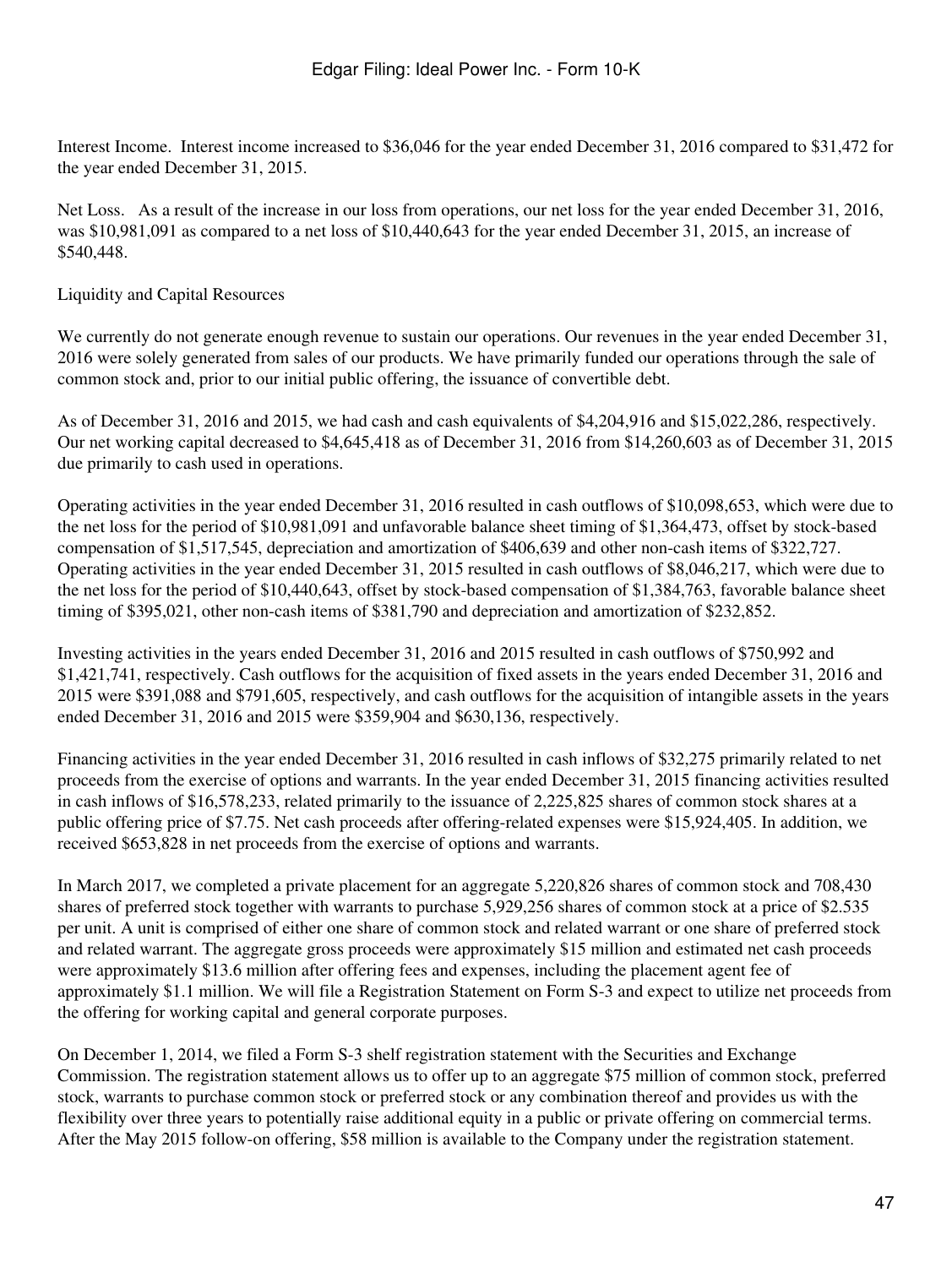Off-Balance Sheet Transactions

We do not have any off-balance sheet transactions.

Trends, Events and Uncertainties

Research and development of new technologies is, by its nature, unpredictable. Although we will undertake development efforts with commercially reasonable diligence, there can be no assurance that our working capital of \$4,645,418 as of December 31, 2016 and the estimated net proceeds of approximately \$13.6 million from our March 2017 private placement will be sufficient to enable us to develop our technology to the extent needed to create future sales to sustain operations as contemplated herein. If our working capital is insufficient for this purpose, we will consider other options to continue our path to commercialization, including, but not limited to, additional financing through follow-on stock offerings, debt financing, co-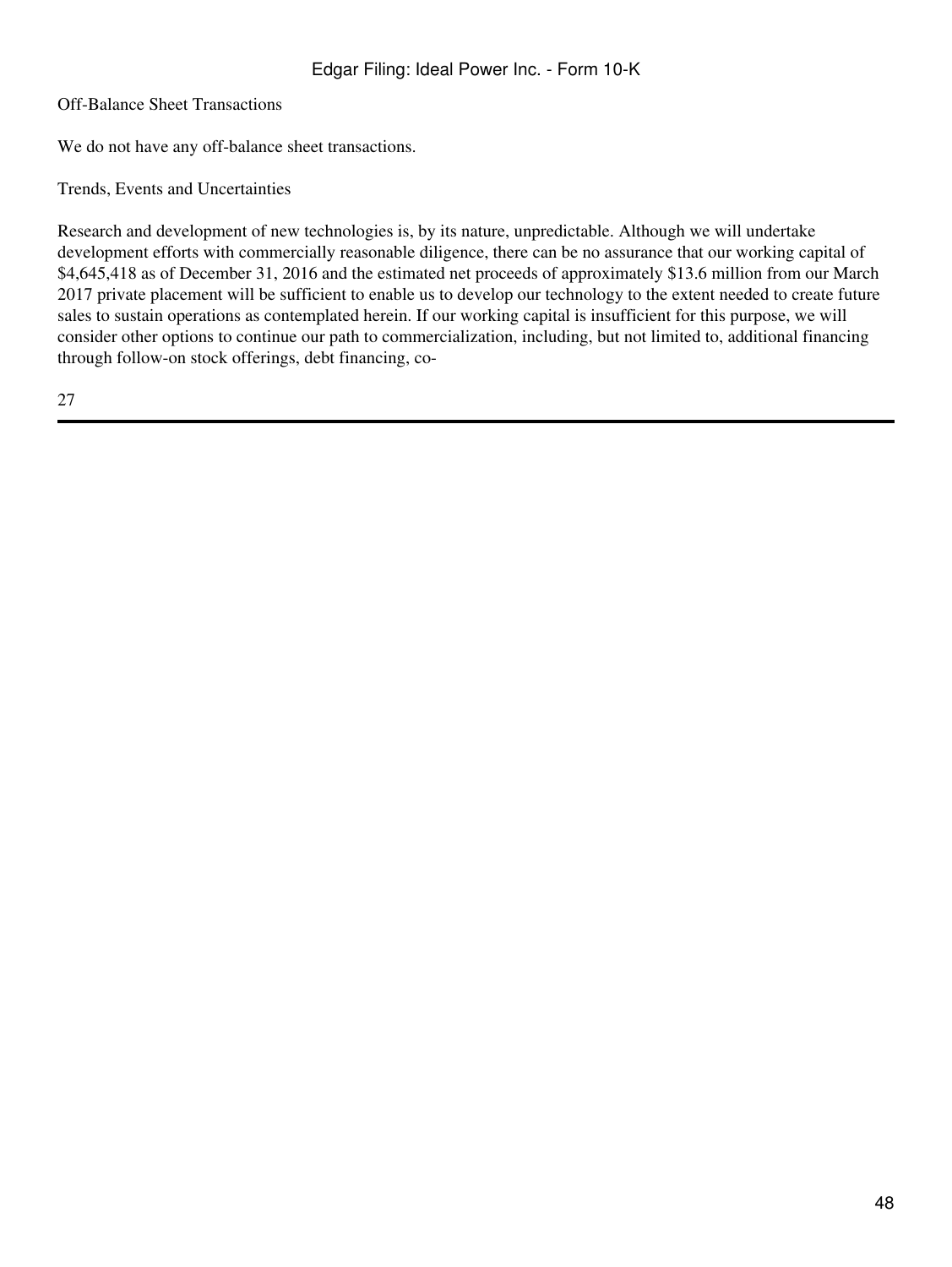development agreements, curtailment of operations, suspension of operations, sale or licensing of developed intellectual property, or other alternatives.

We cannot assure you that our technology will be adopted, that we will ever earn revenues sufficient to support our operations, or that we will ever be profitable. Furthermore, since we have no committed source of financing, we cannot assure you that we will be able to raise money as and when we need it to continue our operations. If we cannot raise funds as and when we need them, we may be required to severely curtail, or even to cease, our operations.

Other than as discussed above and elsewhere in this report, we are not aware of any trends, events or uncertainties that are likely to have a material effect on our financial condition.

### ITEM 7A: QUANTITATIVE AND QUALITATIVE DISCLOSURES ABOUT MARKET RISK

As a smaller reporting company we are not required to provide this information.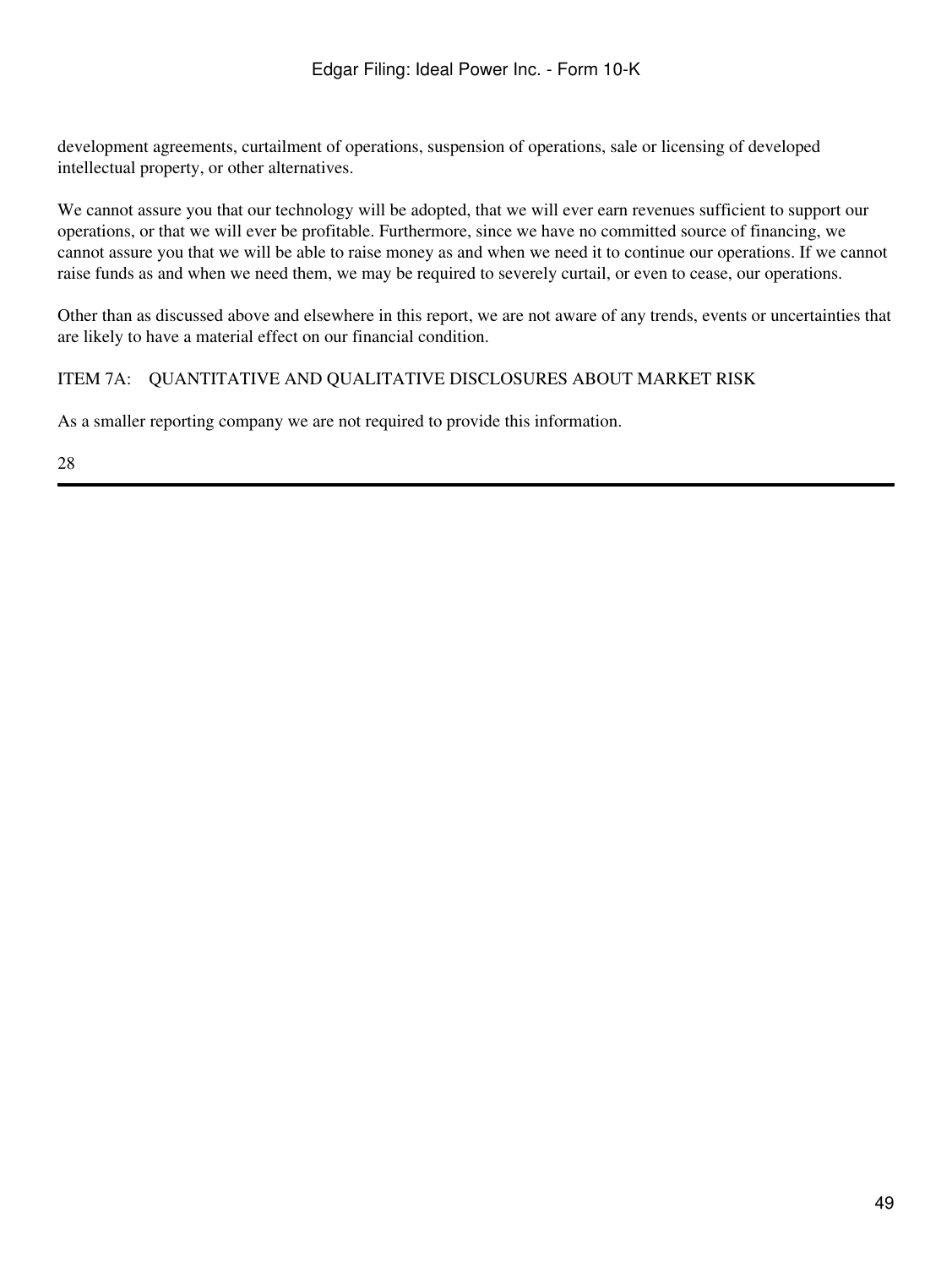## ITEM 8: FINANCIAL STATEMENTS AND SUPPLEMENTARY DATA

## REPORT OF INDEPENDENT REGISTERED PUBLIC ACCOUNTING FIRM

To the Board of Directors and Stockholders of Ideal Power Inc.

We have audited the accompanying balance sheets of Ideal Power Inc. (the "Company") as of December 31, 2016 and 2015, and the related statements of operations, stockholders' equity, and cash flows for each of the years in the two-year period ended December 31, 2016. The Company's management is responsible for these financial statements. Our responsibility is to express an opinion on these financial statements based on our audits.

We conducted our audits in accordance with the standards of the Public Company Accounting Oversight Board (United States). Those standards require that we plan and perform the audit to obtain reasonable assurance about whether the financial statements are free of material misstatement. The Company is not required to have, nor were we engaged to perform, an audit of its internal control over financial reporting. Our audits included consideration of internal control over financial reporting as a basis for designing audit procedures that are appropriate in the circumstances, but not for the purpose of expressing an opinion on the effectiveness of the Company's internal control over financial reporting. Accordingly, we express no such opinion. An audit also includes examining, on a test basis, evidence supporting the amounts and disclosures in the financial statements, assessing the accounting principles used and significant estimates made by management, as well as evaluating the overall financial statement presentation. We believe that our audits provide a reasonable basis for our opinion.

In our opinion, the financial statements referred to above present fairly, in all material respects, the financial position of the Company as of December 31, 2016 and 2015, and the results of its operations and its cash flows for each of the years in the two-year period ended December 31, 2016, in conformity with accounting principles generally accepted in the United States of America.

/s/ Gumbiner Savett Inc.

March 29, 2017 Santa Monica, California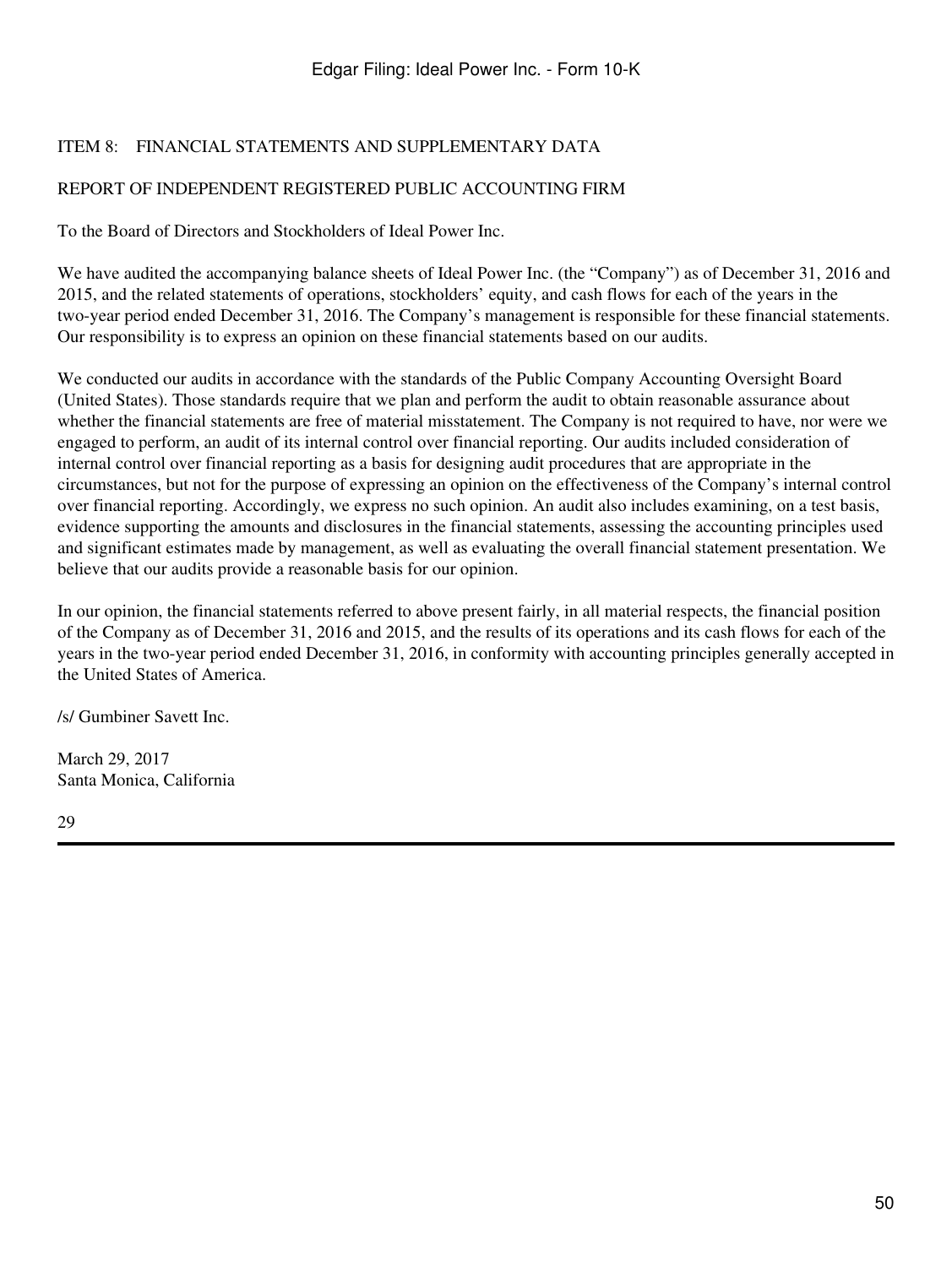### Balance Sheets

|                                                                                                                                                                                                                                             | December 31, |                               |
|---------------------------------------------------------------------------------------------------------------------------------------------------------------------------------------------------------------------------------------------|--------------|-------------------------------|
|                                                                                                                                                                                                                                             | 2016         | 2015                          |
| <b>ASSETS</b>                                                                                                                                                                                                                               |              |                               |
| Current assets:                                                                                                                                                                                                                             |              |                               |
| Cash and cash equivalents                                                                                                                                                                                                                   | \$4,204,916  | \$15,022,286                  |
| Accounts receivable, net                                                                                                                                                                                                                    | 378,658      | 872,874                       |
| Inventories, net                                                                                                                                                                                                                            | 1,245,147    | 648,009                       |
| Prepayments and other current assets                                                                                                                                                                                                        | 312,593      | 296,355                       |
| Total current assets                                                                                                                                                                                                                        | 6,141,314    | 16,839,524                    |
| Property and equipment, net                                                                                                                                                                                                                 | 936,486      | 925,899                       |
| Intangible assets, net                                                                                                                                                                                                                      | 1,905,556    | 1,466,811                     |
| Other assets                                                                                                                                                                                                                                | 17,920       | 17,920                        |
| Total assets                                                                                                                                                                                                                                | \$9,001,276  | \$19,250,154                  |
| LIABILITIES AND STOCKHOLDERS' EQUITY                                                                                                                                                                                                        |              |                               |
| Current liabilities:                                                                                                                                                                                                                        |              |                               |
| Accounts payable                                                                                                                                                                                                                            | \$346,767    | \$1,338,828                   |
| Accrued expenses                                                                                                                                                                                                                            | 1,149,129    | 1,240,093                     |
| Total current liabilities                                                                                                                                                                                                                   | 1,495,896    | 2,578,921                     |
| Long-term liabilities                                                                                                                                                                                                                       | 265,418      |                               |
| <b>Total liabilities</b>                                                                                                                                                                                                                    | 1,761,314    | 2,578,921                     |
| Commitments                                                                                                                                                                                                                                 |              |                               |
| Stockholders' equity:                                                                                                                                                                                                                       |              |                               |
| Common stock, \$0.001 par value; 50,000,000 shares authorized; 9,560,896 shares issued<br>and 9,559,213 shares outstanding at December 31, 2016, and 9,550,544 shares issued and 9,561<br>9,549,544 shares outstanding at December 31, 2015 |              | 9,550                         |
| Additional paid-in capital                                                                                                                                                                                                                  | 52,310,481   | 50,757,414                    |
| Treasury stock, at cost, 1,683 and 1,000 shares at December 31, 2016 and 2015,<br>respectively                                                                                                                                              | (5,915)      | (2,657)<br>$\lambda$          |
| Accumulated deficit                                                                                                                                                                                                                         |              | $(45,074,165)$ $(34,093,074)$ |
| Total stockholders' equity                                                                                                                                                                                                                  | 7,239,962    | 16,671,233                    |
| Total liabilities and stockholders' equity                                                                                                                                                                                                  | \$9,001,276  | \$19,250,154                  |
|                                                                                                                                                                                                                                             |              |                               |

The accompanying notes are an integral part of these financial statements.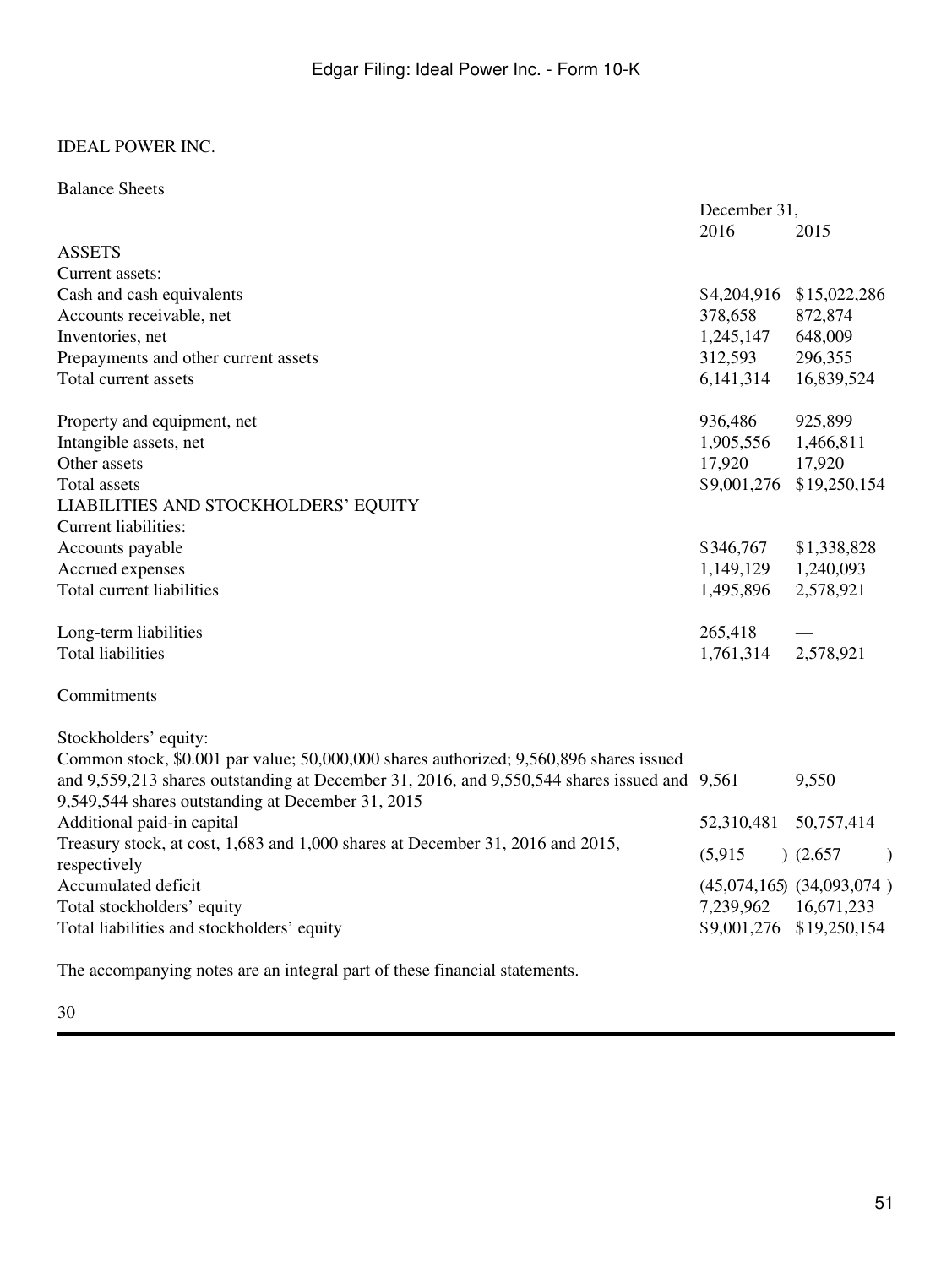## Statements of Operations

|                                                                                   | For the Year Ended    |                               |
|-----------------------------------------------------------------------------------|-----------------------|-------------------------------|
|                                                                                   | December 31,          |                               |
|                                                                                   | 2016                  | 2015                          |
| Product revenue                                                                   | \$1,628,740           | \$4,259,909                   |
| Cost of product revenue                                                           | 1,939,712 3,872,672   |                               |
| Gross profit (loss)                                                               | (310, 972)            | )387,237                      |
| Operating expenses:                                                               |                       |                               |
| Research and development                                                          | 5,224,992             | 5,521,390                     |
| General and administrative                                                        | 3,743,940             | 3,693,450                     |
| Sales and marketing                                                               | 1,737,233 1,644,512   |                               |
| Total operating expenses                                                          | 10,706,165 10,859,352 |                               |
| Loss from operations                                                              |                       | $(11,017,137)$ $(10,472,115)$ |
| Interest income                                                                   | 36,046                | 31,472                        |
| Net loss                                                                          |                       | \$(10,981,091) \$(10,440,643) |
| Net loss per share – basic and fully diluted                                      | \$(1.15)              | $)$ \$(1.23)                  |
| Weighted average number of shares outstanding – basic and fully diluted 9,548,381 |                       | 8,495,735                     |
| The accompanying notes are an integral part of these financial statements.        |                       |                               |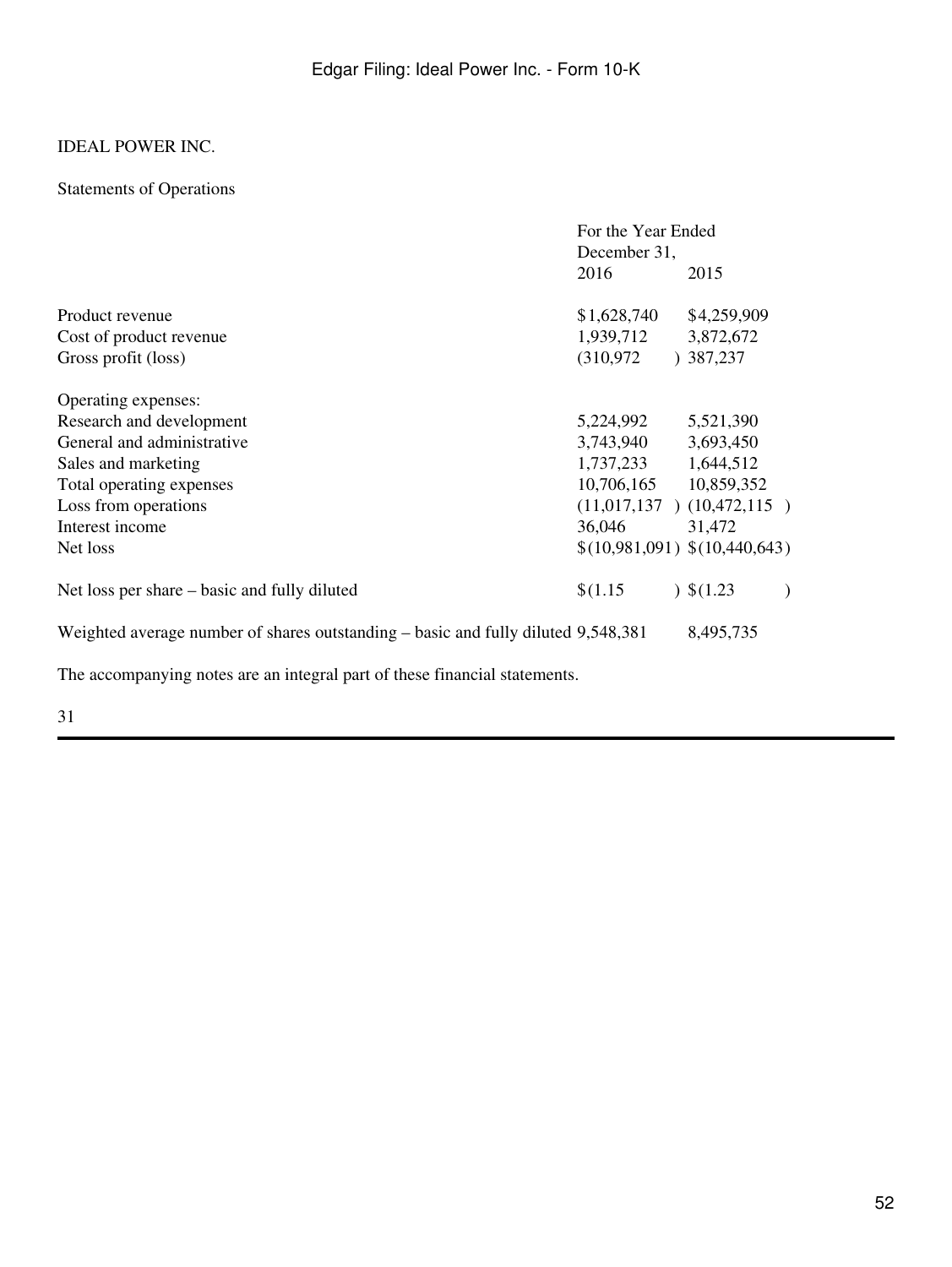Statement of Stockholders' Equity For the Years Ended December 31, 2016 and 2015

|                                                                   | Common Stock      |        | Additional<br>Paid-In<br>Capital |     | <b>Treasury Stock</b> | Accumulated<br>Deficit                                      | Total<br>Stockholders'<br>Equity<br>(Deficit) |  |
|-------------------------------------------------------------------|-------------------|--------|----------------------------------|-----|-----------------------|-------------------------------------------------------------|-----------------------------------------------|--|
|                                                                   | <b>Shares</b>     | Amount |                                  |     | <b>SharesAmount</b>   |                                                             |                                               |  |
| Balances at December 31, 2014                                     | 7,049,235 \$7,048 |        | \$32,712,020                     |     |                       | 1,000 \$(2,657) \$(23,652,431) \$9,063,980                  |                                               |  |
| Shares issued in offering, net of<br>issuance costs               | 2,225,825 2,226   |        | 15,922,179                       |     |                       |                                                             | 15,924,405                                    |  |
| Exercise of options and warrants                                  | 265,484           | 266    | 653,562                          |     |                       |                                                             | 653,828                                       |  |
| Warrants issued for consulting<br>services                        |                   |        | 84,900                           |     |                       |                                                             | 84,900                                        |  |
| Issuance of restricted stock                                      | 10,000            | 10     | (10)                             |     |                       |                                                             |                                               |  |
| Stock-based compensation                                          |                   |        | 1,384,763                        |     |                       |                                                             | 1,384,763                                     |  |
| Net loss for the year ended<br>December 31, 2015                  |                   |        |                                  |     |                       | (10, 440, 643)                                              | (10,440,643)                                  |  |
| Balances at December 31, 2015                                     | 9,550,544 \$9,550 |        | \$50,757,414                     |     |                       | 1,000 \$(2,657) \$(34,093,074) \$16,671,233                 |                                               |  |
| Exercise of options and warrants                                  | 10,352            | 11     | 35,522                           |     |                       |                                                             | 35,533                                        |  |
| Common stock tendered to pay taxes<br>on restricted stock vesting |                   |        |                                  | 683 | (3,258)               |                                                             | (3,258)                                       |  |
| Stock-based compensation                                          |                   |        | 1,517,545                        |     |                       |                                                             | 1,517,545                                     |  |
| Net loss for the year ended<br>December 31, 2016                  |                   |        |                                  |     |                       | (10,981,091)                                                | (10,981,091)                                  |  |
| Balances at December 31, 2016                                     | 9,560,896 \$9,561 |        |                                  |     |                       | \$52,310,481  1,683  \$(5,915)  \$(45,074,165)  \$7,239,962 |                                               |  |

The accompanying notes are an integral part of these financial statements.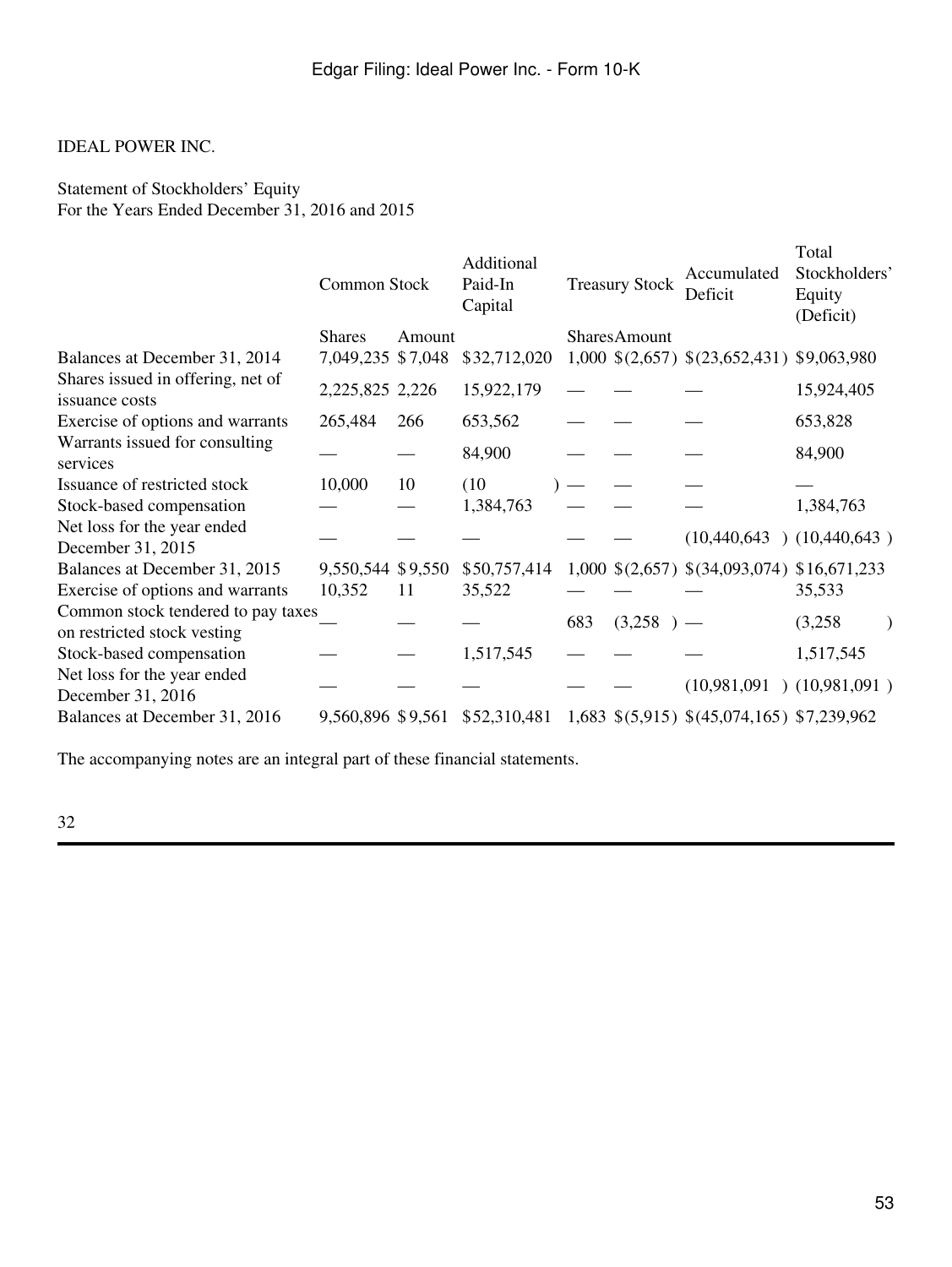## Statements of Cash Flows

|                                                                             | For the Year Ended December |                               |               |
|-----------------------------------------------------------------------------|-----------------------------|-------------------------------|---------------|
|                                                                             | 31,                         |                               |               |
|                                                                             | 2016                        | 2015                          |               |
| Cash flows from operating activities:                                       |                             |                               |               |
| Net loss                                                                    |                             | \$(10,981,091) \$(10,440,643) |               |
| Adjustments to reconcile net loss to net cash used in operating activities: |                             |                               |               |
| Allowance for doubtful accounts                                             | 85,375                      | 97,344                        |               |
| Write-down of inventory                                                     | 72,823                      |                               |               |
| Depreciation and amortization                                               | 406,639                     | 232,852                       |               |
| Write-off of fixed assets                                                   | 47,560                      | 53,855                        |               |
| Write-off of capitalized patents                                            | 116,969                     | 145,691                       |               |
| Stock-based compensation                                                    | 1,517,545                   | 1,384,763                     |               |
| Fair value of warrants issued for services                                  |                             | 84,900                        |               |
| Decrease (increase) in operating assets:                                    |                             |                               |               |
| Accounts receivable                                                         | 408,841                     | (523, 697)                    | $\mathcal{Y}$ |
| Inventories                                                                 | (679, 993)                  | (412,698)                     | $\big)$       |
| Prepaid expenses and other assets                                           | (16, 238)                   | (32,750)                      | $\mathcal{E}$ |
| Increase (decrease) in operating liabilities:                               |                             |                               |               |
| Accounts payable                                                            | (992,061)                   | ) 897,192                     |               |
| Accrued expenses                                                            | (85,022)                    | )466,974                      |               |
| Net cash used in operating activities                                       | (10,098,653)                | (8,046,217)                   | $\lambda$     |
| Cash flows from investing activities:                                       |                             |                               |               |
| Purchase of property and equipment                                          | (391,088)                   | (791,605)                     | $\lambda$     |
| Acquisition of intangible assets                                            | (359, 904)                  | (630, 136)                    | $\mathcal{E}$ |
| Net cash used in investing activities                                       | (750, 992)                  | (1,421,741)                   | $\lambda$     |
| Cash flows from financing activities:                                       |                             |                               |               |
| Net proceeds from issuance of common stock                                  |                             | 15,924,405                    |               |
| Exercise of options and warrants                                            | 35,533                      | 653,828                       |               |
| Payment of taxes related to restricted stock vesting                        | (3,258)                     |                               |               |
| Net cash provided by financing activities                                   | 32,275                      | 16,578,233                    |               |
| Net increase (decrease) in cash and cash equivalents                        | $(10,817,370)$ 7,110,275    |                               |               |
| Cash and cash equivalents at beginning of year                              | 15,022,286                  | 7,912,011                     |               |
| Cash and cash equivalents at end of year                                    | \$4,204,916                 | \$15,022,286                  |               |

The accompanying notes are an integral part of these financial statements.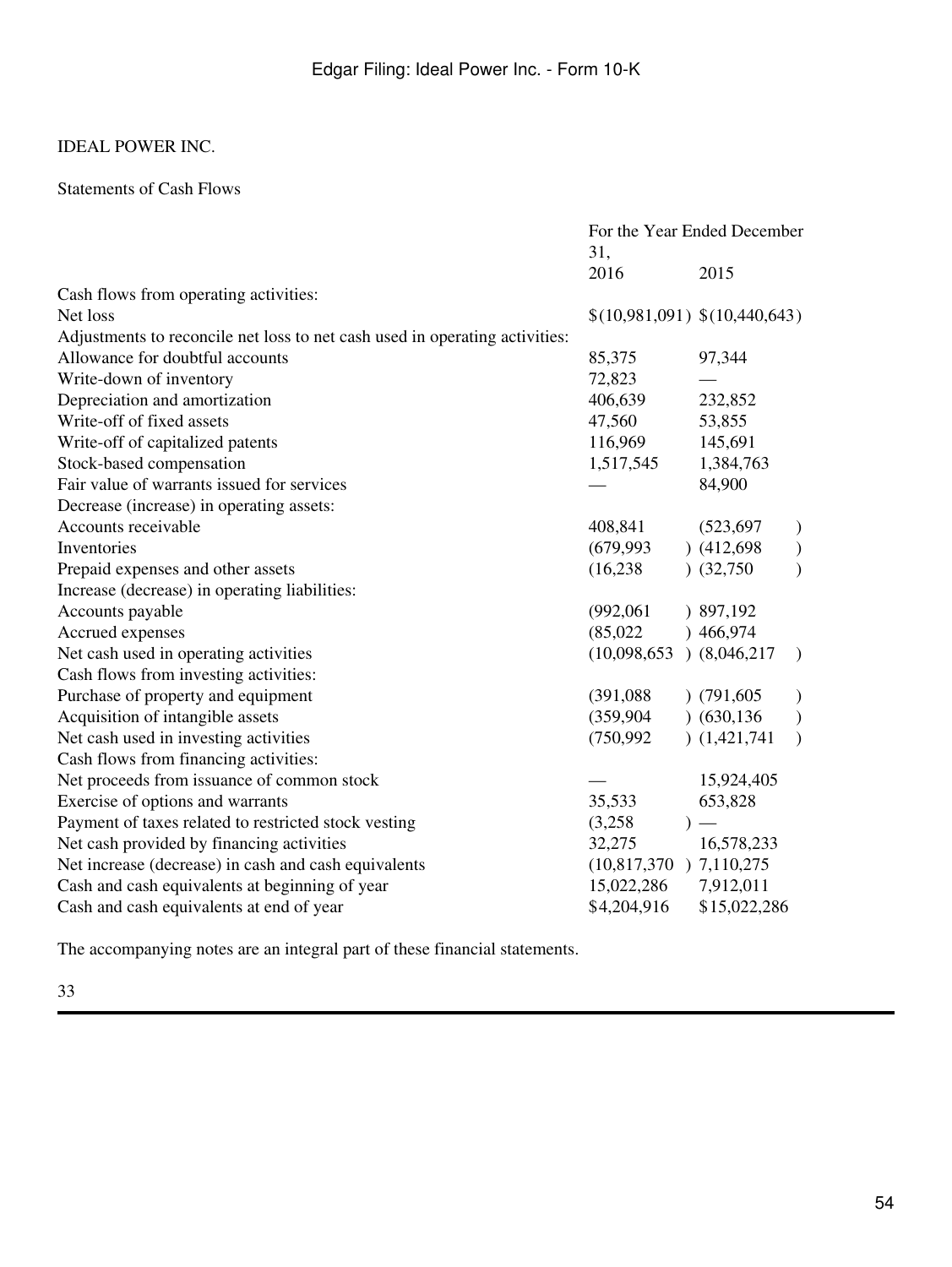Ideal Power Inc.

Notes to Financial Statements

Note 1 — Organization and Description of Business

Ideal Power Inc. (the "Company") was incorporated in Texas on May 17, 2007 under the name Ideal Power Converters, Inc. The Company changed its name to Ideal Power Inc. on July 8, 2013 and re-incorporated in Delaware on July 15, 2013. With headquarters in Austin, Texas, it develops power conversion solutions with an initial focus on stand-alone commercial and industrial grid storage, combined solar and storage, and microgrid applications. The principal products of the Company are power conversion systems, including 2-port and multi-port products.

Since its inception, the Company has generated limited revenues from the sale of products and has financed its research and development efforts and operations primarily through the sale of common stock and, prior to its initial public offering, the issuance of convertible debt.

Note 2 — Summary of Significant Accounting Policies

### Basis of Presentation

The preparation of financial statements in conformity with US GAAP requires management to make certain estimates and assumptions that affect the reported amounts of assets and liabilities and disclosure of contingent assets and liabilities at the date of the financial statements and the reported amounts of revenues and expenses during the reporting period. Actual results could differ from those estimates.

## Cash and Cash Equivalents

The Company considers all highly liquid investments purchased with an original maturity of three months or less to be cash equivalents.

### Accounts Receivable

Trade accounts receivable are stated net of an allowance for doubtful accounts. The Company performs ongoing credit evaluations of its customers' financial condition. In limited instances, the Company may require an upfront deposit and, in most cases, the Company charges interest on past due amounts. Management estimates the allowance for doubtful accounts based on review and analysis of specific customer balances that may not be collectible, customer payment history and any other customer-specific information that may impact the evaluation of the specific customer's credit. Accounts are considered for write-off when they become past due and it is determined that the probability of collection is remote. The allowance for doubtful accounts was \$85,375 and \$15,145 at December 31, 2016 and 2015, respectively.

### Inventories

Inventories are stated at the lower of cost (first in, first out method) or market value. Inventory quantities on hand are reviewed regularly and a write-down for excess and obsolete inventory is recorded based primarily on an estimated forecast of product demand, market conditions and anticipated production requirements in the near future. There was a \$59,969 and \$4,274 reserve for excess and obsolete inventory at December 31, 2016 and 2015, respectively, related to component parts not anticipated to have a future use.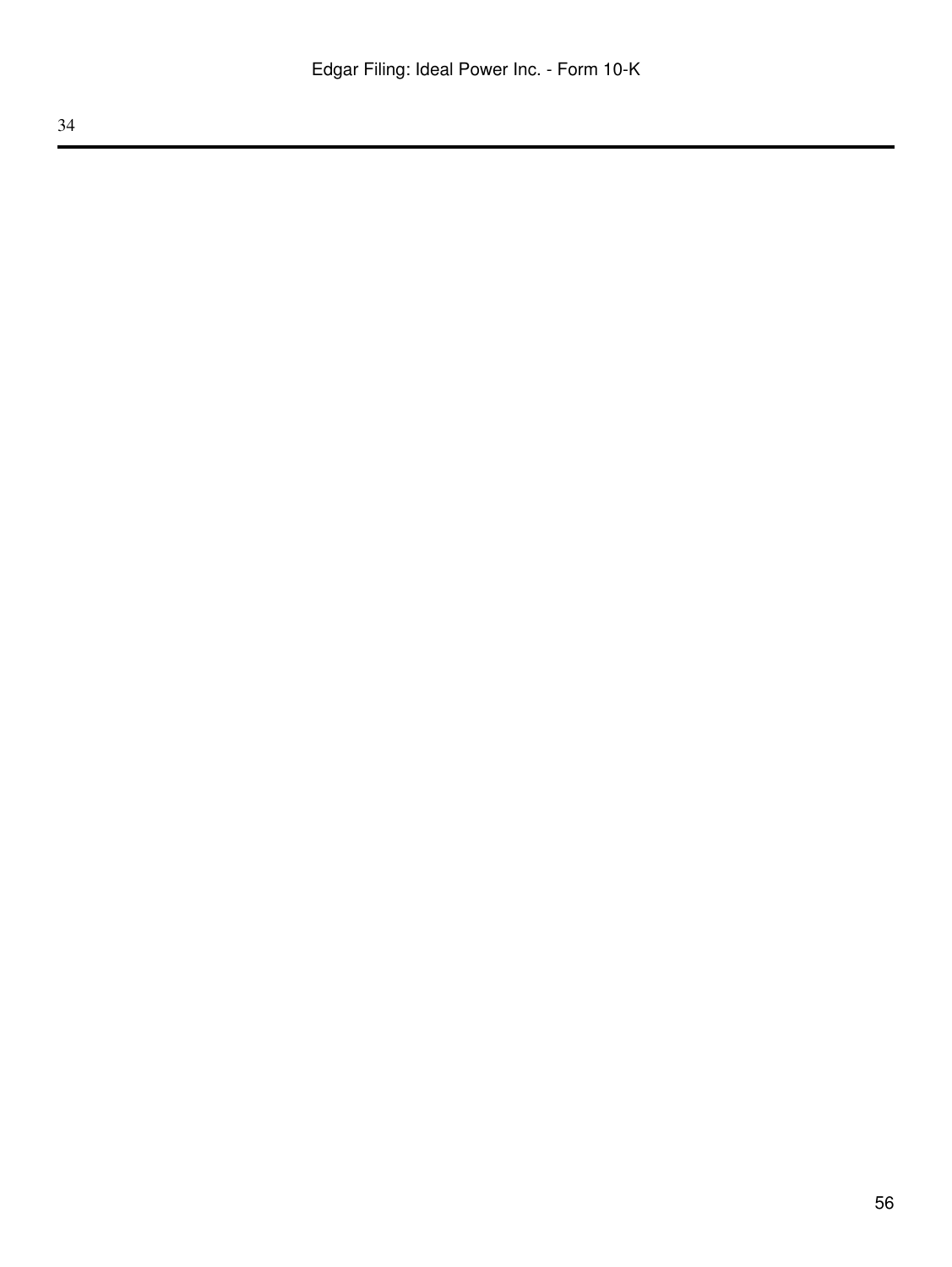## Property and Equipment

Property and equipment are stated at historical cost less accumulated depreciation and amortization. Major additions and improvements are capitalized while maintenance and repairs that do not improve or extend the useful life of the respective asset are expensed. Depreciation and amortization of property and equipment is computed using the straight-line method over their estimated useful lives. Leasehold improvements are amortized over the shorter of the life of the asset or the related leases. Estimated useful lives of the principal classes of assets are as follows:

Leasehold improvements Shorter of lease term or useful life Machinery and equipment 5 years Furniture, fixtures and computers  $3 - 5$  years

### Intangible Assets

The Company's intangible assets are primarily composed of patents, which are recorded at cost. The Company capitalizes third party legal costs and filing fees, if any, associated with obtaining patents or other intangible assets. Once the intangible asset has been placed in service, the Company amortizes these costs over the shorter of the asset's legal life, generally 20 years, or its estimated economic life using the straight-line method.

### Impairment of Long-Lived Assets

The long-lived assets, consisting of property and equipment and intangible assets, held and used by the Company are reviewed for impairment no less frequently than annually or whenever events or changes in circumstances indicate that the carrying amount of an asset may not be recoverable. In the event that facts and circumstances indicate that the cost of any long-lived assets may be impaired, an evaluation of recoverability is performed. Management has determined that there was an impairment in the value of long-lived assets in the amount of \$164,529 and \$199,546 during the years ended December 31, 2016 and 2015, respectively.

### Fair Value

Fair value is the price that would be received to sell an asset or paid to transfer a liability in an orderly transaction between market participants at the measurement date. Assets and liabilities measured at fair value are categorized based on whether or not the inputs are observable in the market and the degree that the inputs are observable. The categorization of financial assets and liabilities within the valuation hierarchy is based upon the lowest level of input that is significant to the fair value measurement. The three levels of inputs used to establish fair value are the following:

•Level 1 — Quoted prices in active markets for identical assets or liabilities;

• assets or liabilities; quoted prices in markets that are not active; or other inputs that are observable or can be Level 2 — Inputs other than Level 1 that are observable, either directly or indirectly, such as quoted prices for similar corroborated by observable market data for substantially the full term of the assets or liabilities; and  $\bullet$  of the assets or liabilities Level 3 — Unobservable inputs that are supported by little or no market activity and that are significant to the fair value

The Company's financial instruments primarily consist of cash and cash equivalents, accounts receivable, accounts payable and long-term liabilities. As of the balance sheet dates, the estimated fair values of the financial instruments were not materially different from their carrying values as presented on the balance sheets. This is primarily attributed to the short-term nature of these instruments.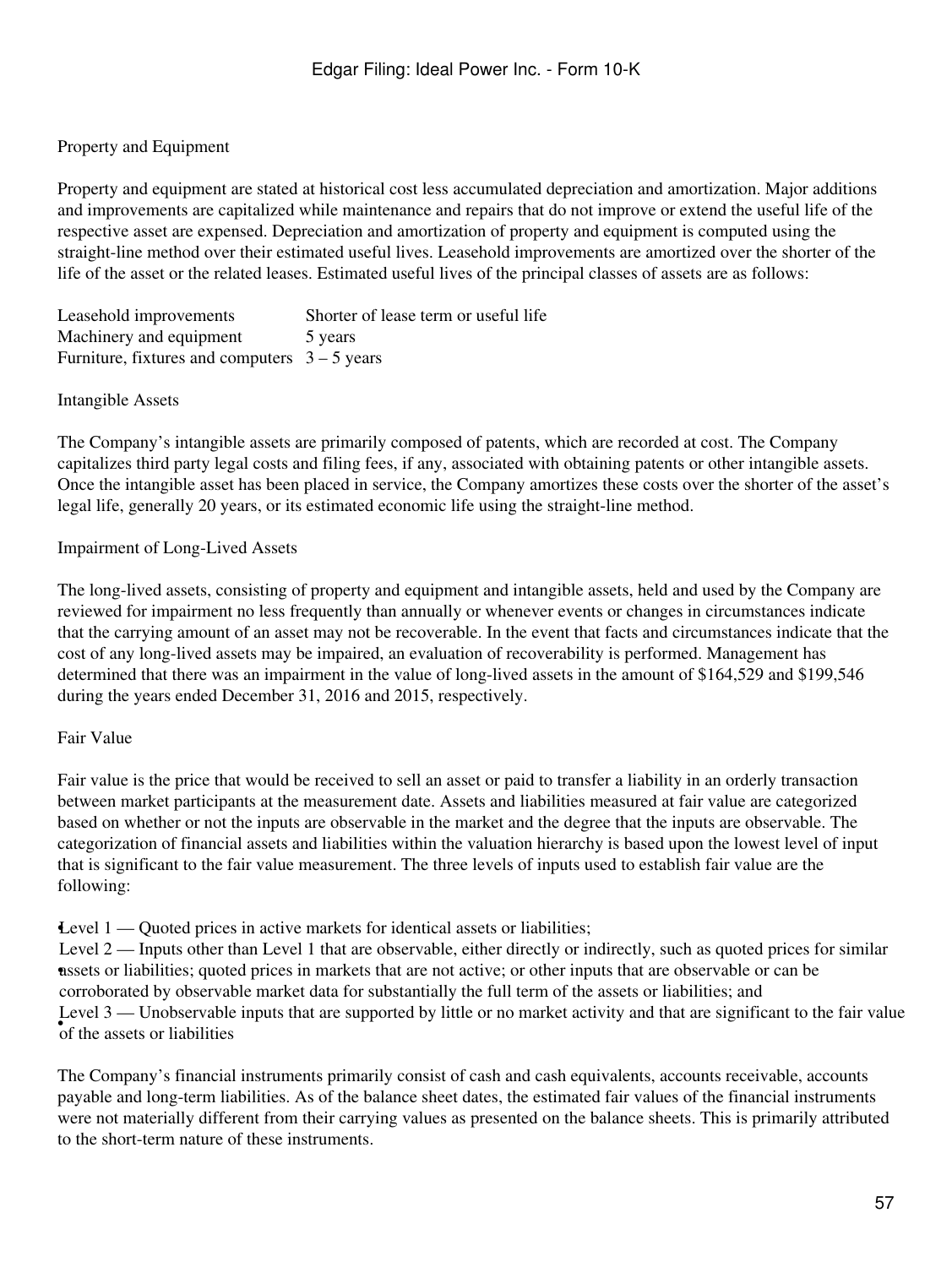## Edgar Filing: Ideal Power Inc. - Form 10-K

In 2016, the Company recorded long-term liability for the estimated present value of future payments under a licensing agreement. The Company determined the discount rate to estimate the present value of the future payments based on the applicable treasury rates. The Company's long-term liability is classified within Level 3. See Footnote 7 and Footnote 13 for more details regarding the licensing agreement. The Company did not identify any other assets and liabilities that are required to be presented in the balance sheets at fair value.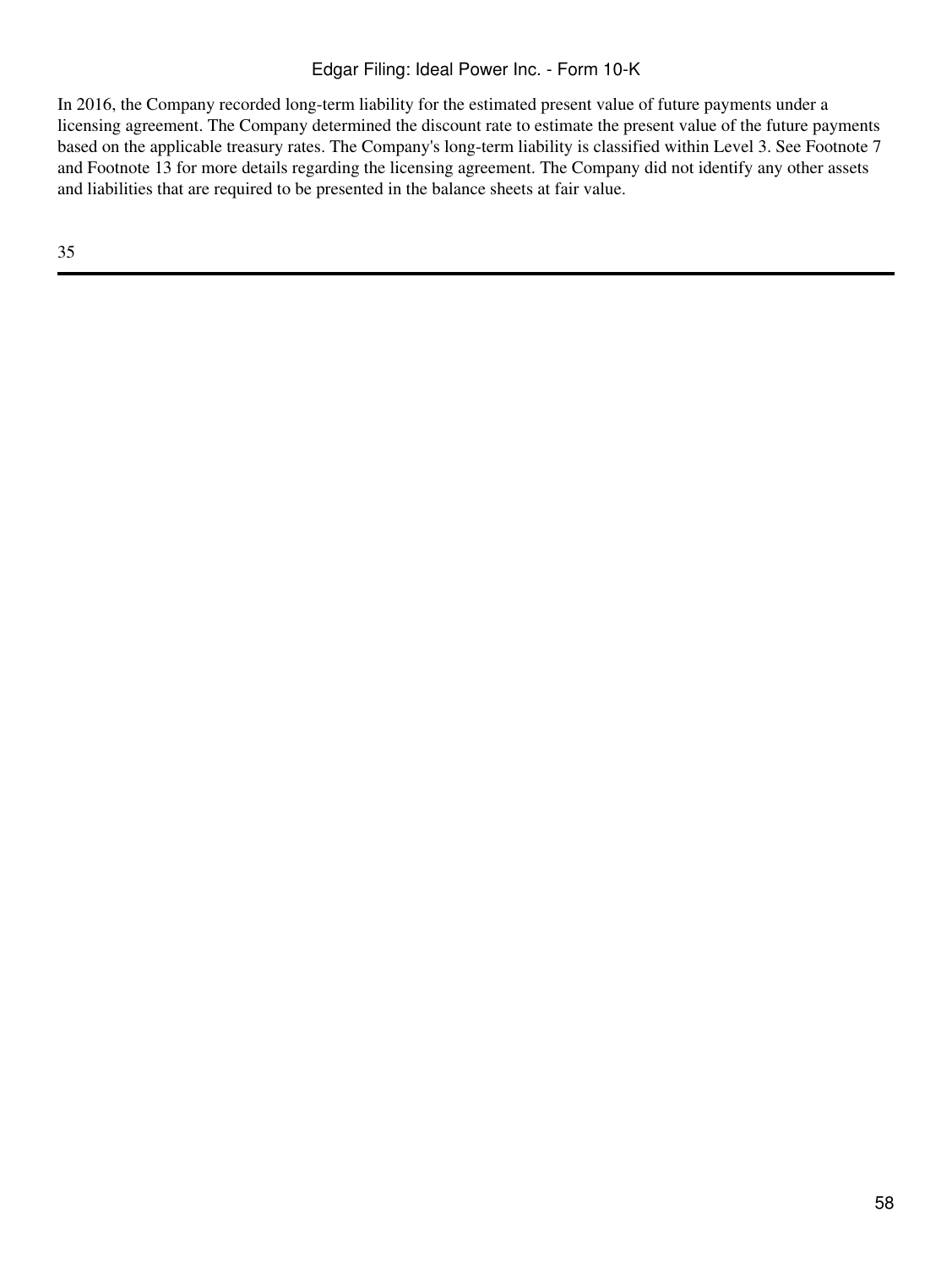## Revenue Recognition

Revenue from product sales is recognized when the risks of loss and title pass to the customer, as specified in (1) the respective sales agreements and (2) other revenue recognition criteria as prescribed by Staff Accounting Bulletin ("SAB") No. 101 (SAB 101), "Revenue Recognition in Financial Statements," as amended by SAB No. 104, "Revenue Recognition". The Company generally sells its products FOB shipping and recognizes revenue when products are shipped.

### Product Warranties

The Company generally provides a ten-year limited warranty on its products except for its product for the  $PV +$ storage market for which the Company provides a five-year limited warranty. Accruals for product warranties are estimated based upon limited historical warranty experience, engineering experience and judgment, and third party assessments of the reliability of the Company's 30kW products. Accruals for product warranties are recorded in cost of product revenue at the time revenue is recognized in order to match revenues with related expenses. The Company assesses the adequacy of its estimated warranty liability quarterly and adjusts the reserve, included in accrued expenses, as necessary. For the year ended December 31, 2016, the Company recorded a warranty accrual adjustment of \$116,448 primarily associated with the Company's IBC-30 battery converter. For the year ended December 31, 2015, no warranty accrual adjustments were recorded. Warranty adjustments could be material in the future if estimates differ significantly from actual warranty experience.

### Research and Development

Research and development costs are presented as a line item under operating expenses and are expensed as incurred.

### Income Taxes

The Company accounts for income taxes using an asset and liability approach which allows for the recognition and measurement of deferred tax assets based upon the likelihood of realization of tax benefits in future years. Under the asset and liability approach, deferred taxes are provided for the net tax effects of temporary differences between the carrying amounts of assets and liabilities for financial reporting purposes and the amounts used for income tax purposes. A valuation allowance is provided for deferred tax assets if it is more likely than not these items will either expire before the Company is able to realize their benefits, or that future deductibility is uncertain. At December 31, 2016 and 2015, the Company has established a full reserve against all deferred tax assets.

Tax benefits from an uncertain tax position are recognized only if it is more likely than not that the tax position will be sustained on examination by the taxing authorities based on the technical merits of the position. The tax benefits recognized in the financial statements from such a position are measured based on the largest benefit that has a greater than 50 percent likelihood of being realized upon ultimate resolution.

### Net Loss Per Share

The Company applies Financial Accounting Standards Board ("FASB") Accounting Standards Codification ("ASC") 260, "Earnings per Share." Basic earnings (loss) per share is computed by dividing earnings (loss) available to common stockholders by the weighted-average number of common shares outstanding. Diluted earnings (loss) per share is computed similar to basic earnings (loss) per share except that the denominator is increased to include additional common shares available upon exercise of equity awards and warrants using the treasury stock method. In periods with a net loss, no common share equivalents are included because their effect would be anti-dilutive. At December 31, 2016 and 2015, potentially dilutive shares outstanding amounted to 3,006,357 and 2,846,325,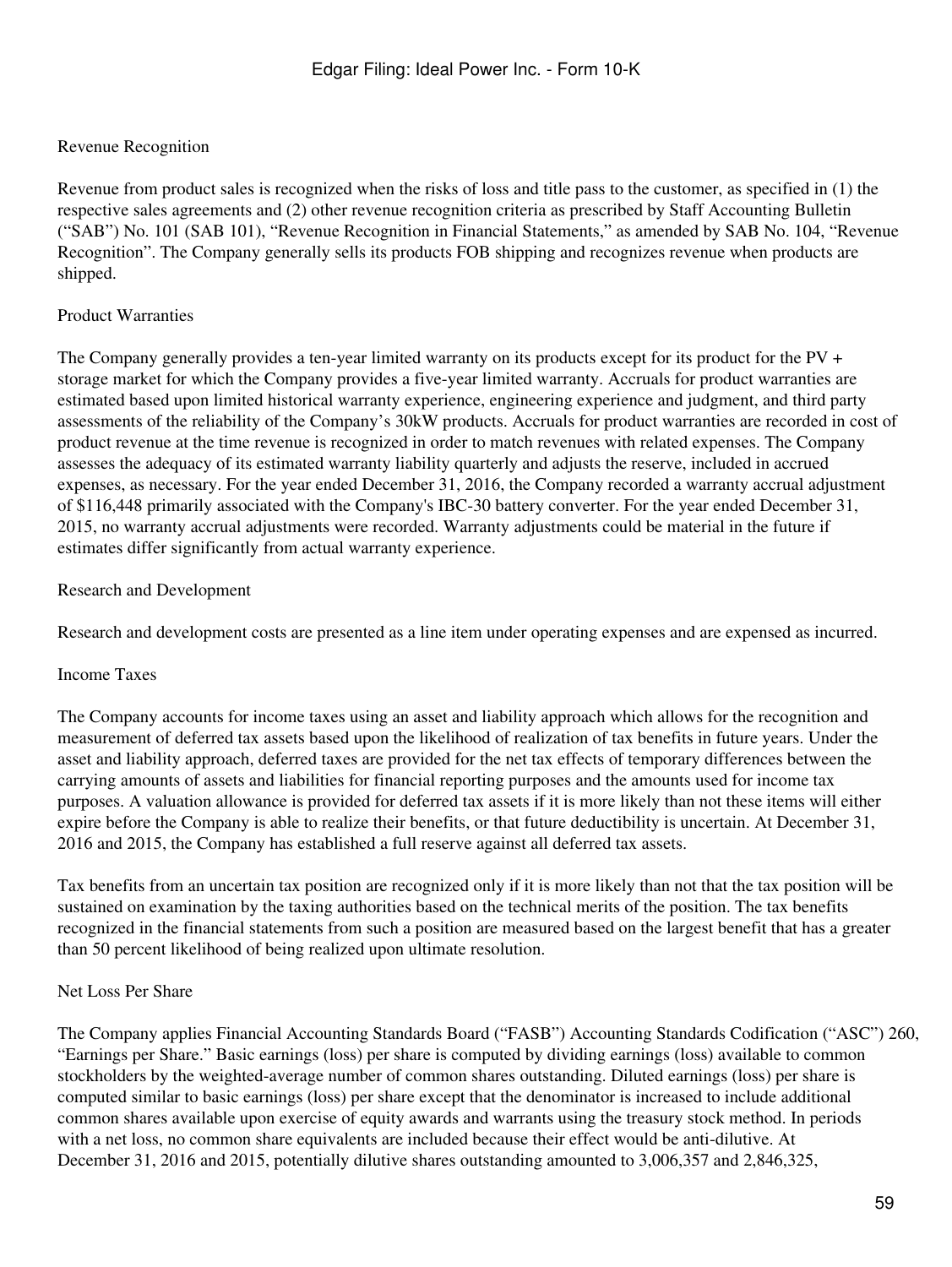respectively.

Stock Based Compensation

The Company applies FASB ASC 718, "Stock Compensation," when recording stock based compensation. The fair value of each stock option award is estimated on the date of grant using the Black-Scholes option valuation model.

The Company uses a Monte Carlo simulation pricing model to determine the fair value of performance stock units ("PSUs"). A typical Monte Carlo exercise simulates a distribution of stock prices to yield an expected distribution of stock prices during and at the end of the performance period. The simulations are repeated many times in order to derive a probabilistic assessment of stock performance. The stock-paths are simulated using assumptions which include expected stock price volatility and risk-free interest rate.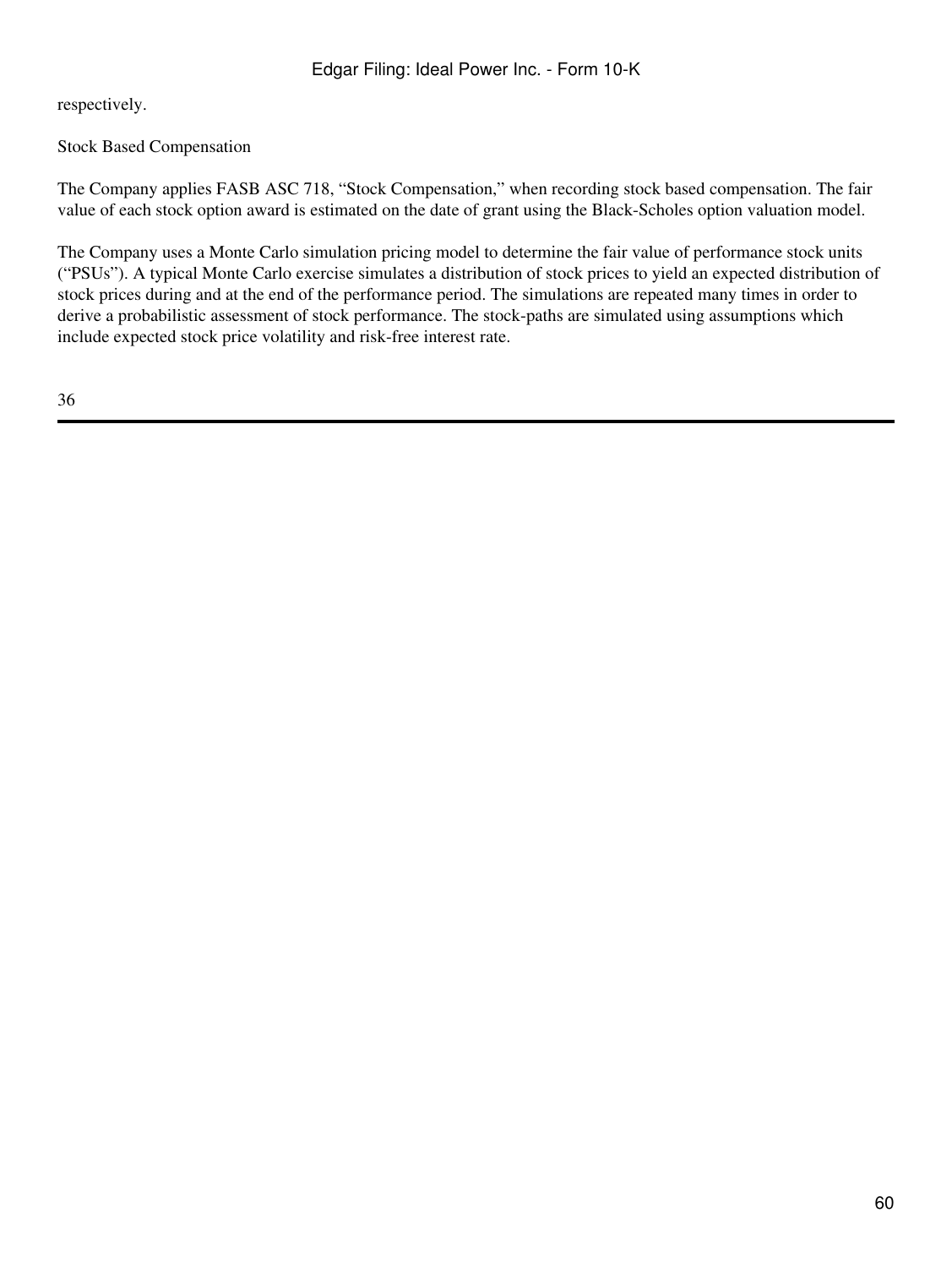The Company accounts for stock issued to non-employees in accordance with the provisions of FASB ASC 505-50 "Equity Based Payments to Non-Employees." FASB ASC 505-50 states that equity instruments that are issued in exchange for the receipt of goods or services should be measured at the fair value of the consideration received or the fair value of the equity instruments issued, whichever is more reliably measurable. The measurement date occurs as of the earlier of (a) the date at which a performance commitment is reached or (b) absent a performance commitment, the date at which the performance necessary to earn the equity instruments is complete (that is, the vesting date).

The Company issues common stock upon exercise of equity awards and warrants.

### Presentation of Sales Taxes

Certain states impose a sales tax on the Company's sales to nonexempt customers. The Company collects that sales tax from customers and remits the entire amount to the states. The Company's accounting policy is to exclude the tax collected and remitted to the states from revenues and cost of revenues.

### Concentration of Credit Risk

Financial instruments that potentially subject the Company to concentrations of credit risk consist primarily of cash and cash equivalents and accounts receivable. The Company maintains its cash with a major financial institution located in the United States. Balances are insured by the Federal Deposit Insurance Corporation up to \$250,000. The Company maintains balances in excess of federally insured limits. The Company has not experienced losses in such accounts and believes it is not exposed to significant credit risk regarding its cash and cash equivalents.

The Company encounters a certain amount of risk as a result of a concentration of revenue from a few significant customers. Credit is extended to customers based on an evaluation of their financial condition. In limited instances, the Company may require an upfront deposit and, in most cases, the Company charges interest on past due amounts. The Company performs ongoing credit evaluations of its customers and records an allowance for potential bad debts based on available information.

The Company had revenue from two customers that accounted for 44% of product revenue for the year ended December 31, 2016, and from four customers that accounted for 66% of product revenue for the year ended December 31, 2015. The Company had an accounts receivable balance from two customers that accounted for 78% and three customers that accounted for 66% of trade receivables at December 31, 2016 and 2015, respectively.

### Reclassifications

Certain items in prior financial statements have been reclassified to conform to current year presentation. These changes did not impact total revenue, loss from operations or net loss.

### Recently Adopted Standards

 In August 2014, the FASB issued Accounting Standards Update No. 2014-15 (ASU 2014-15), Presentation of Financial Statements – Going Concern (Subtopic 205-10). ASU 2014-15 provides guidance as to management's responsibility to evaluate whether there is substantial doubt about an entity's ability to continue as a going concern and to provide related footnote disclosures. Substantial doubt about an entity's ability to continue as a going concern exists when relevant conditions and events, considered in the aggregate, indicate that it is probable that the entity will be unable to meet its obligations as they become due within one year after the date that the financial statements are issued (or available to be issued). ASU 2014-15 is effective for the annual period ending after December 15, 2016, and for annual periods and interim periods thereafter.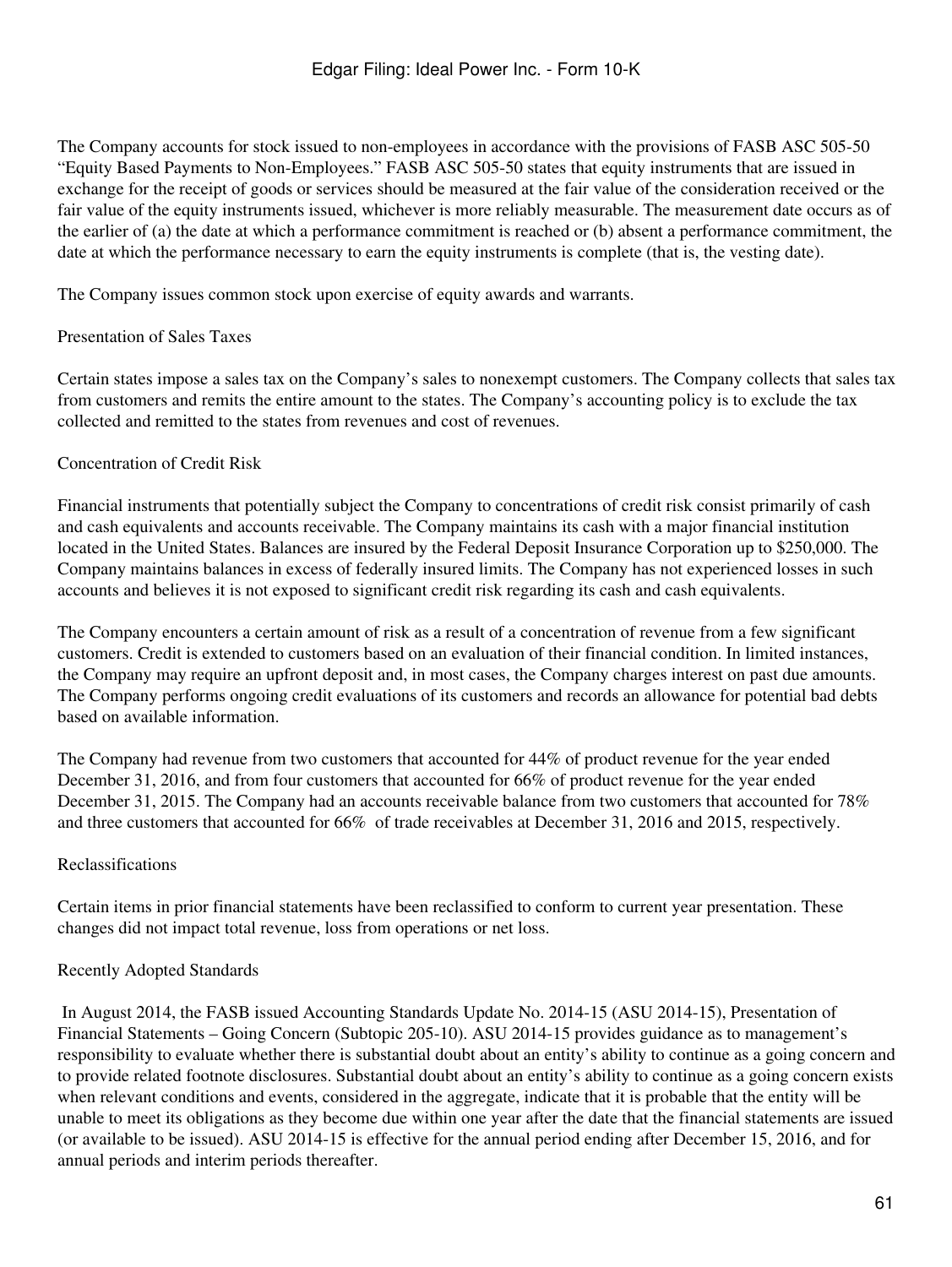In March 2016, the FASB issued ASU 2016-09, Improvements to Employee Share-Based Payment Accounting (Topic 718), a new standard that changes the accounting for certain aspects of share-based payments to employees. The new guidance requires excess tax benefits and tax deficiencies to be recorded in the income statement when the awards vest or are settled. In addition, cash flows related to excess tax benefits will no longer be separately classified as a financing activity apart from other income tax cash flows. The standard also allows the Company to repurchase more of an employee's shares for tax withholding purposes without triggering liability accounting, clarifies that all cash payments made on an employee's behalf for withheld shares should be presented as a financing activity on the Company's cash flows statement, and provides an accounting policy election to account for forfeitures as they occur. The new standard is effective for the Company beginning January 1, 2017, with early adoption permitted. The Company elected early adoption of the ASU and made the policy election to account for forfeitures as they occur. The adoption of this standard did not have a significant effect on the Company's financial statements.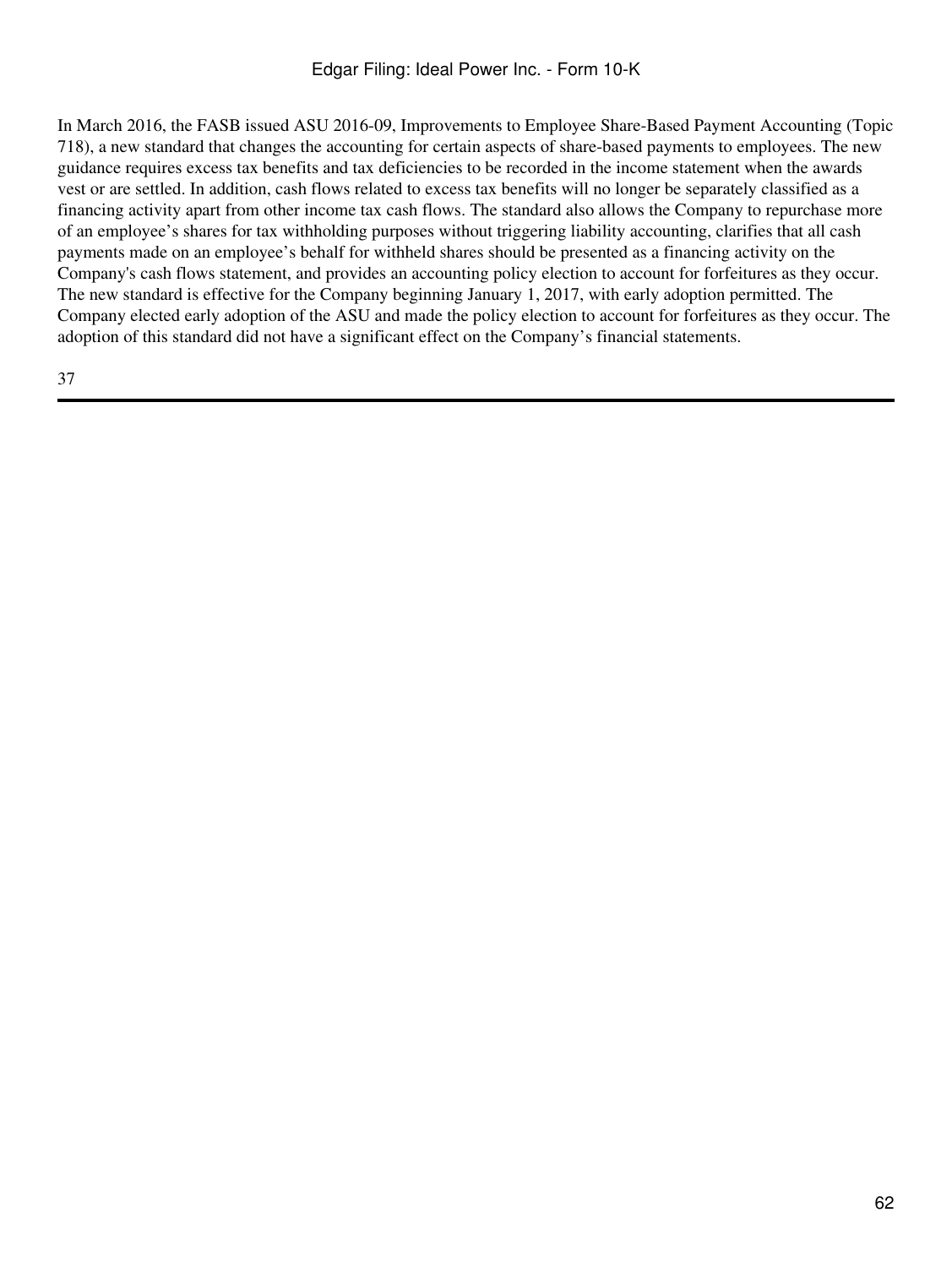Recent Accounting Pronouncements

In May 2014, the FASB issued Accounting Standards Update ("ASU") 2014-09, Revenue from Contracts with Customers (Topic 606), requiring an entity to recognize the amount of revenue to which it expects to be entitled for the transfer of promised goods or services to customers. The FASB has recently issued several amendments to the standard, including clarification on accounting for licenses of intellectual property and identifying performance obligations. The standard will replace most existing revenue recognition guidance in U.S. GAAP when it becomes effective and permits the use of either the retrospective or cumulative effect transition method. The updated standard becomes effective for annual and interim periods beginning after December 15, 2017 and early adoption is permitted. The adoption of the standard is not expected to have a significant effect on the Company's financial statements.

In February 2016, the FASB issued ASU 2016-02, Leases (Topic 842), a new standard related to leases to increase transparency and comparability among organizations by requiring the recognition of lease assets and lease liabilities on the balance sheet. Most prominent among the amendments is the recognition of assets and liabilities by lessees for those leases classified as operating leases under previous U.S. GAAP. Under the new standard, disclosures are required to meet the objective of enabling users of financial statements to assess the amount, timing, and uncertainty of cash flows arising from leases. The new standard will be effective for annual and interim periods beginning after December 15, 2018, with early adoption permitted. While the Company is continuing to assess the potential impact of this standard, it expects at least a portion of its lease commitments will be subject to the updated standard and recognized as lease liabilities and right-of-use assets upon adoption.

In August 2016, the FASB issued ASU 2016-15, Statement of Cash Flows (Topic 230), in order to address eight specific cash flow issues with the objective of reducing the existing diversity in practice. The updated standard is effective for financial statements issued for annual periods beginning after December 15, 2017 and interim periods within those fiscal years with early adoption permitted. The Company is currently evaluating the impact of the standard, but does not expect it to have a material effect on the financial statements.

Management does not believe that any other recently issued, but not yet effective, accounting standards, if adopted, will have a material effect on the financial statements.

Note 3 — Accounts Receivable

Accounts receivable, net consisted of the following:

|                                                       | December 31,        |        |  |
|-------------------------------------------------------|---------------------|--------|--|
|                                                       | 2016                | 2015   |  |
| Trade receivables                                     | \$430,278 \$803,599 |        |  |
| Other receivables                                     | 33,755              | 84,420 |  |
|                                                       | 464,033 888,019     |        |  |
| Allowance for doubtful accounts $(85,375)$ $(15,145)$ |                     |        |  |
|                                                       | \$378,658 \$872,874 |        |  |

Note 4 — Inventories

Inventories, net consisted of the following:

December 31, 2016 2015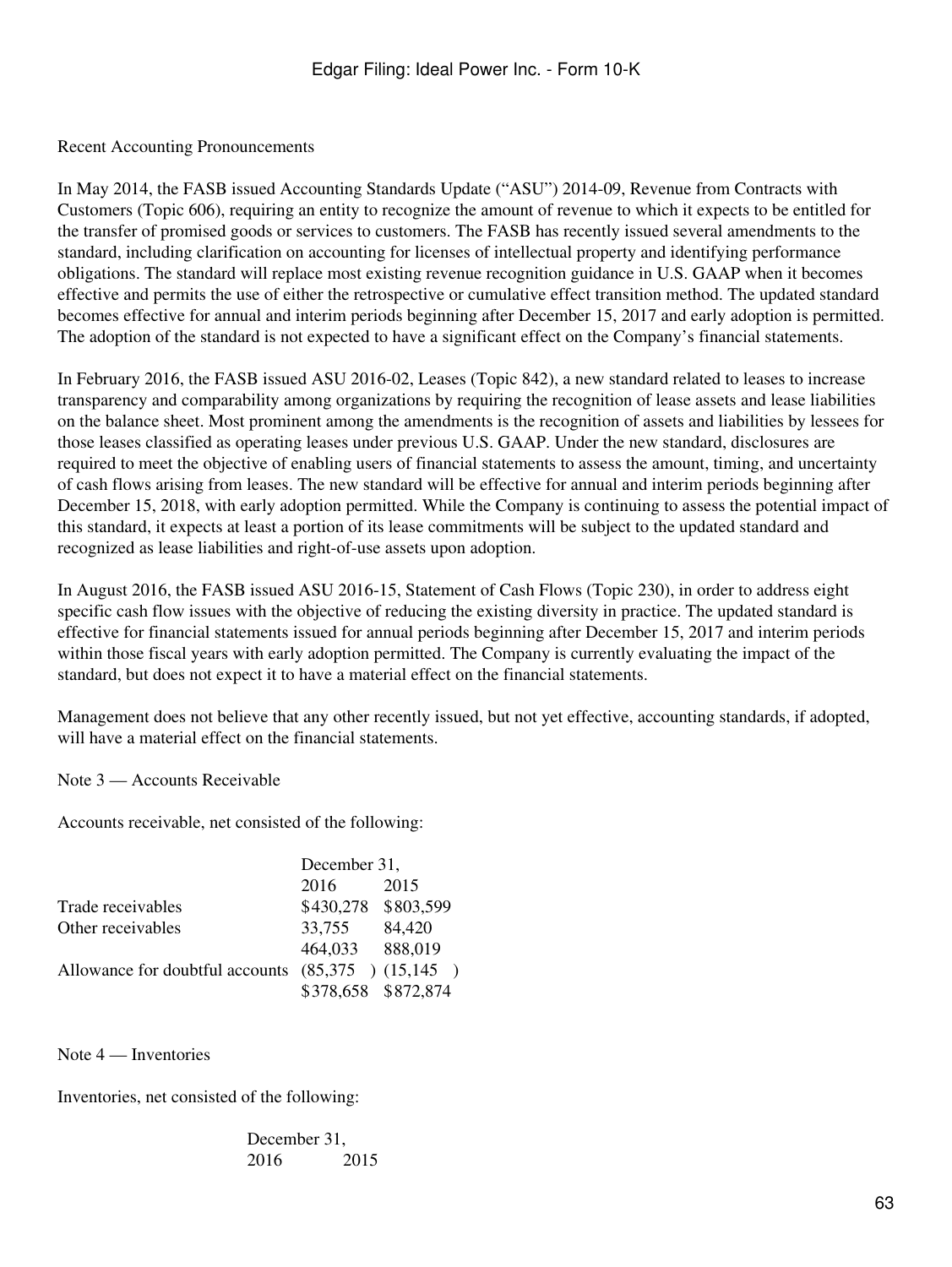| Raw materials                     | \$363,195             | \$124,498 |
|-----------------------------------|-----------------------|-----------|
| Finished goods                    | 941,921               | 527,785   |
|                                   | 1,305,116             | 652,283   |
| Reserve for obsolescence (59,969) |                       | (4,274)   |
|                                   | \$1,245,147 \$648,009 |           |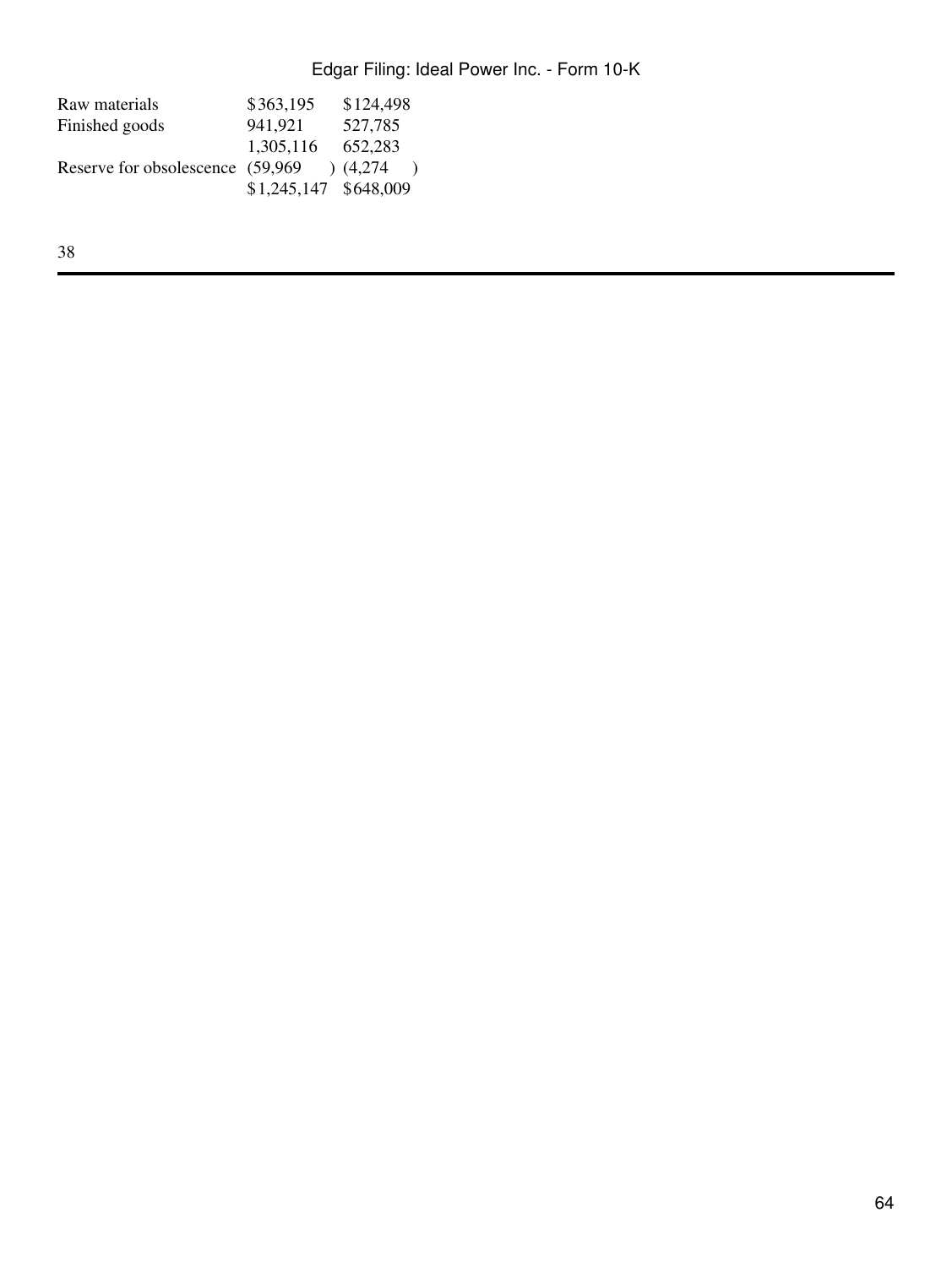In 2016, the Company recorded a charge of \$334,889 for excess and obsolete inventory in connection with the end-of-life of the Company's IBC-30 battery converter. The cash component of the charge is primarily related to excess IBC-30 component inventory held by the Company's contract manufacturer and amounted to \$297,985.

Note 5 — Prepayments and Other Current Assets

Prepayments and other current assets consisted of the following:

| December 31, |                                                                                                          |  |
|--------------|----------------------------------------------------------------------------------------------------------|--|
| 2016         | 2015                                                                                                     |  |
|              |                                                                                                          |  |
|              | 59.874                                                                                                   |  |
|              |                                                                                                          |  |
|              |                                                                                                          |  |
|              | Prepaid insurance \$172,163 \$168,481<br>Prepaid software 68,682<br>71,748 68,000<br>\$312,593 \$296,355 |  |

Note 6 — Property and Equipment

Property and equipment, net consisted of the following:

|                                             | December 31,        |                         |
|---------------------------------------------|---------------------|-------------------------|
|                                             | 2016                | 2015                    |
| Machinery and equipment                     | \$894,228           | \$676,881               |
| Building leasehold improvements             | 395,335             | 362,300                 |
| Furniture, fixtures, software and computers | 228,011             | 195,497                 |
|                                             | 1,517,574 1,234,678 |                         |
| Accumulated depreciation and amortization   |                     | $(581,088)$ $(308,779)$ |
|                                             | \$936,486 \$925,899 |                         |

Note 7 — Intangible Assets

Intangible assets, net consisted of the following:

|                                             | December 31,            |             |  |
|---------------------------------------------|-------------------------|-------------|--|
|                                             | 2016                    | 2015        |  |
| Patents                                     | \$1,556,204             | \$1,313,269 |  |
| Other intangible assets                     | 470,870                 | 211,394     |  |
|                                             | 2,027,074               | 1,524,663   |  |
| Accumulated amortization (121,518) (57,852) |                         |             |  |
|                                             | \$1,905,556 \$1,466,811 |             |  |

In 2015, the Company entered into licensing agreements which expire on February 7, 2033. The agreements provide the Company an exclusive royalty-free license associated with semiconductor power switches which enhances its intellectual property portfolio. In 2015, the Company recorded legal and acquisition costs of \$211,394 associated with the licensing agreements as other intangible assets.

In 2016, the Company recorded an additional \$259,476, associated with a patent issuance under the licensing agreements, as an other intangible asset. This amount represents the estimated present value of all future payments associated with the issued patent. The Company is amortizing the capitalized costs of the other intangible assets over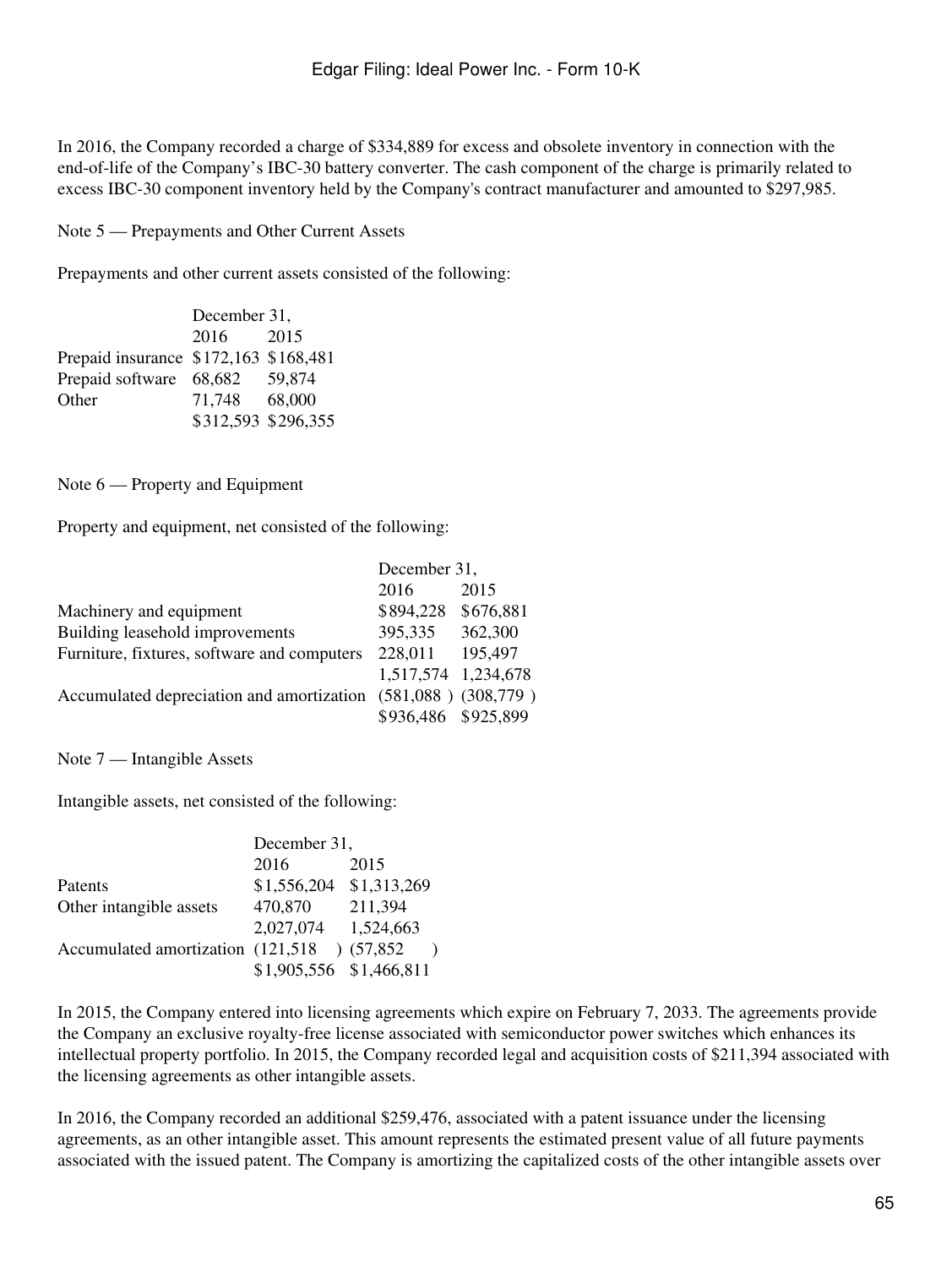the 17-year term of the agreements using the straight-line method. For further discussion of the licensing agreement, see Footnote 13.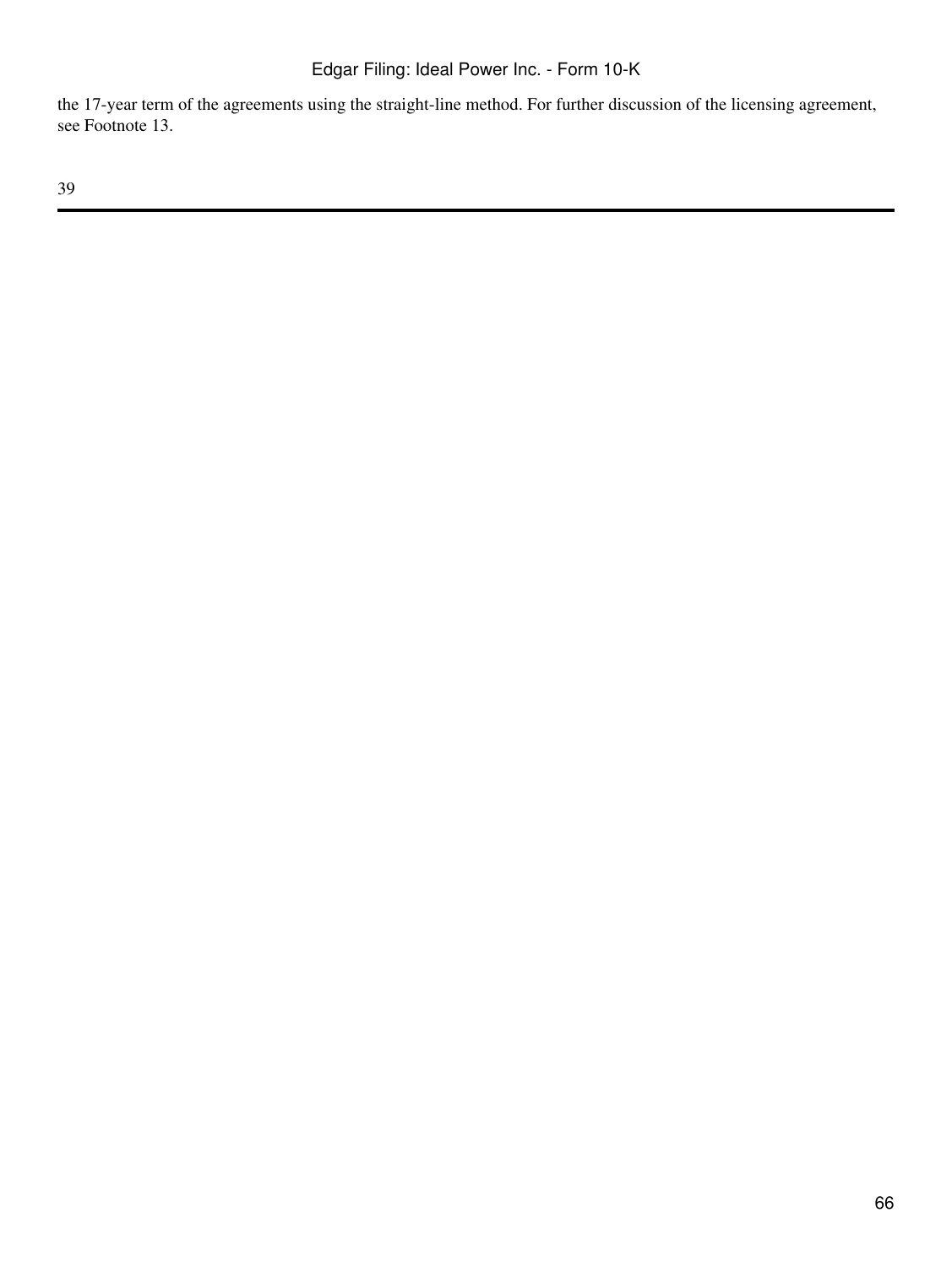Amortization expense amounted to \$63,666 and \$30,597 for the years ended December 31, 2016 and 2015, respectively. Amortization expense for the succeeding five years and thereafter is \$71,379 (2017); \$71,379 (2018); \$71,379 (2019); \$71,379 (2020); \$71,379 (2021); and \$870,251 (thereafter).

At December 31, 2016 and 2015, the Company had capitalized approximately \$678,410 and \$612,000, respectively, for costs related to patents that have not been awarded.

Note 8 — Accrued Expenses

Accrued expenses consisted of the following:

|                                | December 31,            |           |  |
|--------------------------------|-------------------------|-----------|--|
|                                | 2016                    | 2015      |  |
| Accrued compensation \$519,485 |                         | \$616,029 |  |
| Warranty reserve               | 335,893                 | 358,296   |  |
| Other                          | 293,751                 | 265,768   |  |
|                                | \$1,149,129 \$1,240,093 |           |  |

The changes in warranty reserve were as follows:

|                                               | 2016                   | 2015 |
|-----------------------------------------------|------------------------|------|
| Balance, beginning of the year                | \$358,296 \$143,364    |      |
| Provisions for warranty and beta replacements | 222,408 235,377        |      |
| Warranty payments or beta replacements        | $(244,811)$ $(20,445)$ |      |
| Balance, end of the year                      | \$335,893 \$358,296    |      |

Note 9 — Common Stock

All shares of common stock have a par value of \$0.001. Each holder of common stock is entitled to one vote per share outstanding.

 During the year ended December 31, 2016, common stock activity consisted of the exercise of options and warrants for an aggregate 10,352 shares of the Company's common stock for proceeds of \$35,533.

During the year ended December 31, 2015, the Company completed an underwritten follow-on offering of 2,225,825 shares, inclusive of the underwriter's overallotment of 290,325 shares, of its common stock. Gross proceeds were \$17,250,144 before underwriting discounts and offering expenses. Net cash proceeds were \$15,924,405 after offering fees and expenses of \$1,325,739, including the underwriting discount of \$1,035,008 and other costs of \$290,731. In addition, common stock activity included the exercise of options and warrants for an aggregate 265,484 shares of the Company's common stock for net proceeds of \$653,828. The Company also granted 10,000 restricted shares of common stock to an employee as a performance award.

On December 1, 2014, the Company filed a Form S-3 shelf registration statement with the Securities and Exchange Commission. The registration statement allows the Company to offer up to an aggregate \$75 million of common stock, preferred stock, warrants to purchase common stock or preferred stock or any combination thereof. After the May 2015 follow-on offering, \$58 million is available to the Company under the registration statement.

Note 10 — Stock Option Plan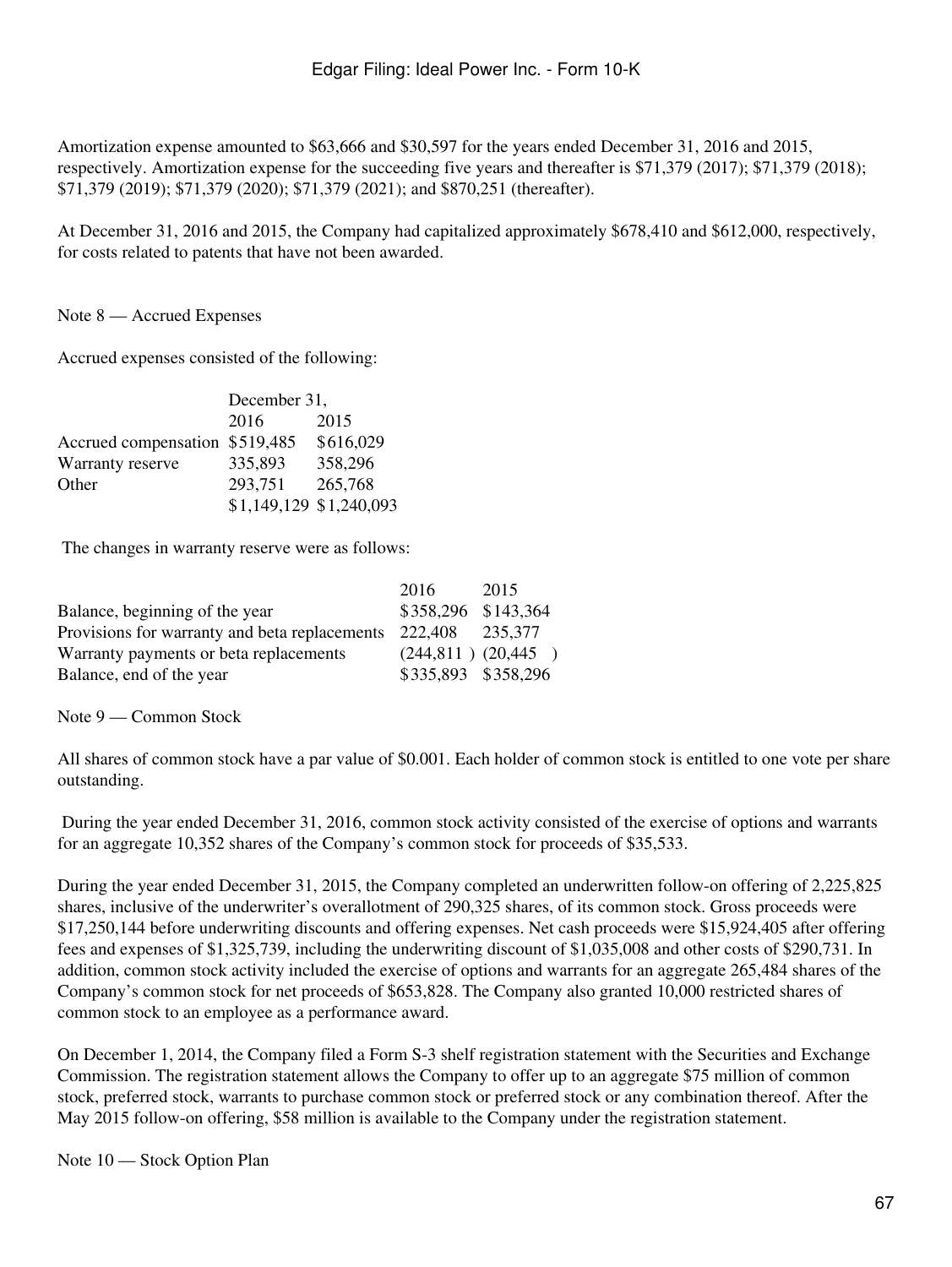On May 17, 2013, the Company adopted the 2013 Equity Incentive Plan (the "Plan") and reserved shares of common stock for issuance under the Plan not to exceed a maximum of 839,983 shares. In 2015, the stockholders approved an amendment to the Plan which increased shares available for issuance under the Plan by 1,250,000 shares and the Plan was restated in order to clarify the types of awards allowable under the plan to include restricted stock and PSUs. The Plan is administered by the Compensation Committee of the Company's Board of Directors. The persons eligible to participate in the Plan are employees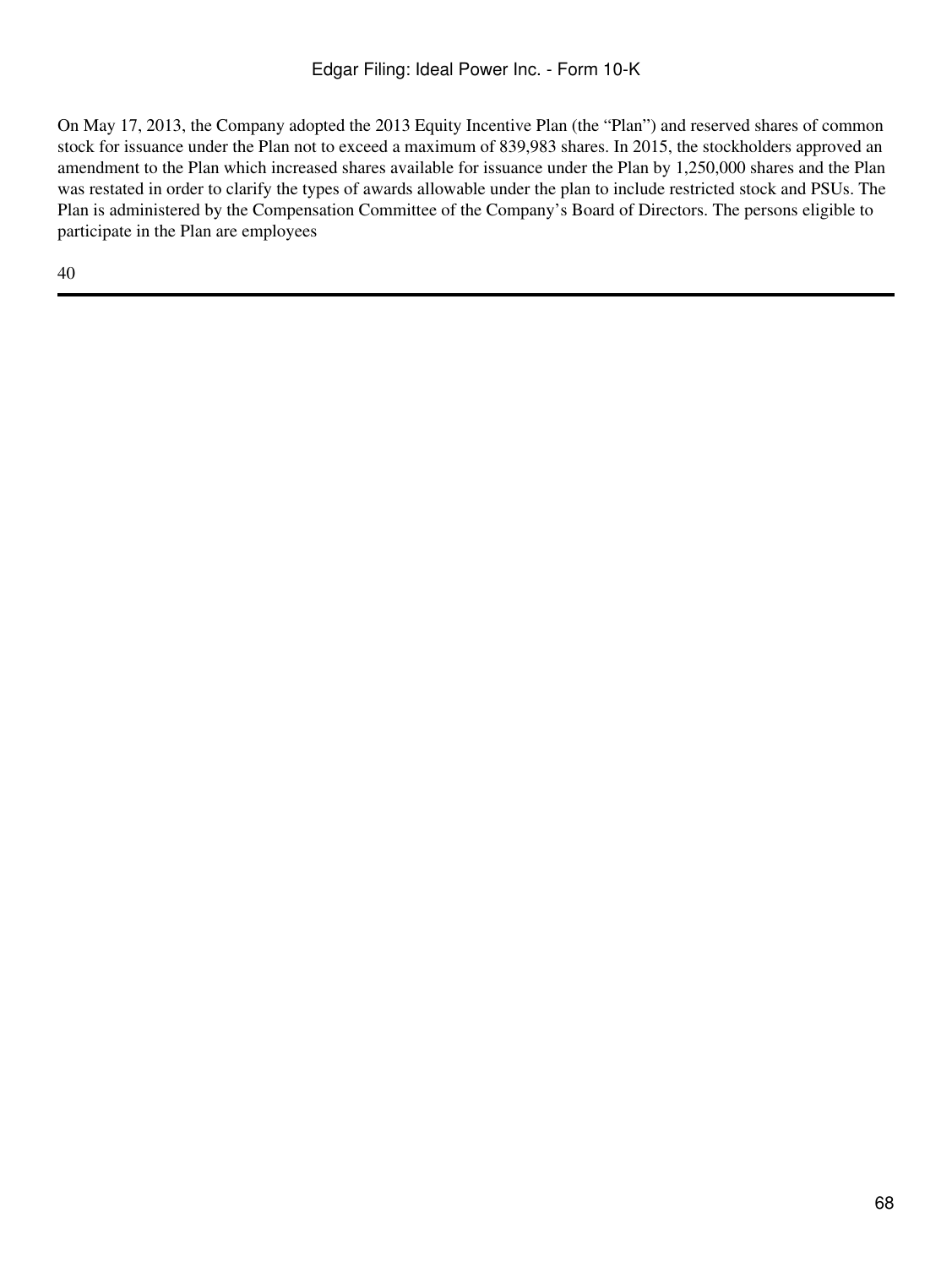(including officers), members of the Board of Directors, consultants and other independent advisors and contractors who provide services to the Company. Options issued under the Plan may have a term of up to ten years and may have variable vesting. The typical vesting schedule for stock options awarded under the Plan is a four year annual vesting schedule for employees and a one-year quarterly vesting schedule for Board members.

At December 31, 2016, there were 655,127 shares of common stock available for issuance under the Plan.

During the year ended December 31, 2016, the Company granted 58,200 and 37,938 stock options to purchase shares of common stock to employees and non-employee directors, respectively. The exercise price of the stock options issued to both employees and directors was the closing price of the Company's stock on the date of grant. The options granted to employees vest in equal annual installments over four years while the options granted to directors vested in equal quarterly installments in 2016. The options granted in 2016 were valued at \$294,132 using the Black-Scholes option pricing model. The compensation expense associated with these grants recognized during the year ended December 31, 2016 amounted to \$160,519.

During the year ended December 31, 2016, the Company also granted 119,000 PSUs, which are subject to the satisfaction of certain market-based and continued service conditions. The market-based vesting criteria are separated into four tranches and require that the Company achieve certain stock price targets ranging from \$10 per share to \$16 per share during the four-year period following the grant date. With certain limited exceptions, continued employment with the Company on the fourth anniversary of the grant date is required in order for the PSUs to vest. The grant-date fair value of the PSUs was \$429,293, or \$3.61 per unit, using a Monte Carlo Simulation with a four-year life, 55% volatility and a risk free interest rate of 1.53%. The fair value of the PSUs is being recognized over the vesting period and \$107,323 of compensation expense was recognized for these PSUs during the year ended December 31, 2016.

During the year ended December 31, 2015, the Company granted an employee 10,000 shares of restricted stock. The fair value of the restricted stock was \$77,700 based on the closing market price of the Company's stock on the date of grant, and is being recognized ratably over the four-year vesting period. Stock compensation expense of \$19,425 and \$7,284 related to this grant was recognized during the year ended December 31, 2016 and 2015, respectively. Shares outstanding at December 31, 2016 include 7,500 shares of unvested restricted stock. The Company is required to withhold income taxes at statutory rates based on the closing market value of the vested shares on the date of vesting. The Company offers the ability to have vested shares surrendered to the Company in an amount equal to the amount of taxes to be withheld. During the year ended December 31, 2016, the Company purchased 683 shares with a cost of \$3,258 from an employee to cover federal and state taxes due.

As permitted by SAB 107, management utilizes the simplified approach to estimate the expected term of stock options, which represents the period of time that options granted are expected to be outstanding. The risk free interest rate for periods within the contractual life of the option is based on the U.S. treasury yield in effect at the time of grant. The volatility is estimated based on the historical volatilities of comparable companies. The Company has never declared or paid dividends and has no plans to do so in the foreseeable future.

The assumptions used in the Black-Scholes model are as follows:

|                                      | For the year ended December 31, |  |                                       |      |
|--------------------------------------|---------------------------------|--|---------------------------------------|------|
|                                      | 2016                            |  | 2015                                  |      |
| Average risk-free interest rate 1.55 |                                 |  | $\%$ 1.74                             | $\%$ |
| Expected dividend yield              |                                 |  | $\%$ —                                | $\%$ |
| Expected life                        |                                 |  | 5.31 to 6.25 years 5.31 to 6.25 years |      |
| Expected volatility                  | 55                              |  | %60                                   | $\%$ |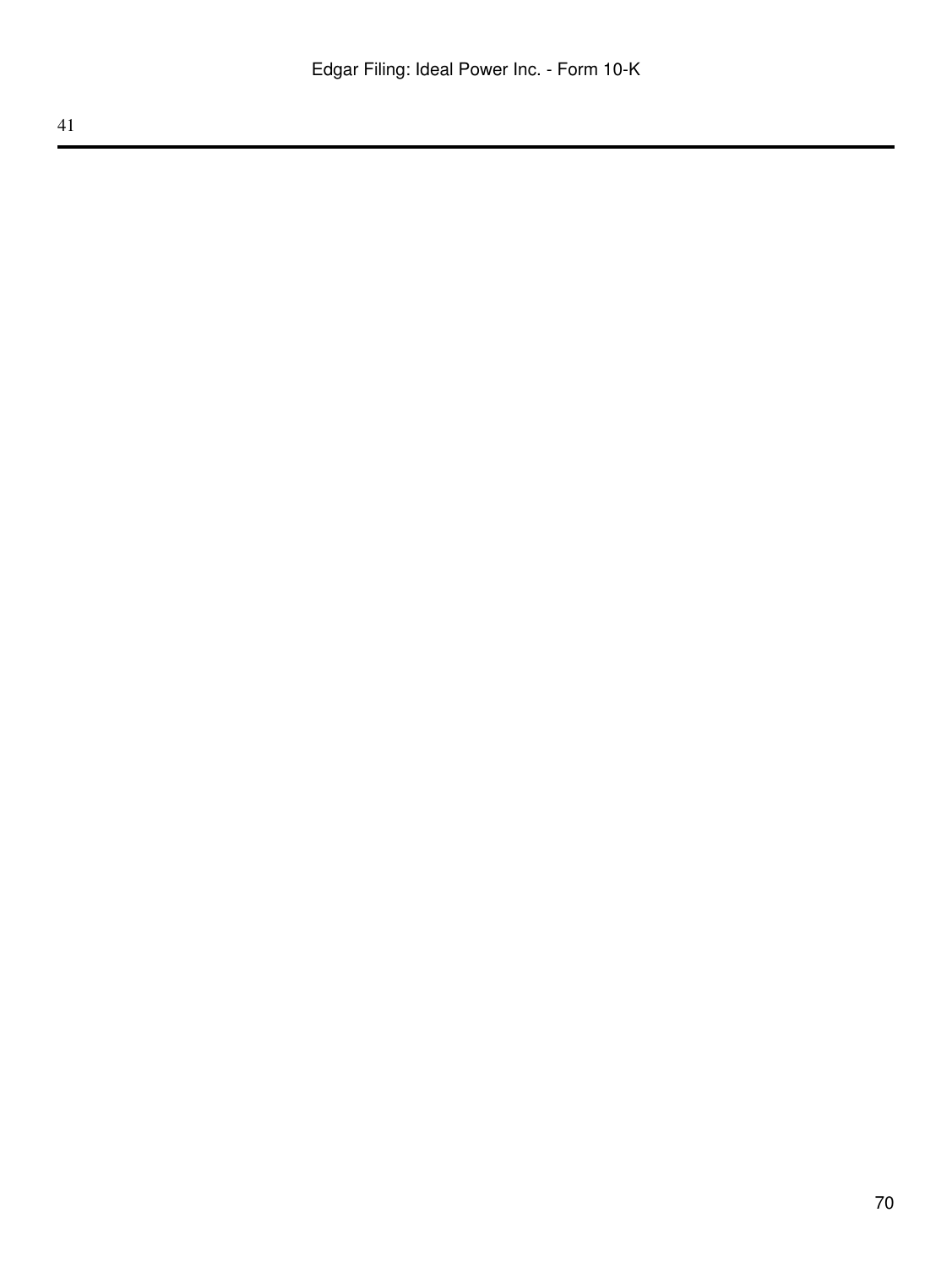|                                      | 2016             |                                          | 2015                                                   |                    |                                          |                                                        |
|--------------------------------------|------------------|------------------------------------------|--------------------------------------------------------|--------------------|------------------------------------------|--------------------------------------------------------|
|                                      | Stock<br>Options | Weighted<br>Average<br>Exercise<br>Price | Weighted<br>Average<br>Remaining<br>Life<br>(in years) | Stock<br>Options   | Weighted<br>Average<br>Exercise<br>Price | Weighted<br>Average<br>Remaining<br>Life<br>(in years) |
| Outstanding at January 1             | 1,332,323        | \$6.94                                   | 8.4                                                    | 1,368,047          | \$ 6.41                                  | 8.7                                                    |
| Granted                              | 96,138           | \$5.95                                   |                                                        | 221,102            | \$7.80                                   |                                                        |
| Exercised                            | (4,607)          | 35.00                                    |                                                        | $(201,389)$ \$4.47 |                                          |                                                        |
| Forfeited/Expired/Exchanged (38,650) |                  | 3, 6.68                                  |                                                        | (55, 437)          | \$6.13                                   |                                                        |
| Outstanding at December 31           | 1,385,204        | \$6.89                                   | 7.5                                                    | 1,332,323          | \$6.94                                   | 8.4                                                    |
| <b>Exercisable at December 31</b>    | 862,354          | \$ 6.56                                  | 7.2                                                    | 572,623            | \$6.02                                   | 7.8                                                    |
|                                      |                  |                                          |                                                        |                    |                                          |                                                        |

A summary of the Company's stock option activity and related information is as follows:

During the year ended December 31, 2016, option holders exercised 4,607 options and paid the exercise price in cash. The Company received \$23,035 in net cash proceeds for the exercise of options during 2016.

The following table sets forth additional information about stock options outstanding at December 31, 2016:

| Range of Exercise Prices | Options<br>Outstanding 1 | Weighted Average<br>Remaining Life<br>(in years) | Weighted |                      |  |
|--------------------------|--------------------------|--------------------------------------------------|----------|----------------------|--|
|                          |                          |                                                  | Average  | Options              |  |
|                          |                          |                                                  |          | Exercise Exercisable |  |
|                          |                          |                                                  | Price    |                      |  |
| $$0.41 - $5.00$          | 100,738                  | 5.6                                              | \$2.64   | 72,638               |  |
| $$5.01 - $7.50$          | 634,428                  | 7.3                                              | \$6.50   | 464,803              |  |
| $$7.51 - $11.00$         | 650,038                  | 7.9                                              | \$7.93   | 324,913              |  |
|                          | 1,385,204                |                                                  |          | 862,354              |  |

The estimated aggregate pretax intrinsic value (the difference between the Company's stock price on the last day of the year ended December 31, 2016 and the exercises price, multiplied by the number of vested in-the-money options) is approximately \$92,186. This amount changes based on the fair value of the Company's stock.

As of December 31, 2016, there was \$2,609,715 of unrecognized compensation cost related to non-vested share-based compensation arrangements. That cost is expected to be recognized over a weighted average period of 2.2 years.

### Note 11 — Warrants

During the year ended December 31, 2016, warrant holders exercised 5,753 warrants on a cashless basis and received 2,149 shares of common stock and 3,604 shares were used to cover the exercise price. In addition, warrant holders exercised 3,596 warrants and paid the exercise price in cash. The Company received \$12,498 in net cash proceeds for the exercise of warrants during 2016.

During the year ended December 31, 2015, warrant holders exercised 127,340 warrants on a cashless basis and received 75,951 shares of common stock and 51,389 shares were used to cover the exercise price. In addition, a warrant holder exercised 28,766 warrants and paid the exercise price in cash. The Company received \$99,957 in net cash proceeds for the exercise of warrants during 2015.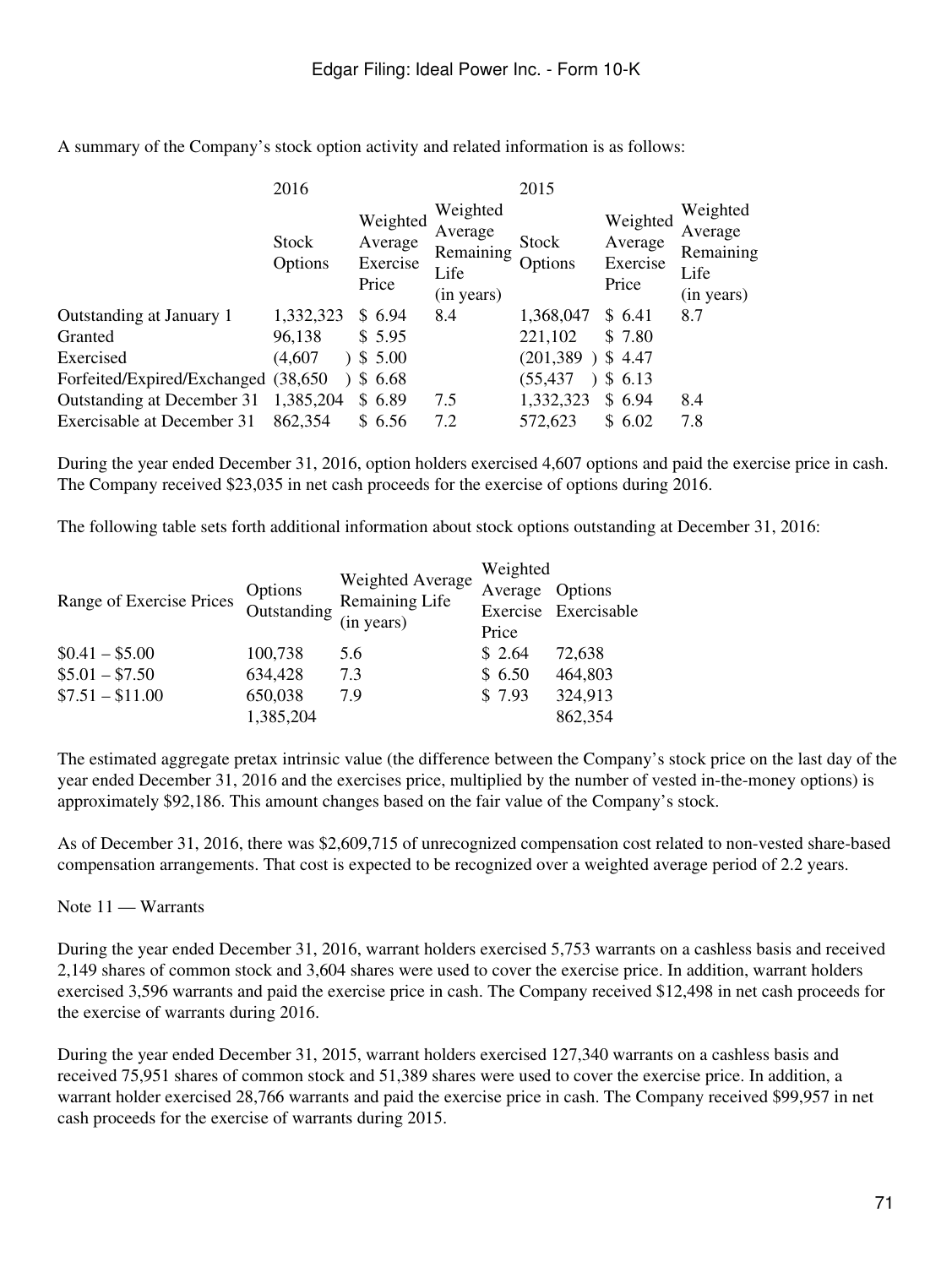## Edgar Filing: Ideal Power Inc. - Form 10-K

In 2013, the Company issued a warrant for the purchase of 84,000 shares of the Company's common stock for consulting services, with an exercise price of \$6.25. The warrant vested in increments beginning with November 2013 and ending with October 2015. The warrant was valued at \$237,719 using the Black-Scholes option pricing model. For the years ended December 31, 2016 and 2015, the Company recorded \$0 and \$84,900, respectively, in expense related to the vested warrant.

The shares underlying the warrants have not been registered.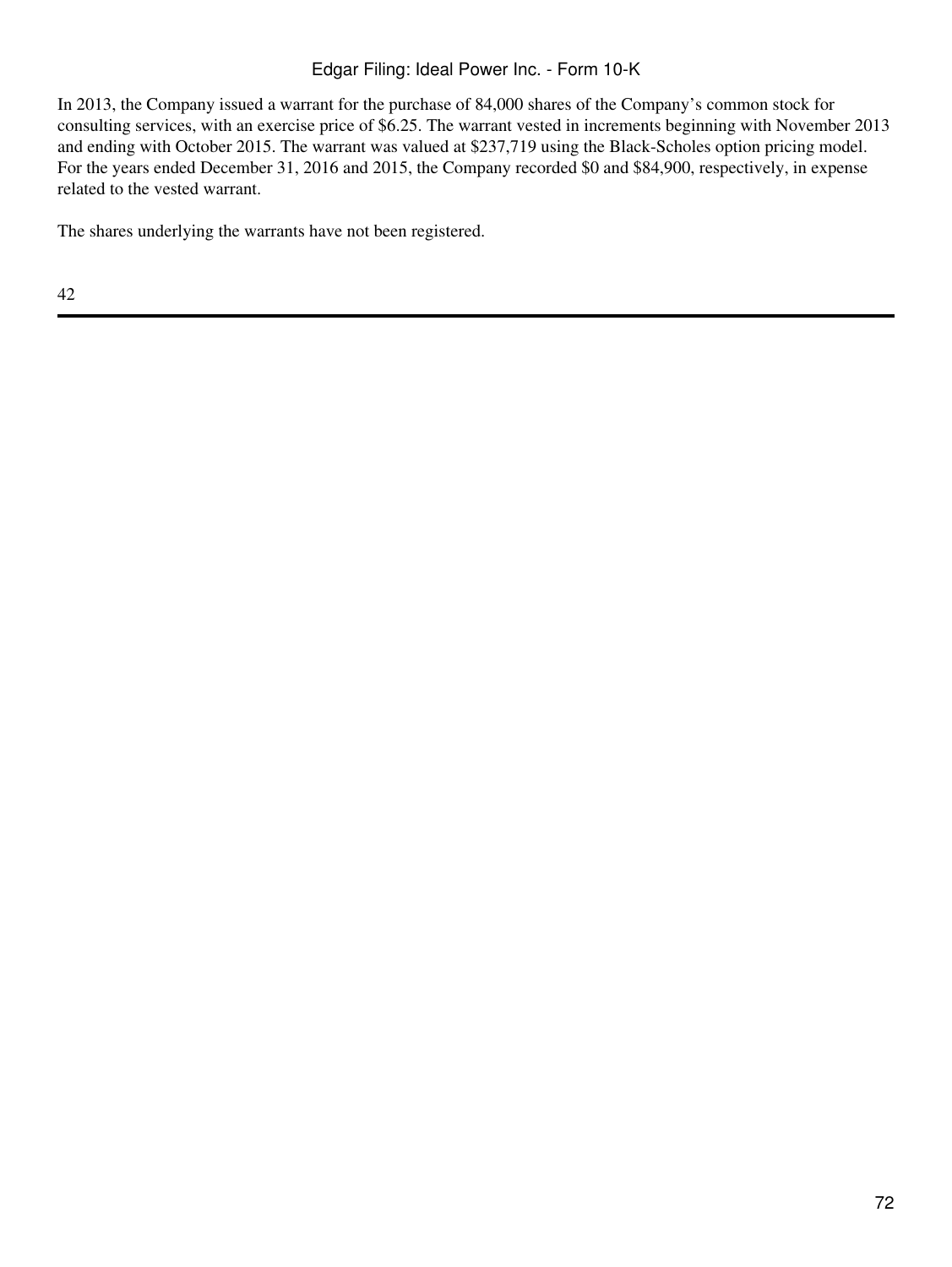A summary of the Company's warrant activity and related information is as follows:

|                                      | 2016      |          | 2015                 |          |
|--------------------------------------|-----------|----------|----------------------|----------|
|                                      |           | Weighted |                      | Weighted |
|                                      | Warrants  | Average  | Warrants             | Average  |
|                                      |           | Exercise |                      | Exercise |
|                                      |           | Price    |                      | Price    |
| Outstanding at January 1             | 1,408,002 | \$4.57   | 1,564,108            | \$4.48   |
| Granted                              |           |          |                      |          |
| Exercised                            | (9,349)   | 3.48     | $(156, 106)$ \$ 3.72 |          |
| Forfeited/Expired                    |           |          |                      |          |
| Outstanding at December 31 1,398,653 |           | \$4.57   | 1,408,002            | \$4.57   |

No warrants were unvested at December 31, 2016.

Note 12 — Income Taxes

Income taxes are disproportionate to income due to net operating loss carryforwards, which are fully reserved. As of December 31, 2016, the Company has federal net operating loss carryforwards of approximately \$33 million which will begin to expire in 2031. Management has concluded that it is more likely than not that the Company will not have sufficient foreseeable taxable income within the carryforward period permitted by current law to allow for the utilization of certain of the deductible amounts generating the deferred tax assets; therefore, a full valuation allowance has been established to reduce the net deferred tax assets to zero at December 31, 2016 and 2015.

The following is a summary of the significant components of the Company's net deferred income tax assets and liabilities as of December 31, 2016 and 2015:

|                                                           | For the Year Ended |                              |  |
|-----------------------------------------------------------|--------------------|------------------------------|--|
|                                                           | December 31,       |                              |  |
|                                                           | 2016               | 2015                         |  |
| Current deferred income tax assets:                       |                    |                              |  |
| Inventory – uniform capitalization                        | \$104,000          | \$75,000                     |  |
| Accrued compensation and other                            | 136,000            | 199,000                      |  |
| Less: valuation allowance                                 | (240,000)          | (274,000)<br>$\rightarrow$   |  |
|                                                           | $S-$               | \$-                          |  |
| Non-current deferred income tax assets and (liabilities): |                    |                              |  |
| Net operating loss                                        | \$11,319,000       | \$8,029,000                  |  |
| Research and development credit                           | 18,000             | 18,000                       |  |
| Warranty reserve                                          | 114,000            | 122,000                      |  |
| Warrants issued for services                              | 73,000             | 73,000                       |  |
| Depreciation and amortization                             | 17,000             | (12,000)<br>$\lambda$        |  |
| Exercise of options and warrants                          | (50,000)           | (46,000)<br>$\lambda$        |  |
| Stock based compensation                                  | 830,000            | 511,000                      |  |
| Intangibles                                               | (666,000)          | (548,000)<br>$\rightarrow$   |  |
| Less: valuation allowance                                 |                    | $(11,655,000)$ $(8,147,000)$ |  |
| Net non-current deferred tax assets                       |                    |                              |  |

The Company has applied the provisions of FASB ASC 740, Income Tax, which clarifies the accounting for uncertainty in tax positions. FASB ASC 740 requires the recognition of the impact of a tax position in the financial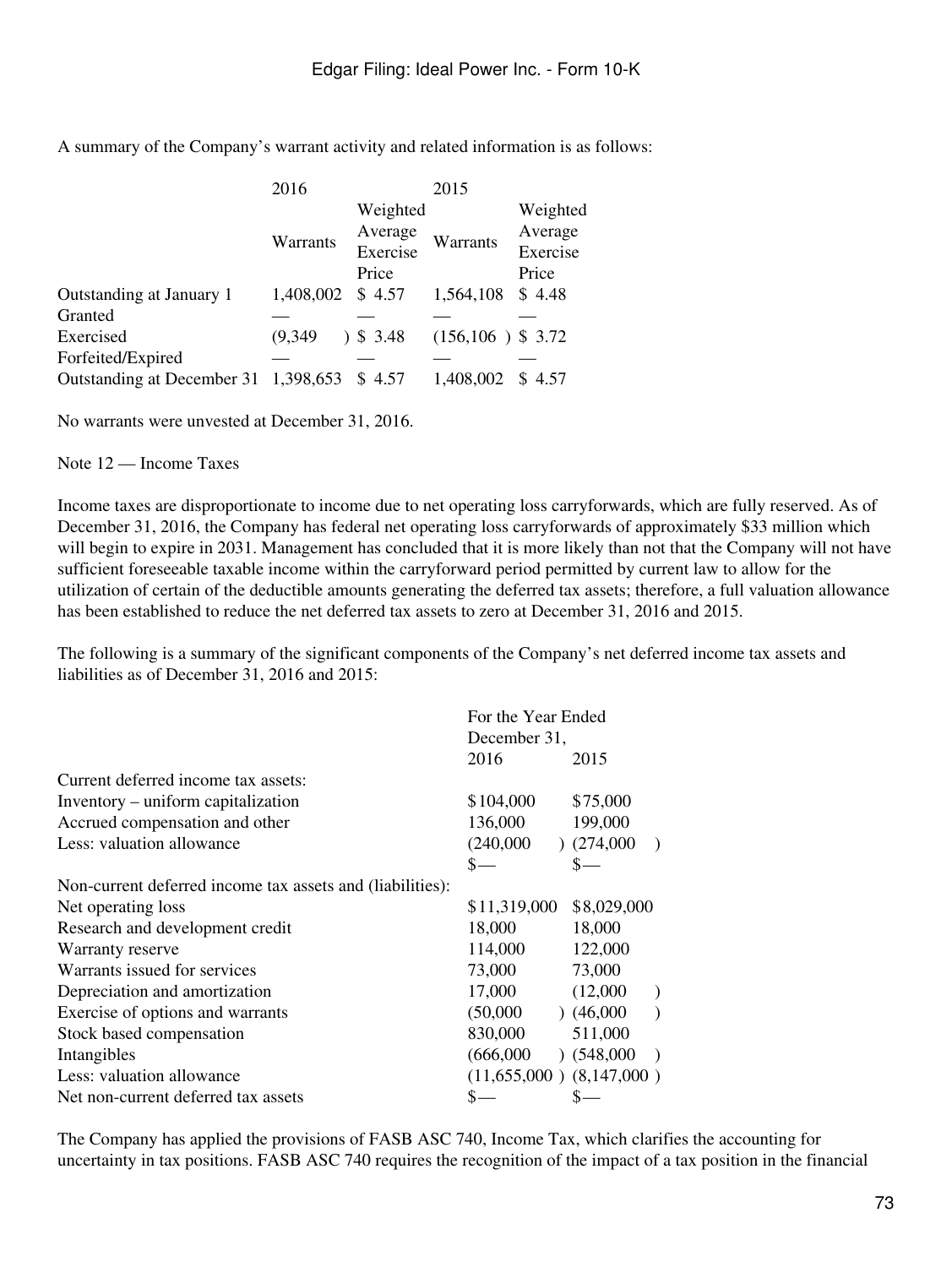statements if that position is more likely than not of being sustained on a tax return upon examination by the relevant taxing authority, based on the technical merits of the position. At December 31, 2016 and 2015, the Company had no unrecognized tax benefits.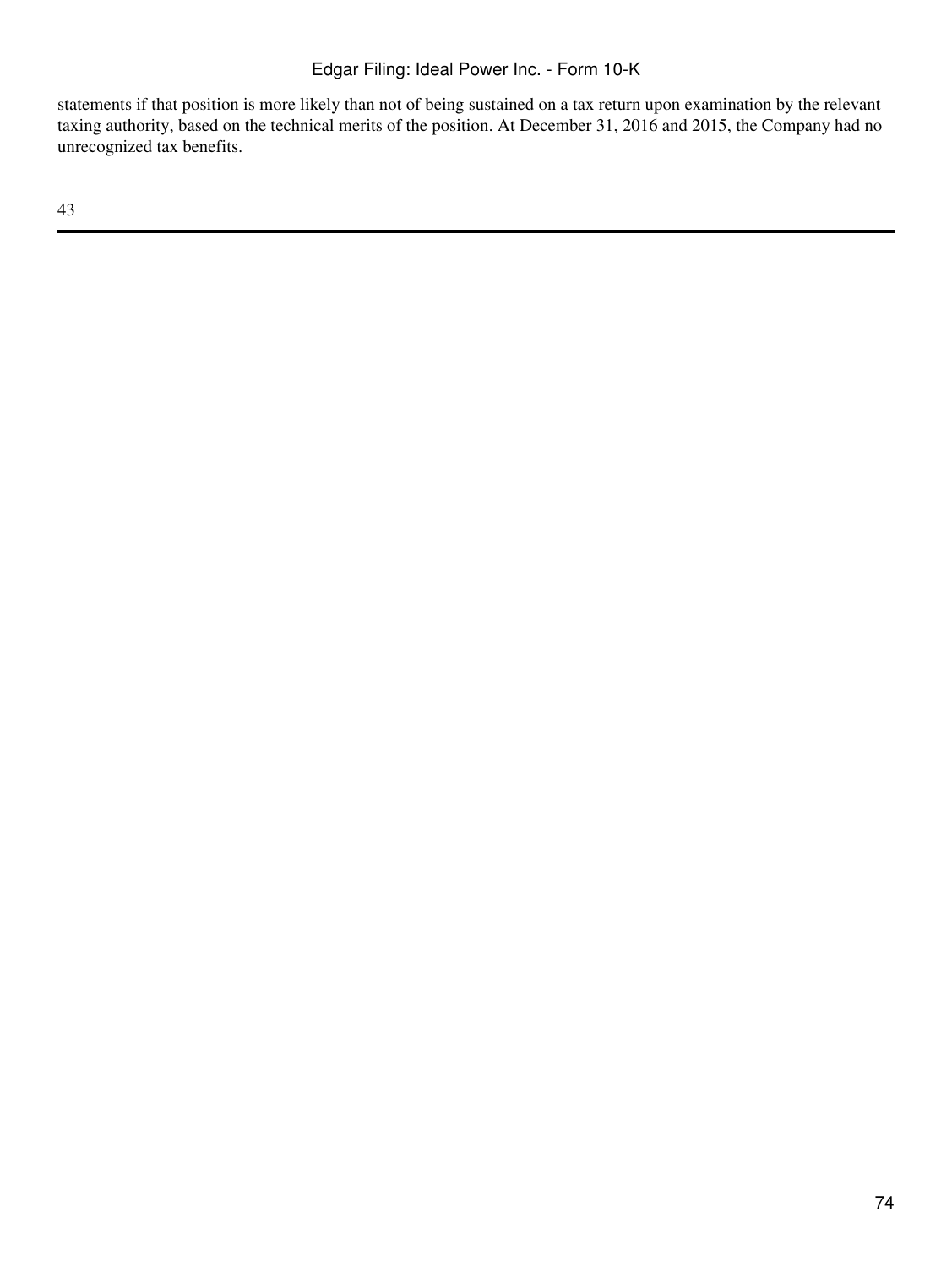The Company recognizes interest and penalties related to income tax matters in interest expense and operating expenses, respectively. As of December 31, 2016 and 2015, the Company has no accrued interest and penalties related to uncertain tax positions.

The Company is subject to tax in the United States ("U.S.") and files tax returns in the U.S. federal and certain state jurisdictions. The Company is no longer subject to U.S. federal, state and local income tax examinations by tax authorities for years before 2012. The Company currently is not under examination by any tax authority.

The reconciliation between the statutory income tax rate and the effective tax rate is as follows:

|                                   | For the Year |                   |
|-----------------------------------|--------------|-------------------|
|                                   | Ended        |                   |
|                                   |              | December 31,      |
|                                   | 2016 2015    |                   |
| Statutory federal income tax rate |              | $(34)\%$ $(34)\%$ |
| Stock based compensation          | 2            | (1)               |
| Other                             |              |                   |
| Valuation allowance               | 32           | 33                |
|                                   |              |                   |

Note 13 — Commitments and Contingencies

Lease

The Company entered into a lease for 14,782 square feet of office and laboratory space located in Austin, Texas. The triple net lease has a term of 48 months and commenced on June 1, 2014. The annual base rent in the first year of the lease was \$154,324 and increases by \$3,548 in each succeeding year of the lease. In addition, the Company is required to pay its proportionate share of operating costs for the building. The Company has a one-time option to terminate the lease on May 31, 2017 with a termination payment of approximately \$99,000 if it elects to exercise this option.

At December 31, 2016, the remaining annual base rent commitments under the lease, assuming no early termination, are as follows:

| For the year ended December 31, Amount |           |
|----------------------------------------|-----------|
| 2017                                   | \$163,489 |
| 2018                                   | 68.736    |
| Total                                  | \$232,225 |

 Rent expense incurred for the years ended December 31, 2016 and 2015 amounted to \$224,308 and \$212,397, respectively.

License Agreement

In 2015, the Company entered into licensing agreements which expire on February 7, 2033. Per the agreements, the Company has an exclusive royalty-free license associated with semiconductor power switches which enhances its intellectual property portfolio. The agreements include both fixed and variable payments. The variable payments are a function of the number of associated patent filings pending and patents issued under the agreements. The Company will pay \$10,000 for each patent filing pending and \$20,000 for each patent issued within 20 days of December 21, 2017 and each subsequent year of the agreement, up to a maximum of \$100,000 per year (i.e. five issued patents).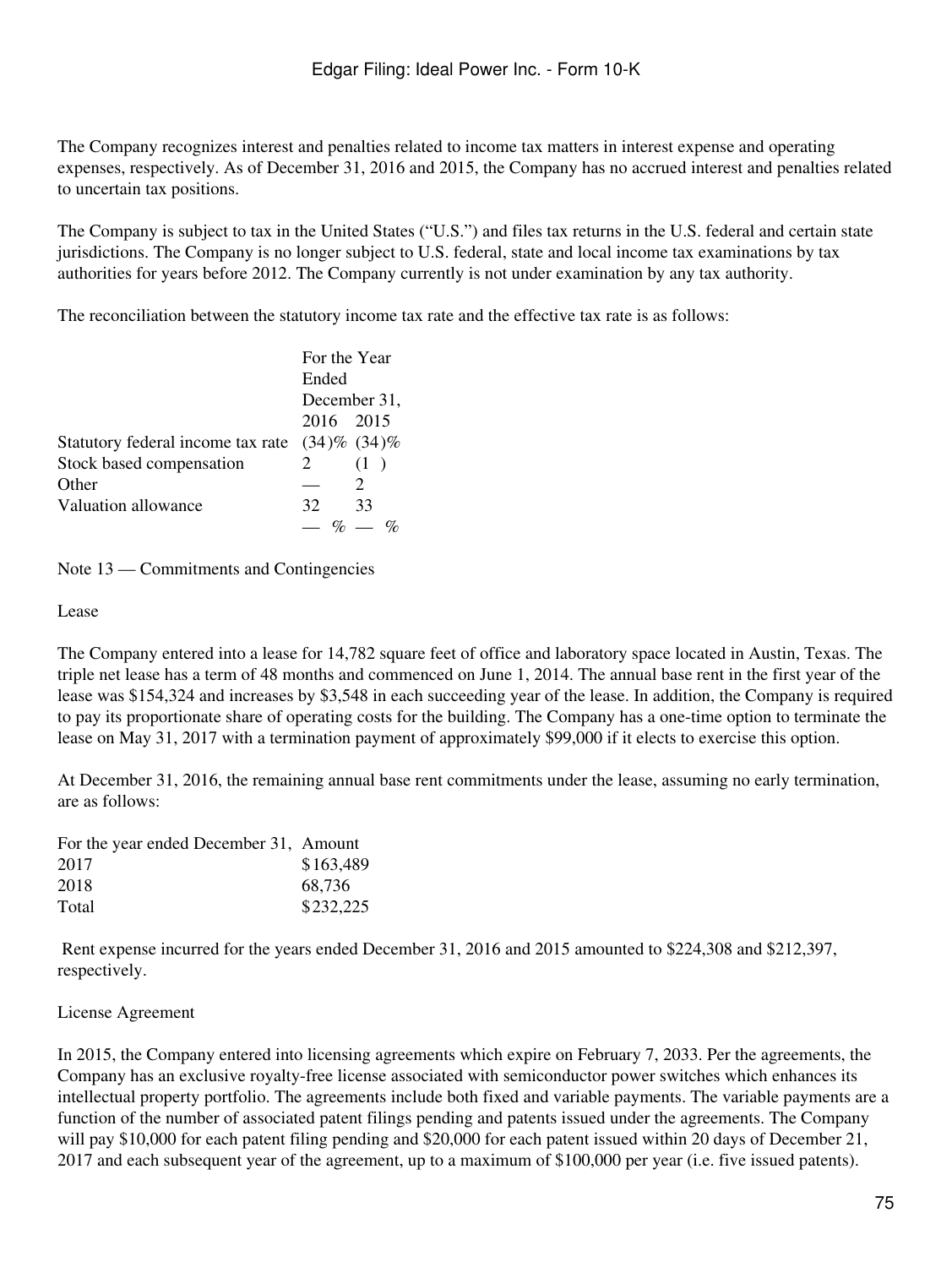In 2016, one patent associated with the agreements was issued. At December 31, 2016, the corresponding long-term liability for the estimated present value of future payments under the licensing agreement was \$265,418. The Company is accruing interest for future payments related to the issued patent associated with the agreement. This long-term liability incurred in connection with the patent issuance is a non-cash investing activity with regard to the Company's statements of cash flows. At December 31, 2016, no other patents associated with the agreements had been issued.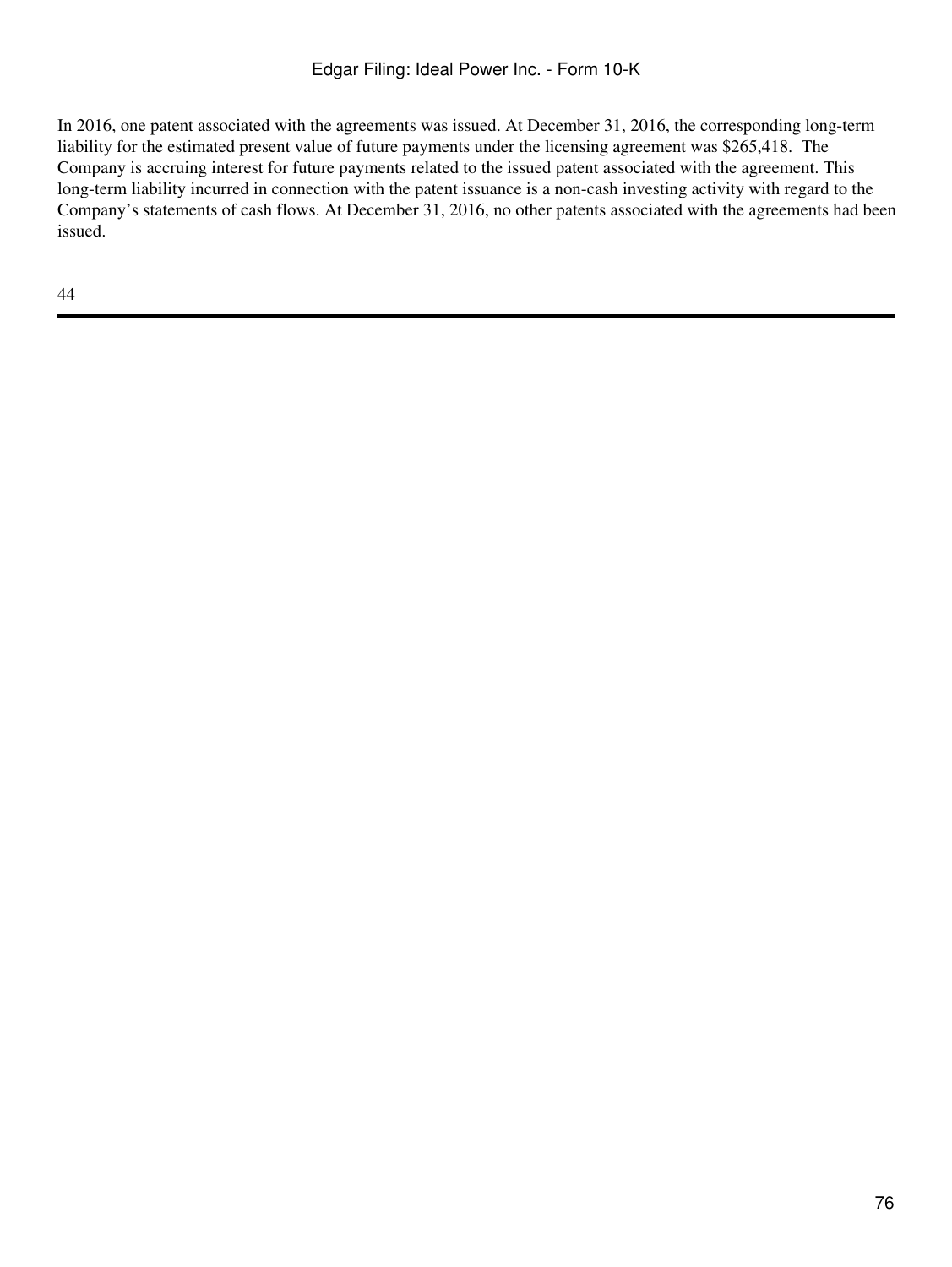# Note 14 — Retirement Plan

The Company has a defined contribution retirement plan covering all of its employees. Under the plan, Company contributions are discretionary. No discretionary contributions were made by the Company in the years ended December 31, 2016 and 2015.

#### Note 15 — Subsequent Events

On March 3, 2017, the Company closed on a definitive securities purchase agreement to sell the Company's common stock and preferred stock together with warrants to purchase shares of common stock, or the Private Placement. In the Private Placement, each share of common stock or preferred stock was sold together with a warrant to purchase one share of common stock at a collective price of \$2.535. Investors purchased an aggregate of 5,220,826 shares of common stock and 708,430 shares of preferred stock together with warrants to purchase 5,929,256 shares of common stock in the Private Placement for aggregate gross proceeds of approximately \$15 million. The warrants have an exercise price of \$2.41 per share, are non-exercisable for the first six months and will expire three years from the date of issuance. As part of the Private Placement, the Company committed to prepare and file with the SEC a Registration Statement on Form S-3 covering the resale of the registrable securities within 30 days of the closing date.

Net cash proceeds were approximately \$13.6 million after offering fees and expenses, including the placement agent fee of approximately \$1.1 million. The placement agent also received 237,170 warrants to purchase shares of common stock as part of its placement agent fee. The placement agent warrant has an exercise price of \$2.89 per share, is non-exercisable for 12 months and has a three-year term. The Company expects to utilize net proceeds from the offering for working capital and general corporate purposes.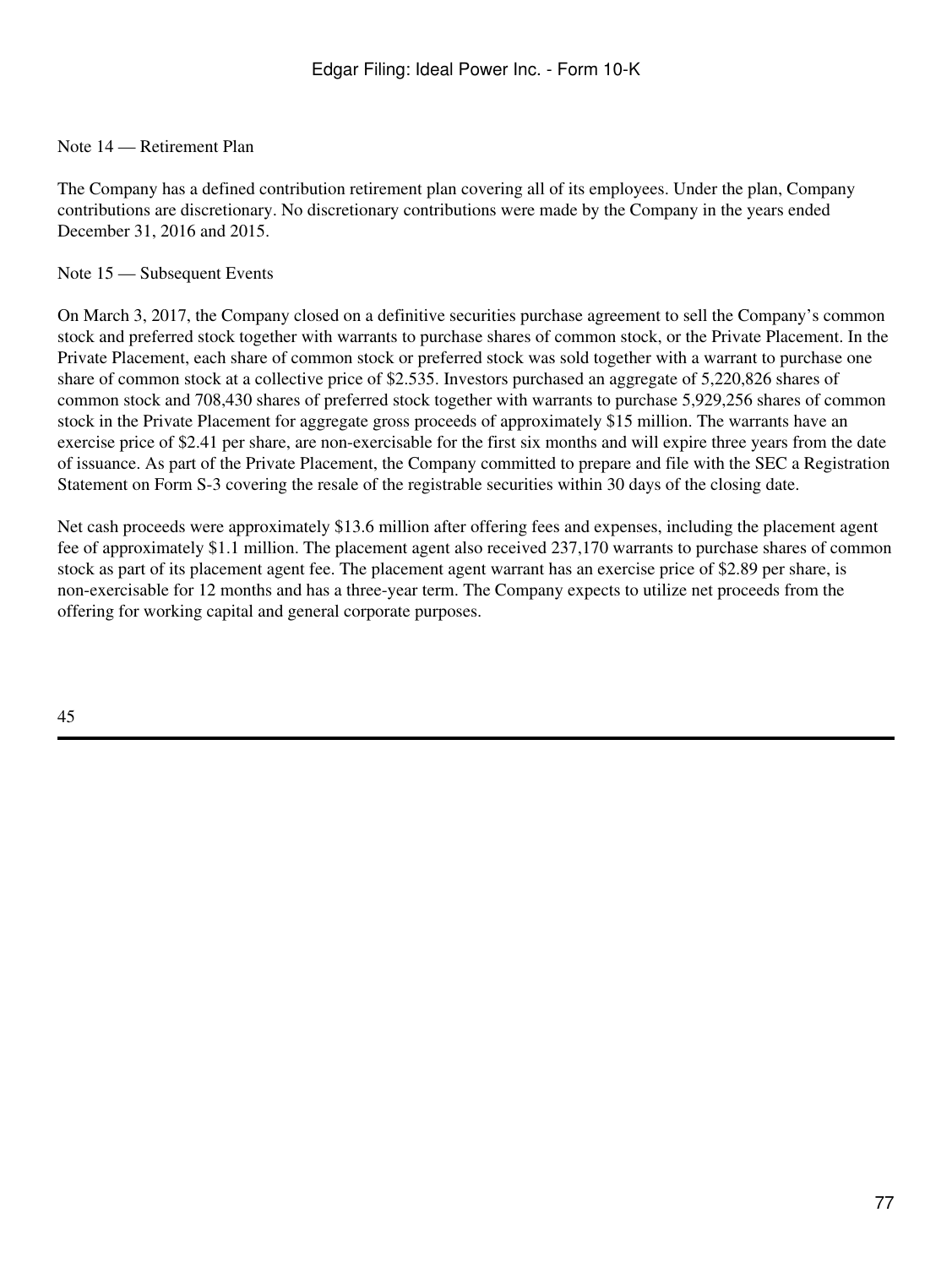# ITEM 9: CHANGES IN AND DISAGREEMENTS WITH ACCOUNTANTS ON ACCOUNTING AND FINANCIAL DISCLOSURE

Not applicable.

# ITEM 9A: CONTROLS AND PROCEDURES

Disclosure controls and procedures include, without limitation, controls and procedures designed to ensure that information required to be disclosed by an issuer in the reports that it files or submits under the Securities Exchange Act of 1934, as amended (the "Act") is accumulated and communicated to the issuer's management, including its principal executive and principal financial officers, or persons performing similar functions, as appropriate to allow timely decisions regarding required disclosure.

We carried out an evaluation, under the supervision and with the participation of our management, including our Chief Executive Officer ("CEO"), our principal executive officer, and our Chief Financial Officer ("CFO"), our principal financial and accounting officer, of the effectiveness of the design and operation of our disclosure controls and procedures as of the end of the period covered by this report. The evaluation was undertaken in consultation with our accounting personnel. Based on that evaluation, our CEO and CFO concluded that our disclosure controls and procedures are effective to ensure that information required to be disclosed by us in the reports that we file or submit under the Securities Exchange Act of 1934 is recorded, processed, summarized and reported within the time periods specified in the Securities and Exchange Commission's rules and forms.

## Report on Internal Control over Financial Reporting

Our management is responsible for establishing and maintaining adequate internal control over financial reporting, as defined in Rules 13a-15(f) and 15d-15(f) under the Exchange Act. Internal control over financial reporting is a process designed by, or under the supervision of, our CEO and CFO and effected by our board of directors, management and other personnel, to provide reasonable assurance regarding the reliability of financial reporting and the preparation of financial statements for external purposes in accordance with generally accepted accounting principles. Our management, under the supervision and with the participation of our CEO and CFO, conducted an evaluation of the effectiveness of our internal control over financial reporting based on the framework in Internal Control — Integrated Framework (2013) issued by the Committee of Sponsoring Organizations (COSO). Based on such evaluation, management concluded that our internal control over financial reporting was effective as of December 31, 2016.

This Annual Report does not include an attestation report of our independent registered public accounting firm regarding internal control over financial reporting. Management's report was not subject to attestation requirements by our independent registered public accounting firm pursuant to rules of the Securities and Exchange Commission that permit us to provide only management's report in this Annual Report.

## Changes in Internal Control over Financial Reporting

There were no changes in our internal control over financial reporting identified in management's evaluation pursuant to Rule 13a-15(d) or 15d-15(d) of the Act during the three months ended December 31, 2016 that materially affected, or are reasonably likely to materially affect, our internal control over financial reporting.

Inherent Limitations on Effectiveness of Controls

Our management, including our CEO and CFO, do not expect that our disclosure controls or our internal control over financial reporting will prevent or detect all errors and all fraud. A control system, no matter how well designed and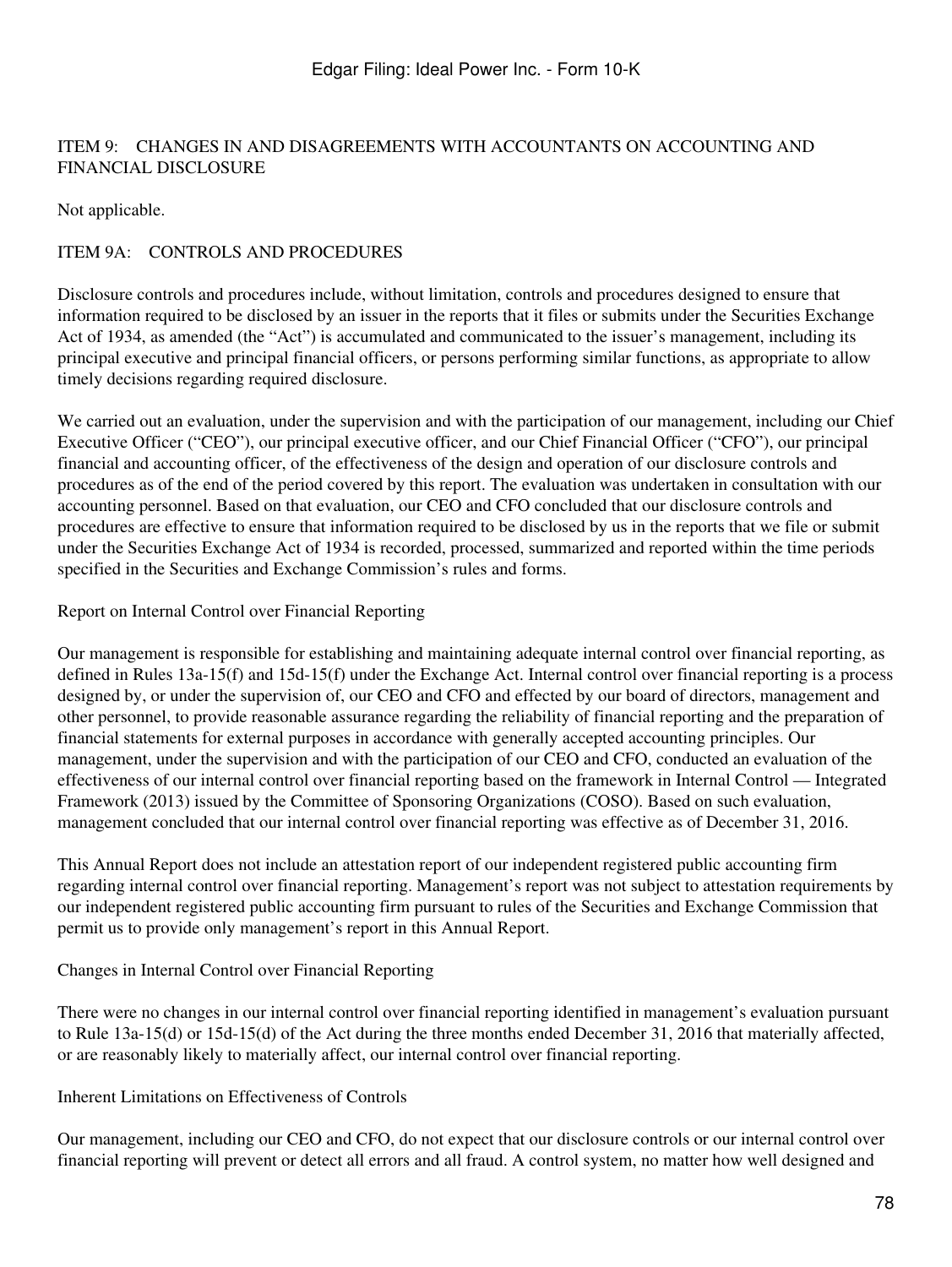# Edgar Filing: Ideal Power Inc. - Form 10-K

operated, can provide only reasonable, not absolute, assurance that the control system's objectives will be met. The design of a control system must reflect the fact that there are resource constraints, and the benefits of controls must be considered relative to their costs. Further, because of the inherent limitations in all control systems, no evaluation of controls can provide absolute assurance that misstatements due to error or fraud will not occur or that all control issues and instances of fraud, if any, have been detected. These inherent limitations include the realities that judgments in decision-making can be faulty and that breakdowns can occur because of a simple error or mistake. Controls can also be circumvented by the individual acts of some persons, by collusion of two or more people, or by management override of the controls. The design of any system of controls is based in part on certain assumptions about the likelihood of future events, and there can be no assurance that any design will succeed in achieving its stated goals under all potential future conditions. Projections of any evaluation of control effectiveness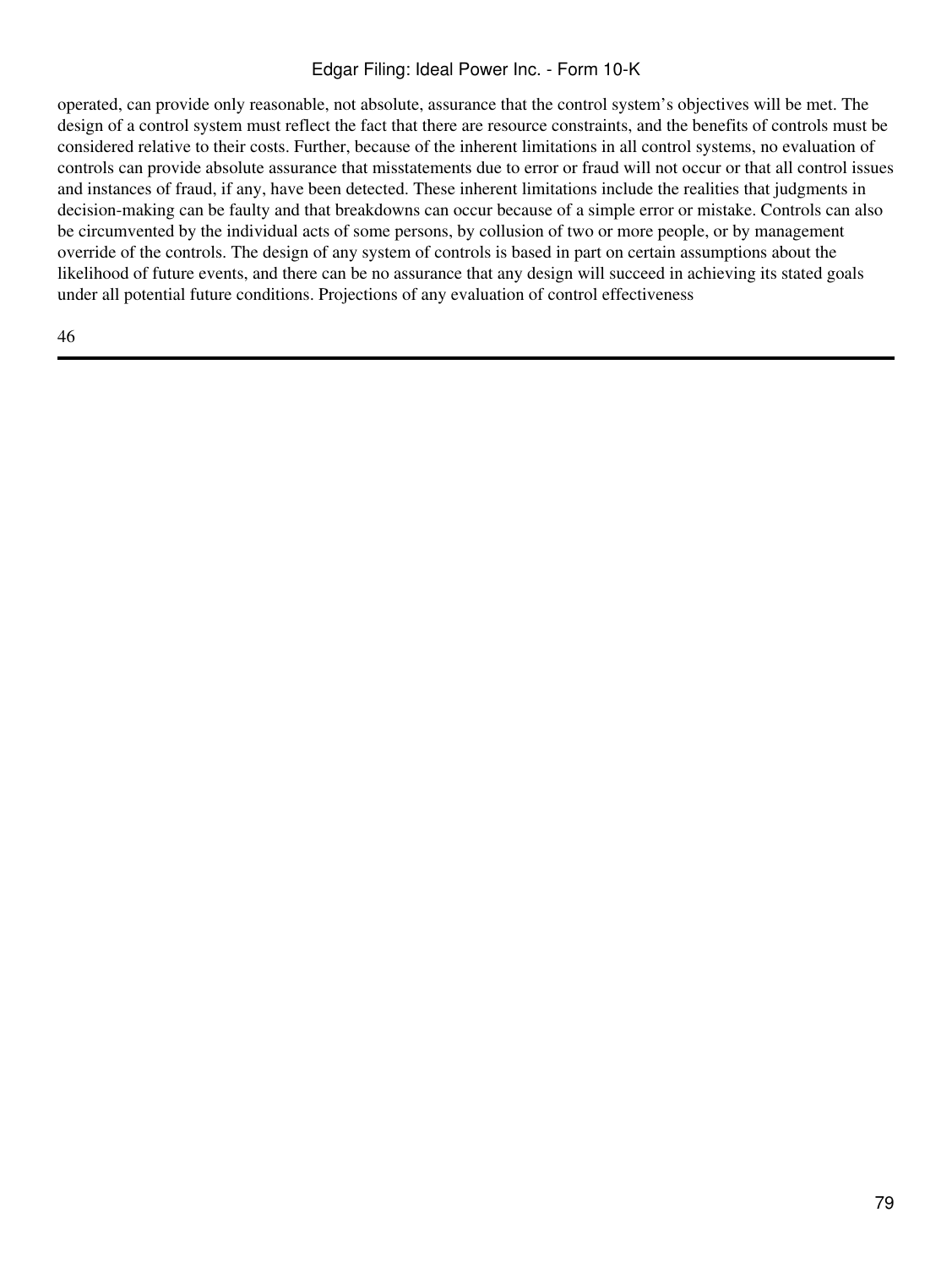to future periods are subject to risks. Over time, controls may become inadequate because of changes in conditions or deterioration in the degree of compliance with policies or procedures.

# ITEM 9B: OTHER INFORMATION

Not applicable.

PART III

#### ITEM 10: DIRECTORS, EXECUTIVE OFFICERS AND CORPORATE GOVERNANCE

The following table sets forth the names and ages of all of our directors and executive officers. Our officers are appointed by, and serve at the pleasure of, the board of directors.

| Name                 |    | Age Position                                                              |
|----------------------|----|---------------------------------------------------------------------------|
| R. Daniel Brdar      |    | 57 Chief Executive Officer, President and Director                        |
|                      |    | Timothy W. Burns, CPA 42 Chief Financial Officer, Secretary and Treasurer |
| William C. Alexander |    | 61 Chief Technology Officer and Director                                  |
| Ryan O'Keefe         |    | 49 Senior Vice President, Business Development                            |
| Mark L. Baum, J.D.   | 44 | Director                                                                  |
| Lon E. Bell, Ph.D.   |    | 76 Interim Chairman of the Board                                          |
| David B. Eisenhaure  | 71 | Director                                                                  |

The remaining information required by this item is incorporated herein by reference from our Definitive Proxy Statement, involving the election of directors, to be filed pursuant to Regulation 14A with the SEC not later than 120 days after the end of the fiscal year covered by this Form 10-K (or Definitive Proxy Statement).

## ITEM 11: EXECUTIVE COMPENSATION

The information required by this item is incorporated by reference from our Definitive Proxy Statement.

## ITEM 12: SECURITY OWNERSHIP OF CERTAIN BENEFICIAL OWNERS AND MANAGEMENT AND RELATED SHAREHOLDER MATTERS

Securities Authorized for Issuance under Equity Compensation Plans

The table below provides information, as of December 31, 2016, regarding the Plan under which our equity securities are authorized for issuance to officers, directors, employees, consultants, independent contractors and advisors.

Plan category

| Number of     | Weighted-average Number of |               |
|---------------|----------------------------|---------------|
| securities to | exercise                   | securities    |
| be issued     | price of                   | remaining     |
| upon          | outstanding                | available for |
| exercise      | options,                   | future        |
| of            | warrants and               | issuance      |
| outstanding   | rights                     | under equity  |
| options,      | (b)                        | compensation  |
| warrants      |                            | plans         |
| and rights    |                            |               |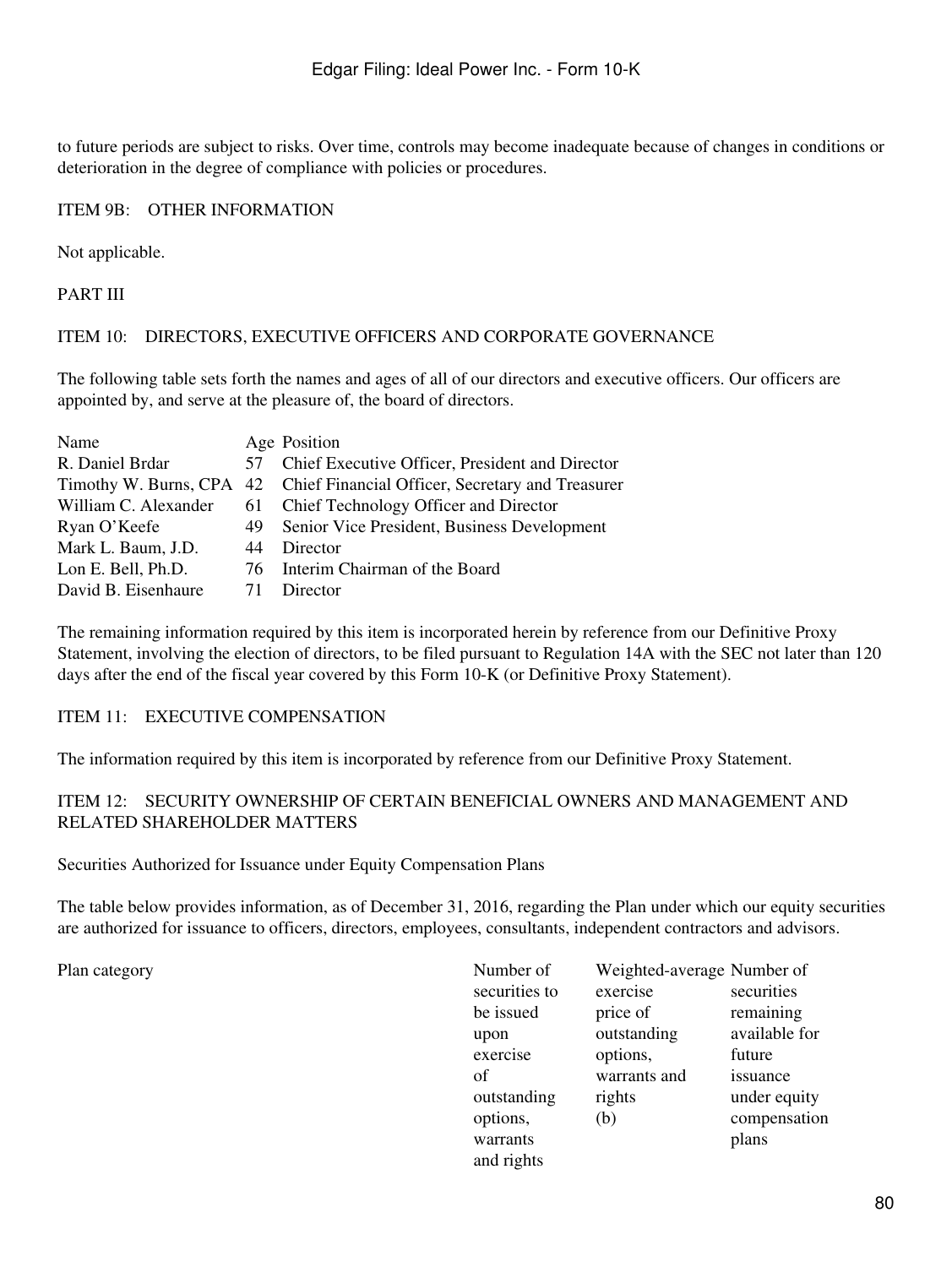# Edgar Filing: Ideal Power Inc. - Form 10-K

|                                                                                                                                      | (a) |  | (excluding)<br>securities<br>reflected in<br>$\text{column}(\text{a})$<br>(c) |     |
|--------------------------------------------------------------------------------------------------------------------------------------|-----|--|-------------------------------------------------------------------------------|-----|
| Equity compensation plans approved by security holders $1,277,566$ (1) \$7.16<br>(1) This amount includes PSUs granted to employees. |     |  | 655,127                                                                       | (2) |

(2)This amount will not be subject to future increases, absent shareholder approval of an increase in the securities authorized for issuance under the Plan.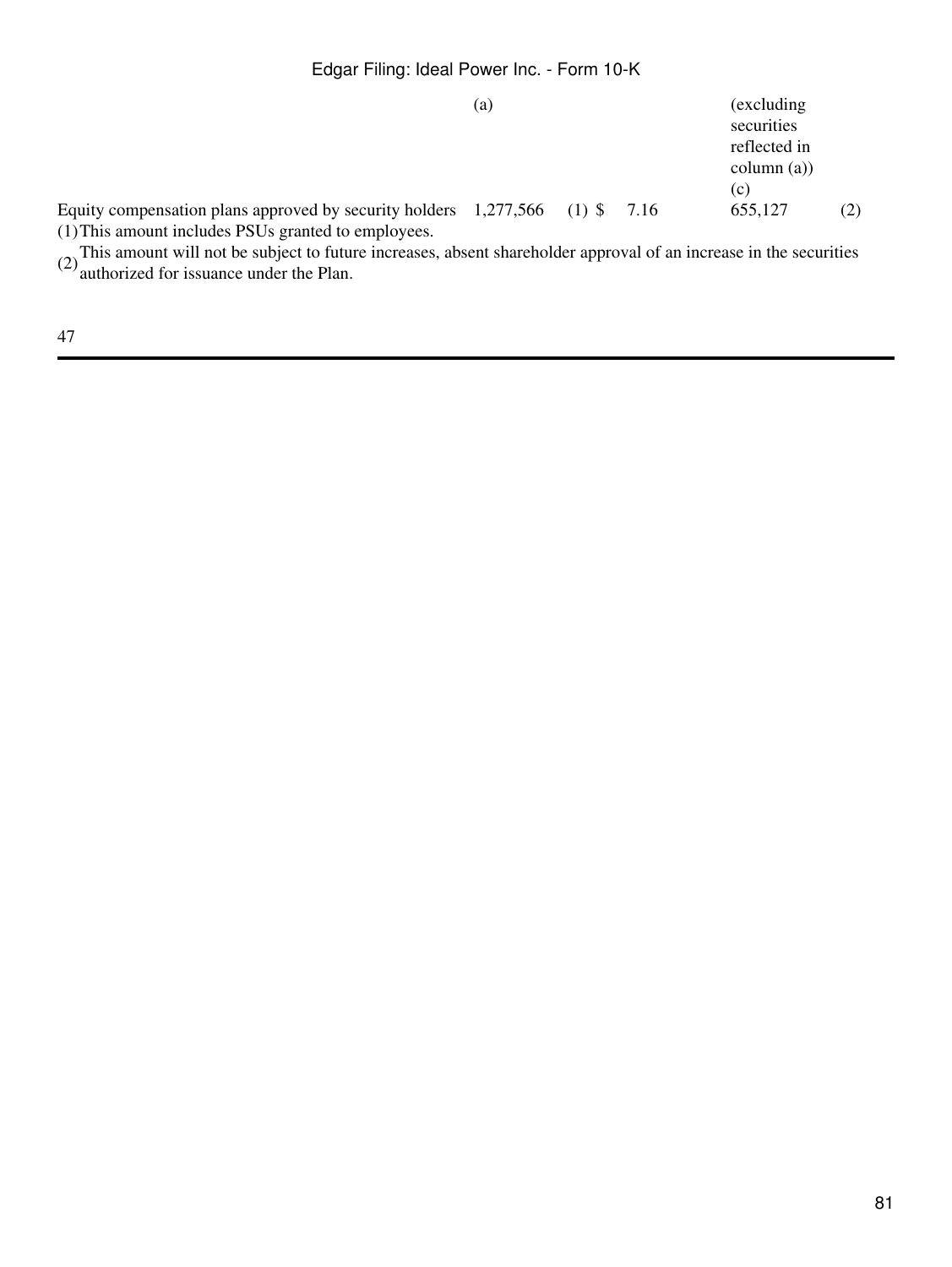The rest of the information required by this item is incorporated by reference from our Definitive Proxy Statement.

# ITEM 13: CERTAIN RELATIONSHIPS AND RELATED TRANSACTIONS, AND DIRECTOR INDEPENDENCE

The information required by this item is incorporated by reference from our Definitive Proxy Statement.

ITEM 14: PRINCIPAL ACCOUNTANT FEES AND SERVICES

The information required by this item is incorporated by reference from our Definitive Proxy Statement.

PART IV

#### ITEM 15: EXHIBITS AND FINANCIAL STATEMENT SCHEDULES

(a) Documents Filed with Report

| (1) Financial Statements.                   |
|---------------------------------------------|
| Report of Independent Registered Accounting |

| report of macpenaem registered recounting       | 29        |
|-------------------------------------------------|-----------|
| Firm                                            |           |
| Balance Sheets as of December 31, 2015 and      |           |
| 2016                                            | 30        |
| Statements of Operations for the years ended    |           |
| December 31, 2016 and 2015                      | <u>31</u> |
| Statement of Stockholders' Equity for the years | <u>32</u> |
| ended December 31, 2016 and 2015                |           |
| Statements of Cash Flows for the years ended    | 33        |
| December 31, 2016 and 2015                      |           |

(2) Exhibits.

The exhibits filed as part of this Annual Report on Form 10-K are listed in the Exhibit Index immediately preceding the exhibits. We have identified in the Exhibit Index each management contract and compensation plan filed as an exhibit to this Annual Report on Form 10-K in response to Item 15(a) (3) of Form 10-K.

#### ITEM 16: FORM 10-K SUMMARY

None.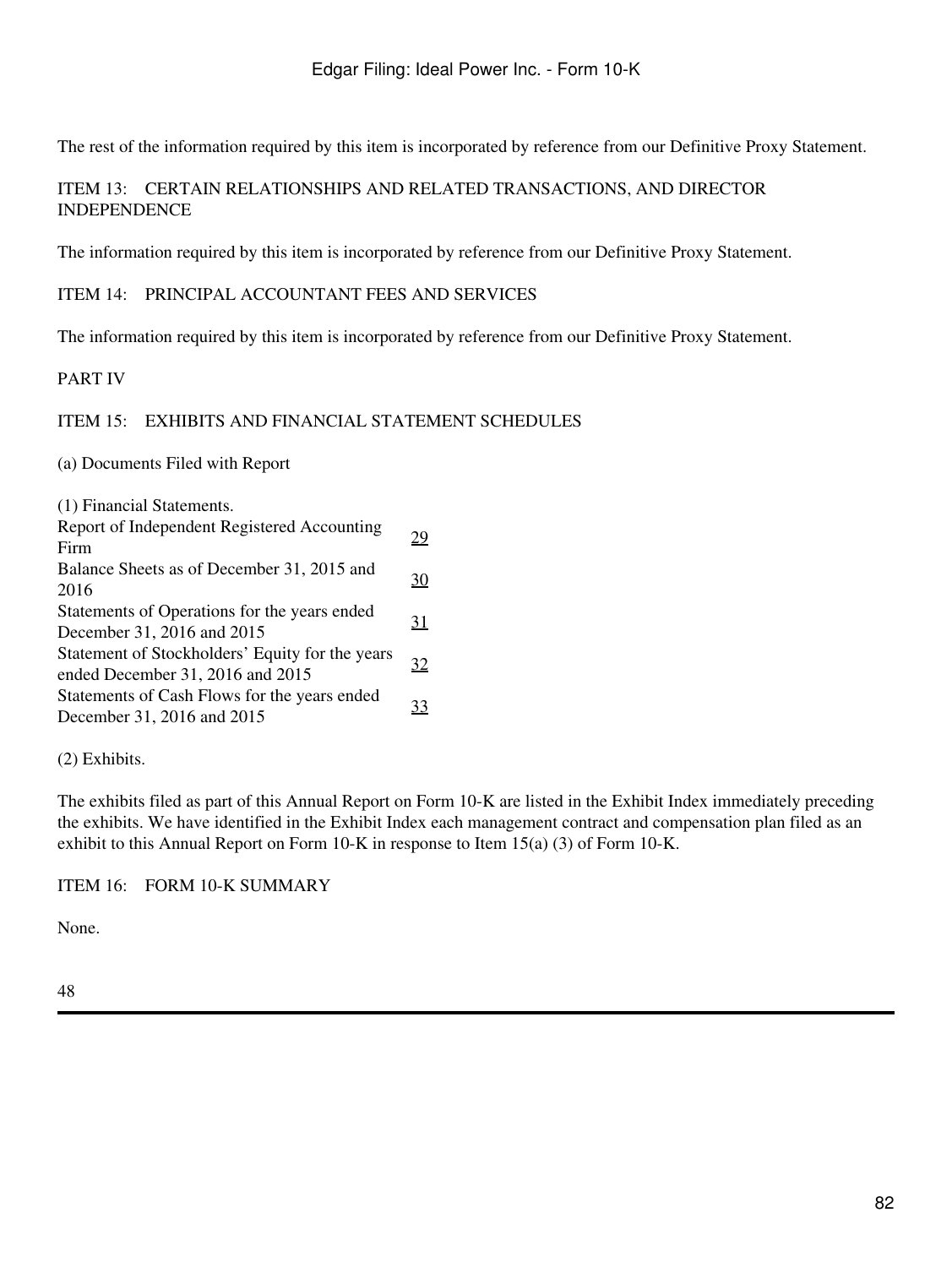#### SIGNATURES

Pursuant to the requirements of Section 13 or 15(d) of the Securities Exchange Act of 1934, the registrant has duly caused this report to be signed on its behalf by the undersigned, thereunto duly authorized, in the City of Austin, State of Texas, on this 29th day of March, 2017.

IDEAL POWER INC.

By:/s/ R. Daniel Brdar R. Daniel Brdar, Chief Executive Officer

By:/s/ Timothy Burns Timothy Burns, Chief Financial Officer

Pursuant to the requirements of the Securities Exchange Act of 1934, this report has been signed below by the following persons on behalf of the registrant and in the capacities and on the dates indicated.

Dated: March 29, 2017 /s/ R. Daniel Brdar R. Daniel Brdar, Chief Executive Officer (principal executive officer), President and director Dated: March 29, 2017 /s/ Timothy Burns Timothy Burns, Chief Financial Officer (principal financial and accounting officer), Secretary and Treasurer Dated: March 29, 2017 /s/ William Alexander William C. Alexander, Chief Technology Officer and director Dated: March 29, 2017 /s/ Lon Bell Lon E. Bell, Ph.D., interim chairman of the board Dated: March 29, 2017 /s/ Mark Baum Mark L. Baum, director

Dated: March 29, 2017 /s/ David Eisenhaure David B. Eisenhaure, director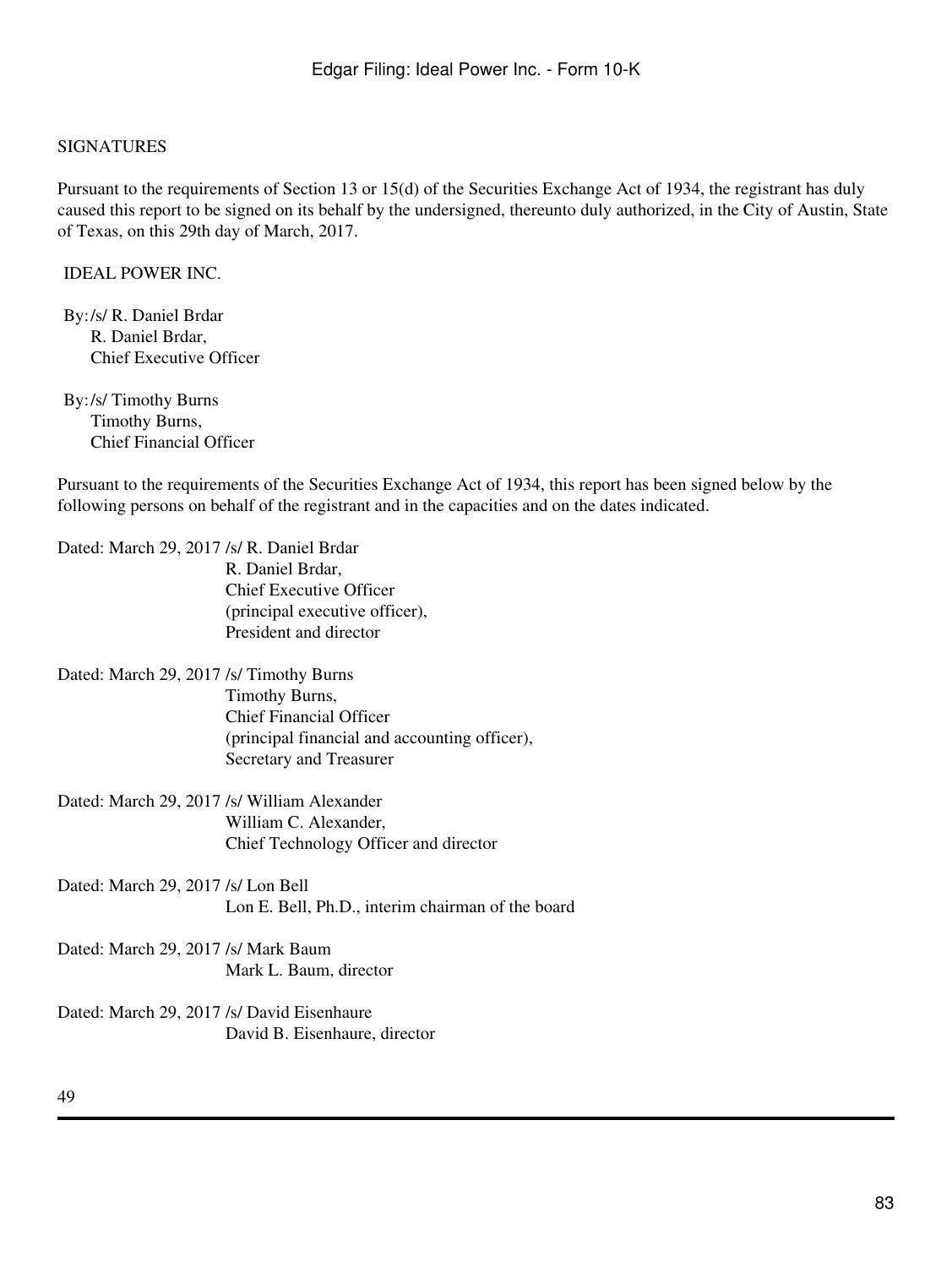## EXHIBIT INDEX

| Exhibit<br>No. | Description of Document                                                                                               |
|----------------|-----------------------------------------------------------------------------------------------------------------------|
| 3.1            | Delaware Certificate of Conversion including Certificate of Incorporation (1)                                         |
| 3.2            | Bylaws of Ideal Power Inc. (1)                                                                                        |
| 4.1            | Underwriter's Warrant (1)                                                                                             |
| 10.1           | Form of Lock-Up Agreement (1)                                                                                         |
| 10.2           | Form of Warrant issued by the registrant to investors in the offering completed on July 17, 2012 (1)                  |
| 10.3           | Form of Warrant issued by the registrant to investors in the offering completed on August 31, 2012 (1)                |
|                | Form of Replacement Warrant issued by the registrant to investors in the offering completed on August 31,             |
| 10.4           | 2012(1)                                                                                                               |
| 10.5           | Form of Warrant issued by the registrant to investors in the offering completed on November 21, 2012 (1)              |
| 10.6           | Warrant issued to MDB Capital Group, LLC (MDB-1) dated November 21, 2012 (1)                                          |
| 10.7           | Warrant issued to MDB Capital Group, LLC (MDB-2) dated November 21, 2012 (1)                                          |
| 10.8           | Form of Warrant issued by the registrant to investors in the offering completed on July 29, 2013 (1)                  |
| 10.9           | Ideal Power Inc. 2013 Amended and Restated Equity Incentive Plan (5)                                                  |
| 10.10          | Addendum to Warrant issued to MDB Capital Group, LLC (MDB-1) dated July 10, 2013 (1)                                  |
| 10.11          | Addendum to Warrant issued to MDB Capital Group, LLC (MDB-2) dated July 10, 2013 (1)                                  |
| 10.12          | Form of Addendum to Stock Purchase Warrant (Series A) (1)                                                             |
| 10.13          | Form of Addendum to Stock Purchase Warrant (Series B) (1)                                                             |
| 10.14          | Employment Agreement between the registrant and R. Daniel Brdar $(2) +$                                               |
| 10.14.1        | Amendment No. 1 to Employment Agreement between the registrant and R. Daniel Brdar dated September<br>$16, 2014(4) +$ |
| 10.15          | Non-Qualified Stock Option Award Agreement issued to R. Daniel Brdar (2) +                                            |
| 10.16          | Lease Agreement between the Company and Agellan Commercial REIT U.S. L.P. dated March 24, 2014<br>(3)                 |
| 10.17          | Employment Agreement between the Company and William Alexander dated September 16, 2014 (4) +                         |
| 10.18          | Employment Agreement between the registrant and Timothy W. Burns dated September 16, 2014 (4) +                       |
| 10.19          | Employment Agreement between the registrant and Ryan O'Keefe dated August 11, 2014 (6) +                              |
|                | Certification of Principal Executive Officer, pursuant to Rule 13a-14(a) or 15d-14(a) of the Securities and           |
| 31.1           | Exchange Act of 1934, as adopted pursuant to Section 302 of the Sarbanes-Oxley Act of 2002*                           |
|                | Certification of Principal Financial and Accounting Officer pursuant to Rule 13a-14(a) or 15d-14(a) of the            |
| 31.2           | Securities and Exchange Act of 1934, as adopted pursuant to Section 302 of the Sarbanes-Oxley Act of                  |
|                | 2002*                                                                                                                 |
|                | Certification of Principal Executive Officer and Principal Financial and Accounting Officer pursuant to 18            |
| 32.1           | U.S.C. Section 1350, as adopted pursuant to Section 906 of the Sarbanes-Oxley Act of $2002*$                          |
| 101.INS        | <b>XBRL Instance Document*</b>                                                                                        |
| 101.SCH        | XBRL Taxonomy Extension Schema*                                                                                       |
| 101.CAL        | XBRL Taxonomy Extension Calculation Linkbase*                                                                         |
| 101.DEF        | XBRL Taxonomy Extension Definition Linkbase*                                                                          |
| 101.LAB        | XBRL Taxonomy Extension Label Linkbase*                                                                               |
| 101.PRE        | XBRL Taxonomy Extension Presentation Linkbase*                                                                        |

\* Included herein.

+Indicates a contract with management.

(1)Incorporated by reference to the registrant's registration statement on Form S-1, file no. 333-190414, originally filed with the Securities and Exchange Commission on August 6, 2013, as amended.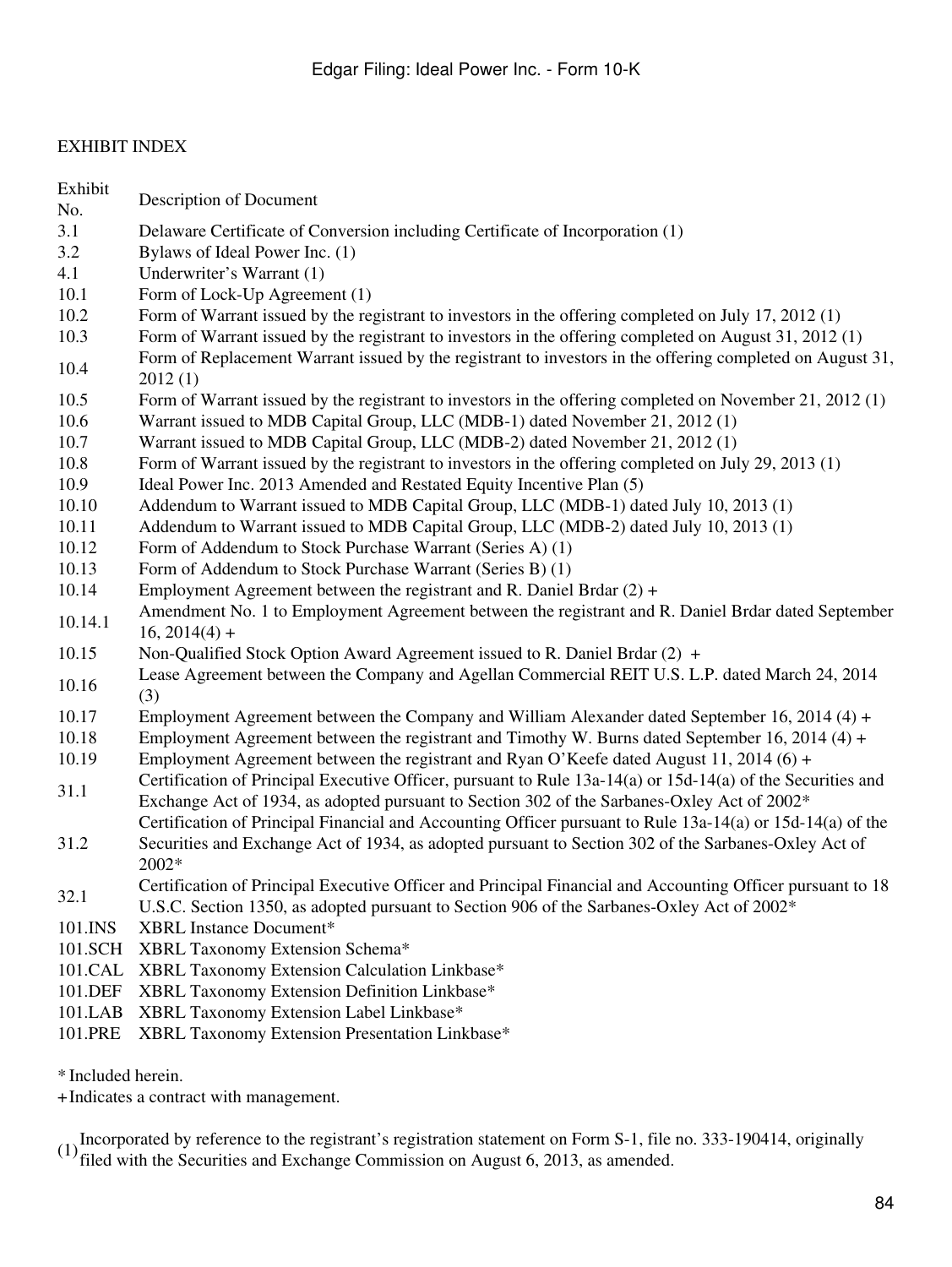- (2) Incorporated by reference to the registrant's Current Report on Form 8-K filed with the Securities and Exchange CO<br>Commission on January 8, 2014.
- (3) Incorporated by reference to the registrant's Annual Report on Form 10-K filed with the Securities and Exchange Commission on March 28, 2014.